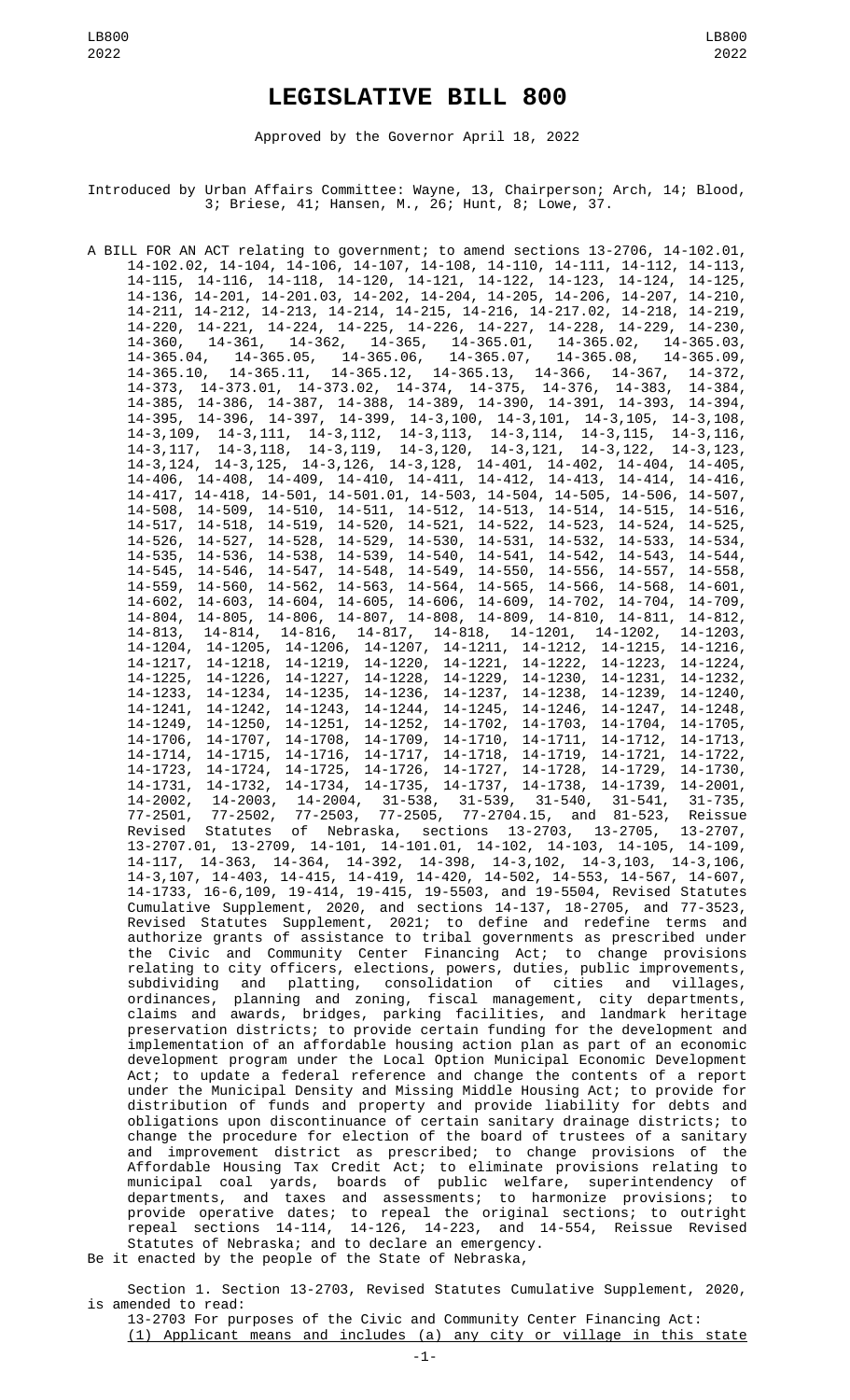that is eligible for a grant of assistance pursuant to section 13-2706 and (b) any tribal government;

 $(2)$   $(4)$  Civic center means a facility that is used to host conventions, meetings, and cultural events or a library;

(3) (2) Department means the Department of Economic Development;

 $(4)$   $(3)$  Eligible facility means any civic center, historic building or district, public space, or recreation center;

 $(5)$   $(4)$  Fund means the Civic and Community Center Financing Fund;

(6) (5) Historic building or district means a building or district eligible for listing on or currently listed on the National Register of Historic Places or a building that is certified as contributing to the significance of a registered state or national historic district;

(7) (6) Political subdivision means a county, school district, community college area, or natural resources district;

<u>(8)</u>  $(7)$  Public space means property located within the traditional center of a community, typically comprised of a cohesive core of residential, civic, religious, and commercial buildings, arranged around a main street and intersecting streets; and

(9) (8) Recreation center means a facility or park used for athletics, fitness, sport activities, or recreation that is owned by <u>an applicant</u> <del>a</del> <del>municipality</del> and is available for use by the general public with or without charge. Recreation center does not include any facility that requires a person to purchase a membership to utilize such facility<u>; and</u>  $\overline{\cdot}$ 

(10) Tribal government means the officially recognized government of any Indian tribe, nation, or other organized group or community located in the state exercising self-government powers and recognized as eligible for services provided by the United States to Indians because of their status as Indians or any Indian tribe located in the state and recognized as an Indian tribe by the <u>state.</u>

Sec. 2. Section 13-2705, Revised Statutes Cumulative Supplement, 2020, is amended to read:

13-2705 The department may conditionally approve grants of assistance from the fund to eligible and competitive applicants subject to the following limits and requirements:

(1) Except as provided in subdivision (2) of this section, a grant request shall be in an amount meeting the following requirements:

(a) For a grant of assistance under section 13-2704.01, at least fifteen thousand dollars but no more than:

(i) For a city of the primary class or a tribal government, two million two hundred fifty thousand dollars;

(ii) For a city with a population of at least forty thousand inhabitants but fewer than one hundred thousand inhabitants as determined by the most recent federal decennial census or the most recent revised certified count by the United States Bureau of the Census, one million one hundred twenty-five thousand dollars;

(iii) For a city with a population of at least twenty thousand inhabitants but fewer than forty thousand inhabitants as determined by the most recent federal decennial census or the most recent revised certified count by the United States Bureau of the Census, seven hundred fifty thousand dollars;

(iv) For a city with a population of at least ten thousand inhabitants but fewer than twenty thousand inhabitants as determined by the most recent federal decennial census or the most recent revised certified count by the United States Bureau of the Census, six hundred thousand dollars; and

(v) For a municipality with a population of fewer than ten thousand inhabitants as determined by the most recent federal decennial census or the most recent revised certified count by the United States Bureau of the Census, three hundred seventy-five thousand dollars; and

(b) For a grant of assistance under section 13-2704.02, at least three thousand dollars but no more than fifteen thousand dollars;

(2) Upon the balance of the fund reaching three million seven hundred fifty thousand dollars, and until the balance of the fund falls below one million five hundred thousand dollars, a grant request shall be in an amount meeting the following requirements:

(a) For a grant of assistance under section 13-2704.01, at least fifteen thousand dollars but no more than:

(i) For a city of the primary class<u> or a tribal government</u>, three million three hundred seventy-five thousand dollars;

(ii) For a city with a population of at least forty thousand inhabitants but fewer than one hundred thousand inhabitants as determined by the most recent federal decennial census or the most recent revised certified count by the United States Bureau of the Census, one million six hundred eighty-seven thousand dollars;

(iii) For a city with a population of at least twenty thousand inhabitants but fewer than forty thousand inhabitants as determined by the most recent federal decennial census or the most recent revised certified count by the United States Bureau of the Census, one million one hundred twenty-five thousand dollars;

(iv) For a city with a population of at least ten thousand inhabitants but fewer than twenty thousand inhabitants as determined by the most recent federal decennial census or the most recent revised certified count by the United States Bureau of the Census, nine hundred thousand dollars; and

(v) For a municipality with a population of fewer than ten thousand inhabitants as determined by the most recent federal decennial census or the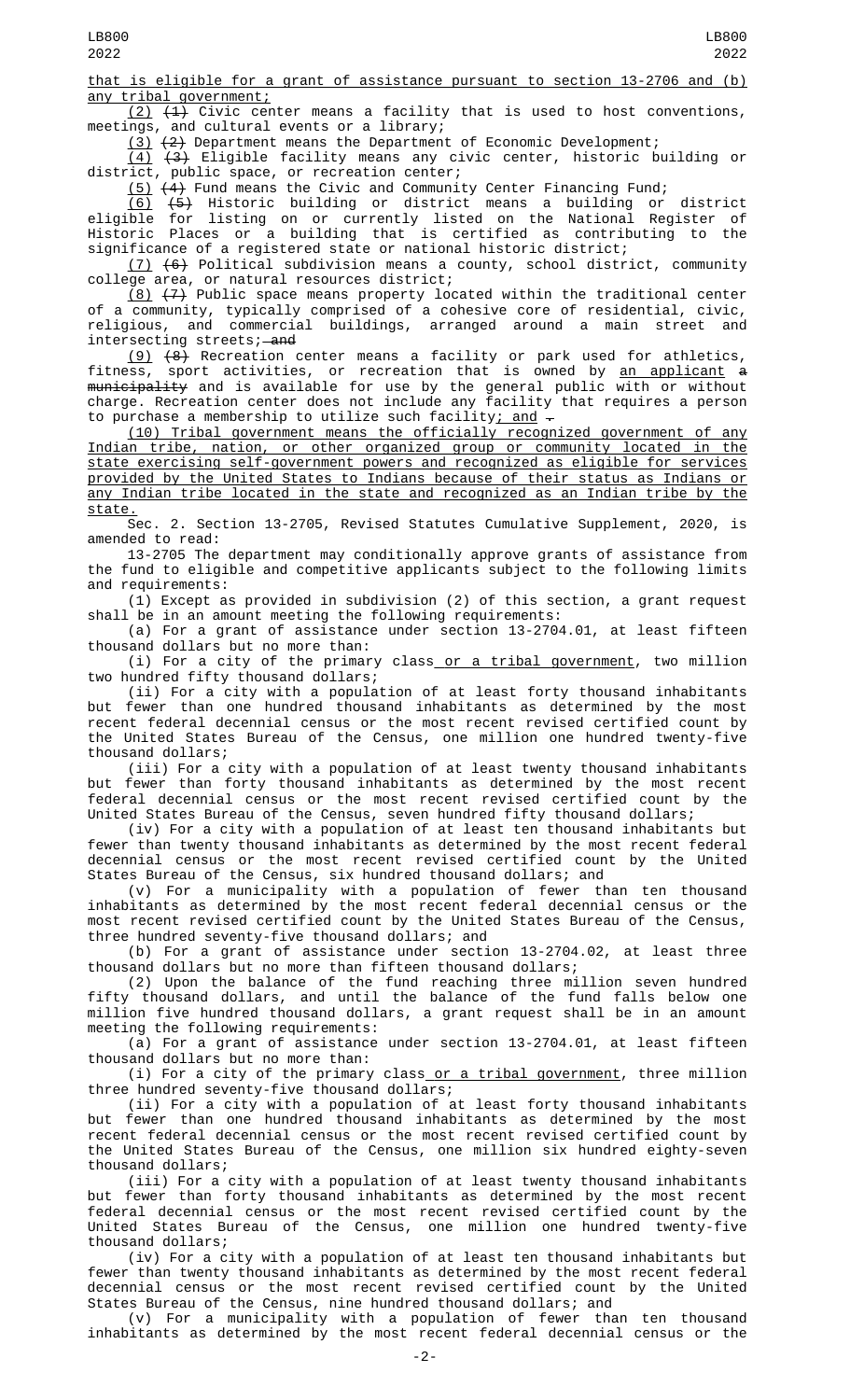most recent revised certified count by the United States Bureau of the Census, five hundred sixty-two thousand dollars; and

(b) For a grant of assistance under section 13-2704.02, at least three thousand dollars but no more than fifteen thousand dollars;

(3) Assistance from the fund shall not amount to more than fifty percent of the cost of the project for which a grant is requested;

(4) An applicant A municipality shall not be awarded more than one grant of assistance under section 13-2704.01 and one grant of assistance under section 13-2704.02 in any two-year period;

(5) Any eligible facility for which a grant of assistance under section 13-2704.01 is made shall not be sold for at least five years following the award of such grant of assistance; and

(6) An application for a grant of assistance to assist in the preservation, restoration, conversion, rehabilitation, or reuse of a historic building or district shall include a notification of approval from the State Historic Preservation Officer that the work proposed in the application conforms to the United States Secretary of the Interior's Standards for the Treatment of Historic Properties. If the application does not include such notification of approval from the State Historic Preservation Officer, the department shall not award a grant of assistance for such application.

Sec. 3. Section 13-2706, Reissue Revised Statutes of Nebraska, is amended to read:

13-2706 (1) Except as provided in subsection (2) of this section for a city of the primary class, any municipality that has applied for and received a grant of assistance under the Sports Arena Facility Financing Assistance Act shall not receive state assistance under the Civic and Community Center Financing Act for the same project for which the grant was awarded under the Sports Arena Facility Financing Assistance Act.

(2) A city of the primary class shall not be eligible to receive a grant of assistance from the Civic and Community Center Financing Act if the city has applied for and received a grant of assistance under the Sports Arena Facility Financing Assistance Act.

(3) Any city that has received funding under the Convention Center Facility Financing Assistance Act shall not receive state assistance under the Civic and Community Center Financing Act.

(4) Any municipality eligible for a grant of assistance as provided in this section may apply for a grant of assistance from the fund.<u> Any tribal</u> government may apply for a grant of assistance from the fund. Application shall be made on forms developed by the department.

Sec. 4. Section 13-2707, Revised Statutes Cumulative Supplement, 2020, is amended to read:

13-2707 (1) The department shall evaluate all applications for grants of assistance under section 13-2704.01 based on the following criteria, which are listed in no particular order of preference:

(a) Retention Impact. Funding decisions by the department shall be based on the likelihood of the project retaining existing residents in the community where the project is located, developing, sustaining, and fostering community connections, and enhancing the potential for economic growth in a manner that will sustain the quality of life and promote long-term economic development;

(b) New Resident Impact. Funding decisions by the department shall be based on the likelihood of the project attracting new residents to the community where the project is located;

(c) Visitor Impact. Funding decisions by the department shall be based on the likelihood of the project enhancing or creating an attraction that would increase the potential of visitors to the community where the project is located from inside and outside the state;

(d) Readiness. The fiscal, economic, and operational capacity of the applicant, and of any political subdivision that owns the eligible facility jointly with the applicant, to finance and manage the project and to operate the eligible facility; and

(e) Project Planning. Projects with completed technical assistance and feasibility studies shall be preferred to those with no prior planning.

(2) The department shall give priority to applications from <u>applicants</u> <del>municipalities</del> which have not received a grant of assistance under section 13-2704.01 within the last ten years.

(3) Any grant of assistance under section 13-2704.01 shall be matched at least equally from local sources. At least fifty percent of the local match must be in cash.

(4) To receive a grant of assistance under section 13-2704.01, the project which the grant is requested shall be located in the municipality that applies for the grant or, for any city of the first class, city of the second class, or village, within the municipality's extraterritorial zoning jurisdiction. This subsection shall not apply to any application submitted by a tribal government.

(5) To receive a grant of assistance under section 13-2704.01, the project for which the grant is requested shall involve an eligible facility that is owned by the <u>applicant</u> <del>municipality applying for the grant</del>, except that a municipality may own an eligible facility jointly with a political subdivision if the municipality's ownership interest in such eligible facility is at least fifty percent. In such any case, the municipality shall be the applicant for the grant of assistance.

Sec. 5. Section 13-2707.01, Revised Statutes Cumulative Supplement, 2020, is amended to read: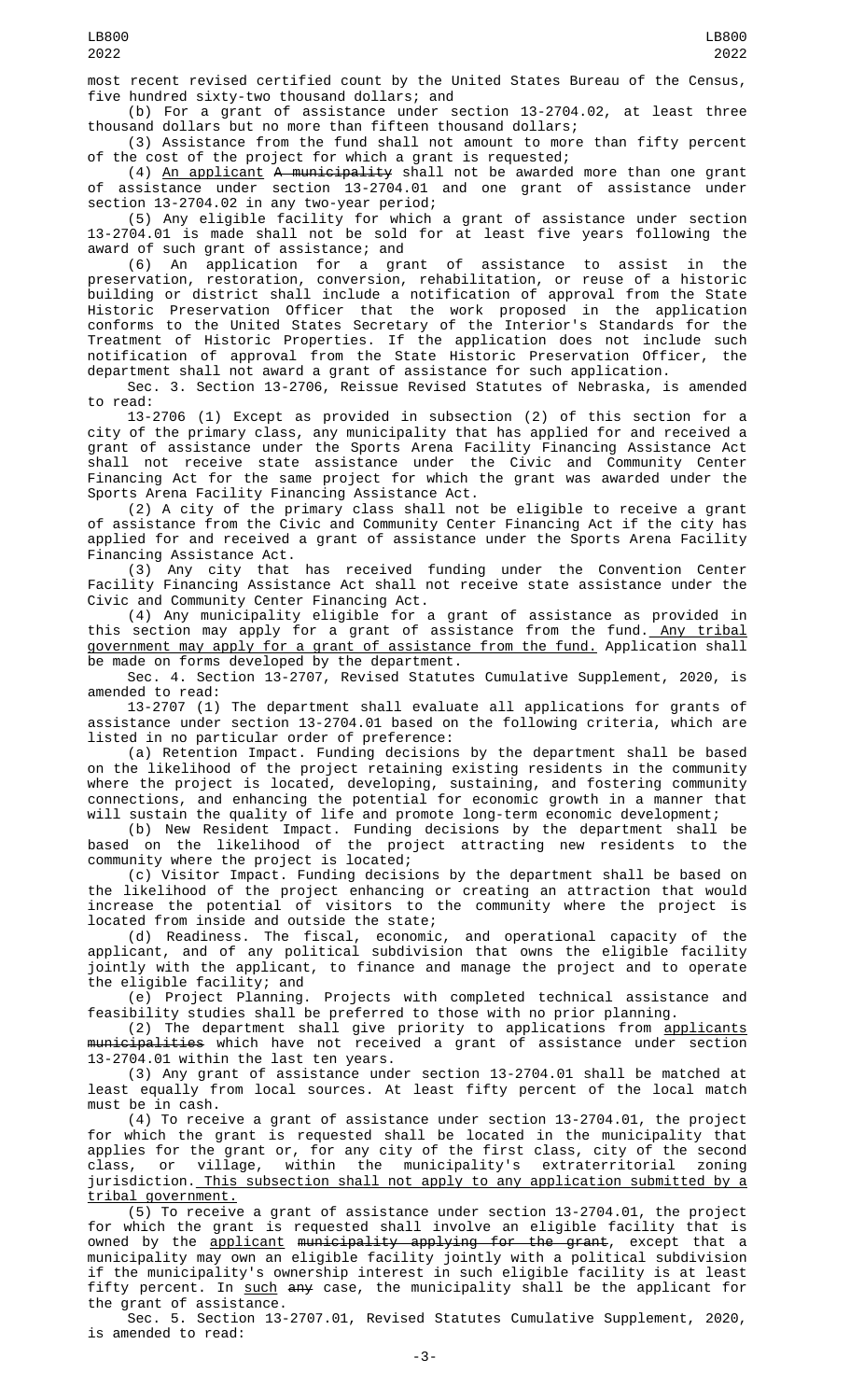13-2707.01 The department shall evaluate all applications for grants of assistance under section 13-2704.02 based on the following criteria:

(1) Financial Support. Assistance from the fund shall be matched at least equally from local sources. At least fifty percent of the local match must be in cash. Projects with a higher level of local matching funds shall be preferred as compared to those with a lower level of matching funds; and

(2) Project Location. Assistance from the fund shall be for engineering and technical studies related to projects that will be located in the municipality that applies for the grant or, for any city of the first class, city of the second class, or village, in the municipality's extraterritorial zoning jurisdiction.<u> This subdivision shall not apply to any application</u> submitted by a tribal government.

Sec. 6. Section 13-2709, Revised Statutes Cumulative Supplement, 2020, is amended to read:

13-2709 (1) The department shall submit, as part of the department's annual status report under section 81-1201.11, the following information regarding the Civic and Community Center Financing Act:

(a) Information documenting the grants conditionally approved for funding by the Legislature in the following fiscal year;

(b) Reasons why a full application was not sent to any <u>applicant</u> m<del>unicipality</del> seeking assistance under the act;

(c) The amount of sales tax revenue generated for the fund pursuant to subsection (6) of section 13-2610 and subsection (9) of section 13-3108, the total amount of grants applied for under the act, the year-end fund balance, the amount of the year-end fund balance which has not been committed to funding grants under the act, and, if all available funds have not been committed to funding grants under the act, an explanation of the reasons why all such funds have not been so committed;

(d) The amount of appropriated funds actually expended by the department for the year;

(e) The department's current budget for administration of the act and the department's planned use and distribution of funds, including details on the amount of funds to be expended on grants and the amount of funds to be expended by the department for administrative purposes; and

(f) Grant summaries, including the applicant—<del>municipality</del>, project description, grant amount requested, amount and type of matching funds, and reasons for approval or denial based on evaluation criteria from section 13-2707 or 13-2707.01 for every application seeking assistance under the act.

(2) If the amount of the year-end fund balance which has not been committed to funding grants under the act as reported under subdivision (1)(c) of this section, excluding any amount required to be transferred under subsection (3) of section 13-2704, is more than one million dollars, the department shall notify the State Treasurer of the amount in excess of one million dollars. The State Treasurer shall transfer the amount in excess of one million dollars from the Civic and Community Center Financing Fund to the Political Subdivision Recapture Cash Fund.

(3) The Political Subdivision Recapture Cash Fund is created and shall consist of money transferred under subsection (2) of this section. Any money in the Political Subdivision Recapture Cash Fund available for investment shall be invested by the state investment officer pursuant to the Nebraska Capital Expansion Act and the Nebraska State Funds Investment Act. By October 1 of each year, the State Treasurer shall distribute the money in the Political Subdivision Recapture Cash Fund to the political subdivisions which have an application for state assistance for an eligible facility or an eligible sports arena facility approved under the Convention Center Facility Financing Assistance Act or the Sports Arena Facility Financing Assistance Act. Each political subdivision shall receive a proportionate share of the amount to be distributed under this subsection, and such proportionate share shall be based on the amount of sales tax revenue generated for the Civic and Community Center Financing Fund during the most recently completed fiscal year by the political subdivision's facility. The Tax Commissioner shall supply the State Treasurer with any information needed to make the distributions required in this subsection.

Sec. 7. Section 14-101, Revised Statutes Cumulative Supplement, 2020, is amended to read:

14-101 All cities in this state which have attained a population of three hundred thousand inhabitants or more as determined by the most recent federal decennial census or the most recent revised certified count by the United States Bureau of the Census shall be cities of the metropolitan class and governed by sections 14-101 to 14-2004 this act. Whenever the words this act occur in sections 14-101 to 14-138, 14-201 to 14-229, 14-360 to 14-376, 14-501 to 14-556, 14-601 to 14-609, 14-702 to 14-704, and 14-804 to 14-816, they shall be construed as referring exclusively to those sections. The population of a city of the metropolitan class shall consist of the people residing within the territorial boundaries of such city and the residents of any territory duly and properly annexed to such city. Each city of the metropolitan class shall be a body corporate and politic and shall have power (1) to sue and be sued, (2) to purchase, lease, lease with option to buy, acquire by gift or devise, and hold real and personal property within or without the limits of the city for the use of the city, and real estate sold for taxes, (3) to sell, exchange, lease, and convey any real or personal <u>property</u> <del>estate</del> owned by the city, in such manner and upon such terms as may be <u>in</u> <del>to</del> the best interests of the city, except that real estate acquired for state armory sites shall be conveyed strictly in the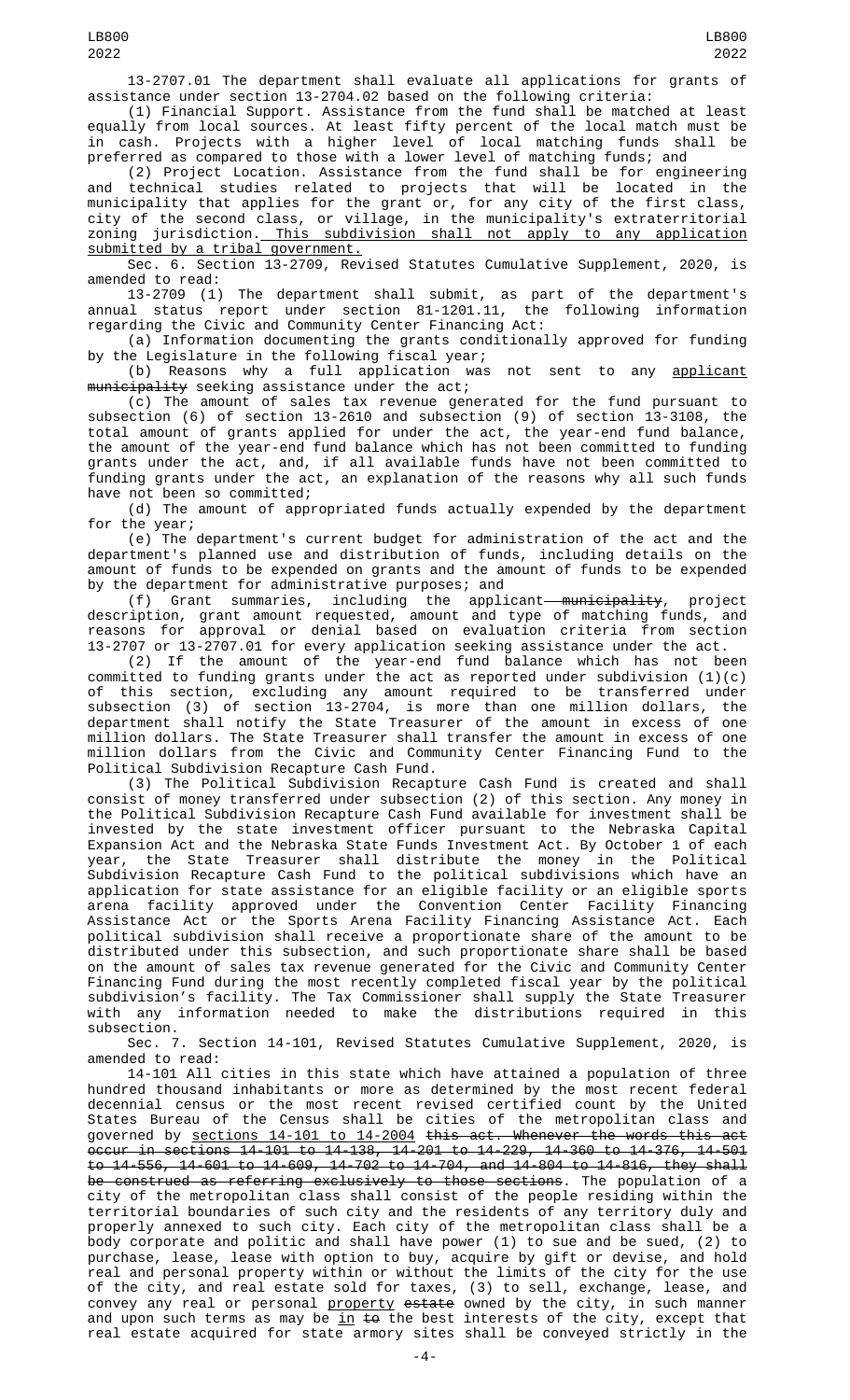manner provided in sections 18-1001 to 18-1006, (4) to make all contracts and do all other acts in relation to the property and concerns of the city necessary <u>for</u> <del>to</del> the exercise of its corporate or administrative powers, and (5) to exercise such other and further powers as may be conferred by law. The powers <del>hereby</del> granted <u>under this section shall be exercised by the mayor and</u> city council of such city except when otherwise <u>specifically</u> <del>specially</del> provided.

Sec. 8. Section 14-101.01, Revised Statutes Cumulative Supplement, 2020, is amended to read:

14-101.01 Whenever any city of the primary class shall attain a population of three hundred thousand inhabitants or more as determined by the most recent federal decennial census or the most recent revised certified count by the United States Bureau of the Census, the mayor of such city shall certify such fact to the Secretary of State, who upon the filing of such certificate shall by proclamation declare such city to be <u>a city </u>of the metropolitan class.

Sec. 9. Section 14-102, Revised Statutes Cumulative Supplement, 2020, is amended to read:

14-102 In addition to the powers granted in section 14-101, cities of the metropolitan class shall have power by ordinance:

Taxes, special assessments.

(1) To levy any tax or special assessment authorized by law;

Corporate seal.

(2) To provide a corporate seal for the use of the city, and also any official seal for the use of any officer, board, or agent of the city, whose duties require an official seal to be used. Such corporate seal shall be used in the execution of municipal bonds, warrants, conveyances, and other instruments and proceedings as required by law;

Regulation of public health.

(3) To provide all needful rules and regulations for the protection and preservation of health within the city<u>, including providing <del>; and for this</del></u> purpose they may provide for the enforcement of the use of water from public water supplies when the use of water from other sources shall be deemed unsafe; Appropriations for debts and expenses.

(4) To appropriate money and provide for the payment of debts and expenses of the city;

Protection of strangers and travelers.

(5) To adopt all such measures as <del>they</del> may <u>be deemed</u> <del>deem</del> necessary for the accommodation and protection of strangers and the traveling public in person and property;

Concealed weapons, firearms, fireworks, explosives.

(6) To punish and prevent the carrying of concealed weapons, except the carrying of a concealed handgun in compliance with the Concealed Handgun Permit Act, and the discharge of firearms, fireworks, or explosives of any description within the city, other than the discharge of firearms at a shooting range pursuant to the Nebraska Shooting Range Protection Act;

Sale of foodstuffs.

(7) To regulate the inspection and sale of meats, flour, poultry, fish, milk, vegetables, and all other provisions or articles of food exposed or offered for sale in the city;

Official bonds.

(8) To require all <u>elected or appointed officers <del>or servants elected or</del></u> <del>appointed</del> to give bond and security for the faithful performance of their duties<u>, except that</u> <del>; but</del> no officer shall become <u>bonded and secured</u> <del>security</del> upon the official bond of another or upon any bond executed to the city;

Official reports of city officers.

(9) To require from any officer of the city at any time a report, in detail, of the transactions of his or her office or any matter connected <u>with</u> such office therewith;

Cruelty to children and animals.

(10) To provide for the prevention of cruelty to children and animals;

Dogs; taxes and restrictions.

(11) To regulate, license, or prohibit the running at large of dogs and other animals within the city as well as in areas within <u>the extraterritorial</u> <u>zoning jurisdiction</u> <del>three miles of the corporate limits</del> of the city<u>;</u>  $_\tau$  to guard against injuries or annoyance from such dogs and other animals<u>;</u>  $_{\mathcal{T}}$  and to authorize the destruction of <u>such</u> <del>the</del> dogs and other animals when running at large contrary to the provisions of any ordinance. Any licensing provision shall comply with subsection (2) of section 54-603 for service animals; Cleaning sidewalks.

(12) To provide for keeping sidewalks clean and free from obstructions and accumulations $\texttt{j}$   $_{\tau}$  to provide for the assessment and collection of taxes on real estate and for the sale and conveyance thereof $_{L}$   $_{\tau}$  and to pay the expenses of keeping the sidewalk adjacent to such real estate clean and free from obstructions and accumulations as <del>herein</del> provided<u> by law</u>;

Planting and trimming of trees; protection of birds.

(13) To provide for the planting and protection of shade or ornamental and useful trees upon <del>the</del> streets or boulevards<u>;</u>  $_\tau$  to assess the cost <u>of such trees</u> thereof to the extent of benefits upon the abutting property as a special assessment;  $\tau$  and to provide for the protection of birds and animals and their nests; to provide for the trimming of trees located upon <del>the</del> streets and boulevards or when the branches of trees overhang the streets and boulevards when in the judgment of the mayor and <u>city c</u>ouncil such trimming is made necessary to properly light such street or boulevard or to furnish proper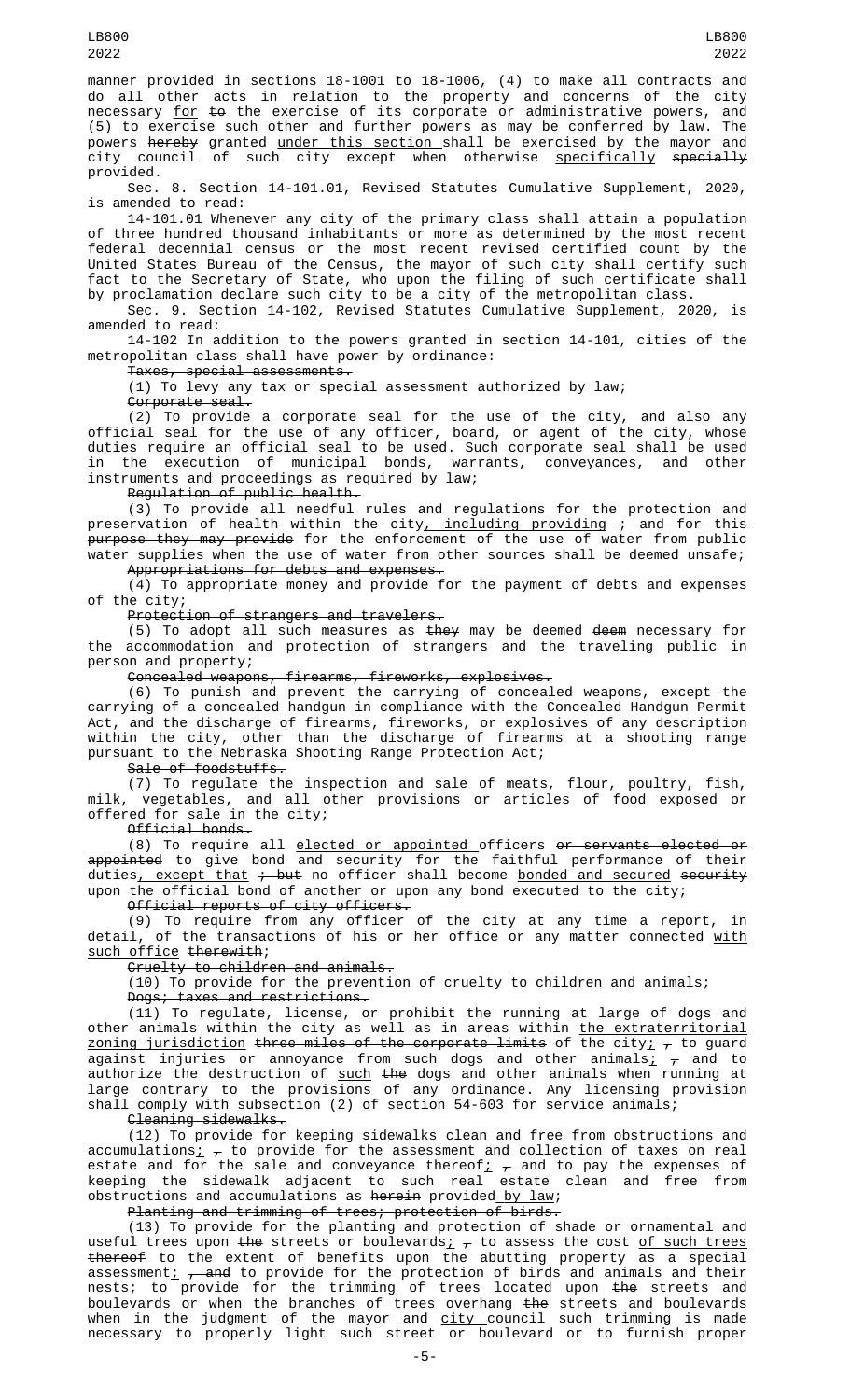police protection; and to assess the cost of such trimming thereof upon the abutting property as a special assessment;

Naming and numbering streets and houses.

(14) To provide for, regulate, and require the numbering or renumbering of houses along public streets or avenues; <u>and </u>to care for and control and to name and rename streets, avenues, parks, and squares within the city;

Weeds.

(15) To require weeds and worthless vegetation growing upon any lot or piece of ground within the city or its <u>extraterritorial</u> <del>three-mile</del> zoning jurisdiction to be cut and destroyed so as to abate any nuisance occasioned by such vegetation; thereby, to prohibit and control the throwing, depositing, or accumulation of litter on any lot or piece of ground within the city or its <u>extraterritorial</u> <del>three-mile</del> zoning jurisdiction<u>;</u> <del>and</del> to require the removal <u>of</u> <u>such litter</u> <del>thereof</del> so as to abate any nuisance occasioned thereby<u>. If</u> <del>, and if</del> the owner fails to cut and destroy weeds and worthless vegetation or remove litter, or both, after notice as required by ordinance, <u>the city may</u> <del>to</del> assess the cost of such destruction or removal thereof upon the lots or lands as a special assessment. The <u>required </u>notice <del>required to be given</del> may be by publication in the official newspaper of the city and may be directed in general terms to the owners of lots and lands affected without naming such owners;

### Animals running at large.

(16) To prohibit and regulate the running at large or the herding or driving of domestic animals, such as hogs, cattle, horses, sheep, goats, fowls, or animals of any kind or description within the corporate limits<u>; to</u> <del>and</del> provide for the impounding of all animals running at large, herded, or driven contrary to such prohibition<u> and regulations</u>; and to provide for the forfeiture and sale of animals impounded to pay the expense of taking up, caring for, and selling such impounded animals, including the cost of advertising and fees of officers;

Use of streets.

(17) To regulate the transportation of articles through the streets\_and  $_{\mathcal{T}}$ to prevent injuries to the streets from overloaded vehicles<del>, and to regulate</del> the width of wagon tires and tires of other vehicles;

Playing on streets and sidewalks.

(18) To prevent or regulate <del>the rolling of hoops, playing of ball, flying</del> of kites, the riding of bicycles or tricycles, or any other amusement or practice having a tendency to annoy persons passing in the streets or on the sidewalks—<del>or to frighten teams or horses</del>; <u>and </u>to regulate the use of vehicles propelled by steam, gas, electricity, or other motive power, operated on the streets of the city;

Combustibles and explosives.

(19) To regulate or prohibit the transportation and keeping of gunpowder, oils, and other combustible and explosive articles;

Public sale of chattels on streets.

(20) To regulate, license, or prohibit the sale of domestic animals or of goods, wares, and merchandise at public auction on the streets, alleys, highways, or any public ground within the city;

Signs and obstruction in streets.

(21) To regulate and prevent the use of streets, sidewalks, and public grounds for signs, posts, awnings, awning posts, scales, or other like purposes; <u>and t</u>o regulate and prohibit the exhibition or carrying or conveying of banners, placards, advertisements, or the distribution or posting of advertisements or handbills in the streets or public grounds or upon the sidewalks;

Disorderly conduct.

(22) To provide for the punishment of persons disturbing the peace and <del>good order of the city</del> by <del>clamor and</del> noise, intoxication, drunkenness, <u>or</u> fighting, or using obscene or profane language in the streets or other public <del>places</del> or otherwise violating the public peace by indecent or disorderly conduct or by lewd and lascivious behavior;

Vagrants and tramps.

(23) To provide for the punishment of vagrants, tramps, <del>common</del> street beggars, <del>common</del> prostitutes, <del>habitual</del> disturbers of the peace, pickpockets, gamblers, burglars, thieves, <del>or</del> persons who practice any game, trick, or device with intent to swindle, <del>persons who abuse their families, and suspicious</del> persons who can give no reasonable account of themselves; and to punish trespassers upon private property;

Disorderly houses, gambling, offenses against public morals.

(24) To prohibit, restrain, and suppress <del>tippling shops,</del> houses of prostitution, opium joints, gambling houses, prize fighting, dog fighting, cock fighting, and other disorderly houses and practices, all games and gambling—<del>and</del> desecration of the Sabbath, commonly called Sunday, and all kinds of indecencies; to regulate and license or prohibit the keeping and use of billiard tables, <u>bowling</u> <del>ten pins or ball</del> alleys, shooting galleries except as provided in the Nebraska Shooting Range Protection Act, and other similar places of amusement; and to prohibit and suppress all lotteries and gift enterprises of all kinds under whatsoever name carried on, except that nothing in this subdivision shall be construed to apply to bingo, lotteries, lotteries by the sale of pickle cards, or raffles conducted in accordance with the Nebraska Bingo Act, the Nebraska Lottery and Raffle Act, the Nebraska Pickle Card Lottery Act, the Nebraska Small Lottery and Raffle Act, or the State Lottery Act;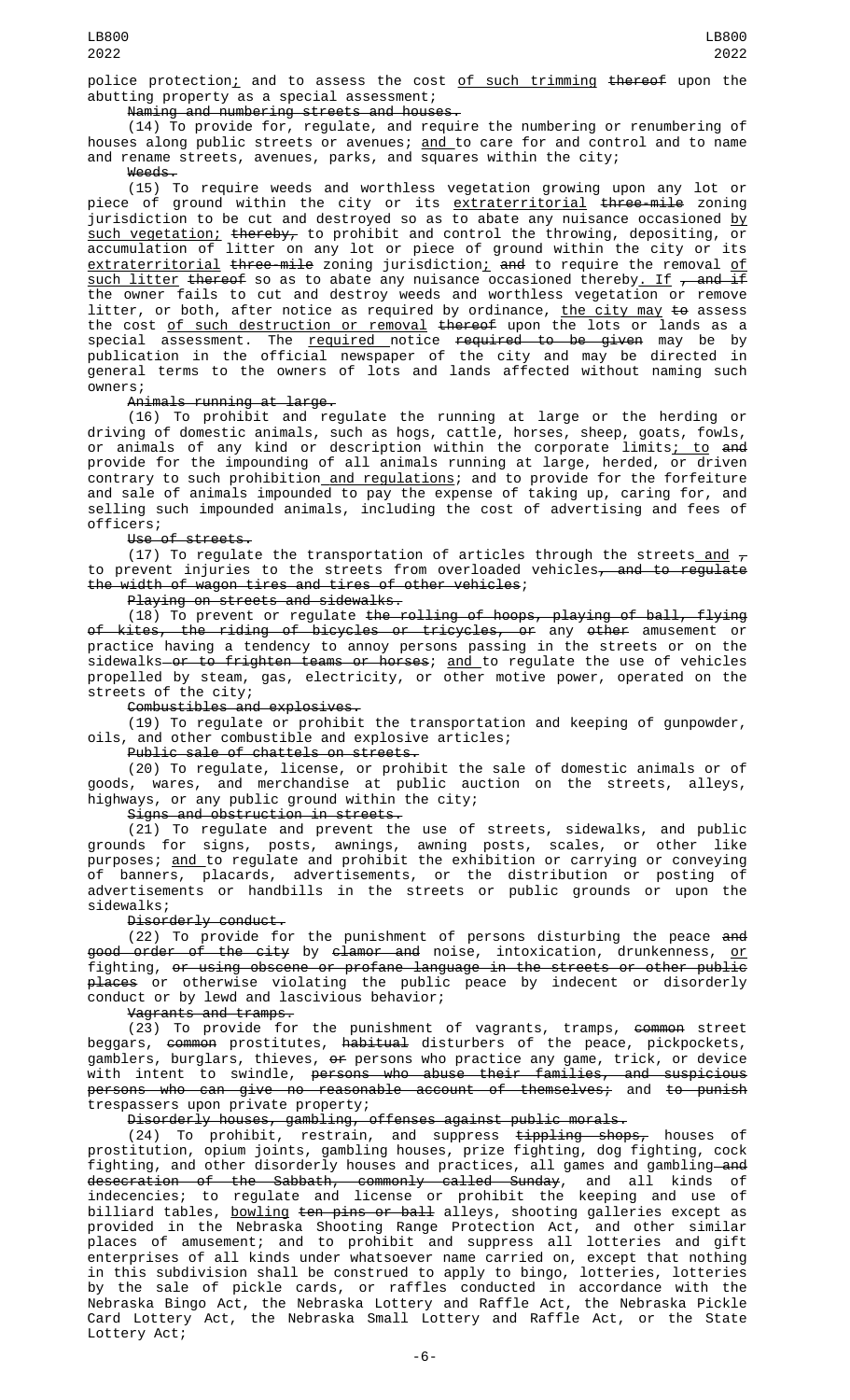#### Police regulation in general.

(25) To make and enforce all police regulations for the good government, general welfare, health, safety, and security of the city and the citizens <u>of</u> the city thereof in addition to the police powers expressly granted by law <del>herein</del>; <del>and</del> in the exercise of the police power, to pass all needful and proper ordinances and impose fines, forfeitures, <u>and p</u>enalties<del>, and imprisonment at</del> h<del>ard labor</del> for the violation of any ordinance<u>;</u> <del>, and</del> to provide for the recovery, collection, and enforcement <u>of such fines</u> <del>thereof</del>; and in default of payment to provide for confinement in the city or county prison<del>, workhouse,</del> or other place of confinement with or without hard labor as may be provided by ordinance;

Fast driving on streets.

(26) To prevent <del>horseracing and</del> immoderate driving <del>or riding</del> on the street and to compel persons to fasten their horses or other animals attached to vehicles while standing in the streets;

Libraries, art galleries, and museums.

(27) To establish and maintain public libraries, <del>reading rooms,</del> art galleries, and museums and to provide the necessary grounds or buildings <u>for</u> such libraries, galleries, and museums therefor; to purchase books, papers, maps, manuscripts, works of art, and objects of natural or of scientific curiosity $_{\mathcal{T}}$  and instruction <u>for such libraries, galleries, and museums</u> <del>therefor</del>; to receive donations and bequests of money or property for <u>such libraries,</u> <u>galleries, and museums</u> <del>the same</del> in trust or otherwise<u>;</u> and to pass necessary bylaws and regulations for the protection and government of <u>such libraries, art</u> galleries, and museums the same;

Hospitals, workhouses, jails, firehouses, etc.; garbage disposal.

(28) To erect, designate, establish, maintain, and regulate hospitals—<del>or</del> <del>workhouses</del>, houses of correction, jails, station houses, fire engine houses, asphalt repair plants, and other necessary buildings; <del>and</del> to erect, designate, establish, maintain, and regulate plants for the removal, disposal, or recycling of garbage and refuse or to make contracts for garbage and refuse removal, disposal, or recycling, or all of the same<u>;</u>  $_{\mathcal{T}}$  and to charge equitable fees for such removal, disposal, or recycling, or all of the same, except as h<del>ereinafter</del> provided <u>by law</u>. The fees collected pursuant to this subdivision shall be credited to a single fund to be used exclusively by the city for the removal, disposal, or recycling of garbage and refuse, or all of the same, including any costs incurred for collecting the fee. Before any contract for such removal, disposal, or recycling is let, the city council shall make specifications <u>for such contract</u> <del>therefor</del>, bids shall be advertised for as now provided by law, and the contract shall be let to the lowest and best bidder, who shall furnish bond to the city conditioned upon his or her carrying out the terms of the contract, the bond to be approved by the city council. Nothing in this section, and no contract or regulation made by the city council, shall be so construed as to prohibit any person, firm, or corporation engaged in any business in which garbage or refuse accumulates as a byproduct from selling, recycling, or otherwise disposing of his, her, or its garbage or refuse or hauling such garbage or refuse through the streets and alleys under such uniform and reasonable regulations as the city council may by ordinance prescribe for the removal and hauling of garbage or refuse;

Market places.

(29) To erect and establish market houses and market places and to provide for the erection of all other useful and necessary buildings for the use of the city and for the protection and safety of all property owned by the city<u>.</u>  $\texttt{Such}$   $\div$  and such market houses $_{L}$  and market places $_{L}$  and buildings aforesaid may be located on any street, alley, or public ground or on land purchased for such purpose;

### Cemeteries, registers of births and deaths.

(30) To prohibit the establishment of additional cemeteries within the limits of the city<u>;</u>  $_{\mathcal{T}}$  to regulate the registration of births and deaths<u>;</u>  $_{\mathcal{T}}$  to direct the keeping and returning of bills of mortality<u>;</u>  $_{\mathcal{T}}$  and to impose penalties on physicians, sextons, and others for any default in the premises; Plumbing, etc., inspection.

(31) To provide for the inspection of steam boilers, electric light appliances, pipefittings, and plumbings<u>;</u>  $_\tau$  to regulate their erection and construction;  $_{\tau}$  to appoint inspectors;  $_{\tau}$  and to declare their powers and construction;  $\frac{1}{7}$  to appoint inspectors;  $\frac{1}{7}$  and to duties, except as herein otherwise provided by law;

Fire limits and fire protection.

(32) To enact a fire code prescribe fire limits and regulate the erection of all buildings and other structures within the corporate limits; to provide for the removal of any buildings or structures or additions <u>to buildings or</u> <u>structures</u> <del>thereto</del> erected contrary to such <u>code or regulations and</u>  $_{\mathcal{T}}$  to provide for the removal of dangerous buildings<del>, and to provide that wooden</del> buildings shall not be erected or placed or repaired in the fire limits; but <u>no</u> such <u>code or regulation</u> <del>ordinance</del> shall <del>not</del> be suspended or modified by <code>resolution $_{\rm L}$ </code> nor shall exceptions be made by ordinance or resolution in favor of any person, firm, or corporation or concerning any particular lot or building; to direct that <u>when</u> <del>all and</del> any building <u>has</u> <del>within such fire limits, when the</del> same shall have been damaged by fire, decay, or otherwise, to the extent of fifty percent of the value of a similar new building above the foundation, shall be torn down or removed; <del>and</del> to prescribe the manner of ascertaining such damages and to assess the cost of removal of any building erected or existing contrary to such code or regulations or provisions, against the lot or real estate upon which such building or structure is located or shall be erected<sub>7</sub> or

LB800 2022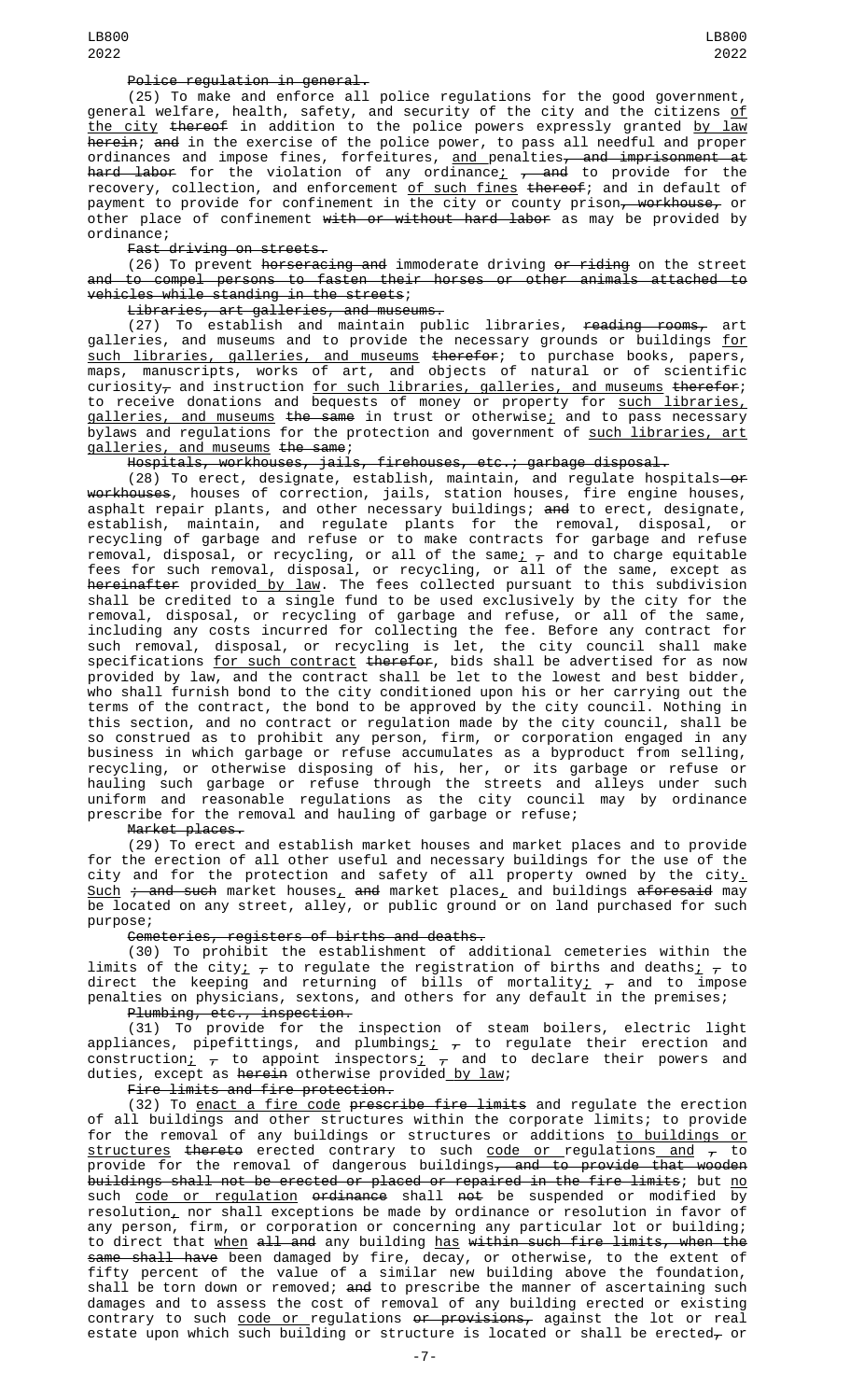to collect such costs from the owner of any such building or structure; and to enforce the such collection of such costs by civil action in any court of competent jurisdiction;

## Building regulations.

(33) To regulate the construction, use, and maintenance of party walls, to prescribe and regulate the thickness, strength, and manner of constructing stone, brick, wood, or other buildings and the size and shape of brick and other material placed <u>in such buildings; t<del>herein,</del> to prescribe and regulate the</u> construction and arrangement of fire escapes and the placing of iron and metallic shutters and doors <u>in or on such fire escapes;</u> <del>therein and thereon,</del> <del>and</del> to provide for the inspection of elevators—<del>and hoist-way openings to avoid</del> <del>accidents</del>; to prescribe, regulate, and provide for the inspection of all plumbing, pipefitting, or sewer connections in all houses or buildings now or hereafter erected; to regulate the size, number, and manner of construction of halls, doors, stairways, seats, aisles, and passageways of theaters<del>, tenement</del> h<del>ouses, audience rooms,</del> and <del>all</del> buildings of a public character, whether now built or hereafter to be built, so that there may be convenient, safe, and speedy exit in case of fire; to prevent the dangerous construction and condition of chimneys, fireplaces, hearths, stoves, stovepipes, ovens, boilers, and heating appliances used in or about any building <del>or a manufactory</del> and to cause <u>such appliances</u> <del>the same</del> to be removed or placed in safe condition when they are considered dangerous; to regulate and prevent the carrying on of manufactures dangerous in causing and promoting fires; to prevent the deposit of ashes in unsafe places and to cause such buildings and enclosures as may be in a dangerous state to be put in a safe condition; to prevent the disposing of and delivery or use in any building or other structure<del>,</del> of <del>soft, shelly, or</del> imperfectly burned brick or other unsuitable building material within the city limits and provide for the inspection of <u>building materials</u> <del>the same</del>; to provide for the abatement of dense volumes of smoke; to regulate the construction of areaways, stairways, and vaults and to regulate partition fences; <u>and </u>to enforce proper heating and ventilation of buildings used for schools, workhouses, or shops of every class in which labor is employed or other buildings where large numbers of persons are liable to congregate;

Warehouses and street railways.

(34) To regulate levees, depots and depot grounds, and places for storing freight and goods and to provide for and regulate the laying of tracks and the passage of <del>steam or other</del> railways through the streets, alleys, and public grounds of the city;

Lighting railroad property.

(35) To require the lighting of any railway within the city, the cars of <del>which are propelled by steam,</del> and to fix and determine the number, size, and style of <del>lampposts, burners, lamps, and</del> all <del>other</del> fixtures and apparatus necessary for such lighting and the points of location for such lampposts<u>. If</u>  $\div$ <del>and in case</del> any company owning or operating such railways shall fail to comply with such requirements, the <u>city c</u>ouncil may cause <u>such lighting <del>the same</del> to be</u> done and may assess the expense <u>of such lighting <del>thereof</del> against such company.</u> <u>Such expense</u> <del>, and the same</del> shall constitute a lien upon any real estate belonging to such company and lying within such city and may be collected in the same manner as taxes for general purposes;

City publicity.

(36) To provide for necessary publicity and to appropriate money for the purpose of advertising the resources and advantages of the city;

Offstreet parking.

(37) To erect, establish, and maintain offstreet parking areas on publicly owned property located beneath any elevated segment of the National System of Interstate and Defense Highways or portion thereof, or public property title to which is in the city on May 12, 1971, or property owned by the city and used in conjunction with and incidental to city-operated facilities<u>;</u>  $_\tau$  and to regulate parking <u>on such property</u> <del>thereon</del> by time limitation <u>devices</u> <del>devises</del> or by lease;

Public passenger transportation systems.

(38) To acquire, by the exercise of the power of eminent domain or otherwise, lease, purchase, construct, own, maintain, operate, or contract for the operation of public passenger transportation systems, excluding taxicabs $_{\text{{\textsf{L}}}}$ transportation network companies and railroad systems, including all property and facilities required <u>for such public passenger transportation systems</u> <del>therefor</del>, within and without the limits of the city<u>;</u>  $_\tau$  to redeem such property from prior encumbrance in order to protect or preserve the interest of the city in such property; therein, to exercise all powers granted by the Constitution of Nebraska and laws of the State of Nebraska or exercised by or pursuant to a home rule charter adopted pursuant thereto, including, but not limited to, receiving and accepting from the government of the United States or any agency thereof, from the State of Nebraska or any subdivision thereof, and from any person or corporation donations, devises, gifts, bequests, loans, or grants for or in aid of the acquisition, operation, and maintenance of such public passenger transportation systems<u>;</u> <del>and</del> to administer, hold, use, and apply <u>such</u> donations, devises, gifts, bequests, loans, or grants the same for the purposes for which such donations, devises, gifts, bequests, loans, or grants may have been made<u>;</u>  $_\mathcal{T}$  to negotiate with employees and enter into contracts of employment $_{\mathrm{\mathcal{L}}- \tau}$  to employ by contract or otherwise individuals singularly or collectively $_{L}$   $_{\tau}$  to enter into agreements authorized under the Interlocal Cooperation Act or the Joint Public Agency Act $_{L~\tau}$  to contract with an operating and management company for the purpose of operating, servicing, and maintaining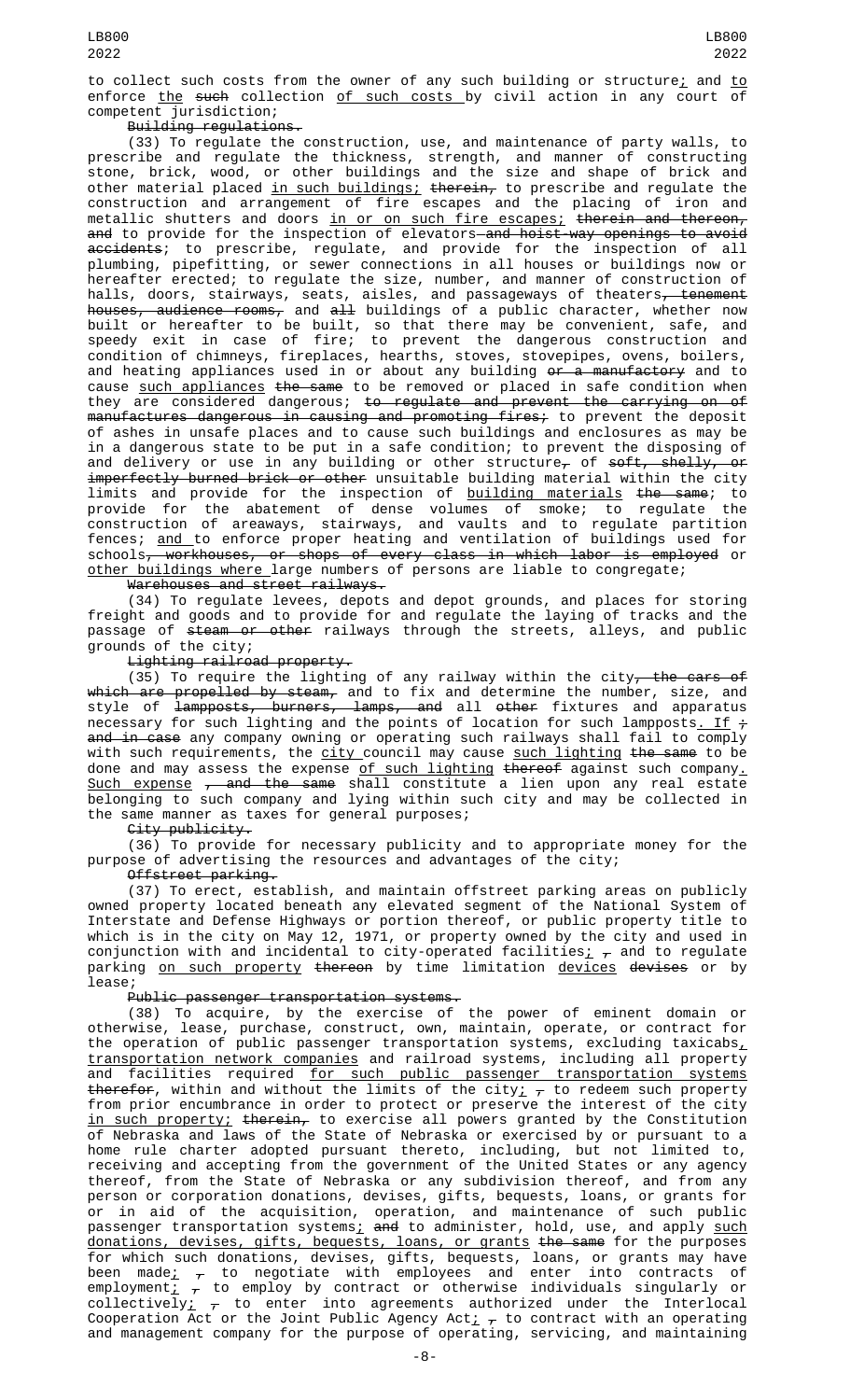any public passenger transportation systems the any city of the metropolitan  $_{\texttt{class}}$  shall acquire;  $_{\tau}$  and to exercise such other and further powers as may be necessary, incident, or appropriate to the powers of the such city; and Regulation of air quality.

(39) In addition to powers conferred elsewhere in the laws of the state and notwithstanding any other law of the state, to implement and enforce an air pollution control program within the corporate limits of the city under subdivision (23) of section 81-1504 or subsection (1) of section 81-1528, which program shall be consistent with the federal Clean Air Act, as amended, 42 U.S.C. 7401 et seq. Such powers shall include without limitation those involving injunctive relief, civil penalties, criminal fines, and burden of proof. Nothing in this section shall preclude the control of air pollution by resolution, ordinance, or regulation not in actual conflict with the state air pollution control regulations.

Sec. 10. Section 14-102.01, Reissue Revised Statutes of Nebraska, is amended to read:

14-102.01 A city of the metropolitan class may enact any make all such ordinances, bylaws, rules, regulations, and resolutions not inconsistent with the general laws of the state, as may be necessary or expedient, in addition to <u>specific</u> <del>the special</del> powers otherwise granted by law, for maintaining the peace, good government, and welfare of the city and for preserving order, securing persons or property from violence, danger, and destruction, for protecting public and private property, <u>and </u>for promoting the public health, safety, convenience, comfort, <del>morals, and</del> general interests, and welfare of the inhabitants of the city.

Sec. 11. Section 14-102.02, Reissue Revised Statutes of Nebraska, is amended to read:

14-102.02 All powers and duties connected with and incident to the appointment, removal, government, and discipline of the officers and members of the fire <u>department a</u>nd police <u>department</u> <del>departments</del> of any <u>city of the</u> metropolitan <u>class</u> <del>city</del> in the State of Nebraska, under such rules and regulations as may be adopted by the city council, shall be vested in and exercised by <u>the city</u> <del>said</del> council. Rules and regulations for the guidance of the officers and <u>members</u> <del>men</del> of <u>such</u> s<del>aid</del> departments, and for the appointment, promotion, removal, trial<u>,</u> or discipline of <u>such</u> <del>said</del> officers<del>, men</del> and <u>members</u> <del>matrons</del>, shall be such as the <u>city c</u>ouncil shall consider proper and necessary.

Sec. 12. Section 14-103, Revised Statutes Cumulative Supplement, 2020, is amended to read:

14-103 The city council of a city of the metropolitan class shall have power to define, regulate, suppress<u>,</u> and prevent nuisances. The <u>city c</u>ouncil may create a board of health in cases of a general epidemic or may cooperate with the boards of health provided by the laws of this state. The <u>city c</u>ouncil may provide rules and regulations for the care, treatment, regulation, and prevention of all contagious and infectious diseases, for the regulation of all hospitals, dispensaries, and places for the treatment of the sick, for the sale of dangerous drugs, for the regulation of cemeteries, and <u>for </u>the burial of the dead. The jurisdiction of the city council in enforcing such the foregoing regulations shall extend over such city and within its extraterritorial threemile zoning jurisdiction.

Sec. 13. Section 14-104, Reissue Revised Statutes of Nebraska, is amended to read:

14-104 The <u>city c</u>ouncil <u>of a city of the metropolitan class s</u>hall have power to construct any bridge declared by ordinance necessary and proper for the passage of railway trains, street cars, motor <u>vehicles</u> <del>trains</del>, <del>teams</del> and pedestrians across any stream either adjacent to or wholly within <u>the</u> <del>any</del> city <del>of the metropolitan class</del> at any point on such stream or within two miles from the corporate limits of <u>the</u> s<del>uch</del> city, with such conditions and regulations concerning the use of such bridge as may be deemed proper. <u>The city council</u> <del>It</del> shall have <u>the </u>power to license and regulate the keeping of toll bridges within or terminating within the city for the passage of persons<del>, teams,</del> and property over any river passing wholly or in part within or running by and adjoining the corporate limits of <u>the</u> <del>any such</del> city;  $_{\mathcal{T}}$  to fix and determine the rates of toll over any such bridge, or over the part <u>of such bridge</u> <del>thereof</del> within the city; and to authorize the owner or owners of any such bridge to charge and collect the rates of toll so fixed and determined, from all persons passing over or using such bridge the same.

Sec. 14. Section 14-105, Revised Statutes Cumulative Supplement, 2020, is amended to read:

14-105 The city council <u>of a city of the metropolitan class </u>may require any and all lots or pieces of ground within the city to be drained, filled, or graded, and upon the failure of the owners of such lots or pieces of ground to comply with such requirements, after thirty days' notice in writing, the <u>city</u> council may cause the lots or pieces of ground to be drained, filled, or graded, and the cost and expense <u>of such work</u> <del>thereof</del> shall be levied upon the property so filled, drained, or graded and shall be equalized, assessed, and collected as a special assessment.

Sec. 15. Section 14-106, Reissue Revised Statutes of Nebraska, is amended to read:

14-106 The <u>city council of a city of the metropolitan class s</u>hall have the power to regulate and provide for the lighting of streets, laying down gas and other pipes, and erection of lampposts, electric towers<u>,</u> or other apparatus; to regulate the sale and use of gas and electric lights<u>; to</u> <del>, and</del> fix and determine from time to time the price of gas, the charge of electric lights and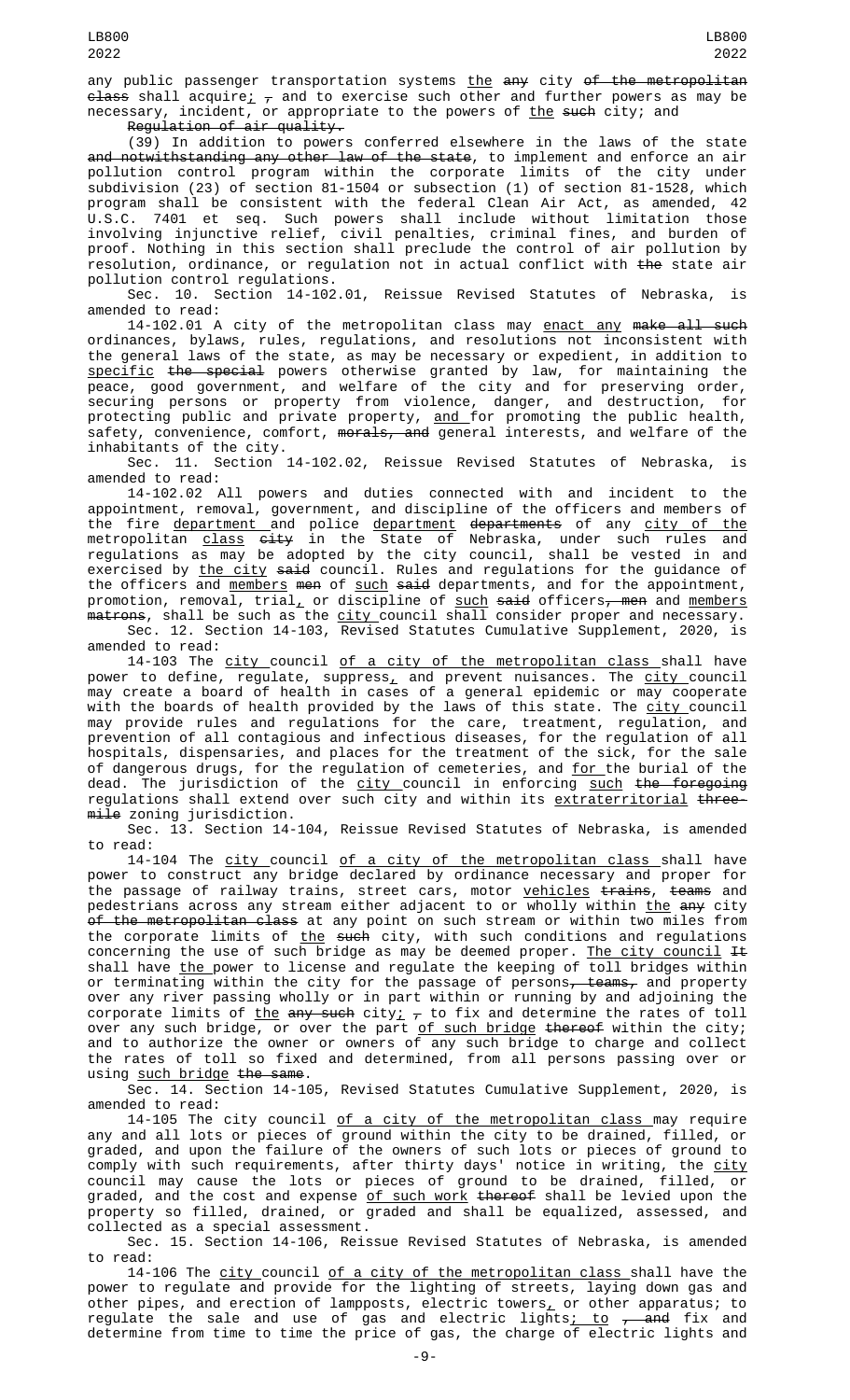power, and the rents of gas meters within the city, when not furnished by public authority, and regulate the inspection <u>of such gas meters</u> <del>thereof</del>; to prohibit or regulate the erection of telegraph, telephone<u>,</u> or electric wire poles or other poles for whatsoever purpose desired or used in the public grounds, streets $_{\rm \scriptscriptstyle L}$  or alleys $_{\rm \scriptscriptstyle T}$  and the placing of wires <u>on such poles</u> <del>thereon</del>; <del>and</del> to require the removal from the public grounds, streets<u>,</u> or alleys, of any or all such poles $_{L}$   $_{\tau}$  and <u>to </u>require the removal and placing under ground of any or all telegraph, telephone $_{L}$  or electric wires.

Sec. 16. Section 14-107, Reissue Revised Statutes of Nebraska, is amended to read:

14-107 The city council <u>of a city of the metropolitan class </u>may erect, construct, purchase, maintain $_{\rm \scriptscriptstyle L}$  and operate subways or conduits, waterworks, gas works, electric light and power plants<sub>i  $\tau$ </sub> and provide and equip aerial landing fields<u>;</u> <del>, and may</del> determine, fix<u>,</u> and charge rentals for subways and conduits<u>;</u> and fix rates to be charged by such enterprises, except as otherwise provided by <del>general</del> law. <u>The city</u> A<del>s to all the activities authorized in this section,</del> the council may adopt and promulgate and enforce all needful and proper rules and regulations <del>and enforce the same,</del> in connection with the operation of any such enterprises.

Sec. 17. Section 14-108, Reissue Revised Statutes of Nebraska, is amended to read:

14-108 The <u>city c</u>ouncil <u>of a city of the metropolitan class s</u>hall have power by ordinance to contract with any competent party for the supplying and furnishing of electric light, electric heat or power, or other similar service for the use of the city on its streets and public places. <u>Any such</u> <del>The</del> ordinance shall <u>specify</u> <del>contain specifically</del> the rates, terms<u>,</u> and conditions upon which <u>such service</u> <del>the same may and</del> shall be supplied and furnished during the period named in the ordinance or contract. Any such contract exceeding the term of forty years shall be void.

Sec. 18. Section 14-109, Revised Statutes Cumulative Supplement, 2020, is amended to read:

14-109 (1)(a) The city council <u>of a city of the metropolitan class s</u>hall have power to tax for revenue, license, and regulate any person within the limits of the city by ordinance except as otherwise provided in this section. Such tax may include both a tax for revenue and license. The city council may raise revenue by levying and collecting a tax on any occupation or business within the limits of the city. After March 27, 2014, any occupation tax imposed pursuant to this section shall make a reasonable classification of businesses, users of space, or kinds of transactions for purposes of imposing such tax, except that no occupation tax shall be imposed on any transaction which is subject to tax under section 53-160, 66-489, 66-489.02, 66-4,140, 66-4,145, 66-4,146, 77-2602, or 77-4008 or which is exempt from tax under section 77-2704.24. The occupation tax shall be imposed in the manner provided in section 18-1208, except that section 18-1208 does not apply to an occupation tax subject to section 86-704. All such taxes shall be uniform in respect to the class upon which they are imposed. All scientific and literary lectures and entertainments shall be exempt from taxation, as well as concerts and all other musical entertainments given exclusively by the citizens of the city. It shall be the duty of the city clerk to deliver to the city treasurer  $\underline{a}$  the certified copy of the ordinance levying such tax<del>, and the city clerk shall append thereto</del> a warrant requiring the city treasurer to collect such tax.

(b) For purposes of this subsection, limits of the city does not include the extraterritorial zoning jurisdiction of such city.

(2)(a) Except as otherwise provided in subdivision (c) of this subsection, the city council shall also have <u>the </u>power to require any individual whose primary residence or person who owns a place of business which is within the limits of the city and that owns and operates a motor vehicle within such limits to annually register such motor vehicle in such manner as may be provided and to require such person to pay an annual motor vehicle fee therefor and to require the payment of such fee upon the change of ownership of such vehicle. All such fees which may be provided for under this subsection shall be credited to a separate fund of the city, thereby created, to be used exclusively for constructing, repairing, maintaining, or improving streets, roads, alleys, public ways, or parts <u>of such streets, roads, alleys, or ways</u> thereof or for the amortization of bonded indebtedness when created for such purposes.

(b) No motor vehicle fee shall be required under this subsection if (i) a vehicle is used or stored but temporarily in such city for a period of six months or less in a twelve-month period, (ii) an individual does not have a primary residence or a person does not own a place of business within the limits of the city and does not own and operate a motor vehicle within the limits of the city, or (iii) an individual is a full-time student attending a postsecondary institution within the limits of the city and the motor vehicle's situs under the Motor Vehicle Certificate of Title Act is different from the place at which he or she is attending such institution.

(c) After December 31, 2012, no motor vehicle fee shall be required of any individual whose primary residence is within the extraterritorial zoning jurisdiction of such city or any person who owns a place of business within such the extraterritorial zoning jurisdiction of such city.

(d) For purposes of this subsection, limits of the city includes the extraterritorial zoning jurisdiction of such city.

(3) For purposes of this section, person includes bodies corporate, societies, communities, the public generally, individuals, partnerships,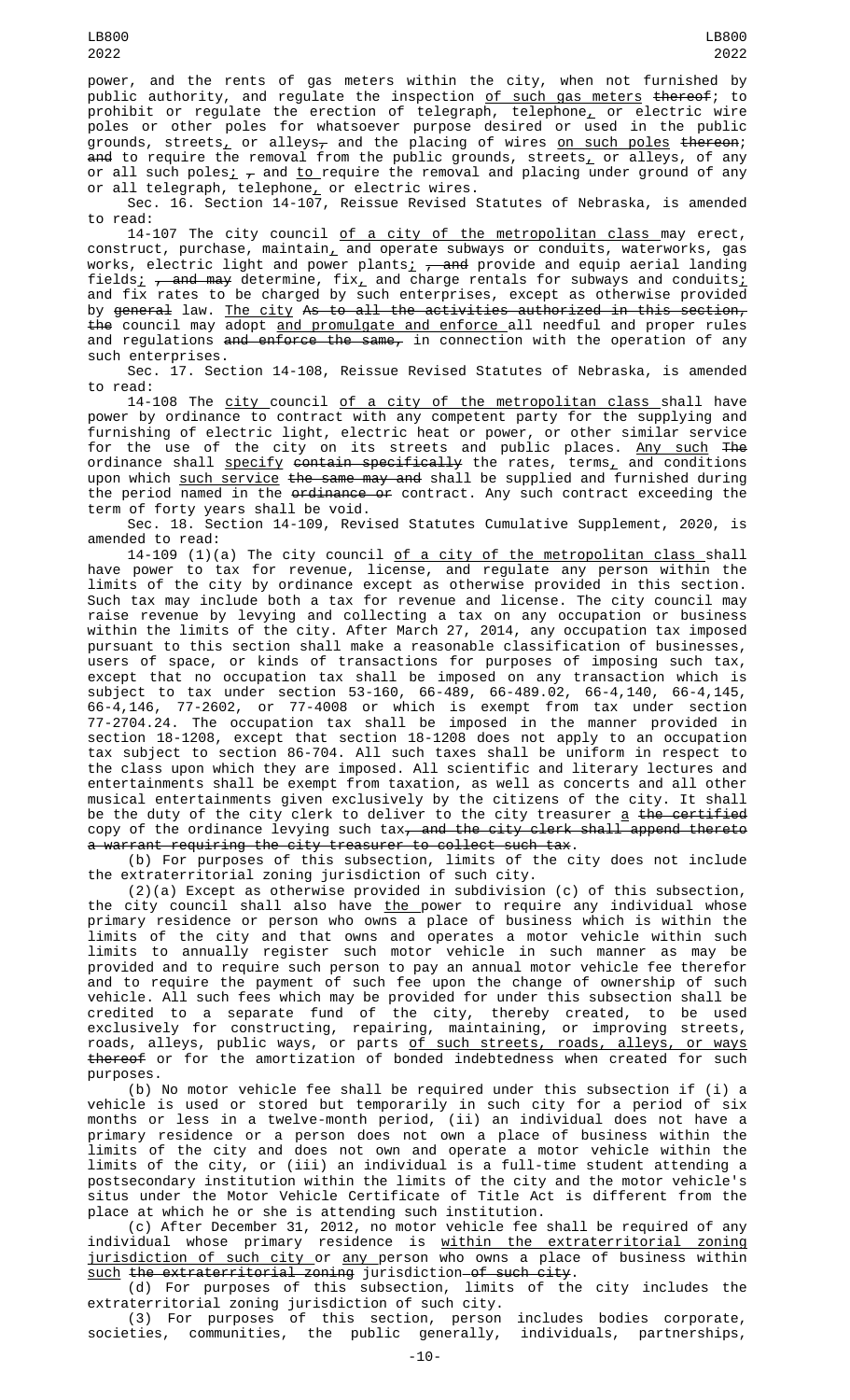limited liability companies, joint-stock companies, cooperatives, and associations. Person does not include any federal, state, or local government or any political subdivision thereof.

Sec. 19. Section 14-110, Reissue Revised Statutes of Nebraska, is amended to read:

14-110 If the manner of exercising any power conferred upon the city council <u>of a city of the metropolitan class </u>is not prescribed, the <u>city c</u>ouncil may provide by ordinance <u>for the exercise of such power</u> <del>therefor</del>.

Sec. 20. Section 14-111, Reissue Revised Statutes of Nebraska, is amended to read:

14-111 The <u>city </u>council <u>of a city of the metropolitan class s</u>hall have the care, management $_{\rm \mathcal{L}}$  and control of the city $_{\rm \mathcal{A}}$  and  $_{\rm \mathcal{\tau}}$  its property and finances, and shall have power to pass, amend $_{\rm L}$  or repeal any and all ordinances necessary or proper to execute or carry into effect any of the provisions of <u>sections 14-101</u> <u>to 14-2004</u> <del>this act</del>, or any of the powers <del>herein</del> granted<u> in such sections</u>, except as otherwise provided by law herein.

Sec. 21. Section 14-112, Reissue Revised Statutes of Nebraska, is amended to read:

14-112 In each city of the metropolitan class, the city shall have power by ordinance to erect, establish<u>,</u> and maintain public comfort stations. <u>Such</u> <del>It</del> may locate such public comfort stations may be located on any street, alley, public grounds, or on any lands acquired for such purpose.

Sec. 22. Section 14-113, Reissue Revised Statutes of Nebraska, is amended to read:

14-113 In each city of the metropolitan class, the city council shall have power by ordinance to erect, establish<u>,</u> and maintain an armory in <u>such</u> <del>said</del> city, and may rent or lease such armory to the State of Nebraska for the purpose of housing the National Guard and State Guard of the state, or any unit thereof, under such terms and conditions as <u>the city council</u> <del>it</del> may deem proper.

Sec. 23. Section 14-115, Reissue Revised Statutes of Nebraska, is amended to read:

14-115 <u>(1)(a) </u>No owner of real estate within the corporate limits of <u>a</u> such city of the metropolitan class shall be permitted to subdivide the real estate into blocks and lots<sub>7</sub> or parcels<sub>7</sub> without first having obtained from the city engineer a plat or plan for the avenues, streets, and alleys to be laid out within or across <u>such real estate</u> <del>the same</del> and, when applicable, having complied with sections 39-1311 to 39-1311.05.

(b) A copy of such plat must be filed in the office of the city clerk for at least two weeks before such plat can be approved. Public notice must be given for two weeks of the filing of the plat<u>.</u>  $_\tau$ 

(2) The city council shall have the power to:

(a) Order and such plat, if ordered by the council, shall be made so that such avenues, streets, and alleys so far as practicable, <del>shall</del> correspond in width, name, and direction and <u>are</u> <del>be</del> continuous of the avenues, streets, and alleys in the city contiguous to or near the real estate to be subdivided $\frac{1}{L}$  -

(b) Compel The council shall have power to compel the owner of such real estate, in subdividing <u>such real estate</u> <del>the same</del>, to lay out and dedicate to the public the avenues, streets, and alleys, to be within or across such real estate in accordance with the plat<u>;</u>  $\texttt{-}$ 

(c) Prohibit It shall further have the power to prohibit the selling or offering for sale of any lots or parts of such real estate not subdivided and platted pursuant to this section; and as herein required.

(d) Establish It shall also have power to establish the grade of all such streets and alleys and to require <u>such streets and alleys</u> <del>the same</del> to be graded to such established grade before selling or offering for sale any of the lots or parts of the real estate.

(3) Any and all additions to be made to the city shall be made so far as such additions relate the same relates to the avenues, streets, and alleys in  $\overline{\text{such addition}}$  therein, under and in accordance with this section the foregoing provisions.

 $(4)(a)$  Whenever the owners of all the lots and lands, except streets and alleys, embraced and included in any existing plat or subdivision shall desire to vacate the plat or subdivision for the purpose of replatting the land embraced in the plat or subdivision, and shall present a petition praying for such vacation to the city council, and submit <u>with such petition</u> <del>therewith for</del> the approval of the city council a proposed replat of such lots and lands the same, which shall in all things be in conformity with the requirements of this section, the city council may, by concurrent resolution, declare the existing plat and the streets and alleys <u>in such plat</u> <del>therein</del> vacated and approve the proposed replat.

(b) Upon such approval, Thereupon the existing plat or subdivision shall be vacated and the land comprised within the streets and alleys so vacated shall revert to $_{\rm \scriptscriptstyle L}$  and the title <u>to such streets and alleys</u> <del>thereto</del> vest in, the owners of the abutting property and become a part of such property, each owner taking title to the centerline of the vacated street or alley adjacent to his or her property. When a portion of a street or alley is vacated only on one side of the center <u>of such street or alley</u> <del>thereof</del>, the title to such land shall vest in the owner of the abutting property and become a part of such

property.<br> $(c)$ It shall require a two-thirds vote of all the members of the city council to adopt such resolution.

(5) Upon the vacation of any plat as provided in this section aforesaid,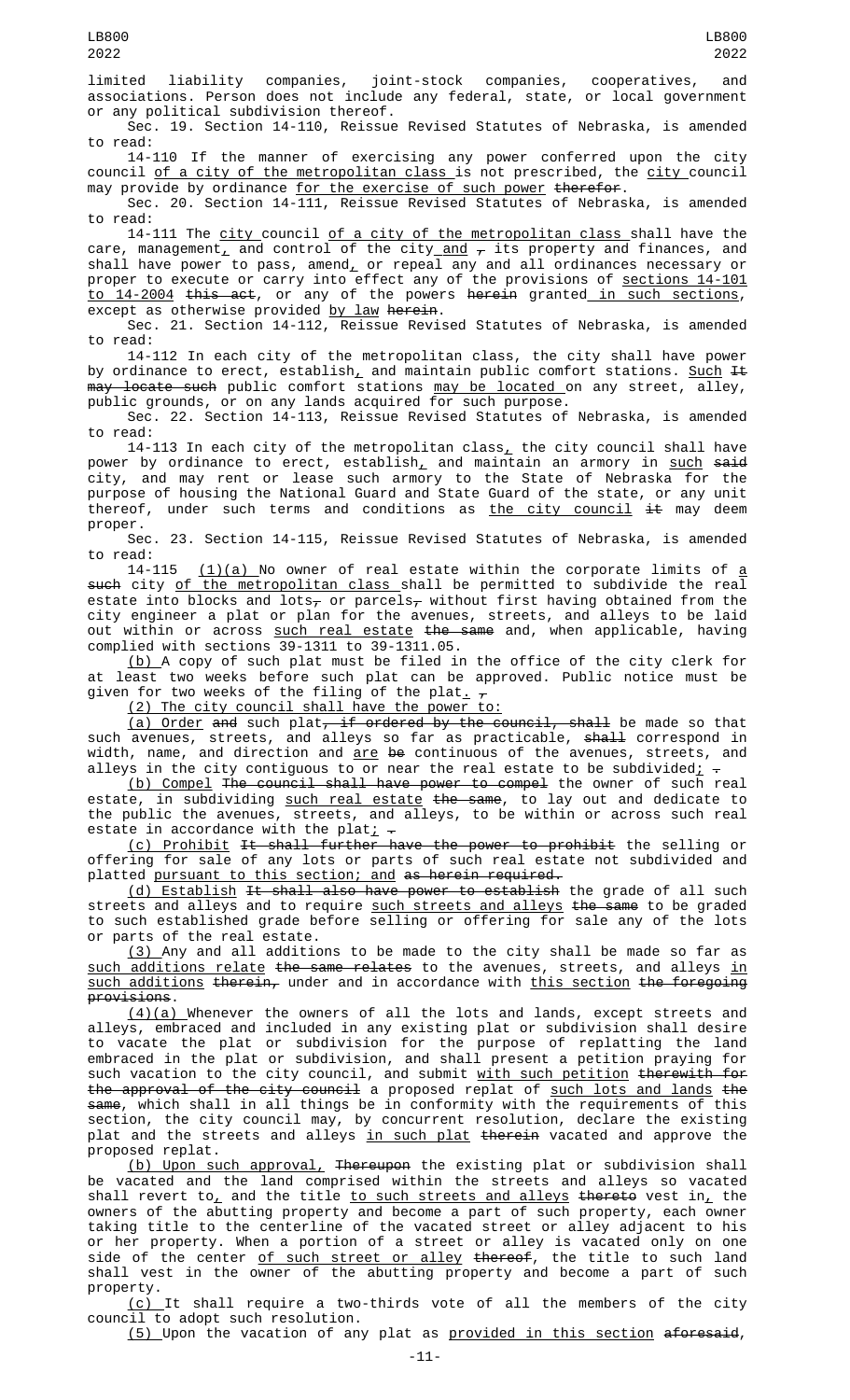it shall be the duty of the owners petitioning for such vacation same to cause to be recorded in the office of the register of deeds and county assessor of the county a duly certified copy of the petition, the action of the city council <u>on such petition</u> <del>therein</del>, and the resolution vacating the plat.

Sec. 24. Section 14-116, Reissue Revised Statutes of Nebraska, is amended to read:

14-116 (1) No owner of any real estate located in an area which is within the extraterritorial zoning jurisdiction three miles of the corporate limits of any city of the metropolitan class, when such real estate is located in any county in which <u>such</u> a city <del>of the metropolitan class</del> is located, and is outside of any <u>other o</u>rganized city or village, shall be permitted to subdivide, plat, or lay out the real estate in building lots and streets or other portions of <u>such real estate</u> <del>the same</del> intended to be dedicated for public use or for the use of the purchasers or owners of lots fronting <u>on</u> <del>thereon</del> or adjacent <u>to such real estate</u> <del>thereto</del> without first having obtained the approval thereof by the city council of such city and, when applicable, having complied with sections 39-1311 to 39-1311.05. No plat of such real estate shall be recorded in the office of the register of deeds or have any force or effect unless such plat the same shall have been first approved by the city council of such city.

(2) The Such city shall have the authority within its extraterritorial zoning jurisdiction such area to:

(a) Regulate regulate the subdivision of land for the purpose, whether immediate or future, of transfer of ownership or building development;

(b) Prescribe to prescribe standards for laying out subdivisions in harmony with a comprehensive plan;

<u>(c) Require</u> <del>to require</del> the installation of improvements by the owner or by the creation of public improvement districts $_+$   $\div$  by requiring a good and sufficient bond guaranteeing installation of such improvement $_\tau$  or by requiring the execution of a contract with the city insuring the installation of such improvements; and

(d) Require to require the dedication of land for adequate streets, drainage ways, and easements for sewers and utilities.

(3) All such requirements for improvements shall operate uniformly throughout the extraterritorial zoning area of jurisdiction of such city.

 $(\mathtt{4})$  For purposes of this section, subdivision shall mean the division of a lot, tract, or parcel of land into two or more lots, blocks, or other divisions of lands for the purpose, whether immediate or future, of ownership or building developments except that the division of land shall not be considered to be subdivision when the smallest parcel created is more than ten acres in size.

<u>(5) </u>The city council <del>of any such city</del> may withhold approval of a plat until the appropriate department of the city has certified that the improvements required by ordinance have been satisfactorily installed, or until a sufficient bond guaranteeing installation of the improvements has been posted with the city, <del>or</del> until public improvement districts have been created, or until a contract has been executed insuring the installation of such improvements.

Sec. 25. Section 14-117, Revised Statutes Cumulative Supplement, 2020, is amended to read:

14-117 The corporate limits of any city of the metropolitan class shall be fixed and determined by ordinance by the city council. The city council of any city of the metropolitan class may at any time extend the corporate limits of such city over any contiguous or adjacent lands, lots, tracts, streets, or highways, such distance as may be deemed proper in any direction, and may include, annex, merge, or consolidate with such city of the metropolitan class, by such extension of its limits, any adjoining city of the first class having a population of less than ten thousand inhabitants as determined by the most recent federal decennial census or the most recent revised certified count by the United States Bureau of the Census or any adjoining city of the second class or village. Any other laws and limitations defining the boundaries of cities or villages or the increase of area or extension of limits <u>of such</u> boundaries thereof shall not apply to lots, lands, cities, or villages annexed, consolidated, or merged under this section.

Sec. 26. Section 14-118, Reissue Revised Statutes of Nebraska, is amended to read:

14-118 <u>(1) </u>Whenever any city of the metropolitan class shall extend its boundaries so as to annex or merge with it any city or village, the laws, ordinances, powers, and government of such <u>city of the </u>metropolitan <u>class</u> <del>city</del> shall extend over the territory embraced within such annexed or merged city or village so annexed or merged with the metropolitan city from and after the date of annexation\_<u>or merger</u>. The date of annexation or merger shall be set forth in the ordinance providing for <u>such annexation or merger.</u> <del>the same, and after</del>

<u>(2) After such</u> s<del>aid</del> date<u>,</u> the <u>city of the metropolitan <u>class</u> <del>city</del> shall<u>:</u></u>

(a) Succeed succeed to all the property and property rights of every kind, contracts, obligations, and choses in action of every kind held by or belonging to the annexed or merged city or village; and

(b) Be annexed or merged with it, and the metropolitan city shall be liable for and recognize, assume, and carry out all valid contracts, obligations<u>,</u> and licenses of <u>the annexed or merged</u> <del>any</del> city or village—<del>s</del>o annexed or merged with the metropolitan city.

(3) Any city or village so merged or annexed or merged with the city of the metropolitan class city shall be deemed fully compensated by virtue of such annexation or merger and assumption of its obligations and contracts, for all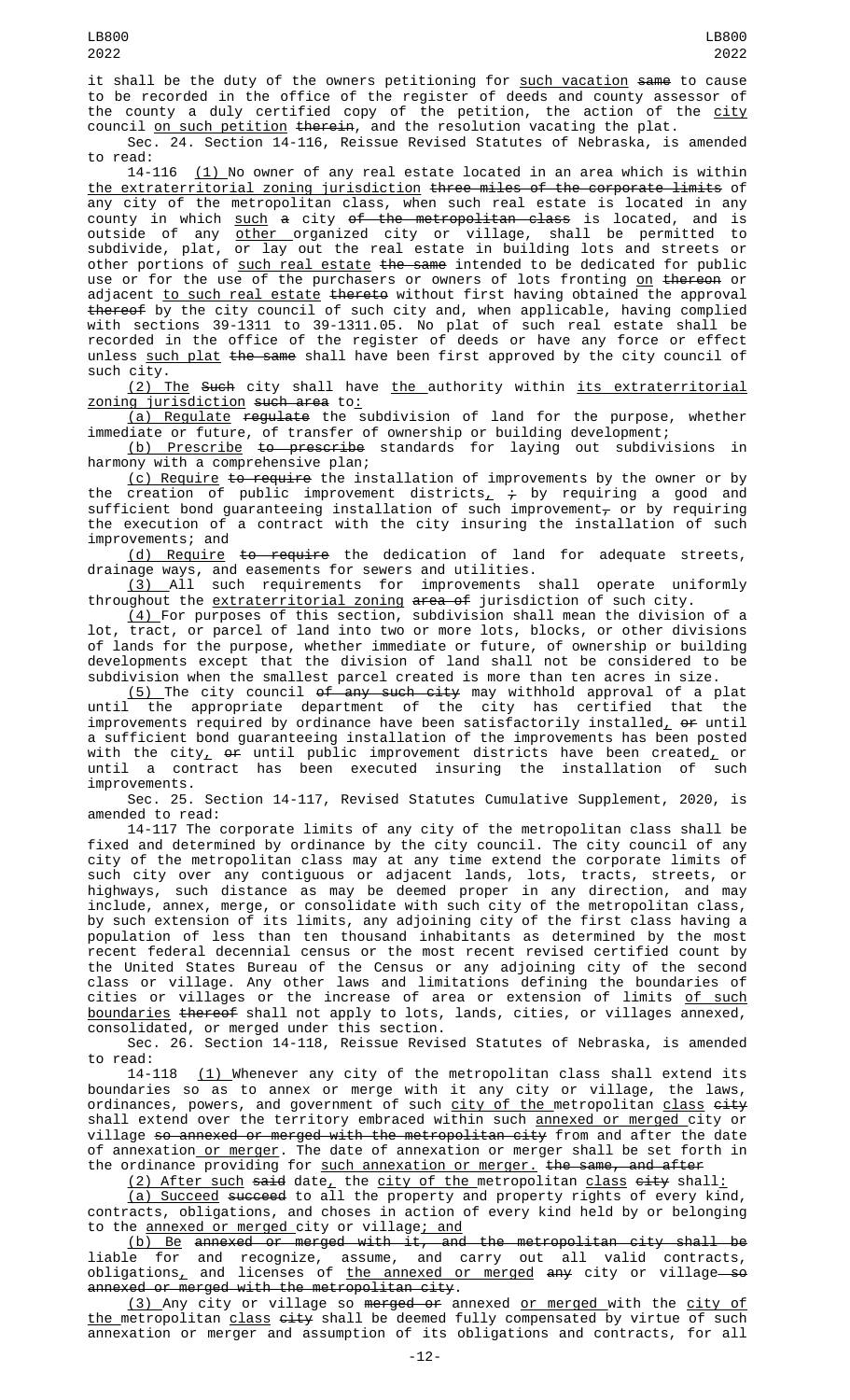its properties and property rights of every kind so acquired.

(4) Any as aforesaid by the metropolitan city; Provided, however, that any public franchise, license $_{\scriptscriptstyle\! L}$  or privilege granted to or held by any person or corporation from any of the cities or villages annexed or merged with any <u>city</u> <u>of the </u>metropolitan <u>class</u> <del>city</del>, before such annexation or merger $_{\mathcal{T}}$  shall not $_{\mathcal{L}}$  by virtue of such annexation or merger<u>,</u> be extended into, upon<u>,</u> or over the streets, alleys<u>,</u> or public places of the <u>city of the m</u>etropolitan <u>class</u> <del>city</del> involved in such <u>annexation or</u> <del>consolidation and</del> merger.

Sec. 27. Section 14-120, Reissue Revised Statutes of Nebraska, is amended to read:

14-120 All taxes, assessments, fines, license fees, claims and demands of every kind, due or to become due or owing to any city or village <del>thus</del> annexed or merged with any <u>city of the m</u>etropolitan <u>class as provided in sections</u> <u>14-117 to 14-125</u> <del>city</del>, shall be paid to and collected by the <u>city of the</u> metropolitan <u>class</u> <del>city</del>.

Sec. 28. Section 14-121, Reissue Revised Statutes of Nebraska, is amended to read:

14-121 All taxes or special assessments which any city or village so annexed or merged with a city of the metropolitan class as provided in sections 14-117 to 14-125 was authorized to levy or assess, but which are not levied or assessed at the time of such annexation or merger for any kind of public improvements made by <u>such city or village</u> <del>it</del> or in process of construction or contracted for, may be levied or assessed by such <u>city of the </u>metropolitan <u>class. The city of the</u> <del>city as consolidated. Such</del> metropolitan <u>class</u> <del>city</del> shall have the power to reassess all special assessments or taxes levied or assessed by such city or village thus consolidated with <u>such city</u> <del>it</del> in all cases where any city or village was authorized to make reassessments or relevies of such taxes or assessments.

Sec. 29. Section 14-122, Reissue Revised Statutes of Nebraska, is amended to read:

14-122 Where, at the time of any such annexation or merger as provided in sections 14-117 to 14-125, the municipal license year, for any kind of license, of any city or village <u>annexed or merged with a city of the metropolitan class</u> <u>as provided in such sections</u> s<del>o consolidated with the metropolitan city</del> extends beyond or overlaps the municipal license year of the <u>city of the </u>metropolitan <u>class</u> <del>city</del>, then the proper authorities of the <u>city of the m</u>etropolitan <u>class</u> <u>may</u> <del>city are hereby authorized to</del> issue to the lawful holder of any yearly license issued by any such city or village annexed or merged with the <u>city of</u> <u>the metropolitan class</u> <del>city</del>, or to any new applicants applying for license to continue the business at the place covered by such expiring city or village license, a new license under such conditions as may be provided in the laws or ordinances governing the <u>city of the m</u>etropolitan <u>class</u> <del>city</del> for the remainder of the <u>city of the </u>metropolitan <u>class</u> <del>city</del> license year, extending from the expiration of such city or village license up to the end of the <u>city of the</u> metropolitan <u>class</u> <del>city</del> license year, and charging and collecting <u>for such</u> license therefor only such portion of the yearly amount fixed for any such license by the laws or ordinances governing the <u>city of the </u>metropolitan <u>class</u> <del>city</del> as will represent proportionately the time for which the new license shall be granted.

Sec. 30. Section 14-123, Reissue Revised Statutes of Nebraska, is amended to read:

14-123 All actions in law or in equity pending in any court in favor of or against any city or village <del>thus</del> annexed or merged with <u>a city of </u>the metropolitan <u>class as provided in sections 14-117 to 14-125</u> <del>city</del> at the time such annexation or merger takes effect $_\tau$  shall be prosecuted by or defended by such <u>city of the </u>metropolitan <u>class</u> <del>city</del>. All rights of action existing against any city or village consolidated with such <u>city of the </u>metropolitan <u>class</u> <del>city</del> at the time of such consolidation, or accruing thereafter on account of any transaction had with or under any law or ordinance of such city or village, may be prosecuted against such <u>city of the metropolitan class</u> <del>city</del> as existing after annexation or merger.

Sec. 31. Section 14-124, Reissue Revised Statutes of Nebraska, is amended to read:

14-124 All officers of any city or village so annexed or merged with a <u>city of </u>the metropolitan <u>class as provided in sections 14-117 to 14-125</u> <del>city</del>, having books, papers, bonds, funds,  $\mathsf{effects}_\mathsf{\mathcal{L}}$  or property of any kind in their hands or under their control belonging to any such city or village shall, upon the taking effect of such consolidation, deliver <u>such books, papers, bonds,</u> <u>funds, effects, or property</u> <del>the same</del> to the respective officers of the <u>city of</u>  $t$ he metropolitan class city as may be by law or ordinance or resolution of such <del>metropolitan city</del> entitled or authorized to receive <u>such books, papers, bonds,</u> funds, effects, or property the same. Upon such annexation and merger taking effect $_{\rm {\bf \bot}}$  the terms and tenure of all offices and officers of any city or village so consolidated with the <u>city of the m</u>etropolitan <u>class</u> <del>city</del> shall terminate and entirely cease except as <del>herein</del> otherwise provided<u> by law</u>.

Sec. 32. Section 14-125, Reissue Revised Statutes of Nebraska, is amended to read:

14-125 Any rights, power<u>,</u> or authority acquired, granted<u>,</u>  $\bm{e}$ r received<u>,</u> or possessed by any person, city<u>,</u> or village through consolidation effectuated under the terms of Chapter 212 of the Session Laws of Nebraska for 1915, are hereby granted and continued.

Sec. 33. Section 14-136, Reissue Revised Statutes of Nebraska, is amended to read: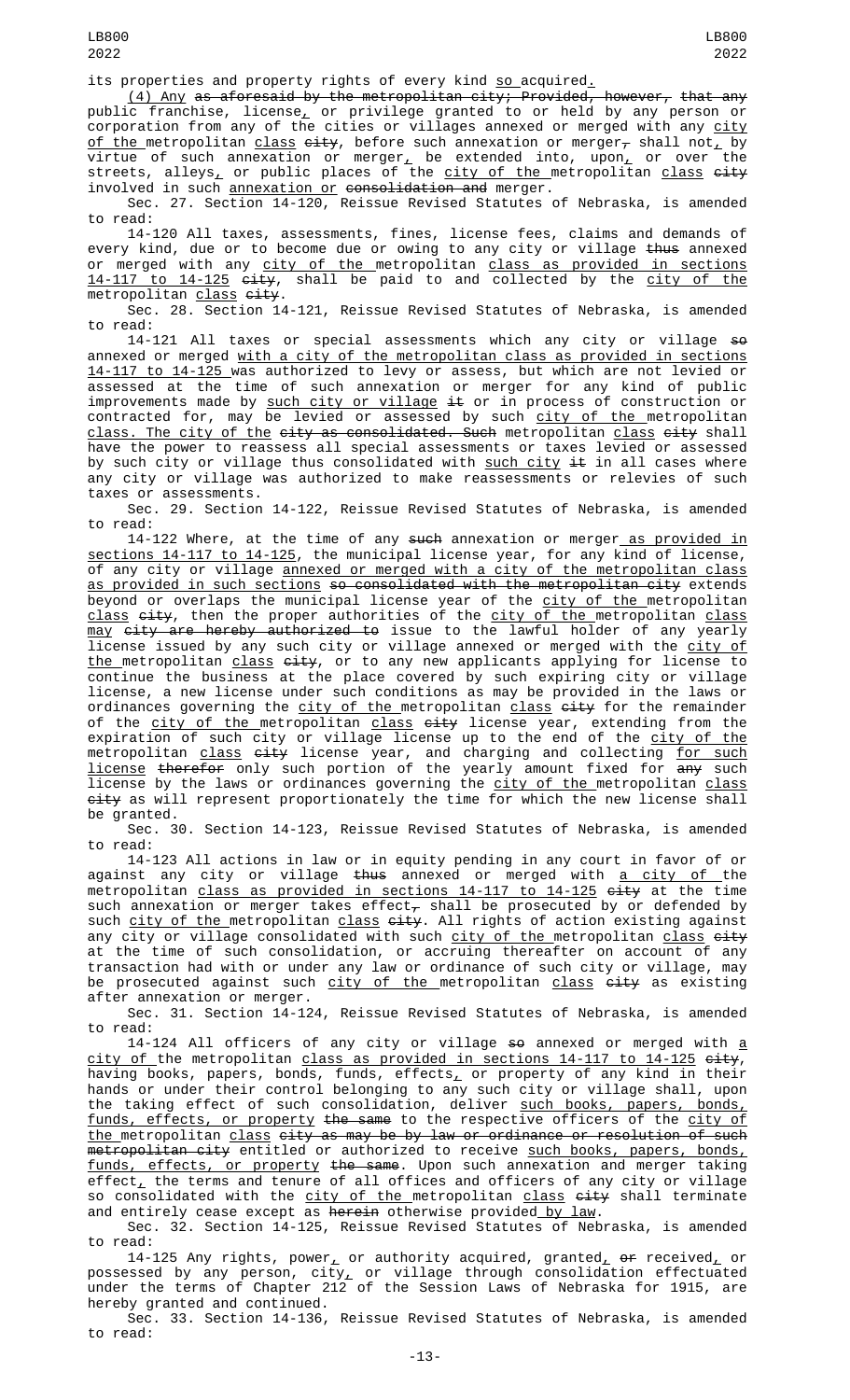14-136 The city council of a city of the metropolitan class, or any committee of the members <u>of the city council</u> <del>thereof</del>, shall have <u>the </u>power to compel the attendance of witnesses for the investigation of matters that may come before them<u>. The</u>  $_{7}$  and the presiding officer of the city council<sub>7</sub> or the <u>chairperson</u> <del>chairman</del> of such committee <del>for the time being,</del> may administer the requisite oaths, and <u>the city</u> <del>such</del> council or committee shall have the same authority to compel the giving of testimony as is conferred on courts of justice.

Sec. 34. Section 14-137, Revised Statutes Supplement, 2021, is amended to read:

14-137 The <u>style</u> e<del>nacting clause</del> of <del>all</del> ordinances <u>of</u> <del>in</del> a city of the metropolitan class shall be as follows: Be it ordained by the city council of the city of ........... . All ordinances of the city shall be passed pursuant to such rules and regulations as the city council may prescribe. Upon the passage of all ordinances the yeas and nays shall be <u>recorded in the minutes</u> entered upon the record of the city council, and a majority of the votes of  $\overline{all}$ the members of the city council shall be necessary <u>for</u> <del>to their</del> passage. No ordinance shall be passed within a week after its introduction, except the general appropriation ordinances for salaries and wages. Ordinances of a general or permanent nature shall be read by title on three different days unless three-fourths of the city council vote to suspend this requirement, except that such requirement shall not be suspended (1) for any ordinance for the annexation of territory or the redrawing of boundaries for city council election districts or wards or (2) as otherwise provided by law.

Sec. 35. Section 14-201, Reissue Revised Statutes of Nebraska, is amended to read:

14-201 In <u>each</u> <del>any</del> city of the metropolitan class, seven <u>city c</u>ouncil members shall be elected to the city council as provided in section 32-536. The general city election for the election of elective officers of cities of the metropolitan class shall be held on the first Tuesday after the second Monday in May 1993 and every four years thereafter. The terms of office of such city council members shall commence on the fourth Monday after such election.

Sec. 36. Section 14-201.03, Reissue Revised Statutes of Nebraska, is amended to read:

14-201.03 The election commissioner in any county in which is situated a city of the metropolitan class shall divide the city into seven city council districts of compact and contiguous territory. Such districts shall be numbered consecutively from one to seven. One <u>city c</u>ouncil member shall be elected from each district. The city council shall be responsible for redrawing the city council district boundaries pursuant to section 32-553.

Sec. 37. Section 14-202, Reissue Revised Statutes of Nebraska, is amended to read:

14-202 The city council <u>of a city of the metropolitan class </u>is authorized to call, by ordinance, special elections and to submit <u>at such elections</u> <del>thereat</del> such questions and propositions as may be authorized by <u>law</u> <del>this act</del> to be submitted to the electors at a special election. Unless otherwise specifically directed, it shall be sufficient to give, in the manner required by law, thirty days' notice of the time and place of holding such special election. Unless otherwise <u>specifically</u> <del>specially</del> designated, a majority vote of the electors voting on any proposition shall be regarded sufficient to approve or carry <u>such proposition</u> <del>the same</del>. The vote <u>at such special election</u> thereat shall be canvassed by the authority or officer authorized to canvass the vote at the general city election and the result <u>of such election</u> <del>thereof</del> certified or declared and certificate of election, if required, shall be issued.

Sec. 38. Section 14-204, Reissue Revised Statutes of Nebraska, is amended to read:

14-204 (1) A candidate for <u>city c</u>ouncil member of a city of the metropolitan class shall be a registered voter and a resident of the district from which he or she seeks election and shall have been a resident in the city and district or any area annexed by the city for <u>six months</u> <del>one year</del>. The primary election for nomination of <u>city c</u>ouncil members shall be held on the first Tuesday of April preceding the date of the general city election.

(2) Any person desiring to become a candidate for <u>city c</u>ouncil member shall file a candidate filing form pursuant to sections 32-606 and 32-607.

Sec. 39. Section 14-205, Reissue Revised Statutes of Nebraska, is amended to read:

14-205 Notwithstanding any more general law respecting primary elections in force in this state, the official ballot to be prepared and used at the primary election under section 14-204 shall be in substantially the form provided in this section. The names of all candidates shall be placed upon the ballot without any party designation.

Candidate for Nomination for <u>City C</u>ouncil Member from City Council District No. .............., of the City of ..............., at the Primary Election

Vote for only one:

(Names of candidates).........................

(Names of candidates)

In all other respects the general character of the ballot to be used shall be the same as authorized by the Election Act.

In printing, the names shall not be arranged alphabetically but shall be rotated according to the following plan: The form shall be set up by the printer, with the names in the order in which they are placed upon the sample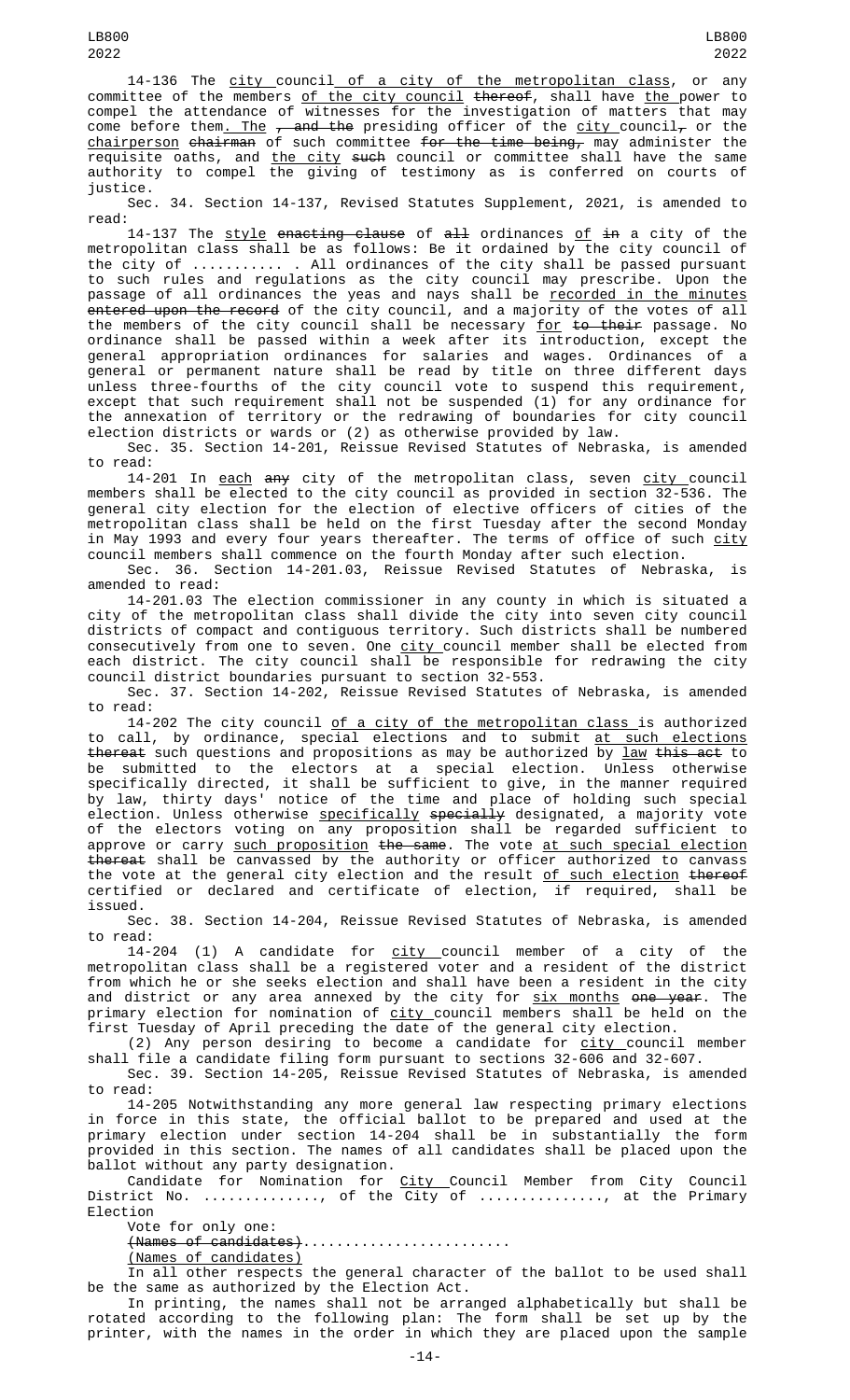ballot prepared by the officer authorized to conduct the general city election. In printing the ballots for the various election districts or precincts, the position of the names shall be changed for each election district, and in making the change of position the printer shall take the line of type containing the name at the head of the form and place it at the bottom, shoving up the column so that the name that was second before the change shall be the first after the change. The primary election shall be conducted pursuant to the Election Act except as provided in section 14-204 and unless otherwise provided in the home rule charter or city code.

Sec. 40. Section 14-206, Reissue Revised Statutes of Nebraska, is amended to read:

14-206 The two candidates receiving the highest number of votes in each city council district at the primary election under section 14-204 shall be the candidates and the only candidates whose names shall be placed upon the official ballot for <u>city c</u>ouncil members in such city council district at the general city election in such city.

Sec. 41. Section 14-207, Reissue Revised Statutes of Nebraska, is amended to read:

14-207 At the general city election at which <u>city c</u>ouncil members are to be elected, the ballot shall be prepared in substantially the same form as provided in section 14-205, and the person receiving the highest number of votes in each of the city council districts shall be the <u>city </u>council member elected. The general city election shall be conducted pursuant to the Election Act unless otherwise provided in the home rule charter or city code.

Sec. 42. Section 14-210, Reissue Revised Statutes of Nebraska, is amended

to read:<br>14-210 (1) The right to enact ordinances for any city of the metropolitan class city is hereby granted to the qualified electors of such city, but such grant is made upon the following conditions and in addition to the right herein granted to the <u>city c</u>ouncil to legislate<u> as provided in this section.</u> <del>:</del>

<u>(2)(a) </u>Whenever qualified electors of any <del>such</del> city <u>of the metropolitan</u> class equal in number to fifteen percent of the vote cast at the last preceding city election petition the <u>city </u>council to enact a proposed ordinance, it shall be the duty of the <u>city c</u>ouncil to either enact such ordinance without amendment within thirty days or submit <u>such ordinance</u> <del>the same</del> to a vote of the people at the next election held within such city regardless of whether such election be a city, county $_{\scriptscriptstyle\! L}$  or state election.

(b) Whenever such proposed ordinance is petitioned for by qualified electors equal in number to twenty-five percent of the votes cast at the last preceding city election and such petition requests that a special election be called to submit the proposed ordinance to a vote of the people in the event that the <u>city c</u>ouncil shall fail to enact <u>such ordinance</u> <del>the same, it shall be</del> the duty of the city council shall to either enact such ordinance without amendment within thirty days or submit such ordinance to a vote of the people at a special election called by the <u>city c</u>ouncil for that purpose. The date of such election shall not be less than fifty days nor more than seventy days after the filing of the petition for the proposed ordinance.

<u>(3) </u>The petition <del>herein</del> provided for <u>in this section s</u>hall be in the general form and as to signatures and verification as provided in section 14-212\_<u>and</u>  $_{\mathcal{T}}$  shall be filed with the city clerk<del>, and if there be no city clerk,</del> then with such other officer having charge of the records of the city council. Said officer shall immediately ascertain the percent of the voters signing such petition and transmit his findings, together with such petition, to the council. Upon the filing of a petition, the city clerk and the county clerk or election commissioner of the county in which the city is located may by mutual agreement provide that the county clerk or election commissioner shall ascertain whether the petition is signed by the requisite number of voters. When the verifying official has ascertained the percent of the voters signing such petition, such official shall transmit his or her findings, together with such petition, to the city council.

<u>(4)</u> In the event the <u>city c</u>ouncil shall fail to enact such ordinance, the <u>city c</u>ouncil shall submit <u>such ordinance</u> <del>the same</del> to a vote of the people of such city as <del>herein</del> provided<u> in this section</u>. The mayor shall <u>notify <del>i</del>ss<del>ue a</del></u> <del>proclamation notifying</del> the electors of such election at least fifteen days prior to such election, and the <u>city c</u>ouncil shall cause to have published a notice of the election<del>,</del> and a <u>copy of such proposed ordinance once in each of</u> the daily legal newspapers in or of general circulation in the city, or, if there is no such newspaper, then once in each weekly legal newspaper in or of general circulation in such city. Such publication shall be not more than twenty nor less than five days prior to such election. copy of such proposed ordinance once in each of the daily newspapers of general circulation in the city, and, if there be no daily newspaper published within such city, then once in each weekly newspaper of general circulation in such city, such publication to be not more than twenty nor less than five days before the submission of the proposed ordinance to the electors.

(5) All proposed ordinances shall have a title which shall state in a general way the purpose and intent of such ordinance.

<u>(6) </u>The ballots used when voting upon such proposed ordinance shall contain the following: For the ordinance (set forth the title thereof) and Against the ordinance (set forth the title thereof).

 $\left( 7\right)$  If a majority of the electors voting on the proposed ordinance shall vote in favor <u>of the question</u> <del>thereof</del> such ordinance shall <del>thereupon</del> become a valid and binding ordinance of the city. An ordinance <del>so</del> adopted <u>as provided in</u>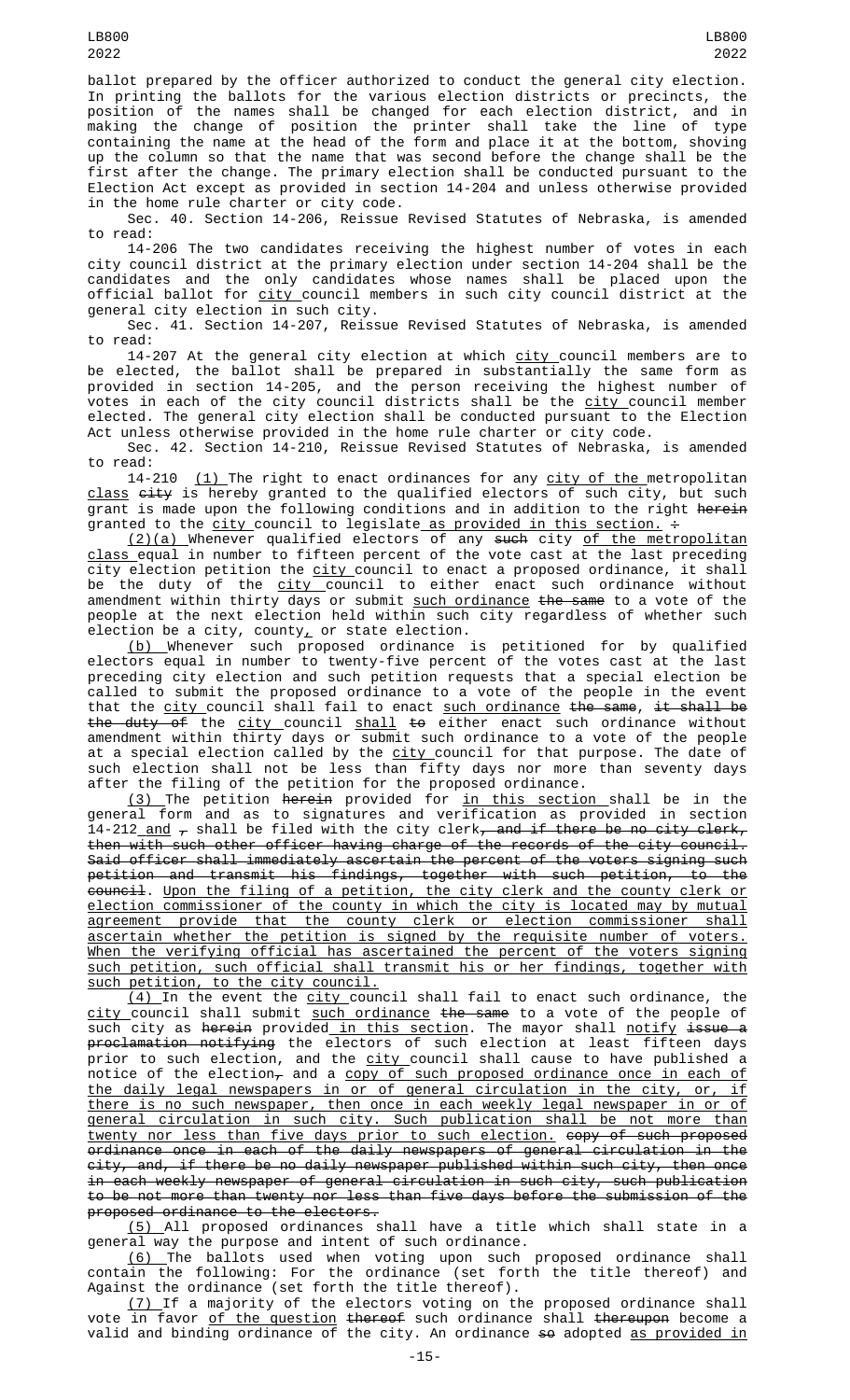this section shall not be altered or modified by the city council within one year after such the adoption thereof by the people.

(8) Any number of proposed ordinances may be voted upon at the same election in accordance with the provisions of this section<u> except that</u>  $\div$ <del>Provided,</del> the same measure, either in form or essential substance, shall not be submitted more often than once every in two years.

Sec. 43. Section 14-211, Reissue Revised Statutes of Nebraska, is amended to read:<br>14-211

 $(1)(a)$  No ordinance passed by the city any such council of a city of the metropolitan class, except when otherwise required by the general laws of the state, <del>or</del> by other provisions of sections 14-201 to 14-229, <u>or as</u> provided in subdivision (1)(b) of this section except ordinances appropriating money to pay the salary of officers and employees of the city, emergency ordinances for the immediate preservation of the public peace, health or safety, and which contain a statement of such emergency, shall go into effect before fifteen days from the time of its final passage.

(b) An ordinance passed by the city council of a city of the metropolitan class may take effect sooner than fifteen days from the time of its final passage if the ordinance is:

(i) For the appropriation of money to pay the salary of officers or employees of the city; or

(ii) An emergency ordinance that is for the preservation of the public peace, health, or safety and that contains a statement of such emergency.

<u>(2)(a) </u>If during <u>such</u> <del>said</del> fifteen days a petition, signed and verified<del>,</del> as <del>hereinbefore</del> provided<u> in this section</u>  $_{\mathcal{T}}$  by electors of the city equal in number to at least fifteen percent of the highest number of votes cast for any city council member of such councilmen at the last preceding general city election, protesting against the passage of such ordinance, shall be presented to the city such council, then such ordinance shall thereupon be suspended from going into operation, and it shall be the duty of the city council to reconsider such ordinance.

<u>(b) </u>If <u>such ordinance is not</u> <del>the same be not entirely</del> repealed by the <u>city</u> council, then the <u>city </u>council shall proceed to submit to the voters such ordinance at a special election to be called for <u>such</u> <del>that</del> purpose or at a general city election, and such ordinance shall not go into effect or become operative unless a majority of the qualified electors voting on <u>such ordinance</u> the same shall vote in favor of the question thereof.

(3) Such petition shall be in all respects in accordance with the provisions of section 14-212 relating to signatures, verification, inspection $_{\scriptscriptstyle L}$ and certification.

Sec. 44. Section 14-212, Reissue Revised Statutes of Nebraska, is amended to read:

14-212 All petitions provided for in sections 14-204, 14-210, and 14-211 shall be signed by none but legal voters of the city and each petition shall contain, in addition to the names of the petitioners, the street and house number where the petitioner resides. The signatures to such petition need not all be appended <u>in a single sheet</u> <del>to one paper</del>, and at least one of the signatories of each <u>sheet</u> <del>paper</del> shall make oath before some officer, competent to administer oaths, that the statements made in any such petition are true as h<del>e or she verily believes,</del> and that the signatories were, at the time of signing such petition, legal voters of the city<del> as he or she verily believes</del>. He or she shall also state in the affidavit the number of signatories upon the petition, or part <u>of such petition</u> <del>thereof</del>, sworn to <u>or affirmed by him</u> or her, at the time he or she makes such affidavit.

Sec. 45. Section 14-213, Reissue Revised Statutes of Nebraska, is amended to read:<br>14-213

 $(1)$  The executive and administrative powers, authorities, and duties in a city of the metropolitan class such cities shall be distributed among the following departments:

(a) Finance;

(b) Fire;

(c) Human Resources;

(d) Human Rights and Relations;

(e) Law;

(f) Parks, Recreation, and Public Property;

(g) Planning;

(h) Police; and

(i) Public Works.

as follows: (1) Department of public affairs, (2) department of accounts and finances, (3) department of police, sanitation and public safety, (4) department of fire protection and water supply, (5) department of street cleaning and maintenance, (6) department of public improvements, and (7) department of parks and public property.

<u>(2) </u>The <u>city </u>council shall determine the powers and duties to be exercised and performed by<u> such departments</u>, and assign <u>such powers and duties</u> accordingly them to, the appropriate departments. The city council It may prescribe the powers and duties of all officers and employees of the city $_\tau$  and may assign particular officers or employees to more than one of the <u>city</u> departments. <u>The city council</u> <del>It</del> may require any officer or employee to perform duties in two or more of the departments, and may make such other rules and regulations as may be necessary or proper for the efficient and economical management of the business affairs of the city.

Sec. 46. Section 14-214, Reissue Revised Statutes of Nebraska, is amended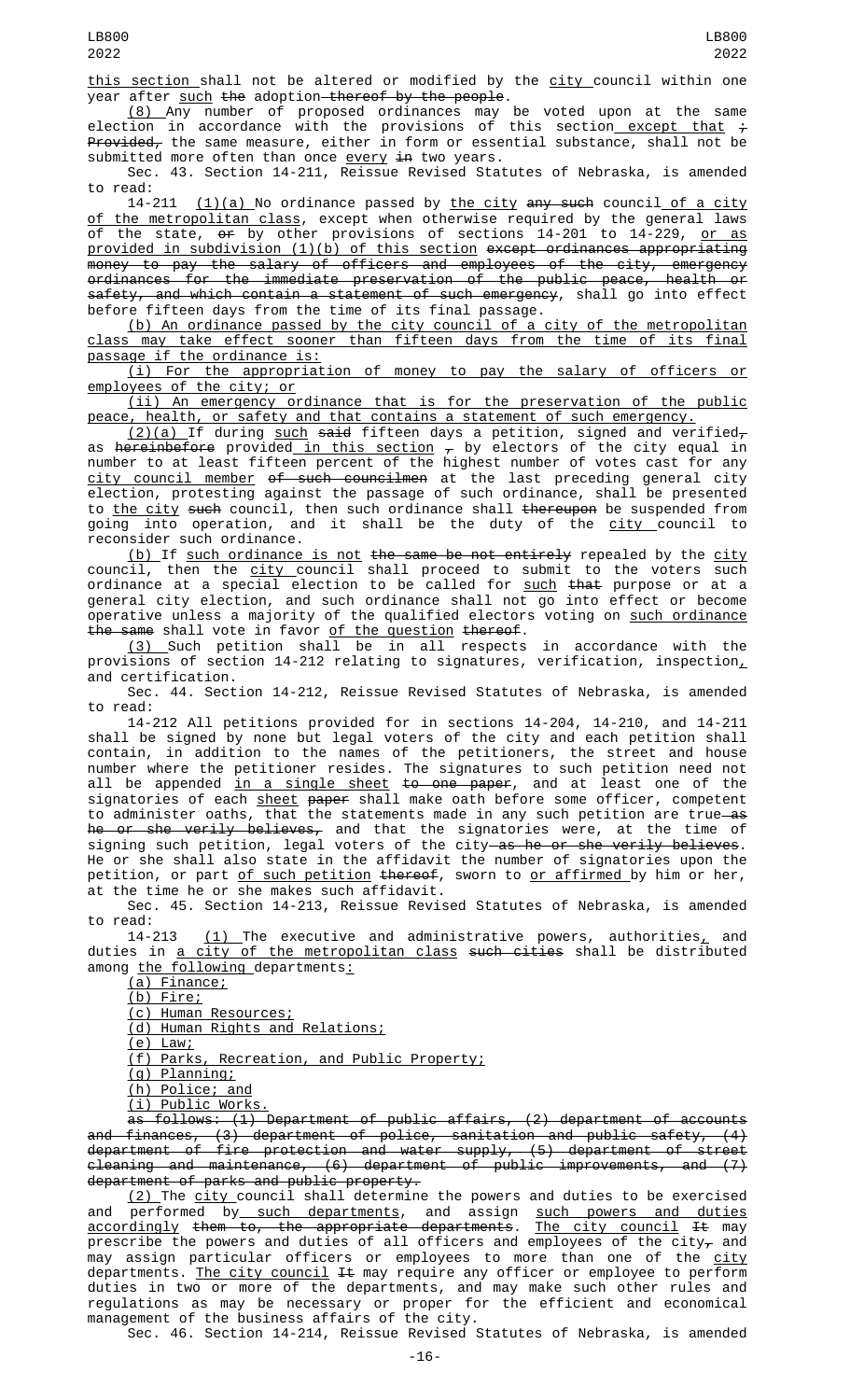14-214 The <u>city </u>council <u>of a city of the metropolitan class </u>shall possess and exercise, by itself or through such methods as <u>the city council</u> <del>it</del> may provide, all executive, legislative<u>,</u> or judicial powers of the city, except as otherwise expressly provided by general law or <u>sections 14-101 to 14-2004. The</u> city council this act. It shall have the power to elect or appoint any officer and define <u>such officer's</u> <del>his</del> duties, or any employee <u>deemed</u> <del>it may deem</del> necessary, and any such officer or employee elected or appointed by the <u>city</u> council may be removed by <u>the city council</u> <del>it</del> at any time, except as otherwise provided by law in this act.

Sec. 47. Section 14-215, Reissue Revised Statutes of Nebraska, is amended to read:

14-215 The city council of a city of the metropolitan class shall have power to:

 $(1)$  Create create any office or board deemed it deems necessary;

(2) Discontinue , and shall have power to discontinue any employment or abolish any office at any time when, in the judgment of the <u>city </u>council, such employment or office is no longer necessary<u>;</u>  $\textcolor{red} \div$ 

<u>(3) Fix</u> <del>It shall have power to fix</del> the salary and compensation of all city officers and employees where such salary or compensation is not fixed or established by law; and this act.

(4) Create It may create a board of three or more members and confer upon such board powers not required to be exercised by the <u>city c</u>ouncil itself<u>. The</u> <u>city council</u> <del>, and</del> may require such other officers to serve upon any such board and perform the services required of it, with or without any compensation or additional compensation for such services or additional services.

Sec. 48. Section 14-216, Reissue Revised Statutes of Nebraska, is amended to read:

14-216 The regular meetings of the city council <u>of a city of the</u> metropolitan class shall be held once each week upon such day and hour as the <u>city c</u>ouncil may designate. Special meetings of the <u>city </u>council may be called from time to time by the mayor or <u>three city</u> <del>two</del> council members, giving notice in such manner as may be fixed or determined by ordinance or resolution. A majority of such <u>city c</u>ouncil shall constitute a quorum for the transaction of any business, but it shall require a majority vote of the whole city council in <del>any such city</del> to pass any measure or transact any business. The vote of five members <u>of the city council </u>shall be required to override any veto by the mayor.

Sec. 49. Section 14-217.02, Reissue Revised Statutes of Nebraska, is amended to read:

14-217.02 Vacancies in the office of mayor or <u>city c</u>ouncil <u>in a city of</u> the metropolitan class shall be filled as provided in section 32-568. Salaries of the mayor and members of the city council shall be determined by ordinance local law.

Sec. 50. Section 14-218, Reissue Revised Statutes of Nebraska, is amended to read:

14-218 The mayor <u>of a city of the metropolitan class s</u>hall, in a general way, constantly investigate all public affairs concerning the interest of the city, and shall investigate and ascertain in a general way the efficiency and manner in which all departments of the city government are being conducted. <u>The</u> <u>mayor</u> <del>He</del> shall recommend to the city council all such matters as in <u>the mayor's</u> his judgment should receive the investigation, consideration, or action of the city council that body.

Sec. 51. Section 14-219, Reissue Revised Statutes of Nebraska, is amended to read:

14-219 The mayor <u>of a city of the metropolitan class s</u>hall be the chief executive officer and conservator of the peace throughout the city. <u>The mayor</u> <del>He</del> shall have such jurisdiction as may be vested in <u>such office</u> <del>him</del> by ordinance over all places within <u>the extraterritorial zoning jurisdiction</u> <del>three</del> <del>miles of the corporate limits</del> of the city, for the enforcement of any health and quarantine ordinance or <del>the</del> regulations<del> thereof</del>.

Sec. 52. Section 14-220, Reissue Revised Statutes of Nebraska, is amended to read:

14-220 The mayor <u>of a city of the metropolitan class s</u>hall have the superintending control of all officers and affairs of the city except when otherwise <del>specially</del> provided <u>by law</u>. <u>The mayor</u> <del>He</del> may, when <u>deemed</u> <del>he deems it</del> necessary, require any officer of the city to exhibit <u>such officer's</u> <del>his</del> accounts or any other papers and to make report to the <u>city c</u>ouncil, in writing, touching any subject or matter <u>the mayor</u> <del>he</del> may require pertaining to <u>such</u> <del>his</del> office. <u>The mayor</u> <del>He</del> shall, from time to time, communicate to the city council such information and recommend such measures as, in <u>the mayor's</u> <del>his</del> opinion, may tend to the improvement of the finances, police, health, security, ornament, comfort<u>,</u> and general prosperity of the city. <u>The mayor</u> <del>H</del>e shall be active and vigilant in enforcing all laws and ordinances of the city and shall cause all subordinate officers to be dealt with promptly in any neglect or violation of duty. The mayor He shall give written notice to the city clerk of the mayor's his intended absence from the city.

Sec. 53. Section 14-221, Reissue Revised Statutes of Nebraska, is amended to read:

14-221 It shall be the duty of the mayor of a city of the metropolitan class\_to:

(1) Enforce enforce the laws of the state and the ordinances of the city;  $(2)$  Order to order, direct, and enforce, through the officers of the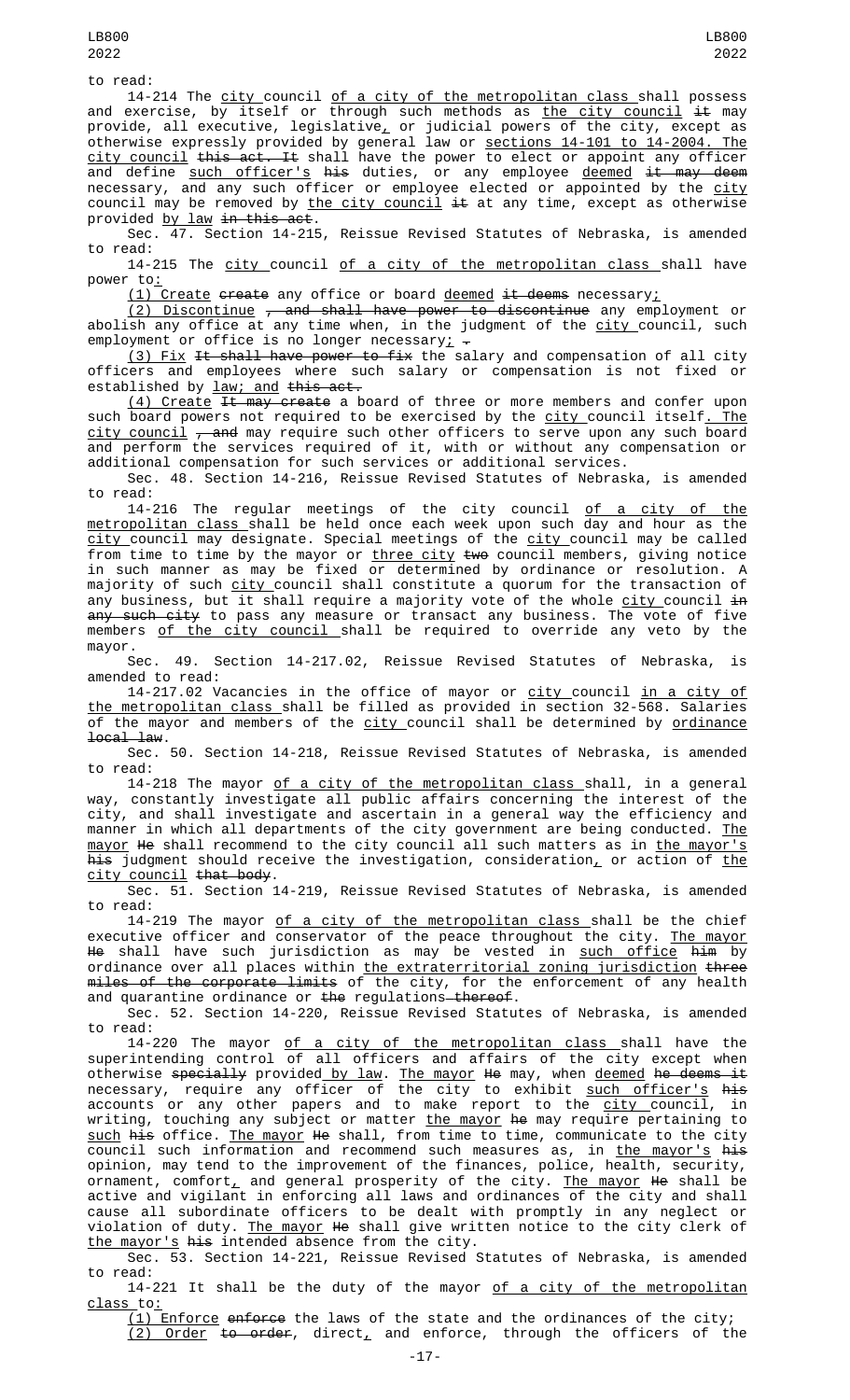police department, the arrest and prosecution of persons violating such laws and ordinances; and

(3) Cooperate to cooperate with and assist the county sheriff of the  $\overline{\text{county}}$  in suppressing riots and mobs<sub> $\tau$ </sub> and in the arrest and prosecution of persons charged with crimes and misdemeanors.

Sec. 54. Section 14-224, Reissue Revised Statutes of Nebraska, is amended to read:

14-224 The mayor and <u>city c</u>ouncil members and all other officers, agents, and employees of <u>a</u> <del>the</del> city <u>of the metropolitan class </u>are prohibited from soliciting or receiving, directly or indirectly, <u>for any purpose whatsoever,</u> any contribution of money or supplies of whatsoever kind, or any valuable or special privilege at the hands of any city contractor, or his or her agents, or from any franchised municipal corporation<u>. Such</u> <del>for any purpose whatsoever, and</del> such conduct shall constitute malfeasance in office. No officer, appointee, agent, or employee shall directly or indirectly solicit or receive any gift or contribution of money or supplies, or any valuable service, from any appointee, agent, or employee of such city, for the benefit of the person asking for such gift or contribution or for the benefit of another. <u>A</u> <del>Any</del> violation of this section is provision shall constitute a Class III misdemeanor.

Sec. 55. Section 14-225, Reissue Revised Statutes of Nebraska, is amended to read:

14-225 No officer or agent of <u>a</u> <del>the</del> city <u>of the metropolitan class s</u>hall solicit, directly or indirectly<sub> $\mu$ </sub> the political support of any contractor, municipal franchised corporation $_{\rm {\cal L}}$  or railway company, or the officials or agents of such companies, for any municipal election or for any other election <del>or primary election</del> held in the city<del> in pursuance of law</del>. <u>No</u> <del>Nor shall any</del> franchised corporation or railway company $_{\rm {\cal L}}$  through its agents or officials $_{\rm {\cal T}}$  or by any other means, <u>shall f</u>urnish or appropriate any money, directly or indirectly, to promote the success or defeat of any person <del>whomsoever,</del> in any election <del>or primary election</del> held in such city<del>,</del> or to promote or prevent the appointment or confirmation of any appointive officer of such city. A violation of any of <u>this section</u> <del>these provisions</del> on the part of any officer or agent of the city shall be deemed malfeasance in office, and upon conviction <u>of such</u> violation thereof such officer shall be removed from office by the order of the court $_{\tau}$  and fined in any sum not to exceed five hundred dollars. A violation of <u>this section</u> <del>any of these provisions</del> on the part of any franchised corporation through its officials or agents, upon conviction by any court of competent jurisdiction, shall subject such corporation to forfeiture of its franchise and the imposition of a fine of not exceeding five hundred dollars upon every officer or agent of such company who shall have been proved guilty of such violation.

Sec. 56. Section 14-226, Reissue Revised Statutes of Nebraska, is amended

to read:<br>14-226 (1) An If any officer or agent of a the city of the metropolitan class shall not:

(a) Make make a demand for money or other consideration of a franchised corporation or public contractor, or <u>such corporation's or contractor's</u> <del>their</del> agents, with a threat to introduce or support a measure<u>,</u> or vote for <del>any</del>  $specific<sub>r</sub>$  or propose a resolution or ordinance, adverse to their interests, if such demand be not complied with;  $\tau$  or

(b) Offer if such officer or agent shall offer to prepare or introduce or support a resolution or ordinance favorable to such company or contractor for a valuable consideration<u>.</u>  $_\tau$ 

<u>(2) A violation of this section</u> <del>such action</del> shall be deemed a malfeasance in office, and upon conviction such offender shall be fined in any sum not exceeding five hundred dollars, and such officer shall be removed from office by direction of the court.

Sec. 57. Section 14-227, Reissue Revised Statutes of Nebraska, is amended to read:

14-227 (1) Unless otherwise provided by law, when an officer or agent of a city of the metropolitan class collects a fine, penalty, or forfeiture imposed for a violation of city ordinance or for a misdemeanor violation of state law committed within the city, such officer or agent shall remit such fine, penalty, or forfeiture to the city treasurer no later than thirty days after collection of such fine, penalty, or forfeiture or within ten days after being **requested to do so by the mayor.** 

(2) A violation of this section is a Class II misdemeanor. Upon conviction, such officer or agent All fines, penalties, and forfeitures collected for offenses against the ordinances of the city, or for misdemeanors against the laws of the state, committed within the city, shall, unless otherwise provided by law, be paid by the person receiving the same to the city treasurer. Any person receiving such fines, penalties and forfeitures, who shall fail to pay the same over as above provided within thirty days after the receipt of the same by him, or within ten days after being requested by the mayor so to do, shall be deemed guilty of a misdemeanor, and, upon conviction thereof shall be punished by a fine of not to exceed one thousand dollars and imprisonment not to exceed six months in the county jail. Such person shall be guilty of malfeasance in office and shall be removed from office.

(3) The city comptroller shall It shall be the duty of the comptroller to audit the accounts of all such officers and agents at least once each month and to approve or disapprove their reports.

Sec. 58. Section 14-228, Reissue Revised Statutes of Nebraska, is amended to read: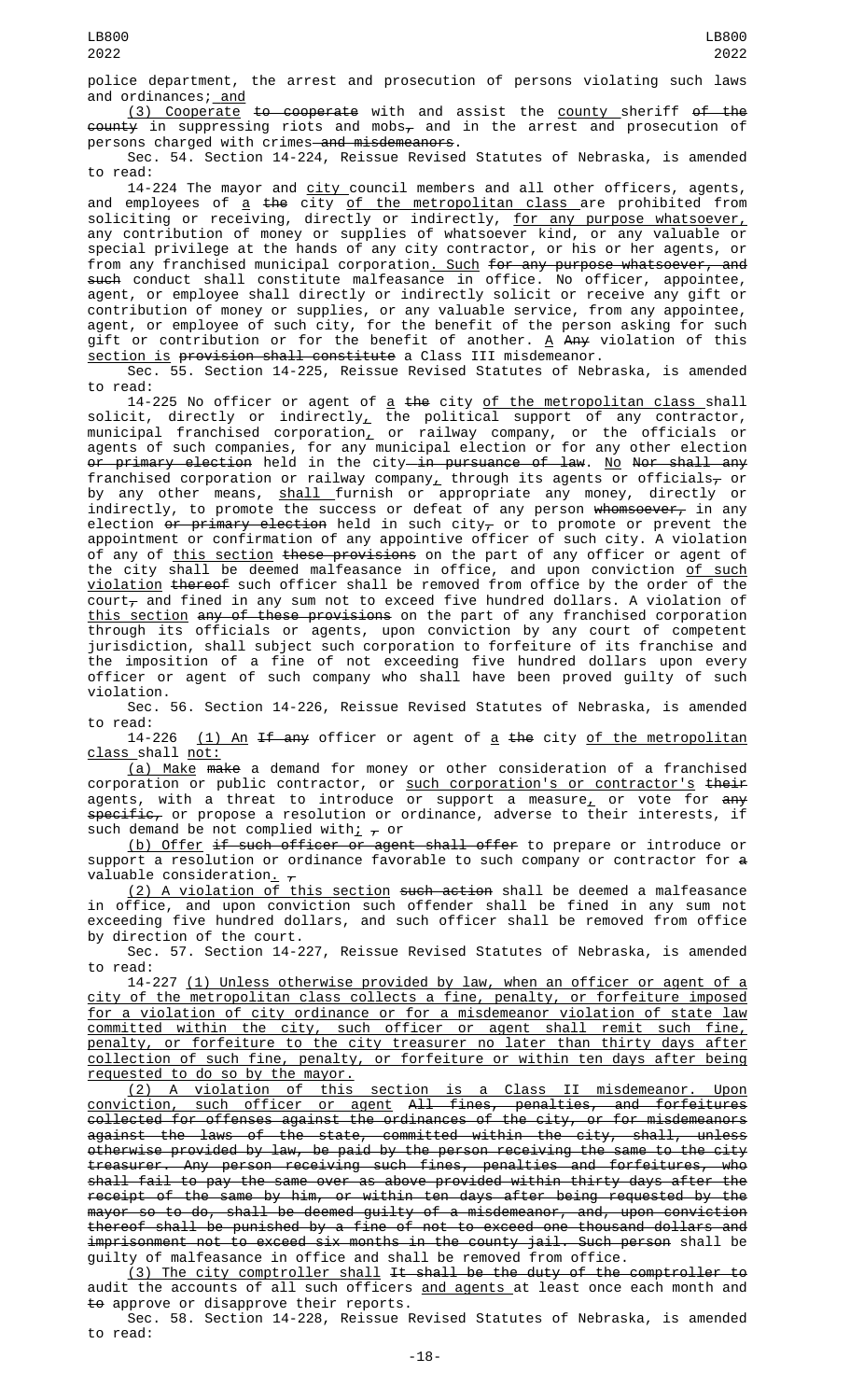14-228 It shall be the duty of all officers of a city of the metropolitan <u>class </u>at the expiration of their terms of office to prepare written detailed abstracts of all books, documents, tools, implements, and materials of every kind belonging to the city in their trust and care, <del>also all work or</del> storehouses owned or leased by the city for storage or other purposes, in  $\tt{duplicate_\tau}$  and to certify as members of such boards $_\tau$  to the correctness <u>of such</u> books, documents, tools, implements, and materials thereof. Such certified abstracts shall be delivered to the mayor, who shall file one <u>copy</u> <del>of</del> each <del>of</del> such copies for record with the city clerk, and with the other copies shall be handed to the heads of the respective departments to be used as a basis of checking up the abstract.

Sec. 59. Section 14-229, Reissue Revised Statutes of Nebraska, is amended to read:

14-229 Any officer or employee of <u>a</u> <del>such</del> city <u>of the metropolitan class</u> who, by solicitation or otherwise, shall <del>exert his</del> influence directly or indirectly to influence any other officers or employees of such city to adopt such person's his political views shall be guilty of a Class IIIA misdemeanor and upon conviction shall be punished by a fine not exceeding one hundred dollars or be imprisoned in the county jail not exceeding thirty days.

Sec. 60. Section 14-230, Reissue Revised Statutes of Nebraska, is amended to read:

14-230 The Legislature, recognizing the importance to the entire State of Nebraska of sound and stable government in cities of the metropolitan class, hereby declares that the qualifications for candidacy for the office of mayor and <u>city </u>council member of such cities, whether any such city is governed by a home rule charter or not, are matters of general statewide concern. The provisions of any ordinance or home rule charter of any such city to the contrary notwithstanding, no person shall be disqualified from candidacy for the office of mayor or <u>city c</u>ouncil member of any such city because of the fact that such person holds any other public office, either elective or appointive $_{L}$ except any office subordinate to the mayor and <u>city c</u>ouncil <del>member</del> of such city, and no holder of any such other office shall be required to resign such other office in order to become and remain a candidate for the office of mayor or <u>city c</u>ouncil member of any such city.

Sec. 61. Section 14-360, Reissue Revised Statutes of Nebraska, is amended to read:

 $(1)$  Except as provided in subsection (2) of this section, a The city <u>of the metropolitan class s</u>hall have <u>the </u>power to<u>:</u>

(a) Lay lay out the city, or parts thereof, or portions of the extraterritorial zoning jurisdiction of the city territory within three miles <del>of the corporate limits thereof</del>, into suitable districts for the purpose of establishing a system of sewerage and drainage;

(b) Provide to provide such system and regulate the construction and repair and use of sewers and drains, the reconstruction of sewers in any district or part <u>of such district,</u> <del>thereof</del> and all proper house construction and branches;

(c) Provide to provide penalties for any obstruction of, or injury to, any sewer or part <u>of such sewer</u> <del>thereof</del>; and

(d) Require to require and compel sewer connections to be made<sub>-</sub>  $\frac{1}{t}$ Provided, the

(2) The city shall not create a district outside the corporate limits of such  $city<sub>\tau</sub>$  when the district includes land already included within a sanitary and improvement district an existing district created under the provisions of Chapter 31, article 7, without the consent of the trustees of such district.

Sec. 62. Section 14-361, Reissue Revised Statutes of Nebraska, is amended to read:

14-361 Whenever sewer connections for sewerage or drainage may be deemed necessary or advisable, whether within the corporate limits or within <u>the</u> extraterritorial zoning jurisdiction of a city of the metropolitan class areas <del>within three miles of such corporate limits</del>, the property owners shall be given thirty days from the publication of the ordinance ordering such improvements and connections<del>,</del> to make <u>such improvements and connections</u> <del>the same</del> in conformity with approved plans to be kept on file by the city. The publication of such ordinance ordering such connections in the official newspaper shall be the only notice required to be given such property owners. Upon the failure or neglect of the property owners to construct such connections within the time fixed, the city shall cause such work to be done and shall contract <u>for such</u> <u>construction</u> <del>therefor</del> with the lowest responsible bidder. The cost <u>of</u> construction thereof, including superintendence and inspection, shall be assessed against the property to which such connections have been made <u>as a</u> special assessment in the same manner as special taxes are levied for other purposes.

Sec. 63. Section 14-362, Reissue Revised Statutes of Nebraska, is amended to read:

14-362 A The city of the metropolitan class shall require the issuance of a permit to connect with any sewer on any street, alley $_{L}$  or private property within the corporate limits or within <u>the extraterritorial zoning jurisdiction</u> <u>of such city</u> <del>three miles thereof,</del> and shall require the sewer assessment on the abutting property to be paid before such permit is issued<u>, except</u> <del>; Provided,</del> that if such assessment is being paid in installments as <del>by law</del> provided<u> by</u> law, the city shall require delinquent and current installments to be paid before such permit is issued. In case the cost of the sewer has not been assessed, or such assessment has been declared invalid by any court of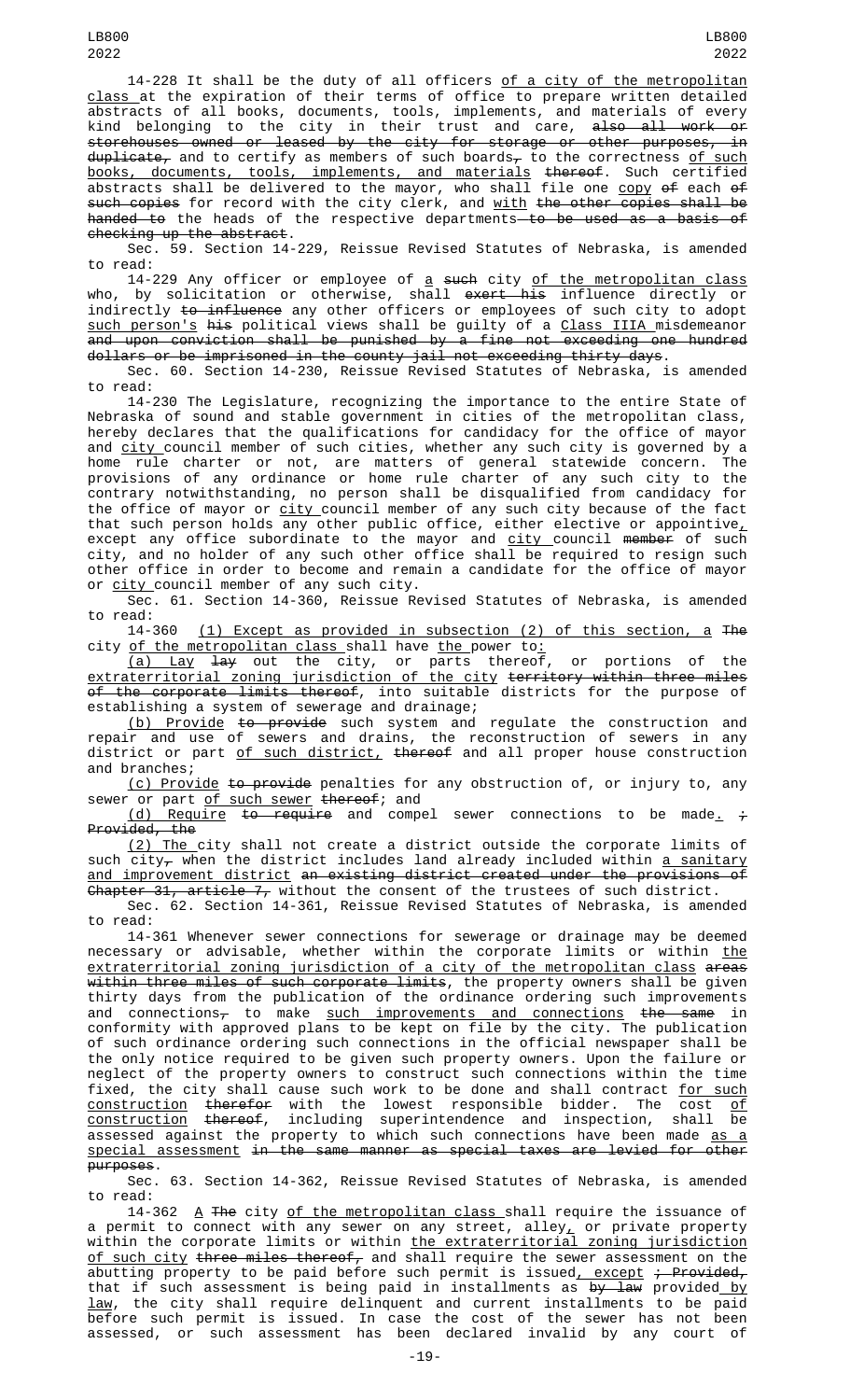competent jurisdiction, the city shall require the payment of the pro rata share of the cost of such sewer before such permit is issued.

Sec. 64. Section 14-363, Revised Statutes Cumulative Supplement, 2020, is amended to read:

14-363 The city council <u>of a city of the metropolitan class </u>may provide for the sprinkling or armor coating of the streets of the city and, for the purpose of accomplishing such work, may by ordinance create suitable districts to be designated sprinkling or armor-coating districts and may order and direct the work, including preparatory grading, to be done upon any or all of the streets in <u>such</u> <del>the</del> districts. The work shall be done upon contract in writing let upon advertisement to the lowest responsible bidder. Such advertisement shall specify the district or districts proposed to be so worked, <u>specifically</u> especially describing such district or districts, and bids shall be made and contracts let with reference to such district or districts so specified. For the purpose of paying the cost of the work contemplated and contracted for, the city council may levy and assess the cost upon all lots, lands, and real estate in <u>such</u> <del>the</del> district, such tax or assessment to be equal and uniform upon all front footage or property within or abutting upon the streets within the district so created. The assessment shall be a lien upon all such lots, lands, and real estate and shall be enforced and collected as a special assessment.

Sec. 65. Section 14-364, Revised Statutes Cumulative Supplement, 2020, is amended to read:

14-364 The city council of a city of the metropolitan class may establish and maintain a paving repair plant and may pave or repair paving. The cost of such repairs may be paid from the funds of the city or may be assessed upon the abutting property, except that the cost may be assessed against abutting property only following the creation of a paving repair or repaving district established and assessed as a special assessment in the same manner provided for a sprinkling or armor-coating district by section 14-363. The assessable paving repairs shall be only those made with asphaltic concrete on streets in previously developed areas which were not constructed to city permanent design standards.

Sec. 66. Section 14-365, Reissue Revised Statutes of Nebraska, is amended to read:

14-365 All persons who contract with <u>a</u> <del>the</del> city <u>of the metropolitan class</u> for work to be done, or material or supplies to be furnished, shall give bond to the city, with not less than two sureties in an amount not less than fifty percent of the amount of the contract price, for the faithful performance of <u>such work</u> <del>the same</del>. The sureties on the bonds shall be resident <u>property owners</u> freeholders of the county within which the city is located situated and shall <u>certify</u> <del>justify</del> under oath that they are worth double the amount for which they may sign the bond, over and above all debts, liabilities, obligations<u>,</u> and exemptions. The city council may  $\frac{also}{f}$  however, accept security from one or more reliable sureties or guaranty companies for the same amount.

Sec. 67. Section 14-365.01, Reissue Revised Statutes of Nebraska, is amended to read:

14-365.01 (1) Any city of the metropolitan class in this state is hereby authorized to:

(a) Own own, construct, equip, and operate either within or without the corporate limits of such <u>city</u> <del>municipality</del> a sewerage system, including any storm sewer system, and plant or plants for the treatment, purification, and disposal in a sanitary manner of the liquid and solid wastes\_<u>and</u>  $_{\mathcal{T}}$  sewage<del>, and</del> <del>night soil</del> of the area<u>; and</u> <del>or</del>

(b) Extend to extend or improve any existing sewerage system, including any storm sewer system.

 $(2)$  The city It shall have the authority to acquire by gift, grant, purchase, or condemnation necessary lands for such sewerage system therefor, either within or without the corporate limits of the city such municipality.

(3) For the purpose of carrying out the powers set forth in this section, a owning, operating, constructing, maintaining, and equipping such sewage disposal plant and sewerage system, including any storm sewer system, or improving or extending such existing system, any city of the metropolitan class is also authorized and empowered to make a special levy each year of not to exceed three and five-tenths cents on each one hundred dollars upon the taxable value of all the taxable property in such city, as well as all taxable property within the extraterritorial zoning jurisdiction three miles of the corporate limits of such city, which property is within a district established under section 14-360, subject to sections 14-365.12 and 14-365.13. The proceeds of such the tax shall be used for any of the purposes enumerated in this section and for no other purpose.

Sec. 68. Section 14-365.02, Reissue Revised Statutes of Nebraska, is amended to read:<br>14-365.02 For the

purpose of owning, operating, constructing, and equipping <u>a</u> <del>such</del> sewage disposal plant or sewerage system, including any storm sewer system, or improving or extending such existing system, <u>as provided in</u> section 14-365.01, a city of the metropolitan class municipality may issue <u>revenue</u> <del>mortgage</del> bonds<del> therefor</del>. Such <u>revenue</u> <del>mortgage</del> bonds as provided in this section shall not impose any general liability upon the <u>city</u> <del>municipality</del> but shall be secured only on the property and revenue, as provided in section 14-365.04, of such utility including a franchise stating the terms upon which, in case of foreclosure, the purchaser may operate the system. Such franchise shall in no case extend for a longer period than twenty years from the date of the sale <u>of such franchise</u> <del>thereof</del> on foreclosure. Such <u>revenue</u> <del>mortgage</del> bonds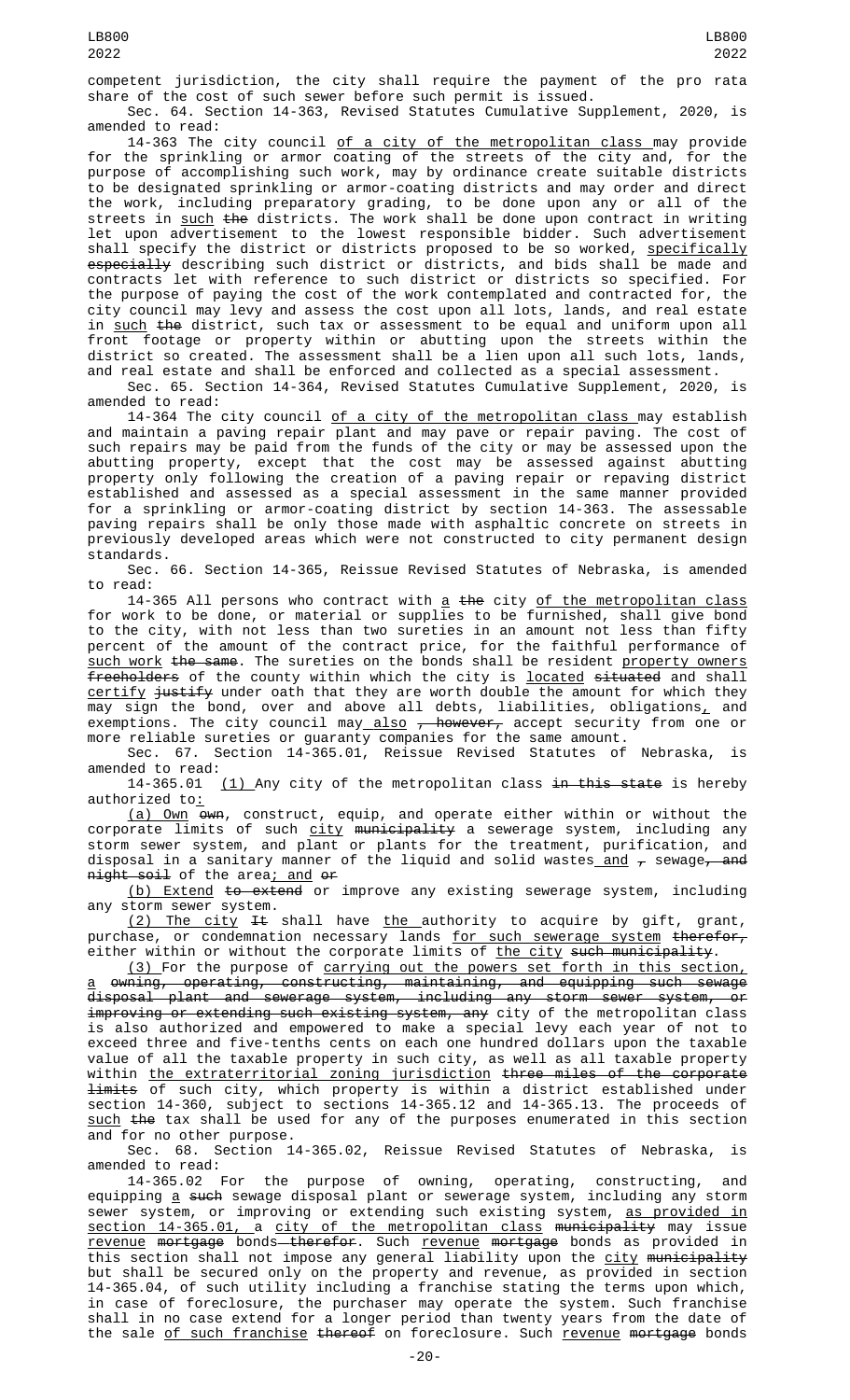shall be sold for not less than par. The amount of such revenue mortgage bonds, either issued or outstanding, shall not be included in computing the maximum amount of bonds which <u>such city</u> <del>the said municipality</del> may be authorized to issue under its <u>home rule charter</u> or any statute of this state statute.

Sec. 69. Section 14-365.03, Reissue Revised Statutes of Nebraska, is amended to read:

14-365.03 <u>(1) </u>The <u>city council</u> g<del>overning body</del> of <u>a city of the</u> <u>metropolitan class</u> <del>such municipality</del> may make all necessary rules and regulations governing the use, operation, and control <u>of a sewerage system</u> established under section 14-365.01 thereof. The city council governing body may establish just and equitable rates or charges to be paid to <u>the city</u> <del>it</del> for the use of such <u>sewage d</u>isposal plant and sewerage system by the owner of the property served or by the person, firm, or corporation using the services.

<u>(2) </u>If any service <u>rate or c</u>harge so established is not paid when due, such sum may be:

(a) Recovered recovered by the city municipality in a civil action;  $\frac{1}{r}$  or

<u>(b) Certified</u> <del>it may be certified</del> to the <u>city treasurer,</u> <del>tax assessor and</del> assessed against the premises served, and collected or returned in the same manner as other municipal taxes are certified, assessed, collected, and returned $\frac{1}{r}$  or

(c) Assessed it may be assessed against the premises served in the same manner as special taxes or assessments are assessed by such city and <del>shall</del> be certified, enforced, collected, and returned as other special taxes or assessments of such city.

Sec. 70. Section 14-365.04, Reissue Revised Statutes of Nebraska, is amended to read:

14-365.04 Bonds which are issued and secured by a mortgage on the utility, as provided in section 14-365.02, shall not be a general obligation of the <u>city</u> <del>municipality</del>, but shall be paid only out of the revenue received from the service charges, as provided in section 14-365.03, or from a sale of the property and the franchise, referred to in section 14-365.02, to operate the system, under a foreclosure proceeding. If a service rate <u>or charge is</u> charged, to be paid as herein provided, such portion of such rate or charge thereof as may be deemed sufficient shall be set aside as a sinking fund for the payment of the interest on such said bonds<sub> $\tau$ </sub> and the principal of such bonds thereof at maturity.

Sec. 71. Section 14-365.05, Reissue Revised Statutes of Nebraska, is amended to read:

14-365.05 For the purpose of providing for <u>a</u> <del>such</del> sewage disposal plant and sewerage system, including any storm sewer system, or improving or extending such existing system, <u>as provided in section 14-365.01, a</u>ny <u>city of</u> <u>the metropolitan class</u> <del>such municipality</del> may also enter into a contract with any corporation organized under or authorized by the laws of this state to engage in <u>such</u> <del>the</del> business<del> herein mentioned</del>, to receive and treat, in the manner <u>provided in sections 14-365.01 to 14-365.13</u> <del>hereinbefore mentioned</del>, the sewage of such system and night soil thereof, and to construct and provide the facilities and services as provided in sections 14-365.01 to 14-365.13 hereinbefore described. Such contract may also authorize the corporation to charge the owners of the premises served such a service rate therefor as the <u>city council</u> <del>governing body of such municipality</del> may determine to be just and reasonable. The <u>city</u> <del>municipality</del> may contract to pay <u>such</u> <del>the said</del> corporation a flat rate for such service, and pay <u>such rate</u> <del>therefor</del> out of its general fund or the proceeds of any tax levy applicable to the purposes of such contract, or assess the owners of the property served a reasonable charge <u>for</u> such services therefor to be collected, as provided in section 14-365.03, and paid into a fund to be used to defray such contract charges.

Sec. 72. Section 14-365.06, Reissue Revised Statutes of Nebraska, is amended to read:

14-365.06 For the purpose of owning, operating, constructing, and equipping <u>a</u> <del>such</del> sewage disposal plant and sewerage system, including any storm sewer system, or improving or extending such existing system, <u>as provided in</u> section 14-365.01, or for the purpose stated in sections 14-365.01 to 14-365.05, any <u>city of the metropolitan class</u> <del>such municipality</del> is also authorized <del>and empowered hereby</del> to issue and sell <del>the</del> general obligation bonds of such <u>city</u> <del>municipality</del> upon compliance with section 14-365.07. Such bonds shall not be sold or exchanged for less than the par value <u>of such bonds</u> <del>thereof</del> and shall bear interest payable semiannually. The <u>city council</u> <del>governing body of any such municipality</del> shall have <u>the </u>power to determine the denominations of such bonds, and the date, time, and manner of payment.

Sec. 73. Section 14-365.07, Reissue Revised Statutes of Nebraska, is amended to read:

14-365.07 (1) Revenue bonds authorized by section 14-365.02 may be issued by ordinance duly passed by the mayor and city council of any city of the metropolitan class without any other authority.

(2) General obligation bonds authorized by section 14-365.06 may be issued only (a) after the question of their issuance has been submitted to the electors of the city of the metropolitan class at a general or special election, of which three weeks' notice has been published in a legal newspaper in or of general circulation in such city, and (b) if a majority of the electors voting at the election have voted in favor of the issuance of the bonds. Publication of such a notice in such a newspaper once each week during three consecutive weeks prior to the date of such election shall constitute a compliance with the requirements of this section for notice of such election.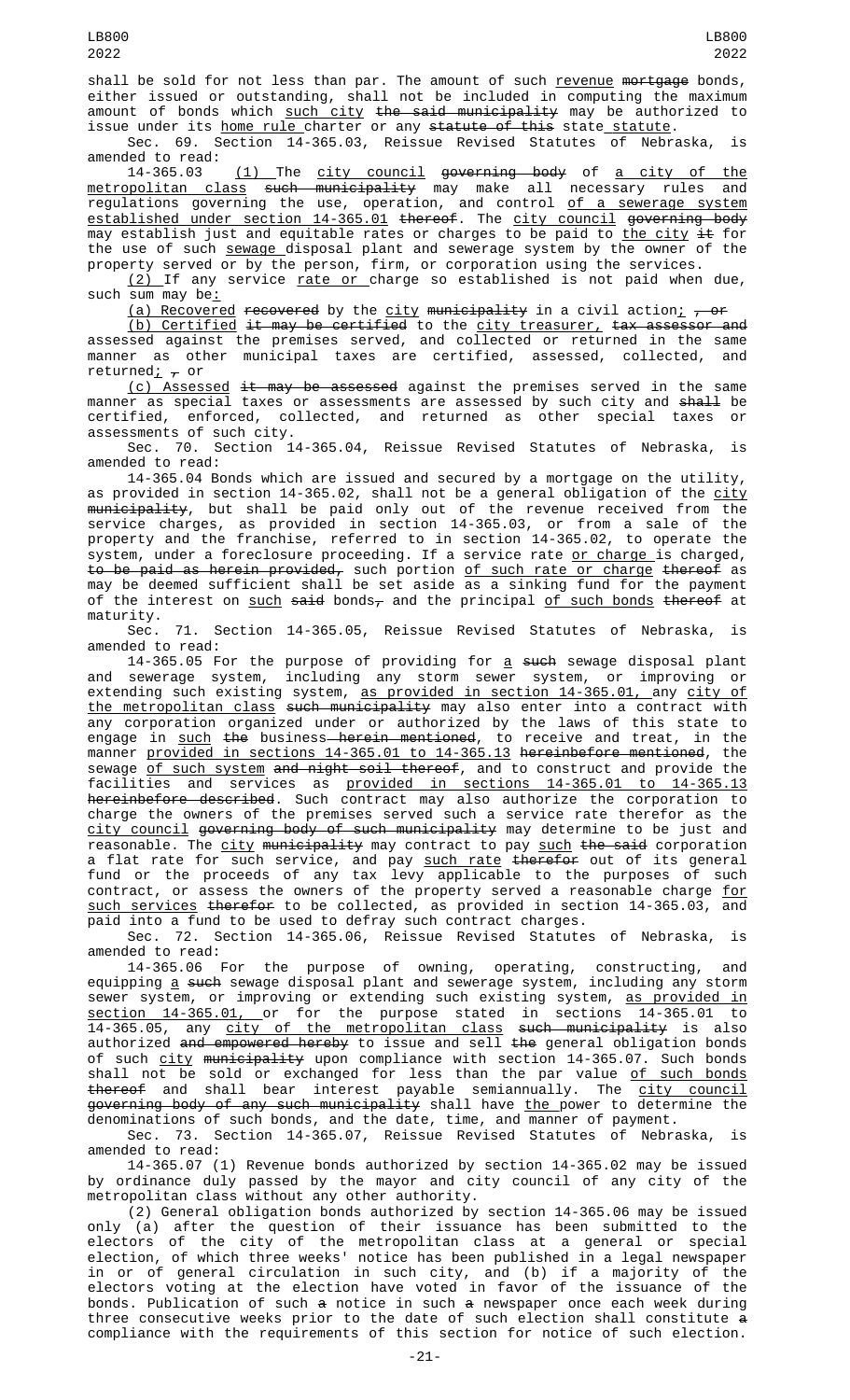General obligation bonds shall not be issued in excess of one and eight-tenths percent of the taxable value of all the taxable property in the city or in excess of the amount authorized by sections 14-365.12 and 14-365.13.

Sec. 74. Section 14-365.08, Reissue Revised Statutes of Nebraska, is amended to read:

14-365.08 Whenever the <u>city council</u> <del>governing body</del> of <u>a city of the</u> <u>metropolitan class</u> <del>any metropolitan city</del> shall have ordered the installation of a sewerage system, including any storm sewer system, and sewage disposal plant or the improvement or extension of an existing system, the fact that such order was issued shall be recited in the official minutes of the city council <del>governing body</del>. The <u>city council</u> <del>said body</del> shall <del>thereupon</del> require that plans and specifications be prepared of such sewerage system, including any storm sewer system, and sewage disposal plant, or such improvement or extension. Upon approval of such plans, the <u>city council</u> <del>governing body</del> shall <del>thereupon</del> advertise for sealed bids for the construction of <u>such</u> <del>said</del> improvements once a week three consecutive weeks in a legal <u>newspaper</u> <del>paper</del> published in or of general circulation within <u>the city</u> <del>said municipality</del>. The contract for such construction shall be awarded to the lowest responsible bidder.

Sec. 75. Section 14-365.09, Reissue Revised Statutes of Nebraska, is amended to read:

14-365.09 The owner of any sewerage system, including any storm sewer system, or sewage disposal plant provided for in sections 14-365.01 to 14-365.08, or <u>any city of the metropolitan class</u> <del>the municipality</del>, is <del>hereby</del> authorized to extend <u>such sewerage system</u> <del>the same</del> beyond the <u>corporate </u>limits of the metropolitan city which it serves, under the same conditions, as nearly as may be, as within such corporate limits, and to charge to users of its services reasonable and fair rates consistent with those charged or which might be charged within such corporate limits and consistent with the expense of extending and maintaining <u>such sewerage system</u> <del>the same for the users thereof</del> outside such corporate limits at a fair return to the owner <u>of such sewerage</u> <u>system</u> <del>thereof</del>. The mayor and city council <del>of any metropolitan city</del> shall have the authority to enter into contracts with users of such sewerage system, including any storm sewer system<u>, except that</u> <del>; Provided,</del> no <u>such c</u>ontract shall call for furnishing of such service for a period in excess of ten years. Sec. 76. Section 14-365.10, Reissue Revised Statutes of Nebraska, is

amended to read: 14-365.10 The mayor and city council of any city of the metropolitan class <del>city</del>, in addition to other sources of revenue available to the city, may by ordinance set up appropriate rental or use charges to be collected from users of <del>any of</del> its <del>system of sanitary</del> sewerage <u>system a</u>nd provide methods of collection <u>of such charges, except</u> <del>thereof; Provided,</del> that users shall include in part any users outside of such city where the sewer is directly or indirectly connected to the sewerage system of such city and users within any sanitary and improvement district now existing or hereafter organized under the laws of this state when the sewerage system, or any part thereof, of the sanitary and improvement district directly or indirectly connects to any part of the sewerage system of the <del>metropolitan</del> city. <u>Such</u> <del>The</del> charges shall be charged to each property served by <u>the</u> <del>its</del> sewerage system, shall be a lien upon the property served, and may be collected either from the owner or the person, firm, or corporation using the service. All money raised from <u>such</u> <del>the</del> charges shall be used for maintenance or operation of the existing <u>sewerage</u> system, for payment of principal and interest on bonds issued, as is provided for in section 14-365.06, or to create a reserve fund for the payment of future maintenance, operation, or construction of a new <u>sewerage</u> <del>sewer</del> system for or additions to the sewerage system of the city. Any funds raised from <u>such</u> <u>charges</u> <del>this charge</del> shall be placed in a separate fund and not be used for any other purpose or diverted to any other fund.

Sec. 77. Section 14-365.11, Reissue Revised Statutes of Nebraska, is amended to read:

14-365.11 The terms sewage system, sewerage system, including storm sewer system, and disposal plant or plants, as used <u>in sections 14-365.01 to</u> 14-365.13 herein are defined to mean and include any system or works above or below ground which has for its purpose any or all of the following: The removal, discharge, conduction, carrying, treatment, purification, or disposal of the liquid and solid waste <del>and night soil</del> of a <u>city of the metropolitan</u> <u>class</u> <del>municipality</del>, surface waters, and storm waters. <u>The</u> <del>It is intended that</del> the powers conferred by the terms of sections 14-365.01 to 14-365.13 may also be employed in connection with sewage and sewer projects which do not include the erection or enlargement of a sewage disposal plant.

Sec. 78. Section 14-365.12, Reissue Revised Statutes of Nebraska, is amended to read:

14-365.12 If any tax is levied or general obligation bonds are issued by a metropolitan city of the metropolitan class as authorized under sections 18-501 <u>to 18-511</u> <del>by the provisions of Chapter 18, article 5</del>, the amount of <u>such</u> <del>the</del> tax that may be levied by the provisions of section 14-365.01, or the amount of general obligation bonds that may be issued by the provisions of section 14-365.07 by such <del>metropolitan</del> city must be reduced by the amount of the tax levied or bonds issued as authorized <u>under sections 18-501 to 18-511</u> <del>by the</del> provisions of Chapter 18, article 5.

Sec. 79. Section 14-365.13, Reissue Revised Statutes of Nebraska, is amended to read:

14-365.13 The provisions of sections 14-365.01 to 14-365.13 shall be independent of and in addition to any other provisions of the laws of the State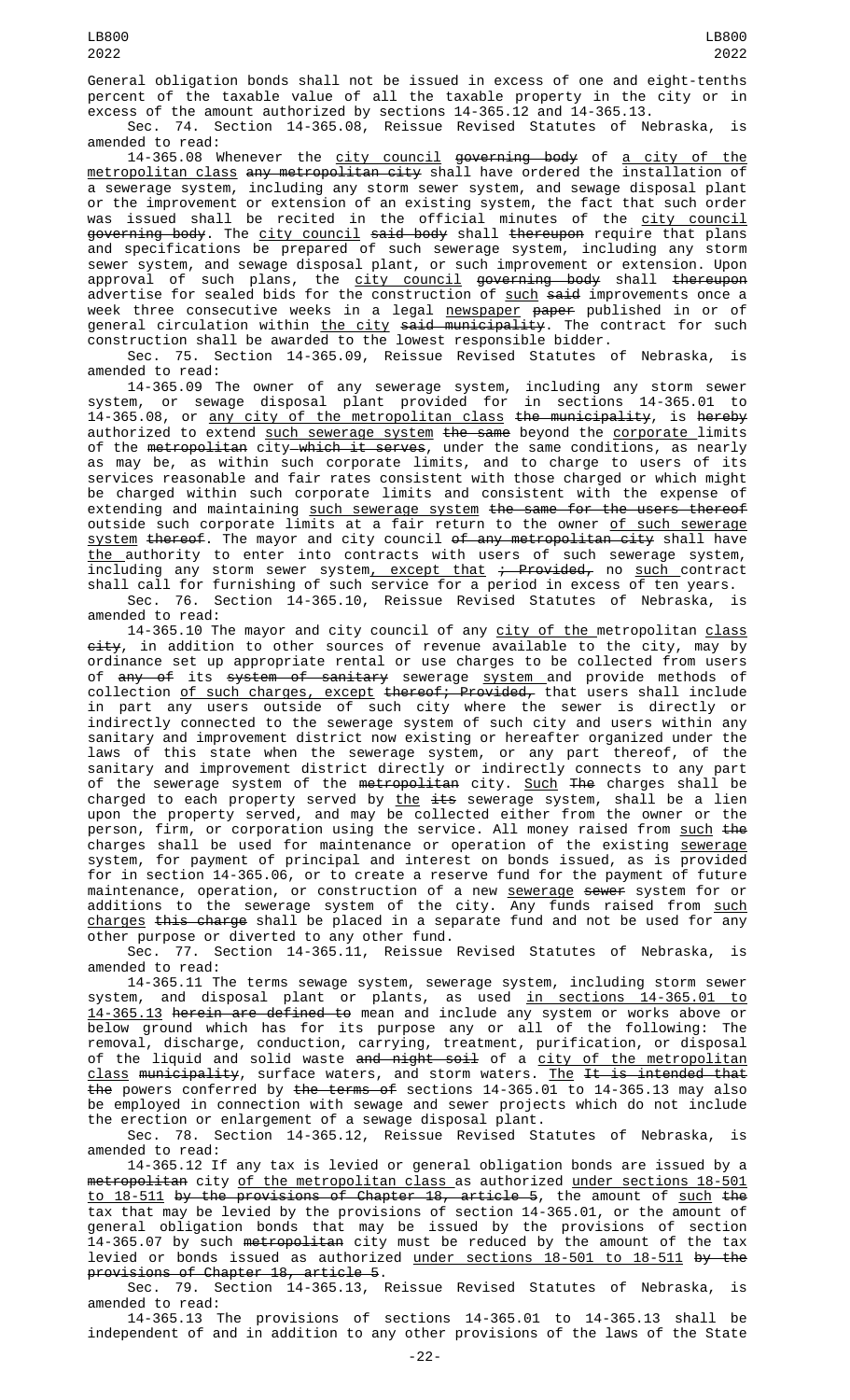of Nebraska with reference to sewage disposal plants and sewerage systems, including any storm sewer system, in <u>cities of the </u>metropolitan <u>class</u> <del>cities</del>. The provisions of sections 14-365.01 to 14-365.13 shall not be considered amendatory of or limited by any other provision of the laws of the State of Nebraska, except as provided in section 14-365.12.

Sec. 80. Section 14-366, Reissue Revised Statutes of Nebraska, is amended to read:

14-366 <u>(1) A</u> <del>The</del> city <u>of the metropolitan class </u>may purchase or acquire by the exercise of the power of eminent domain private property or public property which is not at the time devoted to a specific public use, for:

(a) Streets the following purposes and uses: (1) For streets, alleys, avenues, parks, recreational areas, parkways, playgrounds, boulevards, sewers, public squares, market places, and for other needed public uses or purposes authorized <u>under sections 14-101 to 14-2004</u> <del>by this act</del>, and for adding to, enlarging, widening, or extending <u>such facilities</u> <del>any of the foregoing</del>; and

(b) Constructing (2) for constructing or enlarging waterworks, gas plants, or other municipal utility purposes or enterprises authorized under sections 14-101 to 14-2004 by this act.

<u>(2) </u>The power to <del>so</del> purchase or appropriate private property or public property<sub>7</sub> as <u>provided in this section</u> <del>in this act specified,</del> for parks, recreational areas, parkways, boulevards, sewers, and for the purpose of constructing waterworks, gas works, light plants, or other municipal enterprises authorized <u>under sections 14-101 to 14-2004</u> <del>by this act</del>, may be exercised by the city within the corporate limits of the city or within seventy-five miles of the corporate limits thereof.

 $\texttt{(3)}$  The power to <del>so</del> purchase or appropriate private property or public property<sub>7</sub> as <u>provided in this section</u> <del>in this act specified,</del> for streets, alleys, avenues, and other construction of <u>a similar nature</u> <del>like kind</del> may be exercised by the city within the corporate limits of the city or within <u>the</u> extraterritorial zoning jurisdiction of the city three miles thereof.

Sec. 81. Section 14-367, Reissue Revised Statutes of Nebraska, is amended to read:

14-367 Whenever property is purchased for any of the purposes stated in section 14-366 the purchase <u>of such property</u> <del>thereof</del> shall be made by ordinance. Whenever it becomes necessary to appropriate property for the purposes stated in section 14-366 the purpose and necessity for such appropriation shall be declared by ordinance. The Thereupon the procedure to condemn property shall be exercised in the manner set forth in sections 76-704 to 76-724.

Sec. 82. Section 14-372, Reissue Revised Statutes of Nebraska, is amended to read:

14-372 Whenever property is acquired for the purpose of constructing or enlarging waterworks, gas plants, or other municipal utility purposes or enterprises authorized <u>under section 14-366, such property</u> <del>by this act, the</del> <del>same</del> shall be paid for from such funds as may be provided for any such purposes. The title <u>to such property</u> <del>thereto</del> shall be <u>held by <del>lodged i</del>n the</u> city after the condemnation proceedings have been completed and the amount awarded has been paid by the city.

Sec. 83. Section 14-373, Reissue Revised Statutes of Nebraska, is amended to read:

14-373 Each city of the metropolitan class is authorized and required to prepare a plan for <u>the</u> <del>its</del> future physical development and growth<u> of the city</u>. Such plan shall be prepared and shall be carried out by an appropriate city board or official. The plan may include such lands outside the corporate limits of the city as may bear a relation to the development of the city. A planning board may be given such other powers and duties by statute or charter as may be appropriate<u>. On</u> <del>, and on</del> or after January 1, 1998, the planning board shall have one member qualified and appointed as provided in section 14-373.02.

Sec. 84. Section 14-373.01, Reissue Revised Statutes of Nebraska, is amended to read:

14-373.01 The Legislature finds that:

(1) The exercise of zoning, planning, and other concomitant powers by a city of the metropolitan class in the area of extraterritorial <u>zoning</u> jurisdiction described and authorized by state law necessarily affects property outside the corporate boundaries of the city and persons who are not inhabitants of or electors in the city;

(2) The protection of unrepresented persons and property affected by a statutorily created zoning and planning process is a matter of state concern; and

(3) The protection of such unrepresented persons and property would be facilitated by requiring that at least one person residing in the area of extraterritorial <u>zoning j</u>urisdiction and appointed by an elected body of the area of extraterritorial <u>zoning j</u>urisdiction serve as a member of the planning board of the city of the metropolitan class if <u>such</u> <del>a</del> planning board exists.

Sec. 85. Section 14-373.02, Reissue Revised Statutes of Nebraska, is amended to read:

14-373.02 (1) Notwithstanding any provision of a <u>home rule</u> <del>city</del> charter to the contrary, the next vacancy that occurs on a city planning board on or after January 1, 1998, shall be filled by the appointment of a person who resides in the area of extraterritorial <u>zoning j</u>urisdiction as provided in subsection (2) of this section. At all times following the initial appointment of a planning board member who resides in the area of extraterritorial <u>zoning j</u>urisdiction, one member of the planning board shall be so qualified and appointed.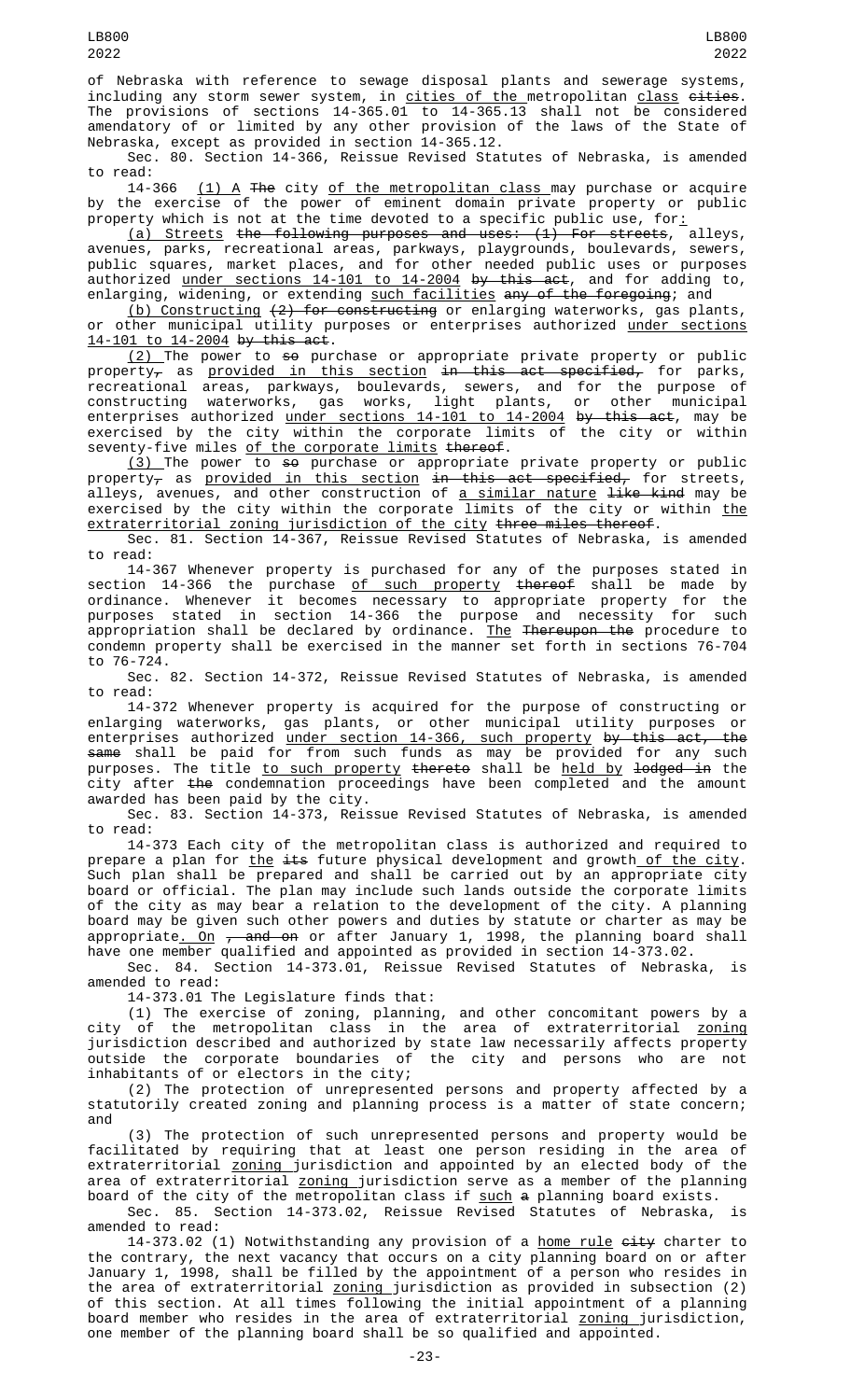(2) The city clerk shall formally notify the county clerk of the existence of the next vacant position that occurs on the planning board on or after January 1, 1998, within ten days after the date of the vacancy. The county board, within thirty days after such notice, shall hold a meeting to consider nominations for appointment to the vacancy and shall appoint a person qualified under subsection (1) of this section to fill the vacancy. Prior to holding such meeting, the county board shall cause to be published a notice of the vacancy and the date of the meeting. The notice shall be published in a <u>legal </u>newspaper <u>in or </u>of general circulation in the county in which such planning board is located at least once in each of the two weeks immediately preceding the week of the meeting. A nominee for the vacancy shall be appointed by majority vote of the county board. The appointee shall become a member of the planning board when the city clerk receives certification from the county clerk of the name of the appointee.

(3) Following the initial appointment of the extraterritorial member to the planning board pursuant to this section, the city clerk shall inform the county clerk of any vacancy occurring in the extraterritorial member's position within ten days after its occurrence or at least thirty days prior to the expiration of the extraterritorial member's term.

(4) Any person qualified and appointed under this section shall serve for terms equal to that of the planning board members who reside within the corporate boundaries of the city and shall become a member of the planning board with all rights, duties, responsibilities, and <u>privileges relating</u> <del>perquisites appertaining</del> to the position by state law, <u>home rule</u> <del>city</del> charter, or city ordinance.

(5) For purposes of this section:

(a) Area of extraterritorial <u>zoning j</u>urisdiction means the <u>unincorporated</u> area <u>three miles beyond and adjacent to</u> <del>outside</del> the corporate boundaries of a city of the metropolitan class but within the largest area subject to such city's zoning, planning, and concomitant jurisdiction as described in sections 14-116, 14-418, and 14-419;

(b) City means a city of the metropolitan class;

(c) County board means the county board of a county in which a city of the metropolitan class is located;

(d) County clerk means the county clerk of a county in which a city of the metropolitan class is located; and

(e) Planning board means a planning board as organized pursuant to section 14-407.

Sec. 86. Section 14-374, Reissue Revised Statutes of Nebraska, is amended to read:

14-374 Each city of the metropolitan class shall have the power to acquire by gift, purchase, condemnation, or bequest, such real estate within the corporate limits and within the extraterritorial zoning jurisdiction of <u>city</u> <del>three miles thereof</del> as may be necessary for any public use and may later convey, lease, sell, or otherwise dispose of any real estate <u>so</u> <del>thus</del> acquired and not necessary for present use or future development upon such terms as <u>the</u> <u>city</u> <del>it</del> may deem appropriate. In addition to any other public uses, the following are declared to be for a public purpose and for the public health and welfare: Establishing, laying out, widening, and enlarging waterways, streets, bridges, boulevards, parkways, parks, playgrounds, sites for public buildings, and property for administrative, institutional, educational, and all other public uses, and for reservations in, about, along, or leading to any or all of such facilities the same. The powers provided in this section shall be in addition to and not in restriction of any other powers <del>now</del> held by <u>cities of</u> the metropolitan class such cities.

Sec. 87. Section 14-375, Reissue Revised Statutes of Nebraska, is amended to read:

14-375 Upon the recommendation of the city planning board, the city council <u>of a city of the metropolitan class </u>may, by ordinance or resolution, vacate any street or alley within <del>any</del> such city without any petition being filed <u>for such vacation</u> <del>therefor</del>. Before any such street or alley shall be vacated, the <u>city c</u>ouncil shall appoint a committee of at least three <u>city</u> <u>council members— thereof</u>, who shall faithfully and impartially and after reasonable notice to the owners and parties interested in property affected by such vacation, assess the damages, if any, to such owners and <del>parties</del> affected parties. The committee They shall take into consideration the amount of special benefits, if any, arising from such vacation and shall file their report in writing with the city clerk. Any owner or party interested in property affected by such vacation, who shall file a written protest with such committee, may appeal from the adoption by the <u>city c</u>ouncil of such appraisers' report in the manner provided in section 14-813, but such appeal shall not stay the passage of the ordinance or resolution vacating such street or alley. The award of appraisers shall be final and conclusive as the order of a court of general jurisdiction, unless appealed from. When the city vacates a street or alley, the city shall, within thirty days after the effective date of the vacation, file a certified copy of the vacating ordinance or resolution with the register of deeds for the county in which the vacated property is located to be indexed against all affected lots.

Sec. 88. Section 14-376, Reissue Revised Statutes of Nebraska, is amended to read:

14-376 Whenever the qualified electors of any city of the metropolitan class vote at any general or special election to acquire and appropriate by an exercise of the power of eminent domain, any waterworks, waterworks system, gas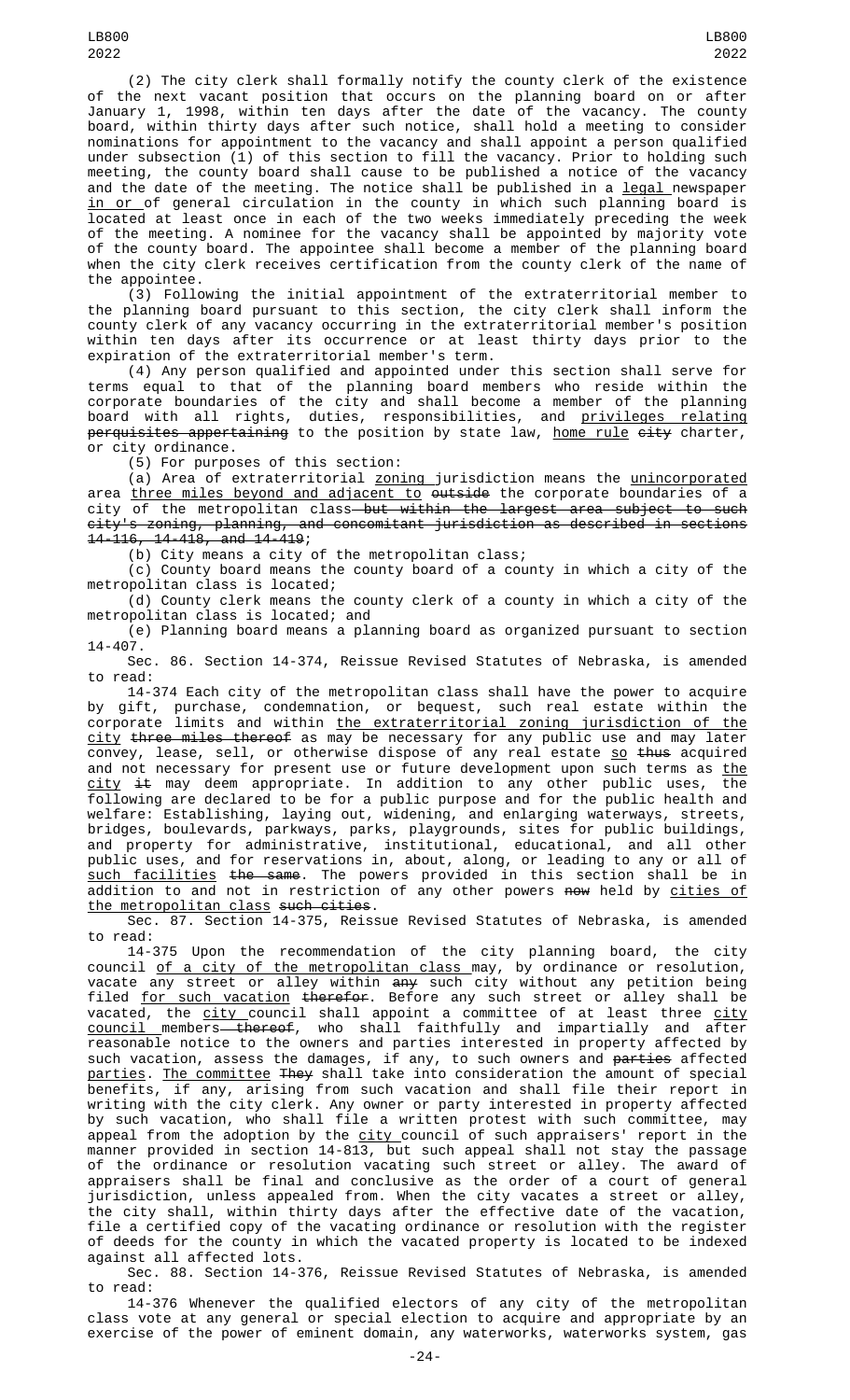LB800 2022

plant, electric light plant, or electric light and power plant, or street railway, or street railway system, located or operating within or partly within and partly without such city if the main part of such works, plant $_{\rm {\mathcal L}}$  or system be within <del>any</del> such city and even though a franchise for the construction and operation of <del>any</del> such works, plant, or system may or may not have expired, then <u>the</u> <del>any such</del> city shall have the power and authority by an exercise of the power of eminent domain to appropriate and acquire for the public use of <u>the</u> <del>any such</del> city, <del>any</del> such works, plant, or system. The procedure to condemn property shall be exercised in the manner set forth in sections 76-704 to .<br>76-724. The <del>duly constituted authorities of any such</del> city <u>council shall</u> have the power to submit such question or proposition<del>, in the usual manner,</del> to the qualified electors of <u>the</u> <del>any such</del> city at any general city election or at any special city election and may submit such proposition in connection with any city special election called for any other purpose, and the votes cast <u>on such</u> <u>question</u> <del>thereon</del> shall be canvassed and the result found and declared as in any other city election. The city council Such city authorities shall submit such question at any <del>of</del> such <u>election</u> <del>elections</del> whenever a petition asking for such submission is signed by the legal voters of the city equaling in number fifteen percent of the votes cast at the last general city election, and is filed in the city clerk's office at least fifteen days before the election at which the submission is asked.

Sec. 89. Section 14-383, Reissue Revised Statutes of Nebraska, is amended to read:

14-383 Without limiting the applicability of sections 14-366 to 14-372, the city council <u>of a city of the metropolitan class </u>is authorized to levy special taxes and assessments on properties benefited by parks, recreational areas, and playgrounds acquired either by purchase or condemnation without regard to whether the benefited property is within or without the corporate limits of <u>the</u> <del>such</del> city when an improvement district is created by the city council and approved by a majority of the property owners in the district as provided in this section. Each property owner may cast one vote at an election to be held to determine whether such improvement district shall be created for each fifteen thousand dollars of taxable valuation, or fraction <u>of such</u> valuation thereof, of real property and improvements in the proposed district as determined by the official records of the county assessor for the previous calendar year. When such a district is created by the city council and approved by a majority of the property owners, the special taxes shall be levied proportionately to the taxable valuation of the district. Notice of the election shall be given and the election shall be held in the same manner as other special elections are held in such a city.

Sec. 90. Section 14-384, Reissue Revised Statutes of Nebraska, is amended to read:

14-384 As used in sections 14-384 to 14-3,127, unless the context otherwise requires:

(1) Alley means shall mean an established public way for vehicles and pedestrians affording a secondary means of access in the rear to properties abutting on a street or highway;

(2) Boulevard means a street for noncommercial traffic with full or partial control of access, usually located within a park or a ribbon of parklike development;

(2) Major traffic street shall mean a street primarily for through traffic and contained as such in the master plan of the city;

(3) City <u>means</u> shall mean a city of the metropolitan class;

(4) Connecting link <u>means</u> <del>shall mean</del> the roads, streets, and highways designated as part of the State Highway System and which are within the corporate limits of a city of the metropolitan class;

(5) Controlled-access facility <u>means</u> <del>shall mean</del> a highway or street especially designed for through traffic, and over, from, or to which owners or occupants of abutting land or other persons have no right or easement or only a controlled right or easement of access, light, air, or view by reason of the fact that their property abuts on such controlled-access facility or for any other reason;

(6) Highway means a road or street including the entire area within the right-of-way which has been designated a part of the State Highway System by appropriate authority;

(7) (6) Main thoroughfare means shall mean a street primarily for through travel having been determined as such by the city and contained as such in the master plan of the city;

(7) Highway shall mean a road or street including the entire area within the right-of-way which has been designated a part of the State Highway System by appropriate authority;

(8) Major traffic street means a street primarily for through traffic and contained as such in the master plan of the city;

(8) Boulevard shall mean a street for noncommercial traffic with full or partial control of access, usually located within a park or a ribbon of parklike development;

(9) Street <u>means</u> <del>shall mean</del> a public way for the purpose of vehicular and pedestrian travel in the city and shall include the entire area within the right-of-way; and

(10) Temporary surfacing means shall mean surfacing applied to any major traffic street, connecting link, controlled-access facility, main thoroughfare, highway, <u>or </u>boulevard <del>or street</del> wherein it is planned by the city that the grade or surfacing of any <u>such street, link, facility, thoroughfare, highway,</u>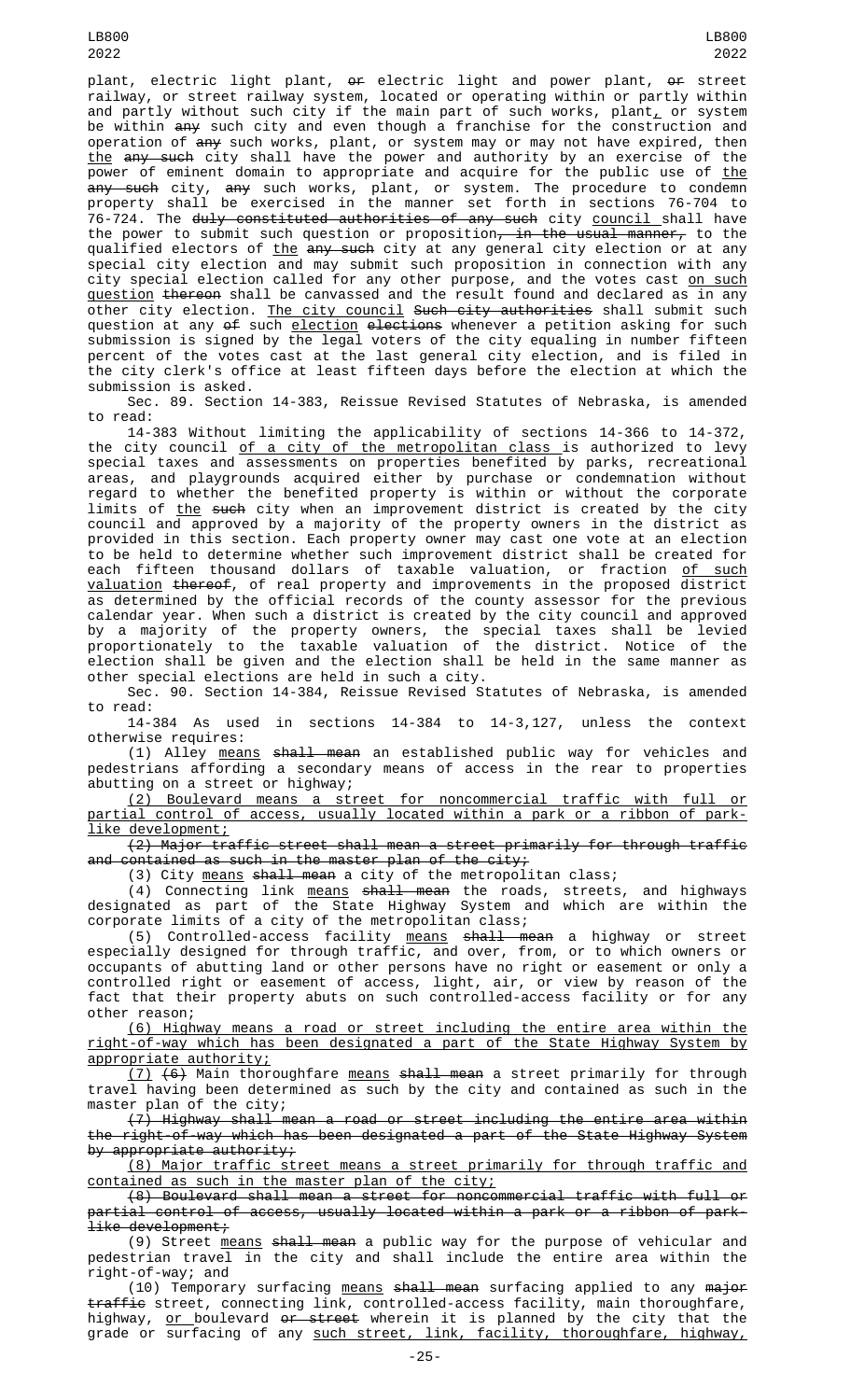or boulevard of the aforementioned shall be changed within two years from the date of completion of such said temporary surfacing and a permanent grade established or surfacing applied.

Sec. 91. Section 14-385, Reissue Revised Statutes of Nebraska, is amended to read:<br>14-385

 $(1)$  Subject to sections 14-384 to 14-3,127, any The city shall have the power and is authorized to:

<u>(a) Pave</u> p<del>ave</del>, repave, surface, resurface, and relay paving;

<u>(b) Widen</u> <del>to widen</del>, <del>to</del> improve the horizontal and vertical alignment, <del>to</del> insert traffic medians, channels, overpasses, and underpasses;

<u>(c) Apply <del>to apply</del> temporary surfacing;</u>

 $(d)$  Curb to curb;

(e) Gutter to gutter as provided in sections 14-386 to 14-388;

(f) Improve to improve in combinations as authorized in section 14-391;

(g) Recurb and to recurb and regutter streets, boulevards, alleys, public grounds and parts of such streets, boulevards, alleys, or grounds thereof;

<u>(h) Regulate</u> <del>to regulate</del>, restrict, eliminate $_{\rm \bot}$  or prohibit access to, and vehicular travel upon<u>,</u> any existing or <u>subsequently</u> <del>hereafter</del> acquired street or other public way;  $\tau$ 

(i) Construct to construct malls on such street or public way thereon, and landscape, beautify<u>,</u> and enhance such <u>street or</u> <del>streets and</del> other public <u>way</u> <del>ways</del> in any manner the <u>city c</u>ouncil may deem proper<u>;</u>  $_{\mathcal{T}}$  and

<u>(j) Create</u> <del>to create</del> separate or combined street and sidewalk, <del>or</del> street, or sidewalk improvement districts<u>.</u> <del>all according to and subject to the</del> requirements of sections 14-384 to 14-3,127

<u>(2) The</u> <del>; but the</del> city <u>shall</u> <del>may</del> not be required to make any of the improvements authorized in this section if for good reason <u>the city</u> <del>it</del> deems <u>such improvements</u> <del>the same</del> should not be made even though such <u>improvements</u> <u>were</u> <del>be</del> petitioned for as provided in section 14-390.

Sec. 92. Section 14-386, Reissue Revised Statutes of Nebraska, is amended to read:

14-386 To accomplish any of the purposes stated in section 14-385, <u>a</u> <del>the</del> city is authorized in all such proceedings to delineate proposed street improvement districts, proposed mall improvement districts, proposed separate or combined street and sidewalk, <del>or</del> street, <del>or</del> sidewalk, or streets and sidewalks improvement districts which shall embrace <u>in such districts</u> <del>therein</del> the street or streets, sidewalk or sidewalks, street or sidewalk, or streets and sidewalks, or part or parts thereof, to be improved as well as the abutting, adjacent, and benefited property proposed to be assessed to cover in whole or in part the cost, including land acquisition expenses if any, of the proposed improvement.

Sec. 93. Section 14-387, Reissue Revised Statutes of Nebraska, is amended to read:

14-387  $\,$  <del>The</del> city is authorized without petition to order any of the improvements specified in section 14-385 within street improvement districts, mall improvement districts, separate or combined street and sidewalk, or street, or sidewalk, or streets and sidewalks improvement districts within the corporate limits of the city or when the improvement is on a controlled-access facility or a major traffic street contained in the approved master plan of the city, and on sidestreets connecting with such major traffic streets for a distance not to exceed one block from such major traffic street.

Sec. 94. Section 14-388, Reissue Revised Statutes of Nebraska, is amended

to read:<br>14-388 Any The city may without petition order any main thoroughfare or major traffic street or part <u>of such thoroughfare or street</u> <del>thereof</del> improved in any manner specified in section 14-385 after the city shall determine it to be such a main thoroughfare or major traffic street, which determination shall be conclusive. Such main thoroughfares or major traffic streets shall include all connecting links as well as county highways leading into the city, and may include part or all of any street which lies partly in the city and partly in the abutting county. <u>The city</u> <del>It</del> may create improvement districts for such purposes, including the abutting, adjacent, or benefited property. The costs of such improvements to the extent of special benefits <u>conferred</u> <del>occasioned</del> by the improvement may be assessed in whole or in part against the property in such districts and the assessments supplemented either by federal or state aid or both or by other <u>city</u> <del>municipal</del> funds, <del>but</del> including permanent improvement funds, all other street resurfacing funds, or highway bond funds.

Sec. 95. Section 14-389, Reissue Revised Statutes of Nebraska, is amended to read:<br>14-389

 $(1)$  Any The city shall have the power to designate and establish controlled-access facilities, and may design, construct, maintain, improve, alter, and vacate such facilities and may by ordinance regulate, restrict, or prohibit access to such facilities so as best to serve the traffic for which such facilities are intended. The city may provide for the elimination of intersections at grade with existing roads, streets, highways, or alleys if it finds the public interest shall be served <u>by such elimination</u> <del>thereby</del>. An existing road, street, alley, or other traffic facility may be included within such facilities or such facilities may include new or additional roads, streets, or highways<del>, or the like</del>.

 $(2)$  In order to carry out the purposes of this section, in addition to any other powers <u>the city</u> <del>it</del> may have, the city may acquire in public or private property such rights of access as are deemed necessary, including<u>,</u> but not necessarily limited to $_{\rm \star}$  air, light, view, ingress, and egress. Such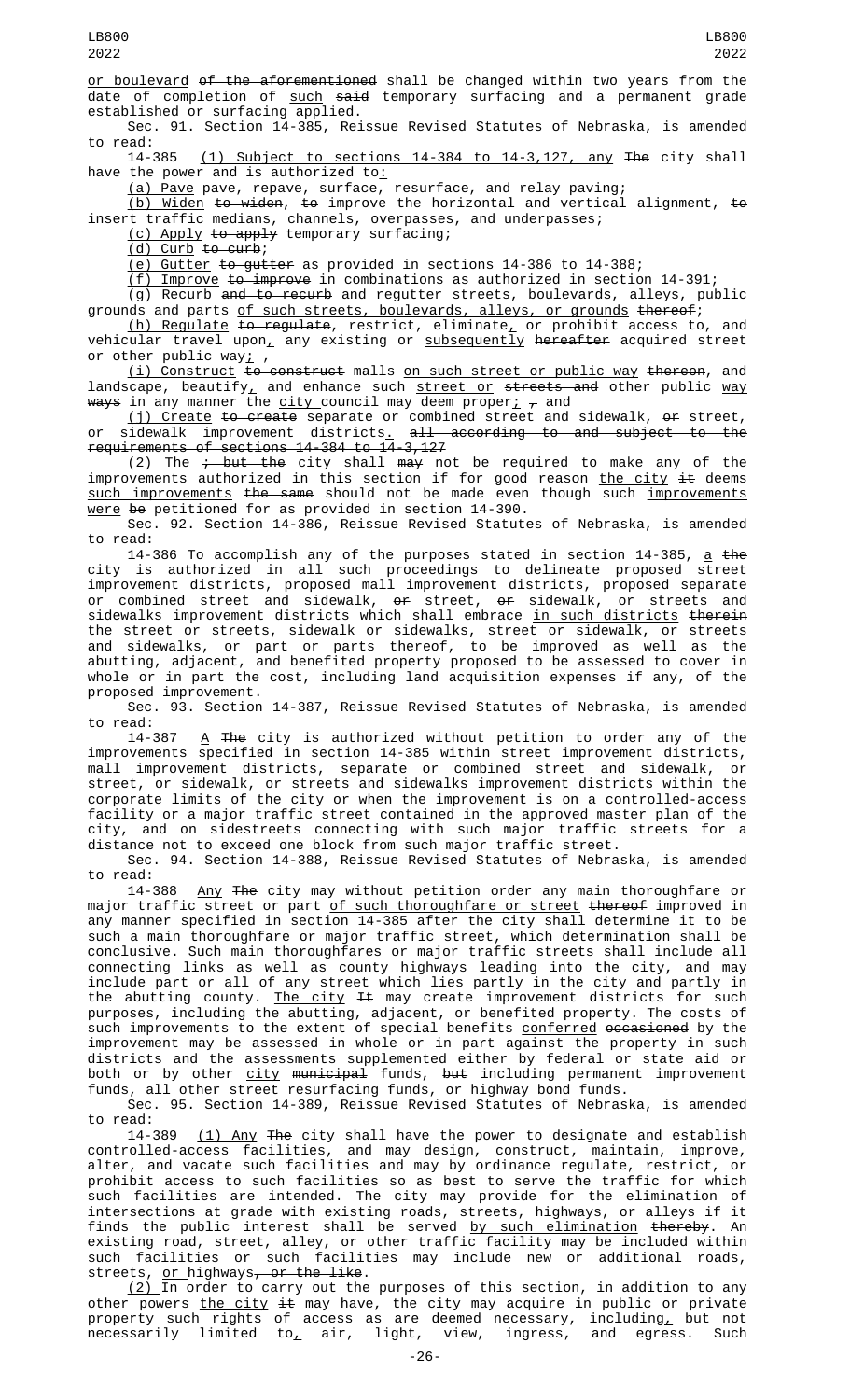acquisitions may be by gift, devise, purchase, agreement, adverse possession, prescription, condemnation, or otherwise as provided by law and may be in fee simple absolute or in any lesser estate or interest. The city may make provision to mitigate damages caused by such acquisitions, terms<u>,</u> and conditions regarding the abandonment or reverter of such acquisitions, and any other provisions or conditions that are desirable for the needs of the city and the general welfare of the public.

(3) The city is further authorized to designate, establish, design and construct, maintain, vacate, alter, improve, and regulate frontage roads within the boundaries of any present or subsequently hereafter acquired right-of-way and exercise the same powers over such frontage roads as is exercised over controlled-access facilities. Such frontage roads may be connected to or separated from the controlled-access facilities at such places as the city shall determine to be consistent with public safety. Upon the construction of any frontage road, any right of access between the controlled-access facility and property abutting or adjacent to such frontage roads shall terminate and ingress and egress shall be provided to the frontage road at such places as will afford reasonable and safe connections.

(4) If the construction or reconstruction of any controlled-access facility results in the abutment of property on such facility that did not <u>previously</u> <del>theretofore</del> have direct egress from or ingress to <u>such facility</u> <del>it</del>, <u>provisusly</u> endested that the control of such abutment, but the city may prescribe and define the location of the privilege of access, if any, of properties that then, but did not previously not theretofore, abut on such facility.

Sec. 96. Section 14-390, Reissue Revised Statutes of Nebraska, is amended to read:

14-390 Except as otherwise specifically specified and provided in sections 14-384 to 14-3,127, any the city shall not order or cause to be made any of the improvements <u>provided in such sections</u> <del>herein enumerated</del> in any improvement district except upon a petition of the record owners of the majority of the frontage of taxable property in the district abutting upon the streets or parts of streets proposed to be improved.

Sec. 97. Section 14-391, Reissue Revised Statutes of Nebraska, is amended

to read:  $\Delta$  The city may, upon a petition of the record owners of a majority of the frontage of taxable property upon the streets or parts of streets within a district created for that purpose, order any of the improvements authorized in section 14-385, on any street or any number of consecutive streets which extend in the same general direction, together with parts of streets, alleys, and ways either intersecting or connecting therewith, within reasonable, appropriate, or necessary limits in one proceeding and in one improvement district, by causing <u>such improvements</u> <del>the same</del> in whole or in part to be paved, repaved, curbed, or recurbed, <del>or</del> the grades <u>to be </u>changed or graded<u>,</u> <del>or</del> the paving <u>to be </u>resurfaced or relaid<u>,</u> or any combination of such work to be done, including a change of grade and grading or either or both, <u>or</u> construction of malls, <u>either </u>street or sidewalk<del>,</del> or streets and sidewalks<u>,</u> on any of the streets or ways within such districts. The city may also include in such districts the replacement $_\tau$  or repair of sidewalks. In addition to the creation of districts lying wholly within the corporate limits, the city may create such districts on streets lying partly within the city and partly without the corporate limits.

Sec. 98. Section 14-392, Revised Statutes Cumulative Supplement, 2020, is amended to read:

14-392 <u>(1) </u>For the purpose of covering in whole or in part the costs of any of the improvements<del> and costs incident thereto</del>, authorized in sections 14-384 to 14-3,127, or costs incident to such improvements, including grading done in combination with any other improvements, <u>a</u> <del>the</del> city may<u>:</u>

(a) Assess assess the property within an the improvement district or the property benefited by change of grade or grading when not made in combination with other improvements, to the full extent of the special benefits <del>thereby</del> conferred upon the respective lots, tracts, and parcels of land $\downarrow_\tau$  or

(b) If if the city council finds that there are common benefits enjoyed by the public at large without reference to the ownership of property abutting or adjacent to the improvement or improvements, or that there is a common benefit to the property embraced within <u>such</u> <del>the</del> district or districts, <del>the city may</del> assess the costs of such improvement or improvements against all the property included in such district or districts<sub>-</sub>

(2) All such assessments shall be:

(a) Done according to such rules as the city council sitting as a board of equalization $_7$  shall adopt for the distribution or adjustment of the costs of the improvement or improvements; and  $-$ 

(b) Equalized All such assessments shall be equalized, levied, and collected as special assessments.

Sec. 99. Section 14-393, Reissue Revised Statutes of Nebraska, is amended to read:

14-393 Whenever it is desired to establish or to change the previously established grade of any street, highway, boulevard, main thoroughfare, controlled-access facility, connecting link, major traffic street, alley, or part of such street, highway, boulevard, thoroughfare, facility, link, or alley <del>thereof</del>, such establishment or change may be authorized by <u>a</u> <del>the</del> city. Such authorization shall state the proposed grade by elevations or other definite data and shall refer to a plat with specifications fully detailing and showing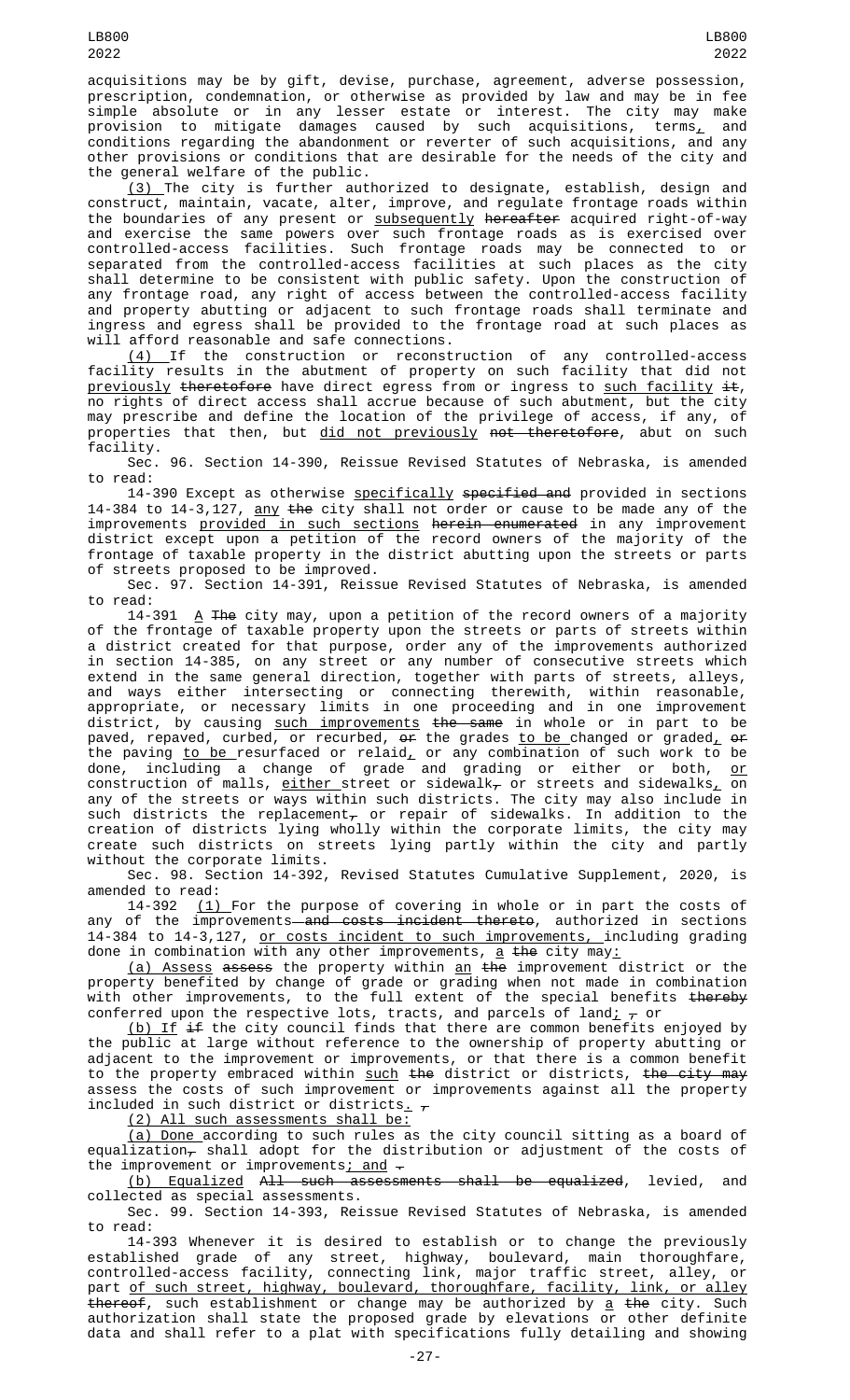LB800

the established grade or the amount of change in the grade line, which plat shall remain on file in the city offices. The authorization for and the order establishing or changing the previous grade may include the establishment of or the change of the previously established grade on any number of intersecting or connecting streets which may be reasonably appropriate and necessary to a proper adjustment of grade lines to the principal grade line proposed to be changed or to include the change of grade on cross streets so that traffic on such cross streets may pass under the street to the principal grade line to be changed by a subway or over the street to the principal grade line on a bridge, viaduct, or overpass.

Sec. 100. Section 14-394, Reissue Revised Statutes of Nebraska, is amended to read:

14-394  $\,$   $\rm{A}$  The city is authorized to change the grade of any street, <del>boulevard,</del> highway, <u>boulevard, m</u>ain thoroughfare, controlled-access facility, connecting link, major traffic street, alley, or part <u>of such street, highway,</u> boulevard, thoroughfare, facility, link, or alley thereof when a petition for a proper and satisfactory change of grade has been signed and filed by the record owners of a majority of the frontage of taxable property abutting upon that part of the street of which the change of grade is proposed. A petition for the order changing the grade may include the change of grade of any number of intersecting or connecting streets which may be reasonably appropriate and necessary to a proper adjustment of grades. In such event the sufficiency of the petition shall be determined by a consideration of the total frontage feet of taxable property upon all the streets or parts of such streets thereof upon which it is proposed to change the grades.

Sec. 101. Section 14-395, Reissue Revised Statutes of Nebraska, is amended to read:

14-395 <u>A</u> <del>The</del> city may authorize any street, <del>boulevard,</del> highway, <u>boulevard, m</u>ain thoroughfare, controlled-access facility, connecting link, major traffic street, alley, or part <u>of such street, highway, boulevard,</u> thoroughfare, facility, link, or alley thereof graded to a grade as established or changed in accordance with section 14-393.

Sec. 102. Section 14-396, Reissue Revised Statutes of Nebraska, is amended to read:

14-396 <u>A</u> <del>The</del> city may order any street or alley or part <u>of such street or</u> <u>alley</u> <del>thereof</del> graded to an established grade whenever there is filed an approved petition of the record owners of a majority of the frontage of taxable property upon that part of the street proposed to be graded.

Sec. 103. Section 14-397, Reissue Revised Statutes of Nebraska, is amended to read:

14-397 In order to cover the entire cost of changing the grade or grading, as provided by sections 14-384 to 14-3,127, of any street, boulevard, highway, main thoroughfare, controlled-access facility, connecting link, major traffic street, alley, or part thereof, including <del>as well,</del> intersections and damages awarded, <u>a</u> <del>the</del> city is authorized to levy special assessments to the extent of the special benefits conferred by the improvement on the lots and parcels of land especially benefited by reason of the grading of any street or part thereof whether such property abuts on or is in the vicinity of the street or the part of the street so graded. All such special assessments shall be equalized, levied, and collected in the manner provided by law for the equalization, levying, and collection of special assessments. All grading shall be done to the full width of the street unless for good and sufficient reason the city <u>finds that such grading shall be done to</u> d<del>irects</del> a different width.

Sec. 104. Section 14-398, Revised Statutes Cumulative Supplement, 2020, is amended to read:

14-398 Under the methods provided in sections 14-384 to 14-3,127 to grade streets, <del>boulevards,</del> highways, <u>boulevards, m</u>ain thoroughfares, controlledaccess facilities, connecting links, major traffic streets, alleys, and parts of such streets, highways, boulevards, thoroughfares, facilities, links, or alleys thereof, any number of intersecting and connecting streets reasonably required and proper and necessary to the better and improved use of the streets may be authorized to be graded in one and the same proceeding. The cost of such grading thereof as provided in sections 14-384 to 14-3,127 may be assessed upon property specially benefited as a special assessment. In such instances, in determining the sufficiency of either an authorized protest or petition, the total frontage of taxable property on all sides on all of the streets to be graded shall be taken into consideration.

Sec. 105. Section 14-399, Reissue Revised Statutes of Nebraska, is amended to read:

14-399 All petitions authorized by sections 14-384 to 14-3,127 for changing the grade of streets or grading streets shall contain provisions waiving damages on account <u>of such grading</u> <del>thereof</del>, and such petitions as well as protests authorized shall be signed and executed and filed in the manner required for petitions for street improvements.

Sec. 106. Section 14-3,100, Reissue Revised Statutes of Nebraska, is amended to read:

14-3,100 After the grade of any street or alley shall be finally changed or the grading <u>of such street or alley</u> <del>thereof</del> finally ordered as provided in sections 14-384 to 14-3,127 and before any assessments are levied, a committee of at least three disinterested residents of the city shall be appointed by the city to appraise the damages caused by the change of grade or grading. The committee shall promptly make an appraisal of and report its award of such damages as <u>the committee</u> <del>it</del> determines have been occasioned by such change of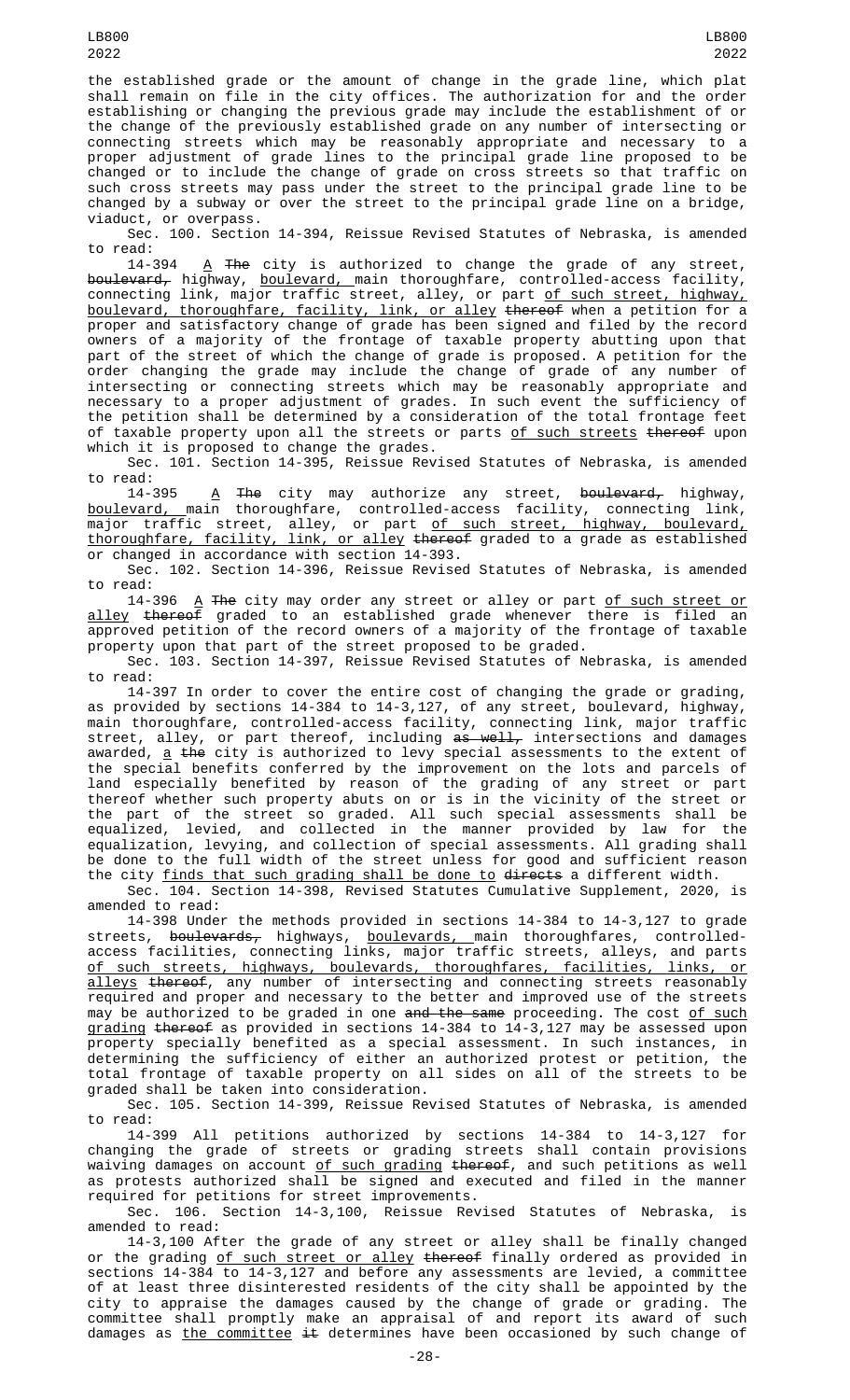grade or grading. Prior to entering upon their duties, such appraisers shall take and file such oath as may be <u>required </u>by law<del> or ordinance required</del>. The committee shall hold meetings on such reasonable notice to the interested parties as the city may from time to time provide, and may take testimony with respect to the question of damages. The committee shall report its award to the city and the city shall <del>thereupon</del> have <u>the </u>authority to approve <u>such report</u> <del>the</del> same, to change or modify any award on reasonable notice to the interested parties, or to reject the entire report or the award as to any particular property. The appraisers appointed under this section shall be entitled to fees for their time spent which shall be determined in such manner as the city shall from time to time provide.

Sec. 107. Section 14-3,101, Reissue Revised Statutes of Nebraska, is amended to read:

14-3,101 Whenever an award of damages for a change in grade or grading has been finally approved such damages the same may be assessed to the extent of the special benefits conferred by the improvement against the lots and parcels of land abutting upon or in the vicinity of the improvements made. Within sixty days after such assessment the award of damages shall become due and payable and <del>they</del> must be paid by warrants drawn against <u>a</u> <del>the</del> special <del>assessment</del> fund <del>thus</del> created<u> for such purpose</u>. Any person feeling aggrieved by reason of an award of damages or failure to award sufficient damages may appeal to the district court of the county within which the property is located within the time and in the manner provided by law for such appeals.

Sec. 108. Section 14-3,102, Revised Statutes Cumulative Supplement, 2020, is amended to read:

14-3,102 Whenever it is desired to make any improvement or improvements authorized in section 14-385, where the costs of such improvement or improvements are to be assessed against the adjacent and abutting property benefited <u>by such improvement or improvements</u> <del>thereby</del>, and no petition has been filed <u>for such improvement or improvements</u> <del>therefor</del> in accordance with section 14-391, the city <del>for that purpose</del> may propose such improvement or improvements stating the specific character of the improvement or improvements <del>thus</del> to be made. The city shall cause to be published in the official newspaper a brief notice of such proposal stating the character of the improvement or improvements proposed <del>thereby</del>, and shall give additional notice to the property owners in the <u>improvement d</u>istrict or districts, or proposed <u>improvement</u> district or districts, as required by section 25-520.01. If within thirty days <u>after giving notice</u> <del>thereafter</del> the owners of fifty-one percent of the taxable property abutting upon the street or streets, or part or parts <u>of such street</u> or streets thereof proposed to be improved protest against such project, such work shall not be done. In the absence of such protest, the city shall be authorized to proceed with the work as proposed. The cost and expense <u>of such</u> improvement or improvements thereof, as provided by law, may be assessed against the property within the <u>improvement d</u>istrict or districts specially benefited to the extent of such benefits as a special assessment. Where assessment against the property within the <u>improvement d</u>istrict or districts specially benefited is not made, or where the improvement or improvements are on a main thoroughfare, major traffic street, or connecting link, or made pursuant to sections 14-3,103 to 14-3,106, this section shall not apply.

Sec. 109. Section 14-3,103, Revised Statutes Cumulative Supplement, 2020, is amended to read:

14-3,103  $\,$   $\Delta$  The city may construct or repair sidewalks along any street or part thereof, or any boulevard or part thereof, of such material and in such manner as <u>the city</u> <del>it</del> deems necessary and assess the cost <u>of such construction</u> <u>or repair</u> <del>thereof</del> upon abutting property. Such assessments except for temporary sidewalks and sidewalk repairs shall be equalized and levied as special assessments. The city shall cause the construction of sidewalks on at least one side of every major traffic street and main thoroughfare in the city, excluding freeways, expressways, controlled-access facilities, and other streets deemed by the city to demonstrate no or very limited demand for pedestrian use, and may assess the cost <u>of such construction</u> <del>thereof</del> upon abutting property. Such construction shall be completed within a reasonable time, based upon an annual review of construction program priorities and available funding sources.

Sec. 110. Section 14-3,105, Reissue Revised Statutes of Nebraska, is amended to read:

14-3,105 Before any sidewalk shall be constructed or repaired by the city as provided in section 14-3,103, the owner or owners of the lots or lands to be assessed shall be given notice to construct or repair such sidewalk and shall have twenty days after the giving of such notice within which to construct or repair <u>such sidewalk</u> <del>the same</del>. Such notice shall be served or published as directed by ordinance and if the notice be by publication it shall be sufficient to address such notice to the owners generally. The city shall give an additional notice by registered letter or certified mail directed to the last-known address of such owners or their agents, but failure to give such additional notice shall not invalidate the proceedings, or the special assessments for such sidewalk.

Sec. 111. Section 14-3,106, Revised Statutes Cumulative Supplement, 2020, is amended to read:

14-3,106 In case the owner or owners shall fail to construct or repair a <del>such</del> sidewalk as <u>provided in section 14-3,105</u> <del>directed</del>, the city may construct or repair such sidewalk or cause <u>such work</u> <del>the same</del> to be done and assess the cost <u>of such work</u> thereof upon the abutting property as <u>a special assessment</u> assessments. Where the owner or owners of abutting property fail to keep in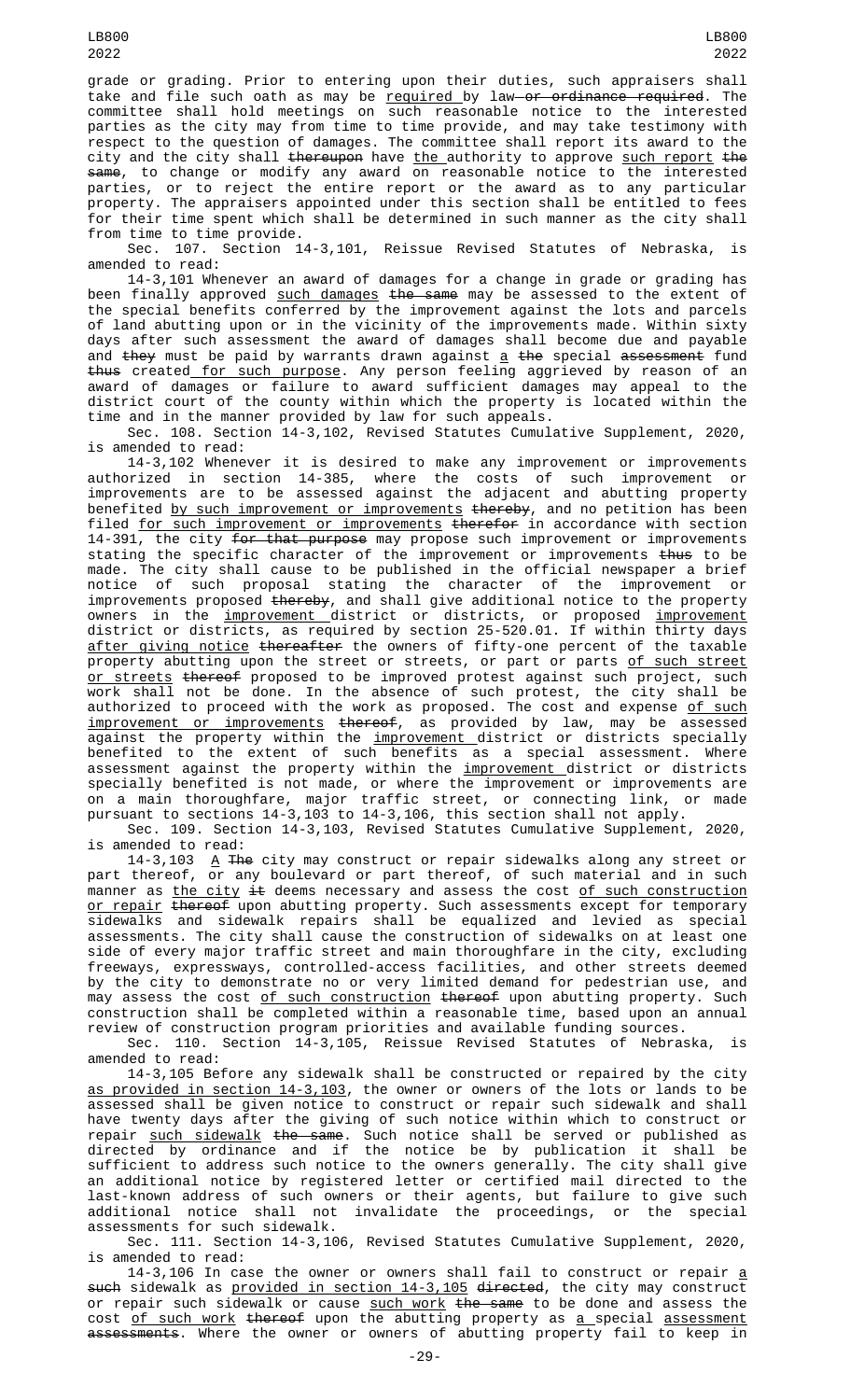repair the sidewalk adjacent to such property thereto, the owner or owners they shall be liable for all damages or injuries occasioned or recovered by reason of the defective or dangerous condition of such sidewalk.

Sec. 112. Section 14-3,107, Revised Statutes Cumulative Supplement, 2020,

is amended to read:<br> $14-3,107$  (1)(  $(1)(a)$   $(4)$  Except as provided in subsection (2) of this section,  $a$  the city may:

(i) Vacate vacate or narrow any street, highway, main thoroughfare, controlled-access facility, connecting link, boulevard, major traffic street, or alley upon petition of the owners of seventy-five percent of the taxable frontage feet abutting upon such street or alley proposed to be vacated and asking for such vacation;  $\frac{1}{f}$  or

(ii) For the city, for purposes of construction of a controlled-access highway or to conform to a master plan of the city, <del>may,</del> without petition having been filed <u>for such vacation</u> <del>therefor</del>, vacate any street or alley or any part thereof in the city.

(b) Whenever a street is vacated or narrowed, the part so vacated shall revert to the abutting owners on the respective sides <u>of such street</u> <del>thereof</del>, except that if part or all of the vacated street lies within the State of Nebraska but one side or any part of the street is adjacent to the boundary of the State of Nebraska, all of the street lying within the State of Nebraska or that part lying within the State of Nebraska shall revert to the owner of the abutting property lying wholly within the State of Nebraska.

(c) The city may open, improve, and make passable any street, highway, boulevard, main thoroughfare, controlled-access facility, connecting link, major traffic street, or alley. For purposes of this subsection, open refers to the adaptation of the surface of the street to the needs of ordinary travel but does not necessarily require the grading to an established grade.

(d) The costs of any of the improvements mentioned in this subsection, except as otherwise provided in sections 14-384 to 14-3,127, to the extent of special benefits <del>thereby</del> conferred, may be assessed against the property specially benefited thereby as special assessments.

(e) When the city vacates all or any portion of a street, highway, main thoroughfare, controlled-access facility, connecting link, boulevard, major traffic street, or alley pursuant to this subsection, the city shall, within thirty days after the effective date of the vacation, file a certified copy of the vacating ordinance or resolution with the register of deeds for the county in which the vacated property is located to be indexed against all affected lots.

(2)(a) (2) The city may vacate any minimal secondary right-of-way in the manner described in this subsection. The city may vacate any segment of such right-of-way by ordinance without petition and without convening any committee for the purpose of determining any damages if all affected abutting properties have primary access to an otherwise open and passable public street right-ofway. An abutting property shall not be determined to have primary access if such abutting property has an existing garage and such garage is not accessible without altering or relocating such garage.

(b) Title to such vacated rights-of-way shall vest in the owners of abutting property and become a part of such property, each owner taking title to the center line of such vacated street or alley adjacent to such owner's property subject to the following:

 $(i)$   $(a)$  There is reserved to the city the right to maintain, operate, repair, and renew sewers now existing <u>on such property;</u> <del>there</del> and

(ii) There (b) there is reserved to the public utilities and cable television systems the right to maintain, repair, renew, and operate installed water mains, gas mains, pole lines, conduits, electrical transmission lines, sound and signal transmission lines, and other similar services and equipment and appurtenances above, on, and below the surface of the ground for the purpose of serving the general public or abutting properties, including such lateral connection or branch lines as may be ordered or permitted by the city or such other utility or cable television system and to enter upon the premises to accomplish such purposes at any and all reasonable times.

<u>(c) </u>The city shall, within thirty days after the effective date of the vacation, file a certified copy of the vacating ordinance or resolution with the register of deeds for the county in which the vacated property is located to be indexed against all affected lots.

(d) For purposes of this subsection, minimal secondary right-of-way means any street or alley which either is unpaved, has substandard paving, or has pavement narrower than sixteen feet and which is a secondary means of access to or from any property abutting the portion to be vacated.

Sec. 113. Section 14-3,108, Reissue Revised Statutes of Nebraska, is amended to read:

14-3,108  $\,$   $\rm{A}$  The city shall have the right to control and direct all work upon the public streets. The city may adopt any and all reasonable regulations relating to excavations in the streets or public grounds by any and all parties, including waterworks, gas, and other franchised corporations or public contractors<u>,</u> <del>and to</del> enforce such regulations, and impose <del>such</del> penalties for the violation <u>of such regulations</u> <del>thereof</del> as may be deemed proper.

Sec. 114. Section 14-3,109, Reissue Revised Statutes of Nebraska, is amended to read:

14-3,109  $\overline{A}$  The city shall have the power to compel any water company, gas company, or other person, corporation, or firm owning or controlling any pipe or other underground conduits or other appliances usually installed under the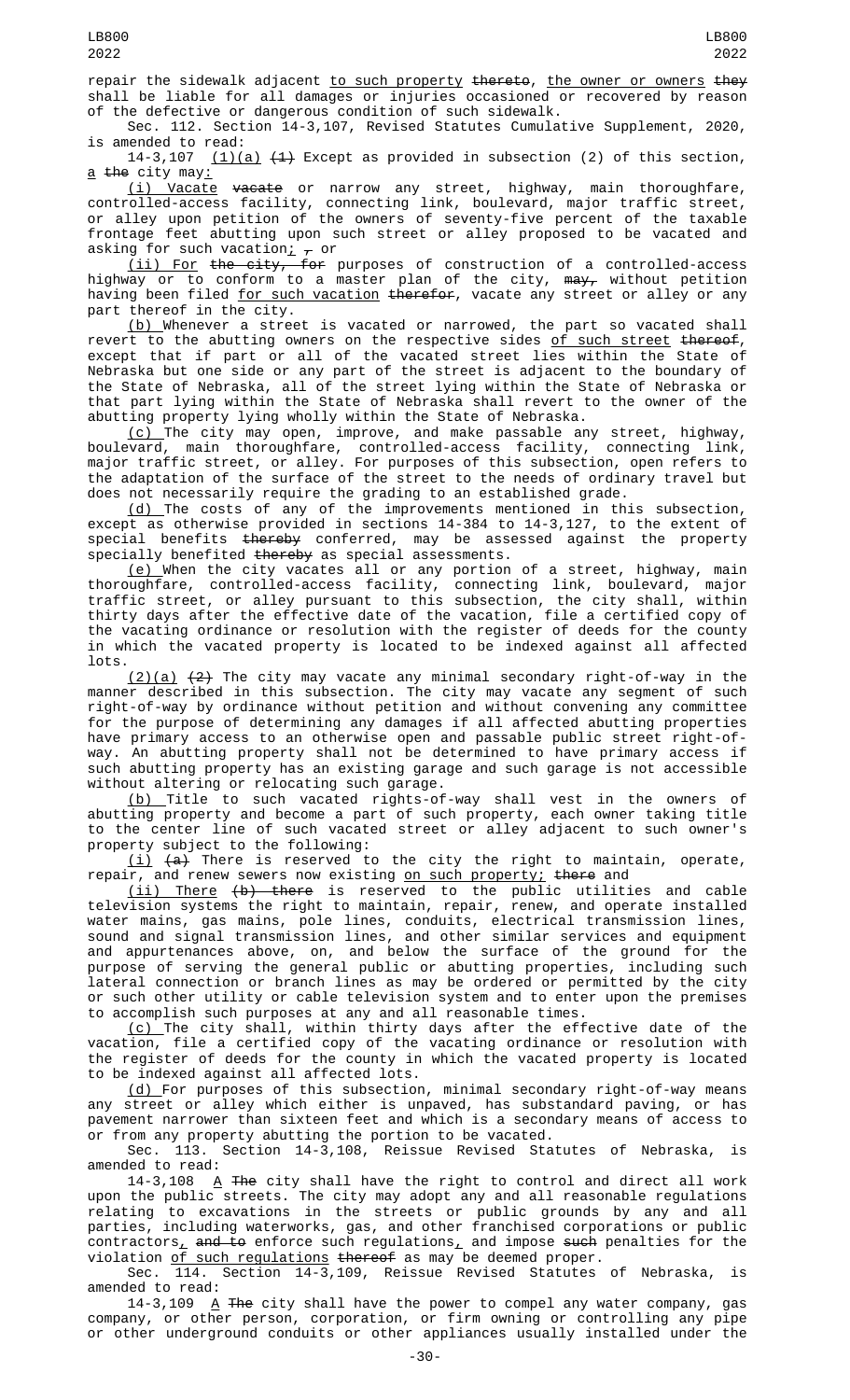surface of the streets, to provide for and construct all connections that may be deemed necessary for the future, to the curb or property lines in all streets, highways, boulevards, controlled-access facilities, main thoroughfares, connecting links, major traffic streets, or alleys to be paved, repaved, or otherwise improved in such manner and in conformity with such plans as may be determined <u>by the city</u> <del>upon</del>. If any such companies or other parties shall neglect to carry out such construction or fail to make the connections required within thirty days after <u>such connections</u> <del>the same</del> shall have been ordered, the city shall be empowered to cause <u>such connections</u> <del>the same</del> to be done. For and for the purpose of paying for such connections, therefor the cost thereof shall be deducted from such accounts as the city may have with such companies or persons.

Sec. 115. Section 14-3,111, Reissue Revised Statutes of Nebraska, is amended to read:

14-3,111 No contract for any of the improvements provided by sections 14-384 to 14-3,127 shall be let unless first the city shall have made a detailed estimate of the costs of the contemplated improvement, nor shall any such contract be let until after the city has advertised for and received bids for the performance of such work. If no bid is received within the estimate, no award shall be made upon any bids received until after fifteen days after the time for receiving bids under such advertisement shall have expired. Within such time anyone desiring to do so may file a bid within the estimate and award may be made <u>on such bid</u> <del>thereon</del> in like manner as if <u>such</u> <del>said</del> bid had been received in pursuance to the advertisement calling for bids. All improvements authorized by sections 14-384 to 14-3,127 shall be done under contract with the lowest responsible bidder, except that when bids are called for by advertisement for grading in a street or alley and no bid is received within the estimate, the city may enter into a contract to do such grading without further advertisement for bids if the contract price be within the estimate and the contract be entered into within thirty days after the time for receiving bids under the advertisement calling <u>for bids</u> <del>therefor</del>.

Sec. 116. Section 14-3,112, Reissue Revised Statutes of Nebraska, amended to read:

14-3,112 Nothing in sections 14-384 to 14-3,127 shall be construed as in any way abridging, modifying, or limiting the authority or right heretofore granted to and now possessed by any city as provided by metropolitan city under general law to improve any road, highway, or boulevard leading into such city for a distance not to exceed six miles from the corporate limits <u>of such city</u> thereof, nor as modifying the procedure under such grant or the power or authority to issue bonds in connection <u>with such improvements</u> <del>therewith</del>, but such authority is hereby expressly recognized and the power so granted by <del>general</del> law shall not be subject to any of the limitations contained in sections 14-384 to 14-3,127.

Sec. 117. Section 14-3,113, Reissue Revised Statutes of Nebraska, is amended to read:

14-3,113 (1) <u>A</u> <del>The</del> city is authorized to improve intersections, spaces opposite alleys, and spaces opposite property not subject to special assessment, with the like material in the manner provided in sections 14-384 to 14-3,127 for improving streets whenever a street, highway, boulevard, main thoroughfare, controlled-access facility, major traffic street, or alley is ordered to be improved at the time of improving such street and in such event is authorized to include in such improvement of such intersection and spaces the construction, replacement, or repair of sidewalks in such intersections and <u>spaces</u> <del>therein</del> and, except as may be otherwise provided, pay for all such improvements from funds provided for the purpose of improving intersections if (a) the first priority in the expenditure of funds for such purposes is given to improvements within street improvement districts and (b) the city maintains, in a separate fund, not less than twenty-five thousand dollars to be expended solely for the purpose of improving intersections.

(2) Such sidewalk construction, replacement, or repair may be included either in the contract for curbings at an intersection or in the contract for paving such intersections and spaces the same.

Sec. 118. Section 14-3,114, Reissue Revised Statutes of Nebraska, is Sec. 118.<br>amended to read:

14-3,114 All petitions for improvements provided for in sections 14-384 to 14-3,127 shall be upon printed <u>forms prescribed by the city</u> <del>blanks</del> and shall describe the street to be improved and improvement desired. <del>The city shall from</del> time to time prescribe the form of such blanks. Signatures to such petitions shall have no conditions attached and all signatures shall be acknowledged before a notary public.

Sec. 119. Section 14-3,115, Reissue Revised Statutes of Nebraska, is amended to read:

14-3,115  $\,$   $\rm{A}$  <del>The</del> city shall, when it creates an improvement district for paving, repaving, curbing, or guttering, or other improvements of like character, prepare an estimate of the cost of such improvement and shall thereafter advertise for and receive bids upon such material as may be designated by the city for such improvement. The advertisements, specifications for bids, and petitions designating materials shall contain such information and be worded in such language as the city may from time to time direct. All bids shall be received and opened at the same time as provided by ordinance except as otherwise provided in section 14-3,111. The city may reject any and all bids.

Sec. 120. Section 14-3,116, Reissue Revised Statutes of Nebraska, is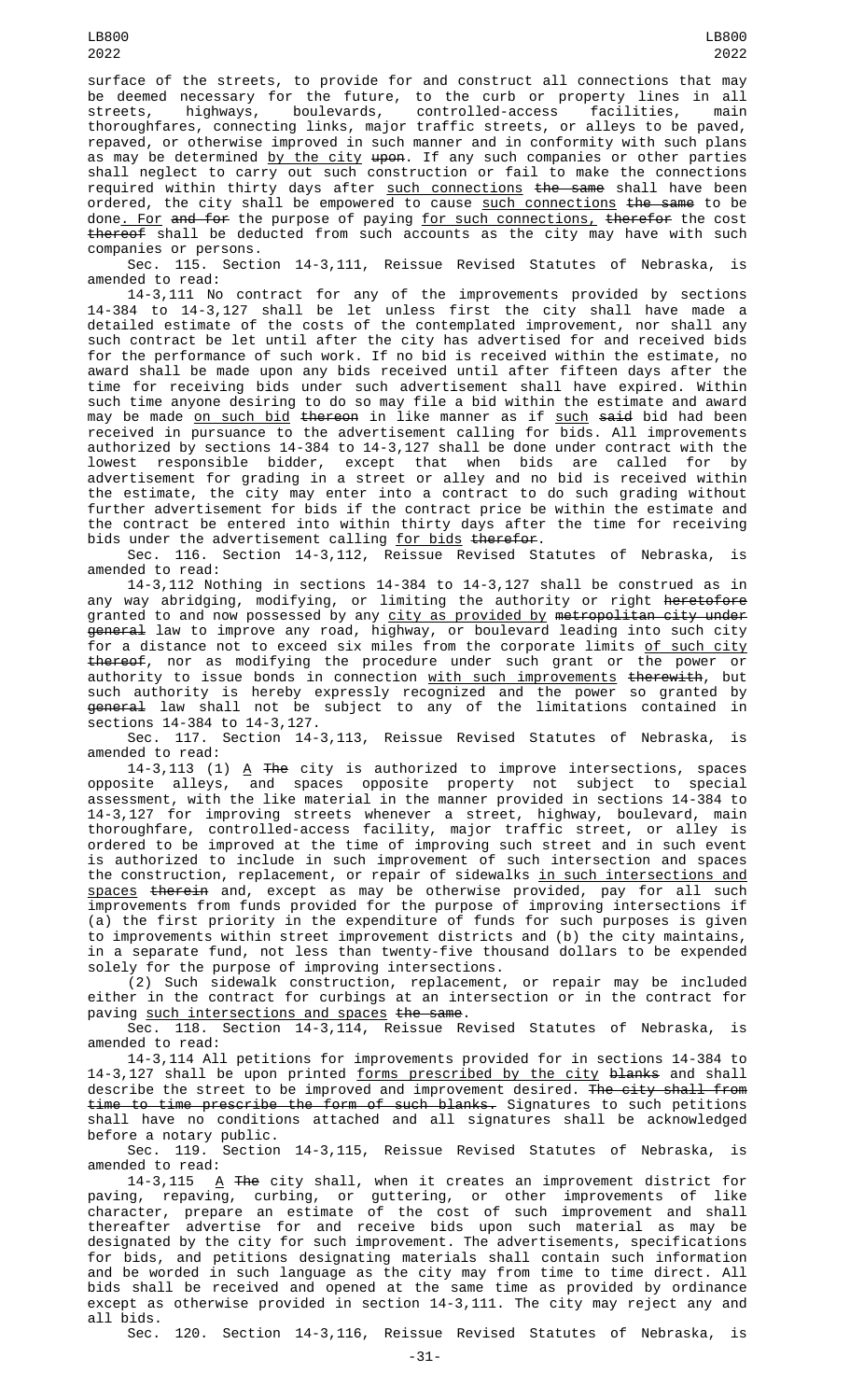amended to read:

14-3,116 All petitions for the purpose of designating material as provided in section 14-3,115 shall be on printed forms blanks furnished by the city upon application and shall contain such information and shall be worded in such language as the city may from time to time direct.

Sec. 121. Section 14-3,117, Reissue Revised Statutes of Nebraska, is amended to read:

14-3,117 Whenever a petition for an improvement is filed with <u>a</u> <del>the</del> city, the hour, day, month, and year when <u>such petition is</u> <del>so</del> filed shall be officially marked upon such petition and such petition shall be recorded in such manner as the city may from time to time provide.

Sec. 122. Section 14-3,118, Reissue Revised Statutes of Nebraska, is amended to read:

14-3,118 Petitions for improvements provided for in sections 14-384 to 14-3,127 after having been filed with the city shall not be returned or withdrawn, nor shall any person be allowed to add, cancel, erase, or withdraw or in any way modify any signature or writing <u>on such petitions</u> <del>thereon</del>. Where two or more petitions are filed for the same improvement they shall be considered and taken together as one petition.

Sec. 123. Section 14-3,119, Reissue Revised Statutes of Nebraska, is amended to read:

14-3,119 Petitions for improvements provided for under sections 14-384 to 14-3,127 shall be examined and certified for sufficiency as the city may provide. Certificates as to sufficiency when properly filed as provided by the city shall be prima facie evidence of the truth and correctness of the matter therein certified in such petition. If such certificates show the petition for any improvement to be irregular, illegal, or insufficient it shall be the duty of the city to give notice by publication for three successive days in the official newspaper of the city of such irregularity, illegality, or insufficiency and the property owners within <u>any improvement district</u> <del>such</del> districts may at any time file supplemental petitions for such improvement and such supplemental petitions shall be considered and taken as a part of the original petition. Such supplemental petitions shall be examined and certified as in the case of the original petition.

Sec. 124. Section 14-3,120, Reissue Revised Statutes of Nebraska, is amended to read:

14-3,120 If the certificates required by section 14-3,119 show that the petition is regular, legal, and sufficient the city shall cause a copy of the petition to be published for three days in the official newspaper of the city with a notice <del>thereto attached</del> directing the property owners generally in the improvement district that they shall have thirty days from the first day of publication of the petition and notice to file a protest with the city against the regularity or the sufficiency of the petition or signatures on such petition thereon.

Sec. 125. Section 14-3,121, Reissue Revised Statutes of Nebraska, is amended to read:

14-3,121 <u>(1)</u> The property owners in any improvement district shall have thirty days from the first day of publication of the petition and notice as provided in section 14-3,120 to file with the city a protest against the regularity, legality, or sufficiency of the petition or any signature <u>on such</u> petition thereon. Such protest shall be verified by the party making the protest same, who shall state under oath and set forth with particularity all the alleged defects in the petition, and if the protest relates to the ownership of any property, it shall give the name and address of the true owner <u>of such property</u> <del>thereof</del> and shall state under oath that such protest is made in good faith.

(2) At any time within ten days after the expiration of the time for filing the protest $_{\rm {\bf \bot}}$  supplemental petitions for the improvement may be filed and when so filed shall be considered as a part of the original petition<u>. The</u> <del>, but</del> the property owners within such district shall have ten days from the date of the filing of such supplemental petitions in which to file a protest against the regularity, legality, or sufficiency of any of the signatures <u>on such</u> supplemental petition thereon or against the original petition as so supplemented. No further notice of the filing of such supplemental petition shall be required and such supplemental petition need not be published.

(3) When any such protest has been filed with the city within the times specified, the improvement petitioned for shall not be ordered until the city shall have given the party protesting a hearing upon such protest and shall have, upon the evidence, found, adjudged, and determined the petition to be regular, legal, and sufficient and not then until after the time has expired for perfecting an appeal from such finding, judgment, and determination. Any protesting party or parties may appeal from such finding, judgment, and determination in the manner provided by section 14-813.

Sec. 126. Section 14-3,122, Reissue Revised Statutes of Nebraska, is amended to read:

14-3,122 In case a protest is filed under section 14-3,120 or 14-3,121, the city shall have <u>the </u>power and <u>responsibility <del>it shall be its duty</del> to hear,</u> determine, and adjudicate the objections raised by any protest in all matters relating to regularity, legality, and sufficiency of such petition and supplemental petition upon such notice, to the party protesting, of the time, place, and purpose of the hearing as the city may from time to time provide.

Sec. 127. Section 14-3,123, Reissue Revised Statutes of Nebraska, is amended to read: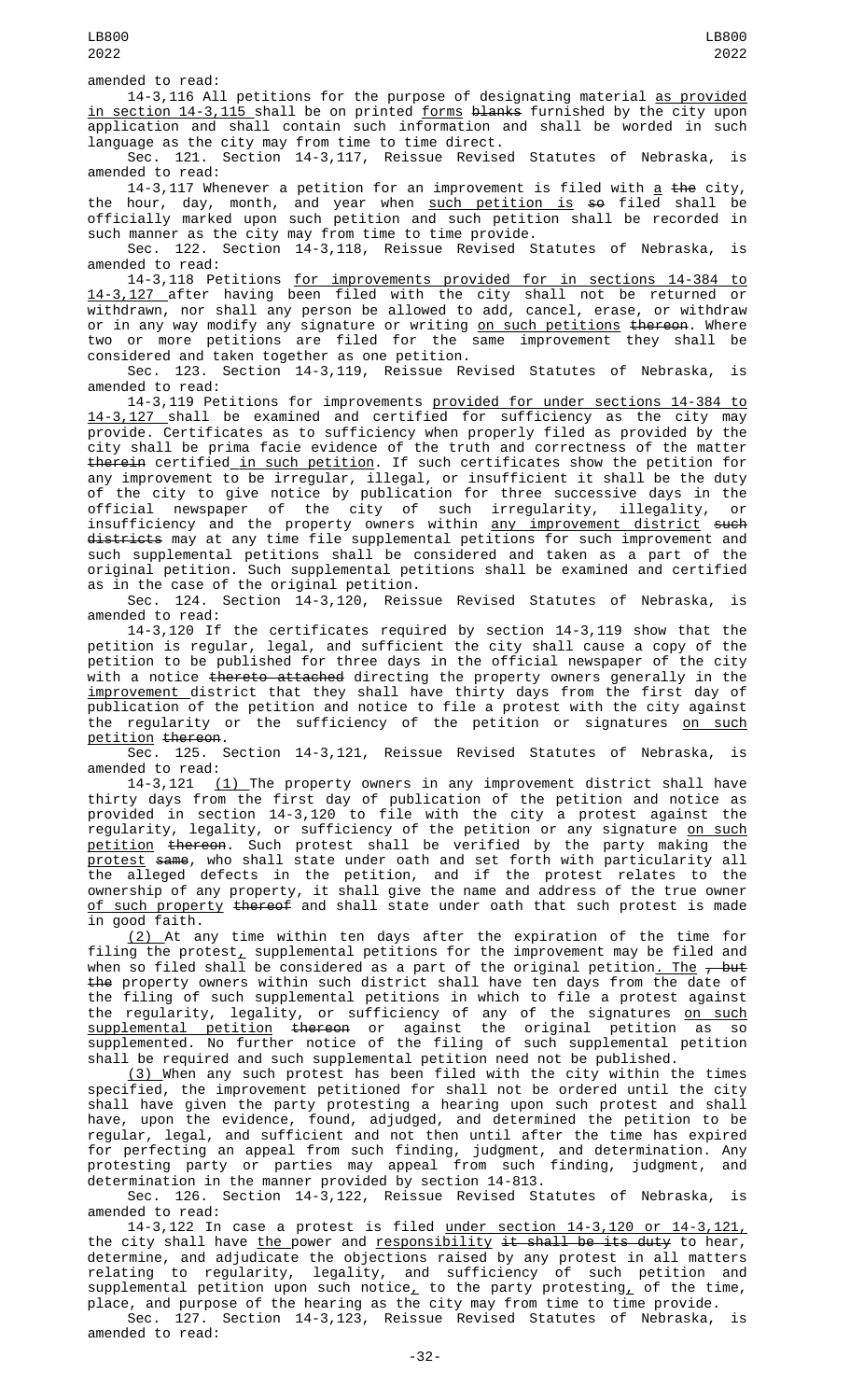14-3,123 In case no protest is filed within the time provided in section 14-3,121, the city shall have the power<u> and responsibility</u>, without further notice, to find, adjudge, and determine that such petition is regular, legal, and sufficient.

Sec. 128. Section 14-3,124, Reissue Revised Statutes of Nebraska, is amended to read:

14-3,124 In all specifications for materials to be used in paving, curbing, and guttering of every kind, <u>a</u> <del>the</del> city shall establish a standard or standards of strength and quality, to be demonstrated by physical, chemical, or other tests within the limits of reasonable variations. In every instance the materials shall be so described in the specifications, either by standard or quality, to permit genuine competition between contractors so that there may be two or more bids by individuals or companies in no manner connected with each other and no material shall be specified which shall not be subject to such competition.

Sec. 129. Section 14-3,125, Reissue Revised Statutes of Nebraska, is amended to read:

14-3,125 A The city shall give the property owners within any improvement district <u>the</u> <del>such</del> opportunity to designate<u>,</u> by petition to be filed with the city $_{\rm \star}$  the specified material which such property owners desire to be used in the improvement of the street or alley or other grounds within <u>such improvement</u> the district.

Sec. 130. Section 14-3,126, Reissue Revised Statutes of Nebraska, is amended to read:

14-3,126 The property owners <u>within an improvement district </u>may designate the material to be used in the improvement or construction of streets or alleys or other grounds within <u>such</u> <del>the</del> district by petition, signed by a majority <u>of</u> such property owners thereof, filed with the city within thirty days after notice of the proposed improvement.

Sec. 131. Section 14-3,128, Reissue Revised Statutes of Nebraska, is amended to read:

14-3,128 (1) Any city of the metropolitan class is hereby authorized and empowered to issue and sell special assessment bonds to cover the cost of the work of construction of any and all public improvements to be paid for by special assessments which such city is authorized by law to make.

(2) Any special assessments levied on account of such work shall constitute a sinking fund for the payment of interest and principal on the bonds as the bonds become due.

(3) The city council shall have <u>the p</u>ower to determine the denominations of such bonds, and the date, time, and manner of payment.

(4) Such bonds shall not be sold or exchanged for less than the par value <u>of such bonds</u> <del>thereof</del> and shall bear interest payable semiannually.

(5) Special assessment bonds issued as authorized in this section shall not be chargeable against the debt limit of any <del>metropolitan-class</del> city <u>of the</u> metropolitan class issuing such bonds.

Sec. 132. Section 14-401, Reissue Revised Statutes of Nebraska, is amended to read:

14-401 For the purpose of promoting the health, safety, <u>and</u> <del>morals or the</del> general welfare of the community, the city council in a city of the metropolitan class <u>may <del>is hereby empowered to</del> regulate and restrict the height,</u> number of stories $_{\rm \star}$  and size of buildings and other structures, the percentage of <u>a </u>lot that may be occupied, the size of yards, courts<u>,</u> and other open spaces, the density of population, and the location and use of buildings, <code>structures $\_$ </code> and land for trade, industry, residence $\_$  or other purposes. Such regulations may provide <u>for</u> <del>that</del> a board of appeals <u>that </u>may determine and vary <del>their</del> application <u>of such regulations </u>in harmony with their general purpose and intent, and in accordance with general or specific rules <del>therein</del> contained<u> in</u> such regulations.

Sec. 133. Section 14-402, Reissue Revised Statutes of Nebraska, is amended to read:

14-402 (1) For any or all of the purposes listed in section 14-401, the city council <u>of a city of the metropolitan class m</u>ay divide the <u>city</u> <del>municipality</del> into districts of such number, shape, and area as may be deemed best suited to carry out the purposes of sections 14-401 to 14-418. Within such districts the city council may regulate, restrict, or prohibit the erection, construction, reconstruction, alteration, or use of buildings, structures, or land. All such regulations shall be uniform for each class or kind of buildings throughout each district, but the regulations applicable to one district may differ from those applicable to other districts.

 $(2)(a)$  The city council shall not adopt or enforce any zoning ordinance or regulation which prohibits the use of land for a proposed residential structure for the sole reason that the proposed structure is a manufactured home if such manufactured home bears an appropriate seal which indicates that it was constructed in accordance with the standards of the Uniform Standard Code for Manufactured Homes and Recreational Vehicles, the Nebraska Uniform Standards for Modular Housing Units Act, or the United States Department of Housing and Urban Development. The city council may require that a manufactured home be located and installed according to the same standards for foundation system, permanent utility connections, setback, and minimum square footage which would apply to a site-built, single-family dwelling on the same lot. The city council may also require that manufactured homes meet the following standards:

(i) The home shall have no less than nine hundred square feet of floor area;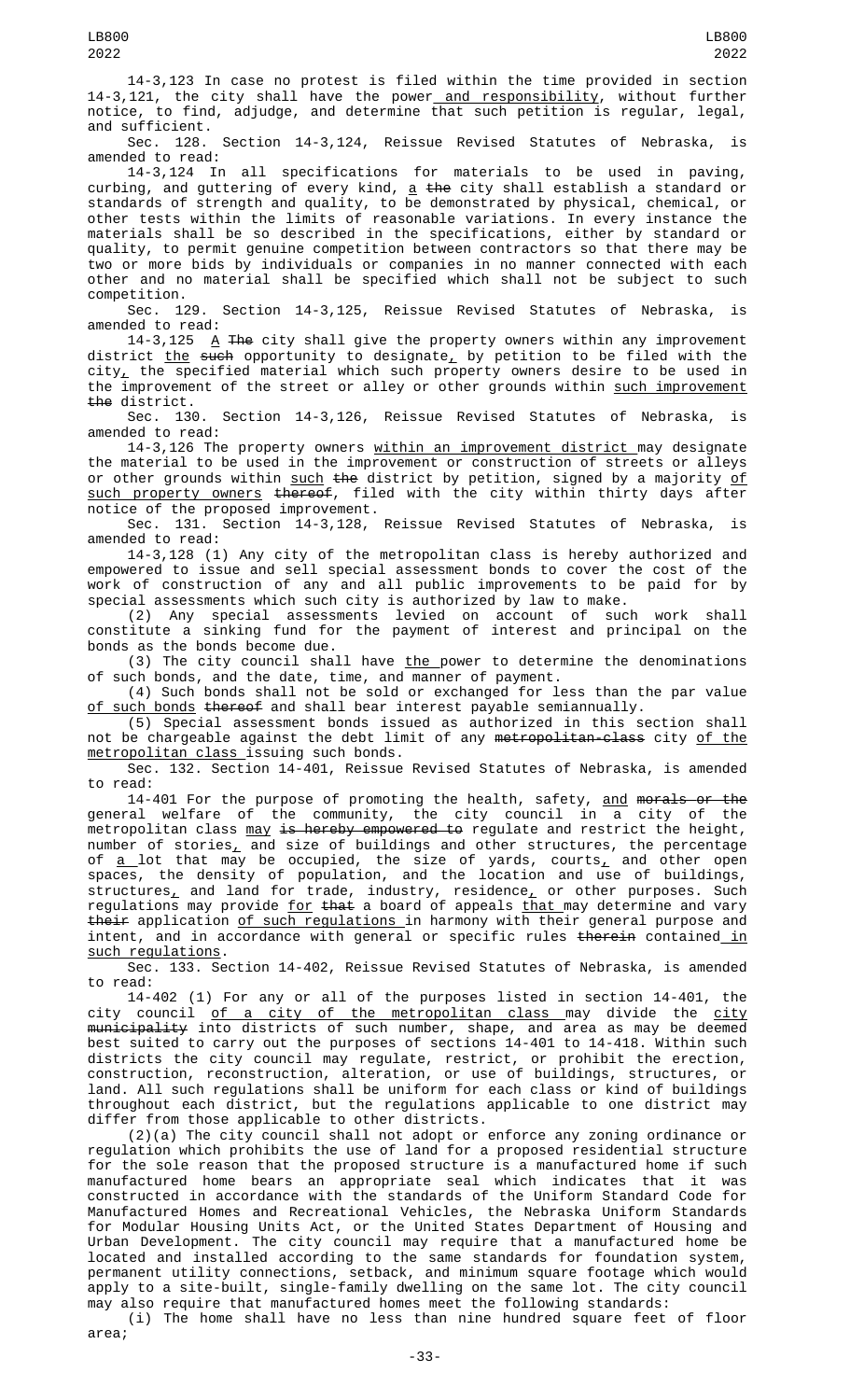(ii) The home shall have no less than an eighteen-foot exterior width; (iii) The roof shall be pitched with a minimum vertical rise of two and

one-half inches for each twelve inches of horizontal run; (iv) The exterior material shall be of a color, material, and scale comparable with those existing in residential site-built, single-family construction;

(v) The home shall have a nonreflective roof material which is or simulates asphalt or wood shingles, tile, or rock; and

(vi) The home shall have wheels, axles, transporting lights, and removable towing apparatus removed.

(b) The city council may not require additional standards unless such standards are uniformly applied to all single-family dwellings in the zoning district.

(c) Nothing in this subsection shall be deemed to supersede any valid restrictive covenants of record.

(3) For purposes of this section, manufactured home <u>means</u> <del>shall mean</del> (a) a factory-built structure which is to be used as a place for human habitation, which is not constructed or equipped with a permanent hitch or other device allowing it to be moved other than to a permanent site, which does not have permanently attached to its body or frame any wheels or axles, and which bears a label certifying that it was built in compliance with National Manufactured Home Construction and Safety Standards, 24 C.F.R. 3280 et seq., promulgated by the United States Department of Housing and Urban Development, or (b) a modular housing unit as defined in section 71-1557 bearing a seal in accordance with the Nebraska Uniform Standards for Modular Housing Units Act.

Sec. 134. Section 14-403, Revised Statutes Cumulative Supplement, 2020, is amended to read:

14-403 (1) Regulations adopted pursuant to sections 14-401 to 14-418 Such regulations shall comply with the Municipal Density and Missing Middle Housing Act and be made in accordance with a comprehensive plan and designed to <u>(a)</u> lessen congestion in the streets<u>, (b)</u> <del>; to</del> secure safety from fire, panic, and other dangers<u>, (c)</u> <del>; to</del> promote health and the general welfare<u>, (d)</u> <del>; to</del> provide adequate light and air<u>, (e)</u> <del>; to</del> prevent the overcrowding of land<u>,</u> <u>(f)</u> <del>; to</del> secure safety from flood<u>, (g)</u> <del>; to</del> avoid undue concentration of population<u>, (h)</u> <del>; to</del> facilitate the adequate provision of transportation, water, sewerage, schools, parks and other public requirements, and <u>(i)</u> <del>to</del> promote convenience of access.

(2) Such regulations shall be made with reasonable consideration, among other things, as to the character of the district and its peculiar suitability for particular uses, and with a view to conserving the value of buildings and encouraging the most appropriate use of land throughout <u>the city</u> <del>such</del> <del>municipality</del>. Whenever the city council shall determine that the use or contemplated use of any building, structure, or land will cause congestion in the streets, increase the danger from fire or panic, imperil public safety, cause undue concentration or congregation of people, or impede transportation, the <u>city </u>council may include in such regulations requirements for alleviating or preventing such conditions when any change in use or zoning classification is requested by the owner.

Sec. 135. Section 14-404, Reissue Revised Statutes of Nebraska, is amended

to read:<br>14-404 A The city of the metropolitan class shall provide for the manner in which such regulations and restrictions adopted pursuant to sections 14-401 to 14-418 and the boundaries of such districts created under section 14-402 shall be determined, established $_{\mathcal{L}}$  and enforced, and from time to time amended, supplemented<u>,</u> or changed. The city shall not determine the boundaries of any district or impose any regulations or restrictions until after the appropriate planning board of the city has made recommendations <u>on such regulations,</u>  $\mathsf{restrictions},$  or boundary changes thereon, and no such regulation, restriction, or boundary <u>change s</u>hall become effective until after a public hearing <del>in</del> relation thereto, at which citizens shall have an opportunity to be heard. At least one day's notice of the time, place, and purpose of such hearing shall be published in the official <u>newspaper or a legal newspaper in or</u> <del>paper or a paper</del> of general circulation in such <u>city</u> <del>municipality</del>, and not less than ten days before such hearing.

Sec. 136. Section 14-405, Reissue Revised Statutes of Nebraska, is amended to read:

14-405 Regulations Such regulations, restrictions, and boundaries adopted pursuant to sections 14-401 to 14-418 may from time to time be amended, supplemented, changed, modified, or repealed. When a protest against a change of boundaries is presented to the city clerk at least six days prior to the city council vote on such change and such change is not in accordance with the comprehensive development plan, such change shall not become effective except by a favorable vote of five-sevenths of all members of the city council. <u>Such</u> The protest shall be in writing, signed, and sworn and acknowledged pursuant to section 64-206 by the required owners. For purposes of this section, the required owners means those fee simple owners of record as recorded by the county register of deeds owning at least twenty percent of the area: (1) Included in the proposed change; (2) abutting either side of the proposed change; (3) abutting the rear of the proposed change; (4) abutting the front of the proposed change; or (5) directly opposite of the proposed change on the other side of a dedicated public right-of-way and extending fifty feet on either side of such opposite lot.

Sec. 137. Section 14-406, Reissue Revised Statutes of Nebraska, is amended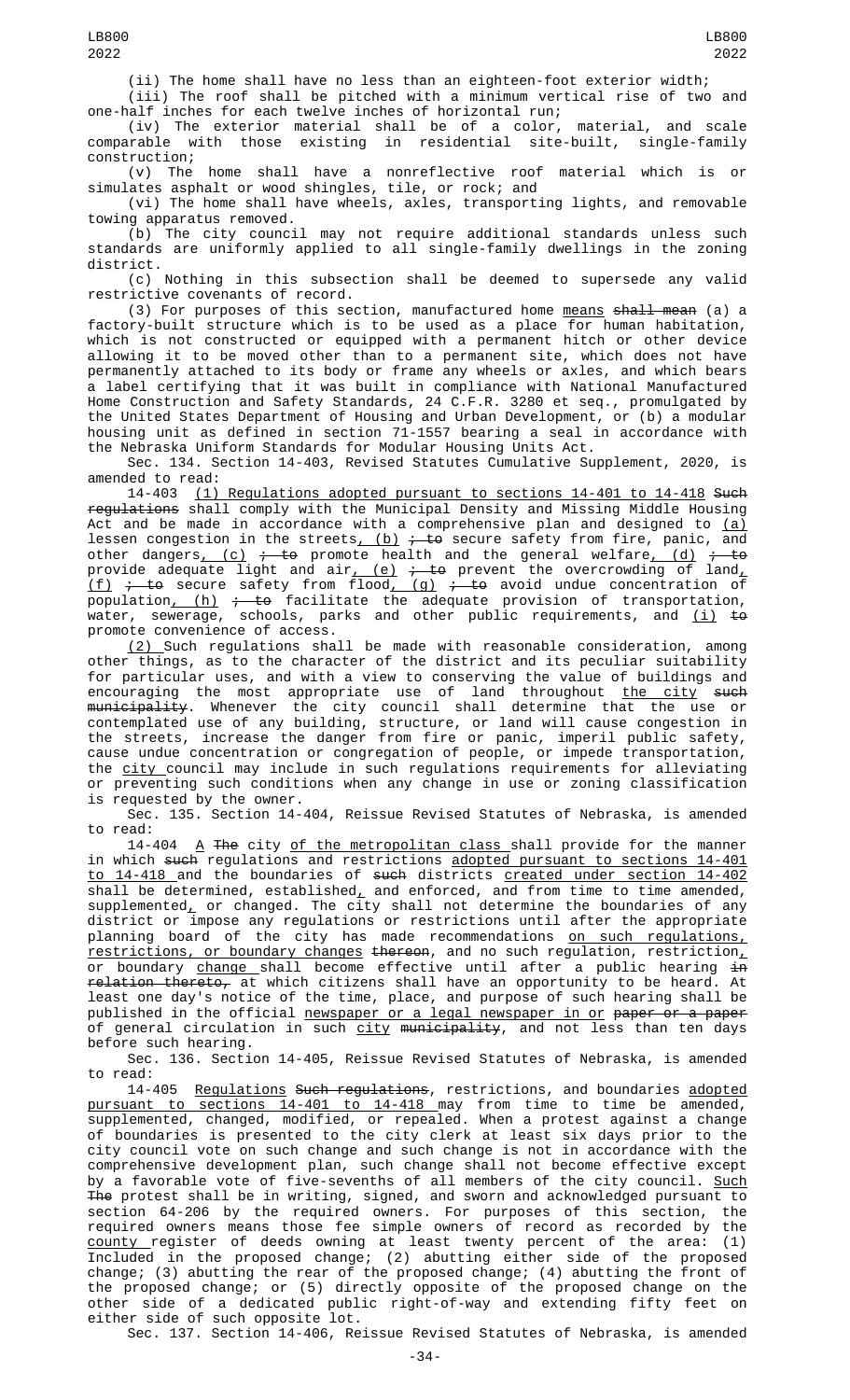to read:

14-406 The lawful use of land existing on April 1, 1925, although such use does not conform to sections 14-401 to 14-418 the provisions hereof, may be continued, but if such nonconforming use is abandoned, any future use of such <u>land</u> <del>said premises</del> shall be in conformity with <del>the provisions of</del> sections 14-401 to 14-418. The lawful use of a building existing on April 1, 1925, may be continued, although such use does not conform with <u>sections 14-401 to 14-418</u> the provisions hereof, and such use may be extended throughout the building, provided no structural alterations, except those required by law or ordinance $_{L}$ are made in such building therein. If no structural alterations are made, a nonconforming use of a building may be changed to another nonconforming use of the same or a higher classification. Whenever a use district shall be changed, any then existing nonconforming use in such changed district may be continued or changed to a use permitted in that district<u> if</u> <del>, provided</del> all other regulations governing the new use are complied with. Whenever a nonconforming use of a building has been changed to a more restricted use or to a conforming use such use shall not thereafter be changed to a less restricted use. Sec. 138. Section 14-408, Reissue Revised Statutes of Nebraska, is amended

to read:

14-408 <u>(1) </u>The city council <u>of a city of the metropolitan class m</u>ay provide for the appointment of a <u>zoning </u>board of appeals consisting of five regular members. Two additional alternate members shall be appointed and designated as first alternate and second alternate members, either or both of whom may attend any meeting and may serve as voting and participating members of the <u>zoning </u>board <u>of appeals </u>with the authority of a regular board member at any time when less than the full number of regular board members is present and capable of voting. If both alternate members are present when only a single regular member is absent, the first alternate member shall serve for the balance of the meeting.

<u>(2) </u>Upon the expiration of the initial terms of such regular and alternate members, all members and alternates shall be appointed for a term of five years. The city council appointing authority shall have the power to remove any regular or alternate member of the <u>zoning board of appeals for cause and afte</u>r public hearing. Vacancies shall be filled for the unexpired term of a regular or alternate member whose place has become vacant.

(3) All meetings of the zoning board of appeals shall be held at the call of the chairperson and at such other times as such board may determine. Such chairperson, or in his or her absence the acting chairperson, may administer oaths and compel the attendance of witnesses. All meetings of <u>the zoning</u> <del>such</del> board <u>of appeals </u>shall be open to the public. <u>The zoning</u> <del>Such</del> board <u>of appeals</u> shall keep minutes of its proceedings, showing the vote of each member upon every question, or if absent or failing to vote, indicating such fact, and shall also keep records of its examinations and other official actions.

<u>(4) E</u>very rule or regulation, every amendment or repeal <u>of such rule or</u> regulation thereof, and every order, requirement, decision, or determination of the <u>zoning </u>board <u>of appeals shall immediatel</u>y be filed in the office of <u>such</u> the board and shall be a public record.

Sec. 139. Section 14-409, Reissue Revised Statutes of Nebraska, is amended to read:

14-409 <u>A zoning</u> <del>Such</del> board of appeals <u>appointed pursuant to section</u> 14-408 shall hear and decide appeals from and review any order, requirement,  $\overline{\text{decision}}$  or determination made by an administrative official charged with the enforcement of any ordinance adopted pursuant to sections 14-401 to 14-418. The zoning board of appeals It shall also hear and decide all matters referred to it or upon which it is required to pass under any such ordinance. The concurring vote of four members of the <u>zoning b</u>oard <u>of appeals s</u>hall be necessary to reverse any order, requirement, decision $_{\bm L}$  or determination of any such administrative official, or to decide in favor of the applicant any matter upon which it is required to pass under any such ordinance or to affect any variation in such ordinance.

Sec. 140. Section 14-410, Reissue Revised Statutes of Nebraska, is amended to read:

14-410 <u>Any</u> <del>Such</del> appeal <u>heard pursuant to section 14-409 </u>may be taken by any person aggrieved or by an officer, department, board<u>,</u> or bureau of the <u>city</u> <del>municipality</del>. Such appeal shall be taken within such time as shall be prescribed by the <u>zoning </u>board of appeals by general rule, by filing with the officer from whom the appeal is taken and with the <u>zoning </u>board of appeals a notice of appeal, specifying the grounds <u>for such appeal</u> <del>thereof</del>. The officer from whom the appeal is taken shall <del>forthwith</del> transmit to the <u>zoning </u>board <u>of</u> appeals all the papers constituting the record upon which the action appealed from was taken. An appeal stays all proceedings in furtherance of the action appealed from, unless the officer from whom the appeal is taken certifies to the zoning board of appeals, after the notice of appeal shall have been filed with <u>such officer</u> <del>him</del>, that by reason of facts stated in the certificate a stay would, in <u>such officer's</u> <del>his</del> opinion, cause imminent peril to life or property, in which case proceedings shall not be stayed otherwise than by a restraining order which may be granted by the <u>zoning b</u>oard of appeals or by a court of record on application, on notice to the officer from whom the appeal is taken and on a showing of due cause-shown.

Sec. 141. Section 14-411, Reissue Revised Statutes of Nebraska, is amended to read:

14-411 The zoning board of appeals shall fix a reasonable time for the hearing of the appeal or other matter referred to it pursuant to section 14-409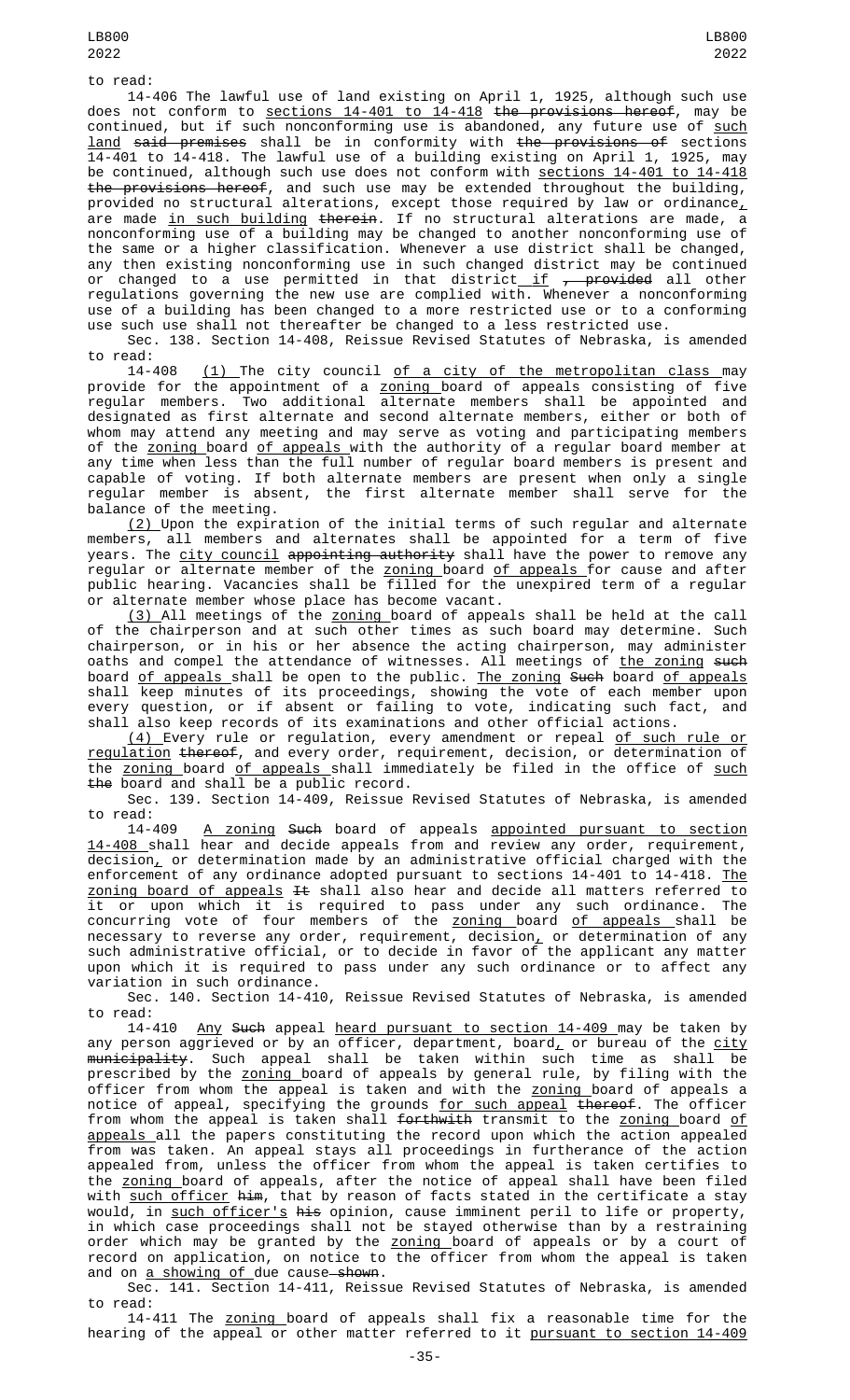and give due notice of such hearing thereof to the parties and decide such appeal or other matter the same within a reasonable time. Upon the hearing, any party may appear in person or by agent or by attorney. The <u>zoning </u>board of appeals may reverse or affirm, wholly or partly, or may modify the order, requirement, decision, or determination appealed from and shall make such order, requirement, decision<u>,</u> or determination as in its opinion ought to be made in the premises, and to that end shall have all the powers of the officer from whom the appeal is taken. Where there are practical difficulties or unnecessary hardships in the way of carrying out the strict letter of such ordinance, the <u>zoning b</u>oard of appeals shall have the power in passing upon appeals, to vary or modify the application of any of the regulations or provisions of such ordinance relating to the use, construction<u>,</u> or alteration of buildings or structures or the use of land, so that the spirit of the ordinance shall be observed, public safety and welfare secured, and substantial justice done.

Sec. 142. Section 14-412, Reissue Revised Statutes of Nebraska, is amended to read:

14-412 The <u>zoning </u>board of appeals shall have specific power to grant special permits to the state, or any political subdivision thereof, and to public utilities for public service purposes, although the application may be in conflict with the provisions of ordinances or regulations adopted under the authority of sections 14-401 to 14-418<u>, except</u> <del>; Provided,</del> that <u>such permits</u> <del>the permit</del> shall be granted upon such conditions as the <u>zoning </u>board of appeals may deem necessary, proper<u>,</u> or expedient, to promote the objects of <u>such</u> <del>said</del> sections.

Sec. 143. Section 14-413, Reissue Revised Statutes of Nebraska, is amended to read:

14-413 Any person or persons, jointly or severally aggrieved by any decision of the <u>zoning </u>board of appeals, or any officer, department, board<u>,</u> or bureau of <u>a city of the metropolitan class</u> <del>the municipality</del>, may present to the district court a petition, duly verified, setting forth that such decision is illegal, in whole or in part, <u>and specifying</u> the grounds of such illegality. Such petition must be presented to the court within thirty days after the filing of the decision in the office of the <u>zoning </u>board <u>of appeals</u>.

Sec. 144. Section 14-414, Reissue Revised Statutes of Nebraska, is amended to read:

14-414 If, upon the hearing of a petition filed pursuant to section <u>14-413</u>  $_{\mathcal{T}}$  it <u>appears</u> <del>shall appear</del> to the <u>district c</u>ourt that testimony is necessary for the proper disposition of the matter, <u>the court</u> <del>it</del> may take evidence or appoint a referee to take such evidence as <u>the court</u> <del>it</del> may direct and report <u>such evidence</u> <del>the same</del> to the court with <del>his</del> findings of fact and conclusions of law, which shall constitute a part of the proceedings upon which the determination of the court shall be made. The court may reverse or affirm, wholly or partly, or may modify the decision brought up for review. Costs shall not be allowed against the <u>zoning b</u>oard<u> of appeals</u>, unless it shall appear to the court that <u>such board</u> <del>it</del> acted with gross negligence or in bad faith or with malice in making the decision appealed from. All issues in any proceeding under sections 14-408 to 14-414 shall have preference over all other civil actions and proceedings.

Sec. 145. Section 14-415, Revised Statutes Cumulative Supplement, 2020, is amended to read:

14-415 <u>A</u> <del>The</del> city<u> of the metropolitan class</u>, in addition to other remedies, may institute any appropriate action or proceedings to prevent an unlawful erection, construction, reconstruction, alteration, conversion, maintenance, or use of any building or structure in violation of any ordinance or regulations enacted or issued pursuant to sections 14-401 to 14-418, to restrain, correct, or abate such violation, to prevent the occupancy of the building, structure, or land, or to prevent any illegal act, conduct, business, or use in or about such premises. <u>Such</u> <del>The</del> ordinance or regulations shall be enforced by the city as <u>the city council</u> <del>it</del> may provide. In addition to<u>,</u> and not in restriction of any other powers, the city may cause any building, structure, place, or premises to be inspected and examined and to order in writing the remedying of any condition found to exist <u>in or at such building,</u> structure, place, or premises therein or thereat in violation of any provision of the ordinance or regulations made under authority of such sections. The owner, general agent, lessee, or tenant of a building or premises or of any part of such building or premises where a violation of any provision of the ordinance or regulations has been committed or shall exist or the general agent, architect, builder, contractor, or any other person who commits, takes part, or assists in any such violation or who maintains any building or premises in which any such violation shall exist shall be guilty of a Class IV misdemeanor for a first or second violation and a Class II misdemeanor for a third or subsequent violation, if the third or subsequent violation is committed within two years after the commission of the prior violation.

Sec. 146. Section 14-416, Reissue Revised Statutes of Nebraska, is amended to read:

14-416 Wherever the regulations made under authority of sections 14-401 to 14-418 require a greater width or size of yards, courts $_{\rm {\cal L}}$  or other open spaces, or require a lower height of building or less number of stories, or require a greater percentage of lot to be left unoccupied, or impose other higher standards than are required in any other statute, local ordinance, or regulation, the provisions of the regulations made under authority of <u>such</u> <del>said</del> sections shall govern. Wherever the provisions of any other statute, local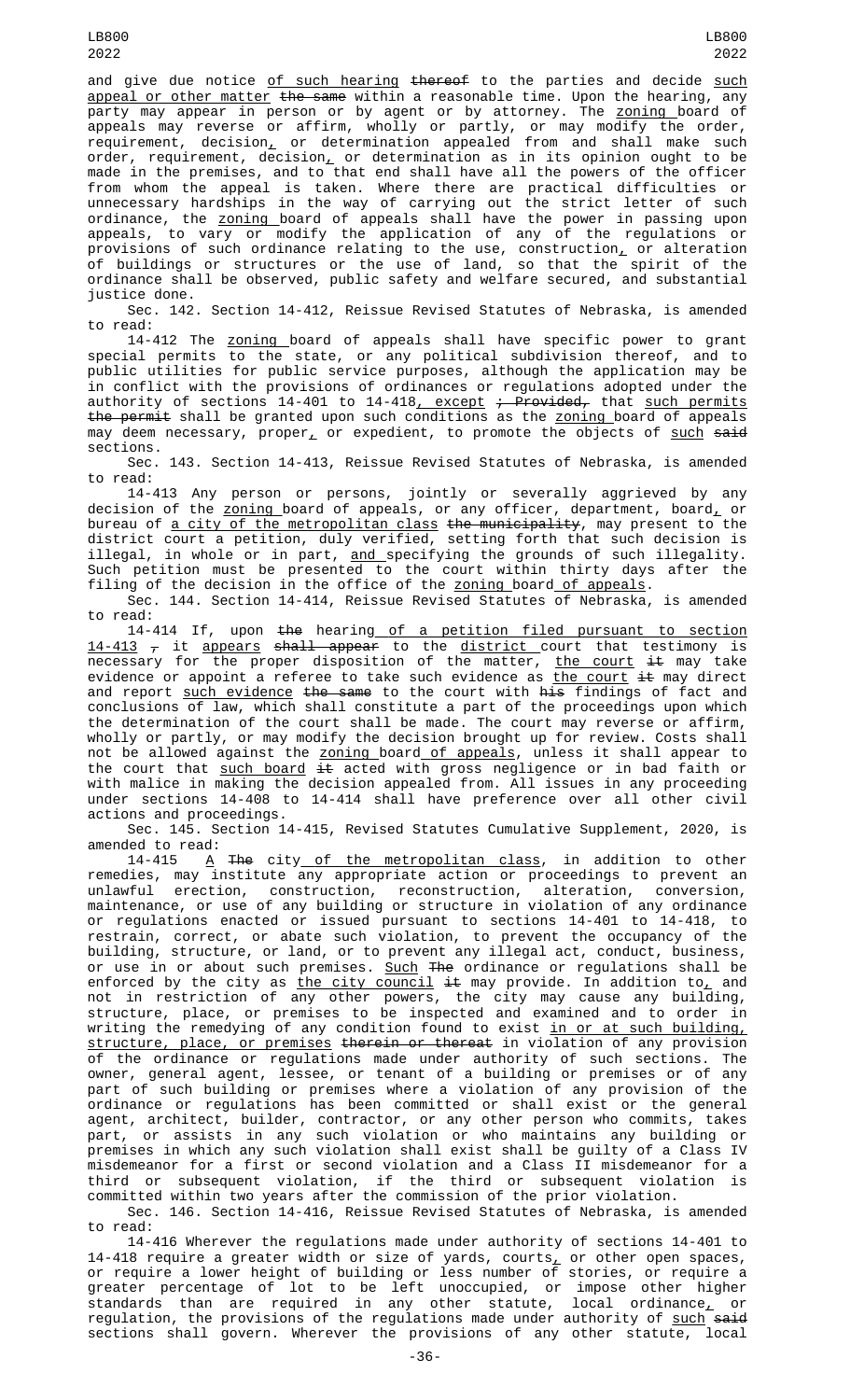LB800

ordinance<sub>L</sub> or regulation require a greater width or size of yards, courts<sub>L</sub> or other open spaces, or require a lower height of building or a less number of stories, or require a greater percentage of lot to be left unoccupied, or impose other higher standards than are required by the regulations made under authority of <u>such</u> <del>said</del> sections, the provisions of such statute, local ordinance $_{\scriptscriptstyle\perp}$  or regulation shall govern.

Sec. 147. Section 14-417, Reissue Revised Statutes of Nebraska, is amended to read:

14-417 Where there already exist a city planning commission and a zoning board of appeals<u> in a city of the metropolitan class already exist</u>, their continuance is hereby authorized without further act of the city council. All ordinances, rules and regulations, hearings, orders $_{\rm L}$  or decisions existing or in effect on April 1, 1925, or substituted or in effect thereafter, shall continue in effect, except insofar as any such <u>ordinances, rules and</u> regulations, hearings, orders, or decisions shall be in conflict with the provisions of sections 14-401 to 14-418 hereof.

Sec. 148. Section 14-418, Reissue Revised Statutes of Nebraska, is amended to read:

14-418 The powers granted in sections 14-401 to 14-417 may be exercised by the authorities in whom the powers are vested in <u>such</u> <del>said</del> sections over <u>a</u> <del>such</del> city of the metropolitan class and the extraterritorial zoning jurisdiction all territory not over three miles beyond the limits of such city.

Sec. 149. Section 14-419, Revised Statutes Cumulative Supplement, 2020, is amended to read:

14-419 (1) The extraterritorial zoning jurisdiction of a city of the metropolitan class shall consist of the unincorporated area three miles beyond and adjacent to its corporate boundaries.

(2) The city council, in cities of the metropolitan class, shall have the power by ordinance to regulate, within the corporate limits of the city or<br>within the extraterritorial zoning iurisdiction of the city three miles of the within  ${\sf the\; extraterritorial\; zoning\; jurisdiction\; of\; the\; city\; three\; miles\; of\;}$ <del>corporate limits</del>, except as to construction on farms for farm purposes, <u>(a)</u> <del>(1)</del> the minimum standards of construction of buildings, dwellings, and other structures, in order to provide safe and sound condition <u>of such buildings,</u> dwellings, and other structures thereof for the preservation of health, safety, security, and general welfare, and as to electric wiring, heating, plumbing, pipefitting, sewer connections, ventilation, size of habitable rooms, and the method of constructing buildings, and to provide for inspection <u>of such</u> buildings, dwellings, and other structures thereof and building permits, (b)  $\{2\}$  the removal and tearing down of buildings, dwellings, and other structures in such areas which constitute nuisances because of the dilapidated, unsafe, or rundown condition or conditions, and  $(c)$   $(3)$  except as to the United States of America, the State of Nebraska, any county of the state, or any <u>other c</u>ity or village in the state, the nature, kind, and manner of constructing streets, alleys, sidewalks, curbing or abridging curbs, driveway approaches constructed on public <u>rights-of-way</u> <del>right-of-way</del>, and sewers.

(3) A city of the metropolitan class shall have the authority to regulate land use within the extraterritorial zoning jurisdiction of such city as may be provided by law in addition to those powers provided in this section.

(4) Any building or construction code implemented under this section shall be adopted and enforced as provided in section 71-6406.

Sec. 150. Section 14-420, Revised Statutes Cumulative Supplement, 2020, is amended to read:

14-420 (1) A city of the metropolitan class shall provide written notice of any properly filed request for a change in the zoning classification of a subject property to the owners of adjacent property in the manner set out in this section.

(2) Initial notice of the proposed zoning change on the subject property shall be sent to the owners of adjacent property by regular United States mail, postage prepaid, to the owner's address as it appears in the records of the office of the <u>county </u>register of deeds, postmarked at least ten working days prior to the planning board public hearing on the proposed change. The initial notice shall also be provided at least ten working days prior to the hearing to any registered neighborhood association when the subject property is located within the boundary of the area of representation of such association in the manner requested by the association. Each neighborhood association desiring to receive such notice shall register with the city the area of representation of such association and provide the name of and contact information for the individual designated to receive notice on behalf of such association and the requested manner of service, whether by email or first-class or certified mail. The registration shall be in accordance with any rules and regulations adopted and promulgated by the city. Such notice shall describe the subject property or give its address, describe the nature of the zoning change requested, and contain the date, time, and location of the planning board hearing.

(3) A second notice of the proposed zoning change on the subject property shall be sent to the same owners of adjacent property who were provided with notice under subsection (2) of this section. Such notice shall be sent by regular United States mail, postage prepaid, to the owner's address as it appears in the records of the office of the <u>county </u>register of deeds, postmarked at least ten working days prior to the city council public hearing on the proposed change. Such notice shall describe the subject property or give its address, describe the nature of the zoning change requested, and contain the date, time, and location of the city council public hearing.

(4) No additional or further notice beyond that required by subsections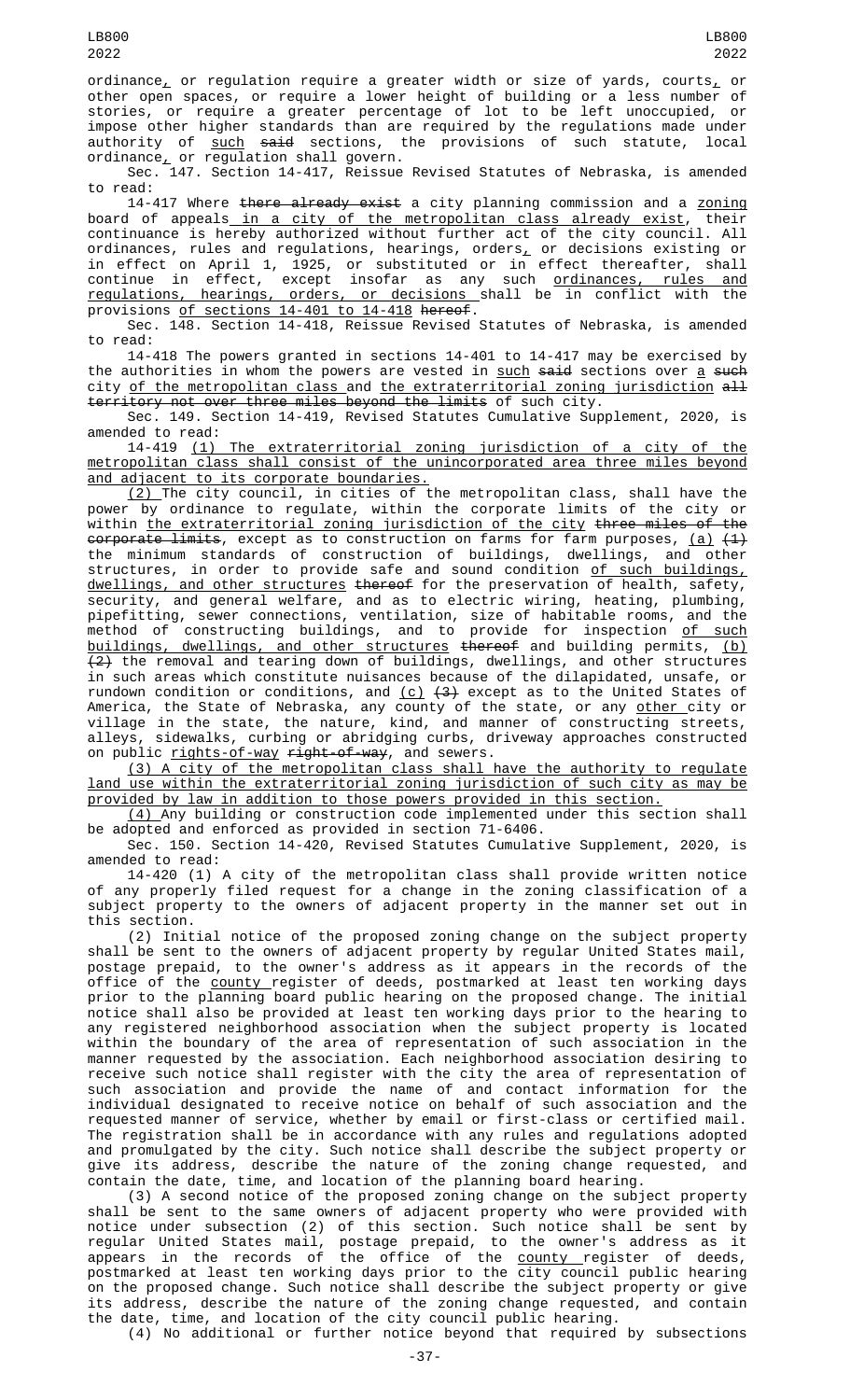2022

(2) and (3) of this section shall be necessary in the event that the scheduled planning board or city council public hearing on the proposed zoning change is adjourned, continued, or postponed until a later date.

(5) The requirements of this section shall not apply to proposed changes in the text of the zoning code itself or any proposed changes in the zoning code affecting whole classes or classifications of property throughout the jurisdiction of the city.

(6) Except for a willful or deliberate failure to cause notice to be given, no zoning decision made by a city of the metropolitan class either to accept or reject a proposed zoning change with regard to a subject property shall be void, invalidated, or affected in any way because of any irregularity, defect, error, or failure on the part of the city or its employees to cause notice to be given as required by this section if a reasonable attempt to comply with this section was made. No action to challenge the validity of the acceptance or rejection of a proposed zoning change on the basis of this section shall be filed more than one year following the date of the formal acceptance or rejection of the zoning change by the city council.

(7) Except for a willful or deliberate failure to cause notice to be given, the city and its employees shall not be liable for any damage to any person resulting from any failure to cause notice to be given as required by this section when a reasonable attempt was made to provide such notice. No action for damages resulting from the failure to cause notice to be provided as required by this section shall be filed more than one year following the date of the formal acceptance or rejection of the proposed zoning change by the city council.

(8) For purposes of this section:

(a) Adjacent property shall mean any piece of real property any portion of which is located within three hundred feet of the nearest boundary line of the subject property or within one thousand feet of the nearest boundary line of the subject property if the proposed zoning change involves a heavy industrial district classification;

(b) Owner shall mean the owner of a piece of adjacent property as indicated on the records of the office of the <u>county </u>register of deeds as provided to or made available to the city no earlier than the last business day before the twenty-fifth day preceding the planning board public hearing on the zoning change proposed for the subject property; and

(c) Subject property shall mean any tract of real property located within the boundaries of a city of the metropolitan class or within the extraterritorial zoning jurisdiction of a city of the metropolitan class which is the subject of a properly filed request for a change of its zoning classification.

Sec. 151. Section 14-501, Reissue Revised Statutes of Nebraska, is amended to read:

14-501 The city council <u>of a city of the metropolitan class s</u>hall annually or biennially <del>and within the first week of January, if possible,</del> appropriate money and credits of the city in such amounts as may be deemed necessary and proper and set <u>such money and credits</u> <del>the same</del> aside to the following designated funds to be known as statutory funds: (1) For the fire department of the city, (2) for the police department of the city, (3) <del>for the health</del> department of the city, (4) for the public library, <del>(5) for the purposes of the</del> <del>welfare board,</del> and <u>(4)</u> <del>(6)</del> for the purpose of paying judgments and costs. The amounts so appropriated and set aside to such funds respectively shall be the maximum amounts that may be appropriated to or expended from such funds within the fiscal year or biennial period for the purposes for which such funds respectively are created.

Sec. 152. Section 14-501.01, Reissue Revised Statutes of Nebraska, is amended to read:

14-501.01 A city of the metropolitan class may adopt biennial budgets for biennial periods if such budgets are provided for by a <u>home rule</u> eity charter provision. For purposes of this section:

(1) Biennial budget means a budget that provides for a biennial period to determine and carry on the city's financial and taxing affairs; and

(2) Biennial period means the two fiscal years comprising a biennium commencing in odd-numbered or even-numbered years.

Sec. 153. Section 14-502, Revised Statutes Cumulative Supplement, 2020, is amended to read:

14-502  $(1)$  The city council of a city of the metropolitan class shall, at the same time as the appropriation of statutory funds as provided in section <u>14-501, a</u>ppropriate<del>,</del> from the remaining amount of tax levy of such year and from revenue to be derived from all other sources available for such purposes, money and credits of the city and set <u>such money and credits</u> <del>the same</del> aside to funds to be designated department funds. The department funds shall be of the same number and of the same designation as the departments into which the government of the city is divided for administration under the commission plan of government.

(2) The amount so appropriated and set aside to each of the funds respectively shall be an amount deemed sufficient and necessary to take care of the expenses in such department for the fiscal year or biennial period for which the appropriation is made. The amount thus appropriated to each of such departments respectively may be divided and subdivided for the purpose of expenditure as the <u>city c</u>ouncil may direct, but shall be the maximum amount which may be appropriated to any such department for the fiscal year or biennial period, or which may be expended for the purpose of such department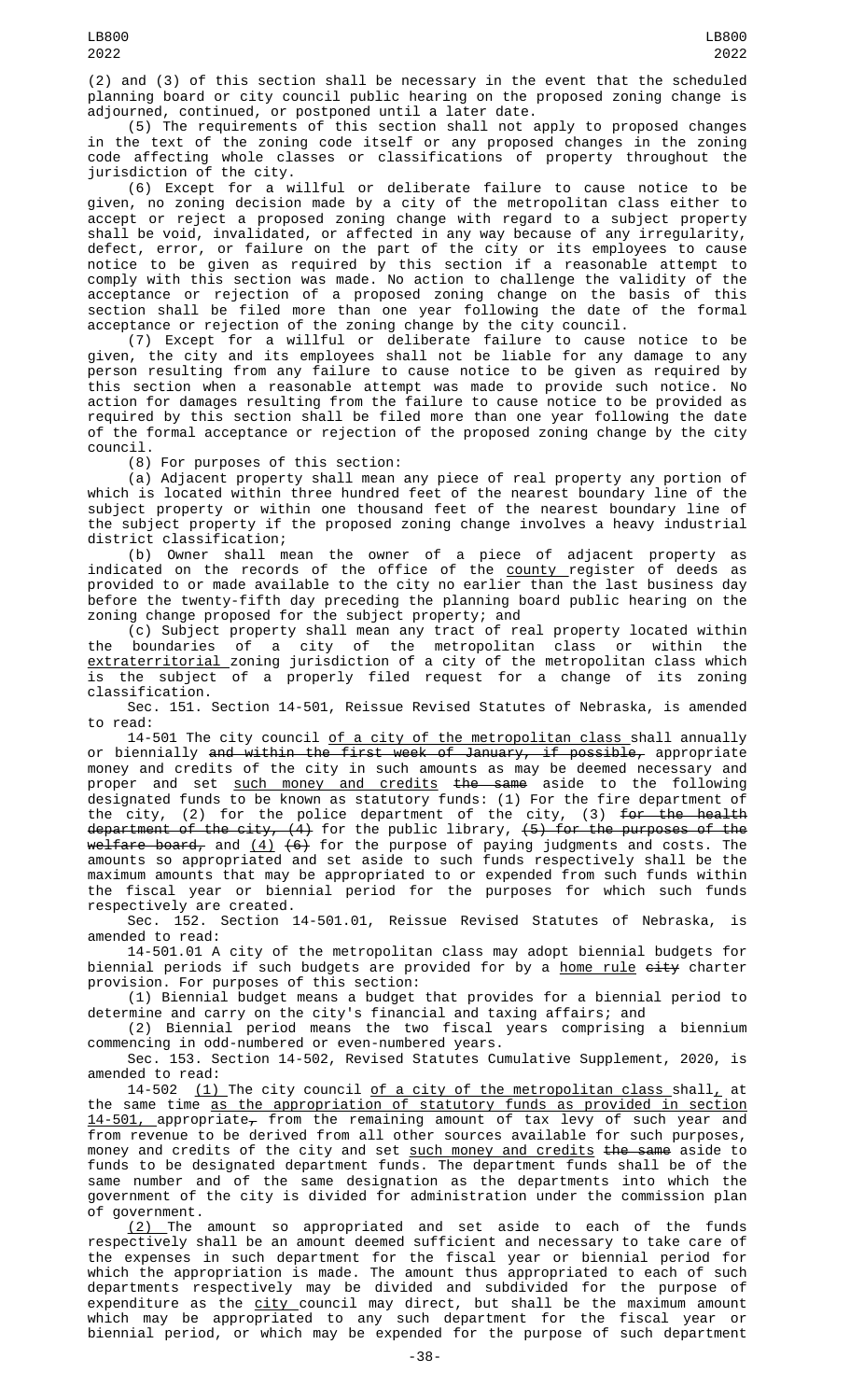for the fiscal year or biennial period.

(3) Any transfer of duties or burdens of one department to another, after an appropriation has been made, shall carry with it a just and equitable pro<br>rata proportion of the appropriation. rata proportion of the appropriation.

 $\left( 4\right)$  The amounts so appropriated to the several department funds shall be used only for the purpose of paying the expenses and liabilities for which appropriated. The city council shall, at the time of the appropriation, estimate the total credits available from taxes levied and other sources for municipal purposes for the fiscal year or biennial period, and the amount remaining after deducting therefrom the amounts appropriated for statutory and department funds shall be the miscellaneous expense fund. The money and credits in the miscellaneous expense fund may be used from time to time to pay the miscellaneous expenses and obligations of the city for which an appropriation has not been made or which are not properly included within the purposes of the appropriation to any of the other funds.

Sec. 154. Section 14-503, Reissue Revised Statutes of Nebraska, is amended to read:

14-503 The balances remaining in any of the funds created by sections 14-501 and 14-502 and against which lawful obligations have not been created shall at the expiration of each fiscal year or biennial period be transferred to the general sinking fund of the city by the department of <u>finance</u> <del>accounts</del> and finances.

Sec. 155. Section 14-504, Reissue Revised Statutes of Nebraska, is amended to read:

14-504 As soon as the apportionment of funds has been made pursuant to sections 14-501 and 14-502, the department of finance accounts and finances shall open an account with each such fund authorized to be established by sections 14-501 and 14-502 and shall place a credit to each such fund of ninety percent of the tax levy apportioned to it. Thereafter the department <u>of finance</u> shall credit such funds pro rata with money coming to the city from taxation and other sources which are applicable to current expense purposes until all such credits shall equal one hundred percent of such apportionment. Such The foregoing pro rata credits in excess of ninety percent shall not apply to the miscellaneous expense fund, but the miscellaneous expense fund shall be credited with all money collected and applicable to current expense purposes after the other funds have received the full one hundred percent of their appropriation.

Sec. 156. Section 14-505, Reissue Revised Statutes of Nebraska, is amended to read:

14-505 All receipts <u>received by a city of the metropolitan class </u>derived from the county road fund shall be credited to the fund provided for the maintenance of parks. All receipts from franchises or royalties derived from lighting companies <u>received by a city of the metropolitan class s</u>hall be credited to the funds for <del>lighting streets and</del> public <u>works. All</u> <del>grounds; and</del> <del>all</del> receipts <del>hereafter</del> collected for permits issued by the <u>planning</u> e<del>ngineering</del> department or for paving repairs to streets shall be placed in $_\mathcal{T}$  and credited to the <u>funds</u> <del>fund</del> for the <u>departments</u> <del>department</del> of public <u>works or planning</u> improvements. Such receipts shall be added to the maximum amounts that may be expended from such funds.

Sec. 157. Section 14-506, Reissue Revised Statutes of Nebraska, is amended to read:

14-506 The <u>city council of a city of the metropolitan class s</u>hall at no time draw warrants or create obligations against any of the funds provided in sections 14-501 and 14-502 in excess of the amount credited <u>to such funds</u> thereto at the time of drawing the warrant or creating the obligation. The director Nor shall the superintendent of any department shall not draw or cause to be drawn a warrant or create or cause to be created an obligation against the appropriation to <u>such director's</u> <del>his</del> department in excess of the amount credited <u>to such department</u> <del>thereto</del>.

Sec. 158. Section 14-507, Reissue Revised Statutes of Nebraska, is amended to read:

14-507 The money and credits in each fund authorized and created by sections 14-501 and 14-502 shall be devoted strictly to the purposes for which the fund is created and no part of such money and credits thereof shall be transferred or diverted in any manner or for any purpose. Any transfer or diversion of the money or credits from any of the funds to another fund or to a purpose other and different from that for which appropriated shall render any city <u>council member</u> <del>councilman</del> voting <u>for such transfer or diversion</u> <del>therefor</del> liable on <u>such member's</u> <del>his</del> official bond for the amount so diverted or used $_{\scriptscriptstyle\perp}$ <u>except that</u> <del>; Provided,</del> inspectors of public works paid from special funds may receive pay for their services from the general fund of the city monthly as other employees. Upon the completion of such work, and the levy and collection of the special fund to pay for <u>such work</u> <del>the same</del>, or the sale of bonds for public works or improvements, an amount equal to that paid <u>such</u> <del>said</del> inspectors from the general fund may be taken from such special funds and returned to the general fund from which <u>such amount</u> <del>it</del> was temporarily taken<u>,</u> <del>;</del> and the <u>city</u> council is <del>hereby</del> authorized to include the cost of inspection in such special funds to be levied and collected.

Sec. 159. Section 14-508, Reissue Revised Statutes of Nebraska, is amended to read:

14-508 Neither the city council nor any officer of <u>a</u> <del>the</del> city <u>of the</u> metropolitan class or superintendent of a department shall expend or incur obligations for the expenditure of more money than has been provided and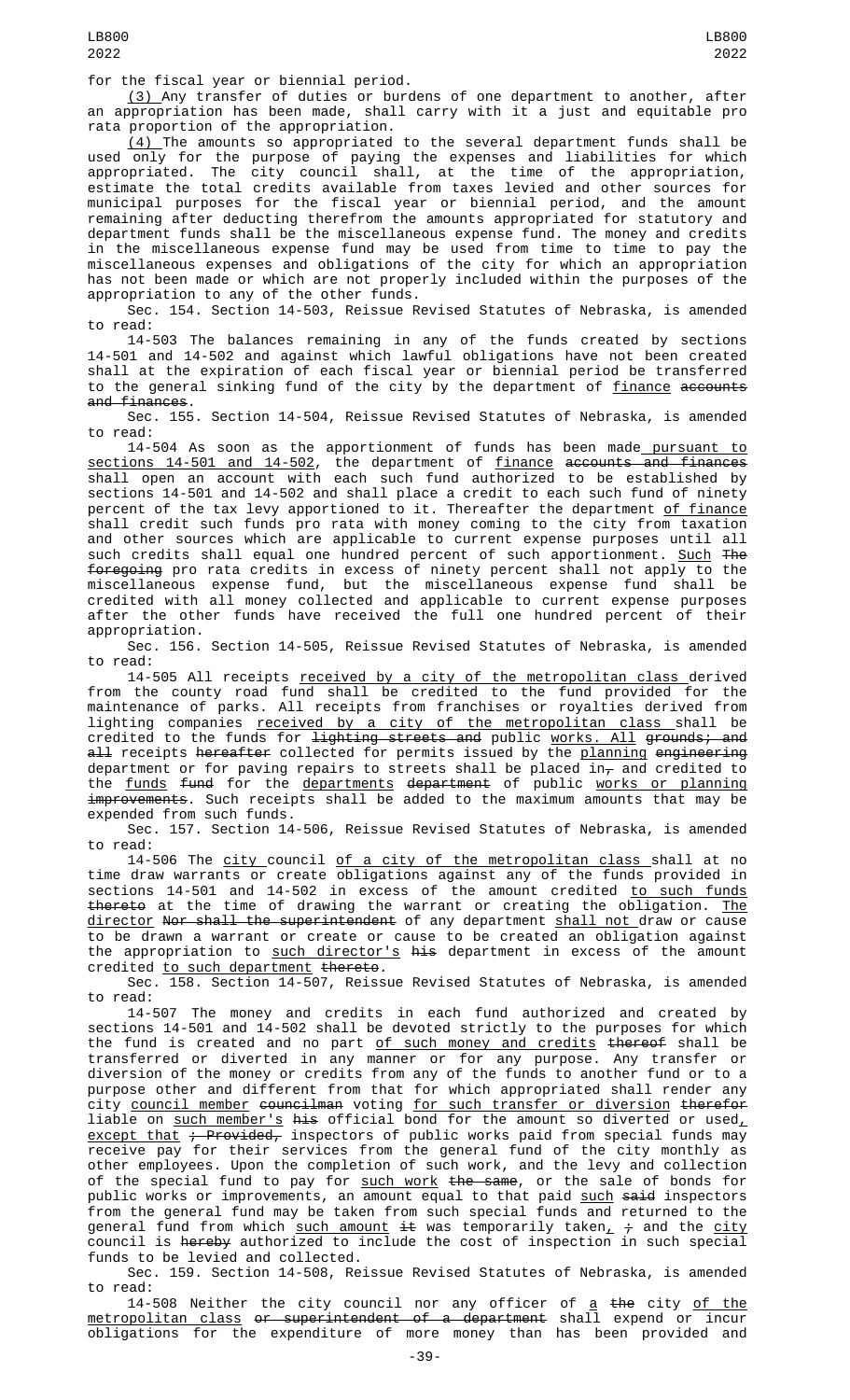occurrence of some unforeseen or uncontrollable disaster <u>in</u> <del>to</del> the city<del> at</del> large or a considerable section thereof. Expenditures for the emergency purposes in this section specified shall be made only in pursuance of an ordinance duly passed reciting the conditions making necessary the further appropriation of funds, and the expenditures of such appropriation $_\tau$  shall be limited exclusively to the purposes for which made.

Sec. 160. Section 14-509, Reissue Revised Statutes of Nebraska, is amended to read:<br>14-509

(1) It shall be malfeasance in office for any officer of a city of the metropolitan class to:

(a) Attempt To attempt to incur, to incur, to attempt to pay, or to pay any obligation prohibited by sections 14-501 to 14-508<u>; or</u>

(b) Attempt shall be malfeasance in office on the part of the city officer participating therein. To attempt to transfer, to transfer, or to use any of the money or credits appropriated to a fund, to another fund or to other and different purposes and uses <u>than </u>for which <u>such money or credits were</u> appropriated shall be held to be malfeasance in office on the part of the officer participating therein.

(2) The creation or attempted creation of obligations not authorized by sections 14-101 to 14-2004 this act or prohibited by such sections thereby shall render the members of the city council voting <u>for such obligations</u> therefor liable to the city for the amount of the obligation so created or the amount of money or credits unlawfully diverted or used, and <del>the</del> voting for such obligations shall be prima facie evidence of malfeasance in office.

<u>(3) The</u> <del>Thereupon it shall become the duty of the</del> city attorney <u>shall</u> forthwith to proceed to enforce by suit in the courts of the state such liability against the delinquent officers and the sureties on their bonds. In the event of the refusal or failure of the city attorney <del>so</del> to proceed as provided in this section above directed, any a taxpayer may demand in writing that the city attorney proceed as <u>provided in this section</u> <del>directed herein</del>, and on <u>the city attorney's</u> <del>his</del> failure so to do within thirty days <u>of such demand</u> thereafter, such taxpayer may commence the action provided for in this section herein authorized on the part of the city attorney in the name of the taxpayer and prosecute <u>such action</u> <del>the same</del> to final judgment. The taxpayer shall, however, as a condition of <u>the</u> <del>his</del> right to commence and prosecute such suit<u>,</u> give such security for costs as may be directed by the court.

Sec. 161. Section 14-510, Reissue Revised Statutes of Nebraska, is amended to read:

14-510 (1) Warrants of <u>a</u> the city <u>of the metropolitan class shall be</u> drawn by the city comptroller upon the treasurer and shall be signed by the mayor and city comptroller and shall state the particular fund or appropriation to which such warrant the same is chargeable and the person to whom payable. Money of the city shall not be otherwise paid except in instances where it is otherwise specifically provided by law.

(2)  $\Delta$  <del>The</del> city <u>of the metropolitan class m</u>ay adopt by ordinance an imprest system of accounting for the city and authorize the establishment of an imprest vendor, payroll, or other account for the payment of city warrants in accordance with any guidelines issued by the Auditor of Public Accounts for county imprest accounts.

Sec. 162. Section 14-511, Reissue Revised Statutes of Nebraska, is amended to read:

14-511 At the first meeting of the <u>city c</u>ouncil <u>of a city of the</u> <u>metropolitan class i</u>n each month, <u>the city council</u> <del>it</del> shall provide, by ordinance, for the payment of all indebtedness of the city incurred during the preceding month, or at any time prior <u>to such preceding month</u> <del>thereto</del>, except those liabilities for wages of laborers and allowed claims for overtime, the payment of which may be provided for weekly but in the same manner as provided for in <u>sections 14-101 to 14-2004</u> <del>this act</del>. Money of the city shall not be expended except as <del>in this act</del> specified <u>by law</u>. The ordinance providing for the payment of money shall be duly passed by a majority vote of the entire city council, and the ayes and nays <u>on such ordinance</u> <del>thereon shall be called and</del> recorded in the proceedings of the <u>city c</u>ouncil.

Sec. 163. Section 14-512, Reissue Revised Statutes of Nebraska, is amended to read:

14-512 <u>(1) The city council of a city of the metropolitan class s</u>hall provide and maintain a sinking fund for the payment of the general bonds of the city and the interest <u>on such bonds</u> <del>thereon</del>. Such sinking fund shall be maintained from the following sources of revenue:

 $(a)$   $(1)$  Amounts raised by taxation for that purpose;

(b) Balances (2) balances transferred at the end of each fiscal year or biennial period from the several funds provided for in sections 14-501 and 14-502; and

(c) Such (3) such other amounts and sums as may be transferred to such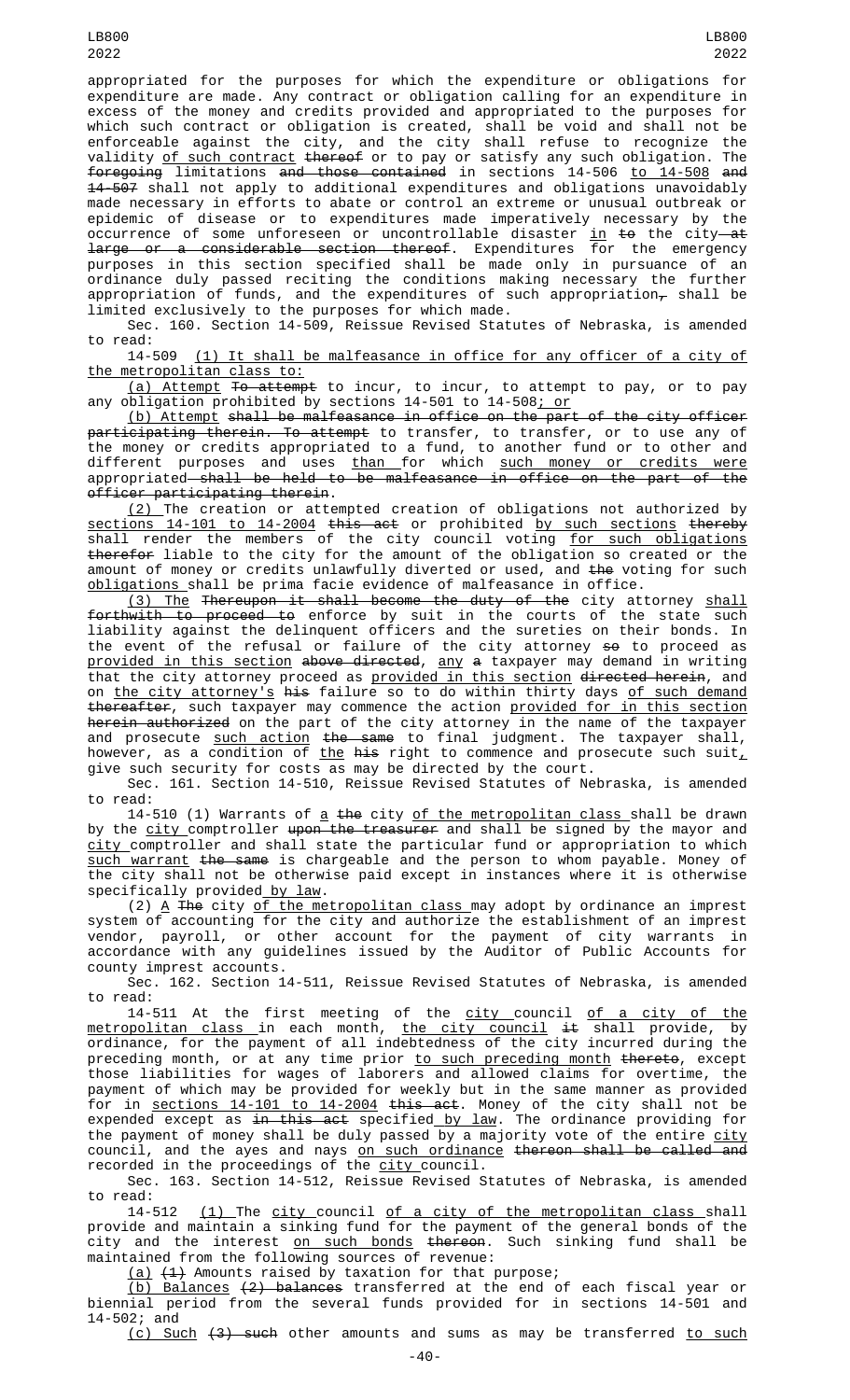sinking fund thereto by the city council.

(2) Money and credits in the sinking fund shall be held inviolate, shall not be transferred to any other fund, and shall be used for the purpose of paying (a) the interest on the general bonds of the city, (b) maturing bonds of the city, and (c) bonds of the city which may be paid before maturity.

(3) The money and credits of such sinking fund thereof when not used or needed for the purposes specified in this section may temporarily be invested in registered general warrants of the city <del>or of the school district situated</del> <del>within the city</del> under such conditions as will enable <u>such money and credits</u> <del>the</del> same to be obtained and available at any time desired for the purposes specified in this section.

Sec. 164. Section 14-513, Reissue Revised Statutes of Nebraska, is amended to read:

14-513 The city comptroller of a city of the metropolitan class comptroller shall deduct from the amount of any credit or warrant all amounts which the payee may owe the city, and where there has been an assignment of <u>such credit or warrant the city comptroller</u> <del>thereof he</del> shall likewise deduct as well all amounts which the assignee may owe the city. Should the amounts owing exceed the amount of the warrant, the amounts thus deducted shall be credited pro tanto on the obligations owing the city. An assignment of the claim shall not defeat the right of the city to deduct the amount of the debt from the amount due the claimant. The claimant or <u>the claimant's</u> <del>his</del> assignee may appeal from the action of the <u>city c</u>omptroller in so deducting any amount from the claim in the manner provided for appeals in section 14-813.<del> The city treasurer</del> may likewise deduct from the amount of any warrant city taxes and special assessments which have not been deducted by the comptroller.

Sec. 165. Section 14-514, Reissue Revised Statutes of Nebraska, is amended to read:

14-514 (1) The city council <u>of a city of the metropolitan class s</u>hall annually certify to the county clerk of the county in which the city is located, by resolution, the tax upon the taxable value of all the taxable property in such city, not to exceed fifty cents on each one hundred dollars, which the city desires to be levied as taxation for all municipal purposes for the ensuing year, subject to the levy limitations contained in section 77-3442.

(2) In addition to the tax set forth in subsection (1) of this section, the <u>city </u>council shall also and further certify not less than fourteen cents on each one hundred dollars and such tax as may be necessary to pay bond issues maturing within the year or bond issues maturing in the near future<u>. The</u> <del>, the</del> object of this requirement <u>is</u> <del>being</del> to create a fund to accomplish a partial retirement of the bonded obligations of the city in such a manner as to avoid unusual and heavy levies during particular years when large maturities occur.

(3) The proceeds derived from each respective levy provided for in subsections (1) and (2) of this section shall be devoted exclusively and entirely to the purposes for which <u>such</u> <del>the</del> levy is made. The certification provided for under such subsections shall be made before the county board of equalization has made its tax levy for each respective year.

Sec. 166. Section 14-515, Reissue Revised Statutes of Nebraska, is amended to read:

14-515 Bonds of <u>a</u> <del>the</del> city <u>of the metropolitan class s</u>hall be prepared under the direction of the city council, shall be signed by the mayor and countersigned and registered by the <u>city c</u>omptroller, and shall be sold and disposed of by and under the direction of the city council. <u>Such bonds</u> <del>They</del> shall be delivered by the <u>city finance director</u> <del>superintendent of the</del> department of accounts and finances, who shall report the proceeds from such bonds therefrom to the city treasurer in all cases except where an exchange of bonds is directed. The purpose of the issue of bonds shall be stated <u>in such</u> bonds therein and the proceeds received from the sale shall be used for no other purpose. Whenever an issue of bonds is required to be submitted to the electors for authority to issue <u>such bonds</u> <del>the same</del>, the proposition submitting such question shall contain but a single issue and but one subject, shall specify the maximum amount proposed for issue and state distinctly the purpose for which <u>such bonds are to be issued</u> <del>the same is to issue</del>. Bonds of the city shall not be sold or exchanged for less than par value <u>of such bonds</u> <del>thereof</del> and shall bear interest payable semiannually. Interest coupons at the rate of interest specified may be <u>attached to such bonds</u> <del>annexed thereto</del>. Interest coupons may be signed by the <del>lithographed signatures of the</del> mayor and city clerk. Bonds shall be made payable at the office or place provided by general law for the payment of bonds of the city. Where this section, in its application to water bonds or bonds issued for the extension or improvement of a gas plant or other public utility, is in conflict with any provision which has been or may be made by statute respecting such bonds, the latter shall control.

Sec. 167. Section 14-516, Reissue Revised Statutes of Nebraska, is amended to read:

14-516 The city council of a city of the metropolitan class may issue annually bonds not to exceed five hundred thousand dollars, for the purpose of constructing main sewers, and to be denominated sewer bonds. Such bonds shall be issued in accordance with the provisions of section 14-515, and the proceeds from such bonds therefrom shall not be used for any other purpose than to construct main sewers.

Sec. 168. Section 14-517, Reissue Revised Statutes of Nebraska, is amended to read:

14-517 (1) Cities of the metropolitan class in the State of Nebraska are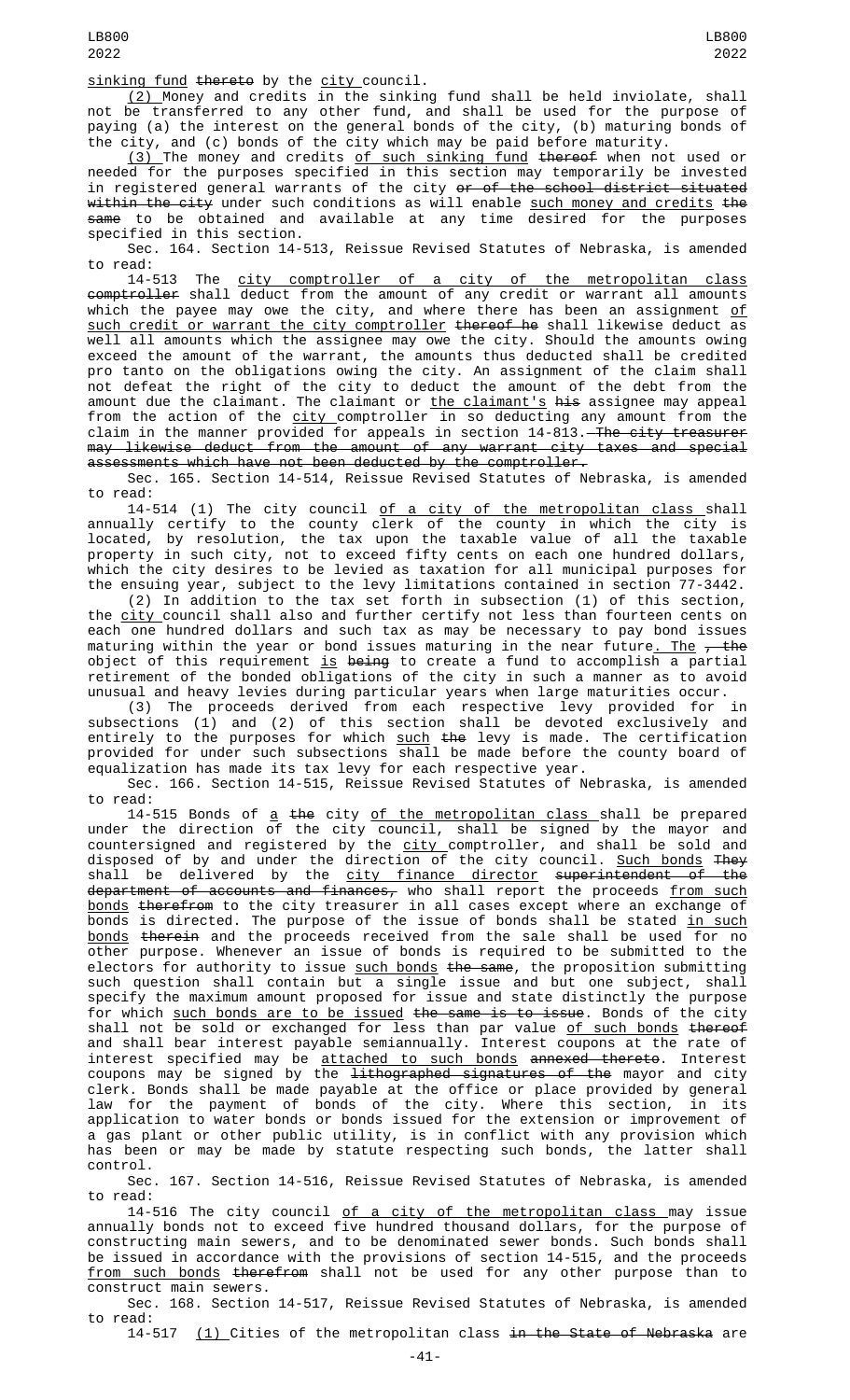hereby authorized and empowered to issue and sell special assessment sewer bonds, <u>such</u> <del>said</del> bonds not to exceed two hundred thousand dollars, without a vote of the electors, and to use the proceeds of such bonds for the purpose of constructing or reconstructing storm or sanitary sewers where at least fivesixths of the cost of <u>such sewers</u> <del>same</del> will be borne by some agency of the government of the United States of America.

(2) All principal and interest of such bonds shall be payable solely from the proceeds of special assessments levied and collected on real estate within special assessment sewer districts and, as shall be recited in such bonds, such city shall incur no liability, obligation, or indebtedness of any kind or nature <u>on such bonds</u> <del>thereon</del>, and the city shall not pledge its credit, its general taxing power, or any part <u>of such credit or general taxing power</u> thereof to support or pay such bonds the same. Such bonds shall be sold or exchanged for not less than the par value <u>of such bonds</u> <del>thereof</del> and shall bear interest at a rate not to exceed the rate of interest specified in section 45-104.01, as such rate may from time to time be adjusted by the Legislature, payable semiannually.

(3) Special assessments levied for the purpose of paying such bonds shall be made payable in ten equal annual installments. The first installment shall be due and delinquent fifty days from the date of levy, the second, one year from date of levy, and a like installment shall be due and delinquent annually thereafter until all such installments are paid. Each of <u>such</u> <del>said</del> installments, except such as are paid within fifty days from the date of levy, shall draw interest at a rate not to exceed the rate of interest specified in section 45-104.01, as such rate may from time to time be adjusted by the Legislature, from <u>the </u>date of levy <del>aforesaid</del> until <u>such bonds</u> <del>the same</del> shall become delinquent, and after <u>such bonds</u> <del>the same</del> shall become delinquent, shall draw interest at the rate specified in section 45-104.01, as such rate may from time to time be adjusted by the Legislature. Such assessment shall be collected and enforced as in other cases of special assessments.

(4) All such special assessments and all interest accruing on such special assessments thereon in any special assessment sewer district in which such bonds are issued and sold shall constitute a sinking fund and shall be used solely for the purpose of paying the interest on the bonds so issued and sold as <u>such bonds accrue</u> <del>the same accrues</del> and for paying the principal sum of such bonds at the maturity <u>of such bonds</u> <del>thereof</del>.

(5) All powers herein granted in this section are further and in addition to any other powers which may now have been or hereafter may be conferred upon any such cities eity.

Sec. 169. Section 14-518, Reissue Revised Statutes of Nebraska, is amended to read:

14-518 The powers granted in section 14-517 shall be subject to the conditions set forth in this section. conditioned upon the following: A petition for the creation of <u>a special assessment sewer</u> <del>such</del> district and the issuance of <u>special assessment sewer</u> <del>such</del> bonds shall be filed with the city clerk of <u>the</u> <del>such</del> city, signed by the owners of sixty percent of the real estate contained in any such special assessment sewer district. At the time of the filing of such petition, the city clerk shall cause to be published in the official newspaper of <u>such</u> <del>said</del> city for not less than three consecutive days the plan of assessment and amounts proposed to be assessed against each parcel of real estate in such proposed district. Any person signing such petition shall have the absolute right within ten days after <u>such petition</u> <del>the same</del> shall have been filed with the city clerk to withdraw <u>such person's</u> <del>his</del> name <u>from such petition,</u> <del>therefrom</del> and in such event <u>such person's</u> <del>his</del> name shall not be counted in computing the sixty percent.

Sec. 170. Section 14-519, Reissue Revised Statutes of Nebraska, is amended to read:

14-519 The city council <u>of a city of the metropolitan class may</u> <del>is</del> <del>authorized to</del> issue bonds for the purpose of constructing public comfort stations. The <u>city c</u>ouncil may issue bonds for such purpose without a vote of the electors in an amount not exceeding fifty thousand dollars in any one year. Sec. 171. Section 14-520, Reissue Revised Statutes of Nebraska, is amended to read:

14-520 The city council <u>of a city of the metropolitan class may</u> issue bonds for the purpose of constructing an armory in <u>the</u> <del>any</del> city <del>of the</del> <del>metropolitan class</del> if the issuance of such bonds is first authorized by a majority of the electors of such city voting on such proposition. This section shall not be applicable to the acquisition of real estate for armory purposes and its conveyance to the State of Nebraska as provided in sections 18-1001 to 18-1006.

Sec. 172. Section 14-521, Reissue Revised Statutes of Nebraska, is amended to read:

14-521 The city council <u>of a city of the metropolitan class may</u> <del>is</del> <del>authorized to</del> issue bonds, as <u>provided </u>in this section—<del>provided</del>, for the purpose of improving lands, lots, or grounds purchased, appropriated<u>,</u> or acquired for parks, parkways, boulevards<u>,</u> or playgrounds. Bonds so issued shall be known as park bonds and the issuance <u>of such bonds</u> <del>thereof</del> except as <del>herein</del> provided <u>in this section </u>shall be governed by <del>the general provisions of</del> section 14-515. The city council may issue in any one year and without a vote of the electors one hundred thousand dollars of such bonds. The city council may <u>also</u> issue such bonds if the same are authorized by a majority vote of the electors of the city voting on the proposition at a general city election or a special election called for that purpose. A part of the proceeds from the sale of such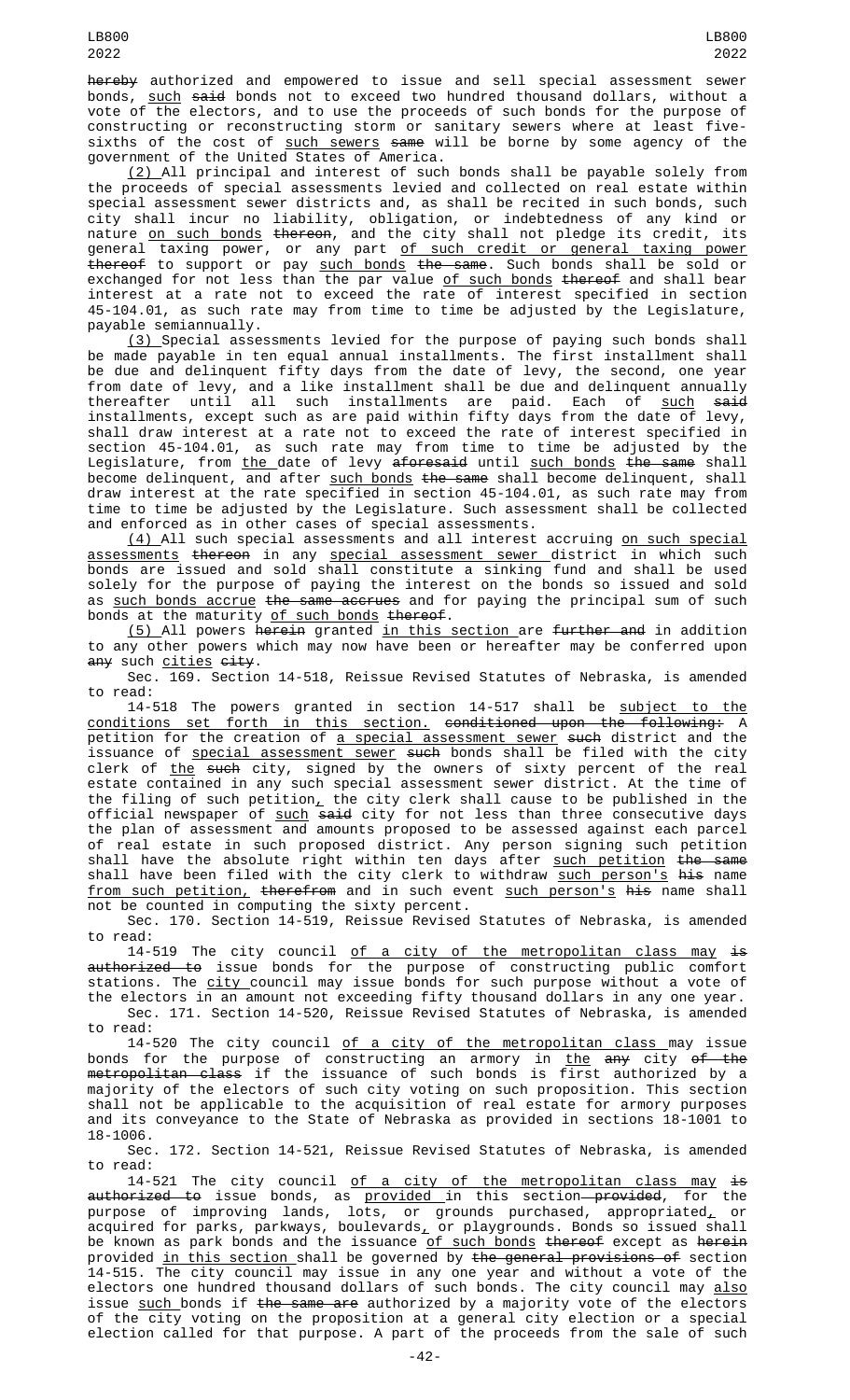bonds may be used to pay for improvements upon streets, sidewalks<u>,</u> or thoroughfares abutting upon or immediately adjacent to parks, parkways, boulevards, and playgrounds when such costs would otherwise be chargeable to the city.

Sec. 173. Section 14-522, Reissue Revised Statutes of Nebraska, is amended to read:

14-522 The city council of a city of the metropolitan class may issue bonds of the city not to exceed thirty thousand dollars in any one year for the purpose of erecting fire <u>stations</u> <del>engine houses</del>.

Sec. 174. Section 14-523, Reissue Revised Statutes of Nebraska, is amended to read:

14-523 The city council <u>of a city of the metropolitan class </u>may issue bonds not to exceed in amount two hundred and twenty-five thousand dollars for the construction, remodeling<u>,</u> or completion of a municipal auditorium<u>, except</u> <u>that</u> <del>. But</del> no such bonds shall be issued until authorized by the electors <u>of</u> such city thereof by a majority of those voting on the question thereon.

Sec. 175. Section 14-524, Reissue Revised Statutes of Nebraska, is amended to read:

14-524 In addition to the authority expressly granted to the city council <u>of a city of the metropolitan class </u>to issue bonds for stated purposes, the city council <u>may <del>is authorized to</del> issue bonds for the following general</u> purposes\_<u>in</u> <del>, on</del> compliance with the requirements of section 14-515: (1) To construct subways and conduits when authorized by a vote of the electors, (2) to renew or to fund or refund outstanding bonds, (3) to construct necessary buildings for the use of the city when authorized by a vote of the electors, (4) to construct necessary bridges when authorized by a vote of the electors, (5) to acquire property and to construct gas works, waterworks, electric light plants<u>,</u> or power plants, when authorized by a vote of the electors, (6) to pay off floating indebtedness of the city, but the total amount of bonds issued for such purpose shall not exceed five hundred thousand dollars and not then until authorized by a vote of the electors, and (7) for any necessary or proper municipal purpose or use, when authorized so to do by a vote of the electors of the city.

Sec. 176. Section 14-525, Reissue Revised Statutes of Nebraska, is amended to read:

 $14-525$  The bonded indebtedness of  $a$  the city of the metropolitan class shall not at any time exceed in the aggregate five percent of the taxable value of the taxable property within its corporate limits. The value shall be determined from the assessment of the taxable value of the property of the city. In order to arrive at the net amount of the aggregate indebtedness referred to in this section, there shall be deducted from the total bonded indebtedness of the city and excepted <u>from such indebtedness</u> <del>therefrom</del> bonds issued to acquire <u>a</u> <del>the</del> water plant <u>or</u> <del>and the</del> gas plant and any bonds which may be issued to acquire or construct electric light or power plants or other utility plants or systems when a charge for the service is provided sufficient to pay the bonded obligations for such plants or systems therefor and pledges <del>made to that end</del>, bonds which may be issued to construct subways or conduits when the revenue charged for the use of such may be sufficient to retire <u>such</u> <del>the</del> bonds—<del>and is pledged to that end</del>, and all other bonds the payment of which is secured by pledges of a special assessment sinking fund in the nature of a sinking fund of any character other than the general sinking fund of the city. There shall be included in such indebtedness all floating indebtedness of the city which under section 14-524 may be funded by the issuance of bonds.

Sec. 177. Section 14-526, Reissue Revised Statutes of Nebraska, is amended to read:<br>14-526

A city of the metropolitan class shall not issue bonds Bonds in excess of two hundred and fifty thousand dollars may not be issued in any one year, except for renewal or refunding to fund floating indebtedness or district improvement bonds, to finance grading, to finance public improvements, sewers $_{\text{{\textsf{\text{L}}}}}$ and intersections, to erect police stations—<del>and workhouses</del>, to acquire existing utility property, to construct, remodel $_{L}$  or complete a municipal auditorium, to pay for property purchased or acquired in condemnation proceedings, for a public library, subways and conduits, and useful and needed public buildings, to pay for the construction and maintenance of gas works, waterworks, electric light plants $_{\rm \star}$  o<del>r</del> power plants, or any other public utility authorized by <u>sections 14-101 to 14-2004 this act,</u> or <u>for l</u>and <u>to be used for any such</u> purpose therefor.

Sec. 178. Section 14-527, Reissue Revised Statutes of Nebraska, is amended to read:

14-527 Bonds of a the city of the metropolitan class shall not be issued without a vote of the electors in the manner provided for in <u>sections 14-101 to</u> <u>14-2004</u> <del>this act</del> except <u>to finance </u>the following which may be issued by the city council without such vote: (1) <u>Street</u> <del>To finance street</del> improvements, grading, renewal<u>,</u> or refunding; (2) police <u>stations</u> <del>station</del>, not to exceed one hundred thousand dollars in any one year; (3) <u>parks</u> <del>park</del>, not to exceed one hundred thousand dollars in any one year; (4) <u>sewers</u> <del>sewer</del>, not to exceed five hundred thousand dollars in any one year; (5) public comfort <u>stations</u> <del>station</del>, not to exceed fifty thousand dollars in any one year; (6) fire <u>stations</u> e<del>ngine</del> <del>house</del>, not to exceed thirty thousand dollars in any one year; and (7) acquisition to pay for the acquisition of existing utility systems or plants by condemnation proceedings.

Sec. 179. Section 14-528, Reissue Revised Statutes of Nebraska, is amended to read: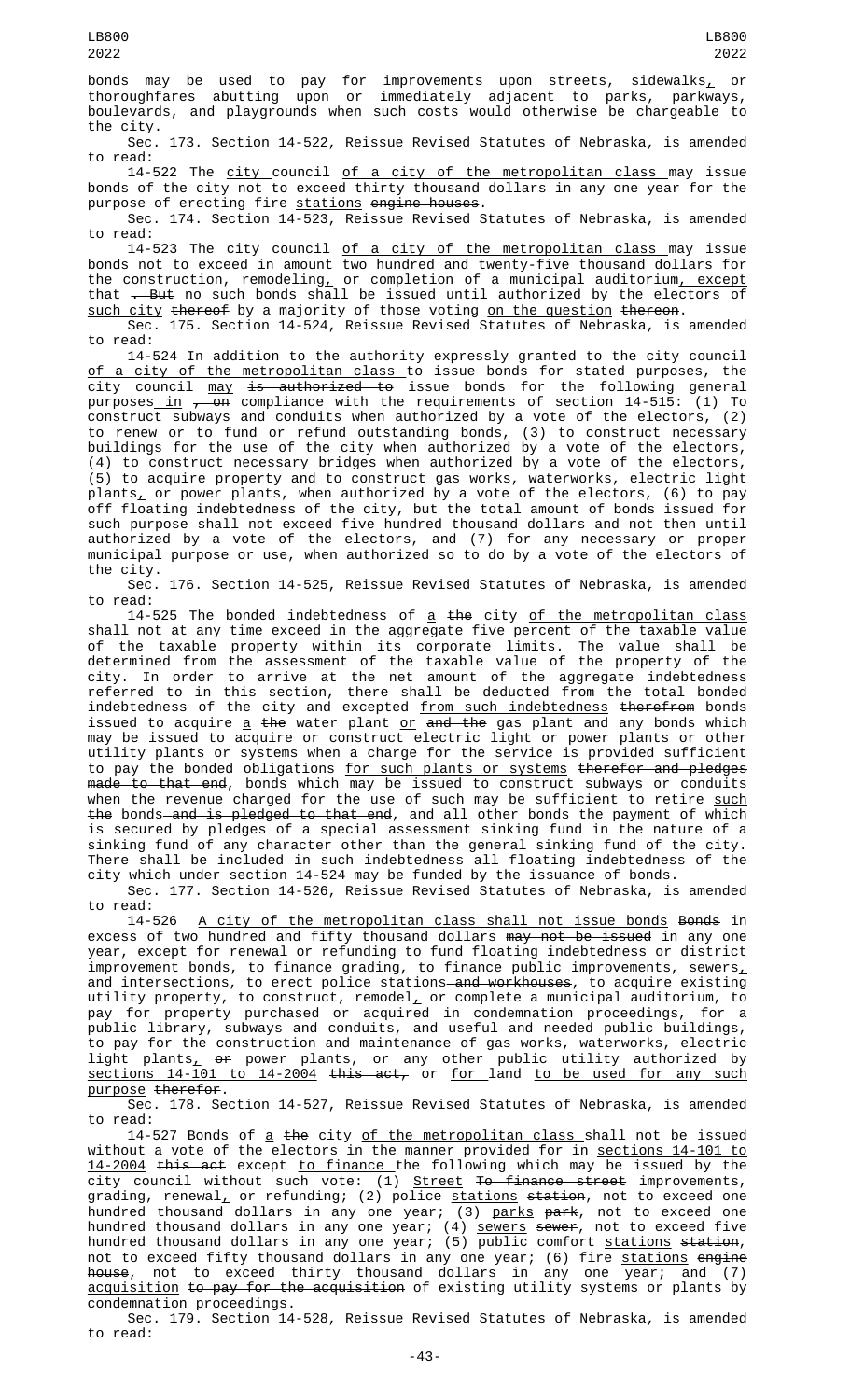14-528 The city council of a city of the metropolitan class is authorized to issue and sell bonds of the city, from time to time, to finance street improvements, as <u>provided in this section</u> <del>in this section specified</del>. The amount of bonds which may be issued and sold at any one time shall not exceed the total amount of bona fide contracts actually entered into for the kinds of street improvements included within this section and for the financing of which provisions have not otherwise been made. The proceeds from bonds sold under the authority of this section may be used and employed to finance or to aid in financing the classes and kinds of improvement, inclusive of all proper intersection charges, designated in this section, <u>including paving</u> <del>to wit:</del> <del>Paving</del>, repaving, surfacing and renewing surfaces, changing character of paving, guttering, reguttering, curbing and recurbing, <del>and</del> improvements made in combination as authorized in section 14-391, and macadamizing streets, avenues, alleys, and public thoroughfares of the city.

Sec. 180. Section 14-529, Reissue Revised Statutes of Nebraska, is amended to read:

14-529 Bonds issued under the authority of the provisions of section 14-528 shall be denominated bonds to finance street improvements, shall be issued and sold in accordance with the provisions of section 14-515 governing the issuance and sale of bonds, and shall bear an interest rate not greater than the rate of interest specified in <u>such</u> <del>said</del> section <u>regarding</u> <del>as respects</del> general bonds of the city. Such bonds so issued may be made payable in not less than five years and in not more than twenty years from date of issue.

Sec. 181. Section 14-530, Reissue Revised Statutes of Nebraska, is amended to read:

14-530 (1) The proceeds from the sale of bonds herein authorized under section 14-528, together with all special taxes and assessments to be levied for the classes of improvements designated in <u>such section 14-52</u>8, and the proceeds in the nature of all earnings and income from the investment and use <u>of such proceeds,</u> <del>thereof</del> shall be used and employed to finance such classes of improvements, inclusive of all proper intersection charges.

(2) All such proceeds proceedings shall be credited to a fund to be designated special assessment sinking fund, and, except such part <u>of such fund</u> thereof as may be required to pay proper intersection charges, shall be kept and maintained within such fund. The accumulations in <u>such</u> <del>this</del> fund, less the amounts of such fund thereof necessary to pay proper intersection charges from time to time, shall constitute a sinking fund to pay interest as it accrues and finally to pay at maturity all bonds issued and sold under the provisions <u>of</u> <u>this section</u> <del>hereof</del>, except such part <u>of such fund</u> <del>thereof</del> as has been devoted to the payment of proper intersection charges.

<u>(3) </u>The proportion of bonds authorized <u>under this section</u> <del>hereunder</del> and necessary to pay proper intersection charges, inclusive of interest <u>on such</u> bonds thereon, shall be paid and redeemed from the general sinking fund of the city.

(4) In all cases where taxes and special assessments levied under section 14-533 have been paid and have been credited to the special assessment sinking fund, such taxes and special assessments as well as all other credits in <u>such</u> <del>said</del> fund may be used to finance other improvements, but only to the extent which will leave the fund available to pay all bonds issued to finance street improvements and interest <u>on such bonds</u> <del>thereon</del> when maturing or due, except such part as by this section is charged to the general sinking fund of the city.

Sec. 182. Section 14-531, Reissue Revised Statutes of Nebraska, is amended to read:

14-531 The <u>city finance d</u>epartment of <u>a city of the metropolitan class</u> accounts and finances shall establish and maintain a fund to be designated fund to finance intersections. Immediately upon the completion of the work of any contract for improvements <del>herein</del> authorized<u> by this section</u>, the city engineer shall <del>carefully</del> estimate and <del>correctly</del> certify to the city council the <del>exact</del> amount which has been spent in the performance of such contract for proper intersection purposes. The <u>city c</u>ouncil shall at once <del>carefully</del> examine such certification and either approve or reject the amount so certified. If <u>such</u> certification it is rejected, further certifications shall be required until a proper amount has been certified, which shall be approved. As soon as approved, the city finance department of accounts and finances shall charge the special assessment sinking fund with the full amount as approved and shall credit the fund to finance intersections with a like amount. Just before each interest payment date an account shall be correctly and exactly stated between <u>such</u> <del>said</del> funds so as to apportion as properly and exactly as possible the respective interest charge against each fund. <u>Both such</u> <del>The two</del> funds <del>above mentioned</del> shall be continuously kept and maintained so that the fund to finance intersections will show exactly or approximately the total amount of bonds which has been devoted to the payment of intersection charges.

Sec. 183. Section 14-532, Reissue Revised Statutes of Nebraska, is amended to read:

14-532 A city of the metropolitan class The avails and proceeds of the special assessment sinking fund may, when not required for any of the purposes h<del>eretofore</del> specified in section 14-530, <del>be</del> temporarily <u>invest funds contained</u> in the special assessment sinking fund invested in securities of the United States Government, <u>the </u>State of Nebraska, <u>the city, the county containing such</u> <u>city</u> <del>Douglas County, metropolitan city, school district of such city, or <u>any</u></del> publicly owned and operated municipal utilities <u>of such city. All</u> <del>thereof; but</del> all such investments shall be made so as to be closed out and realized upon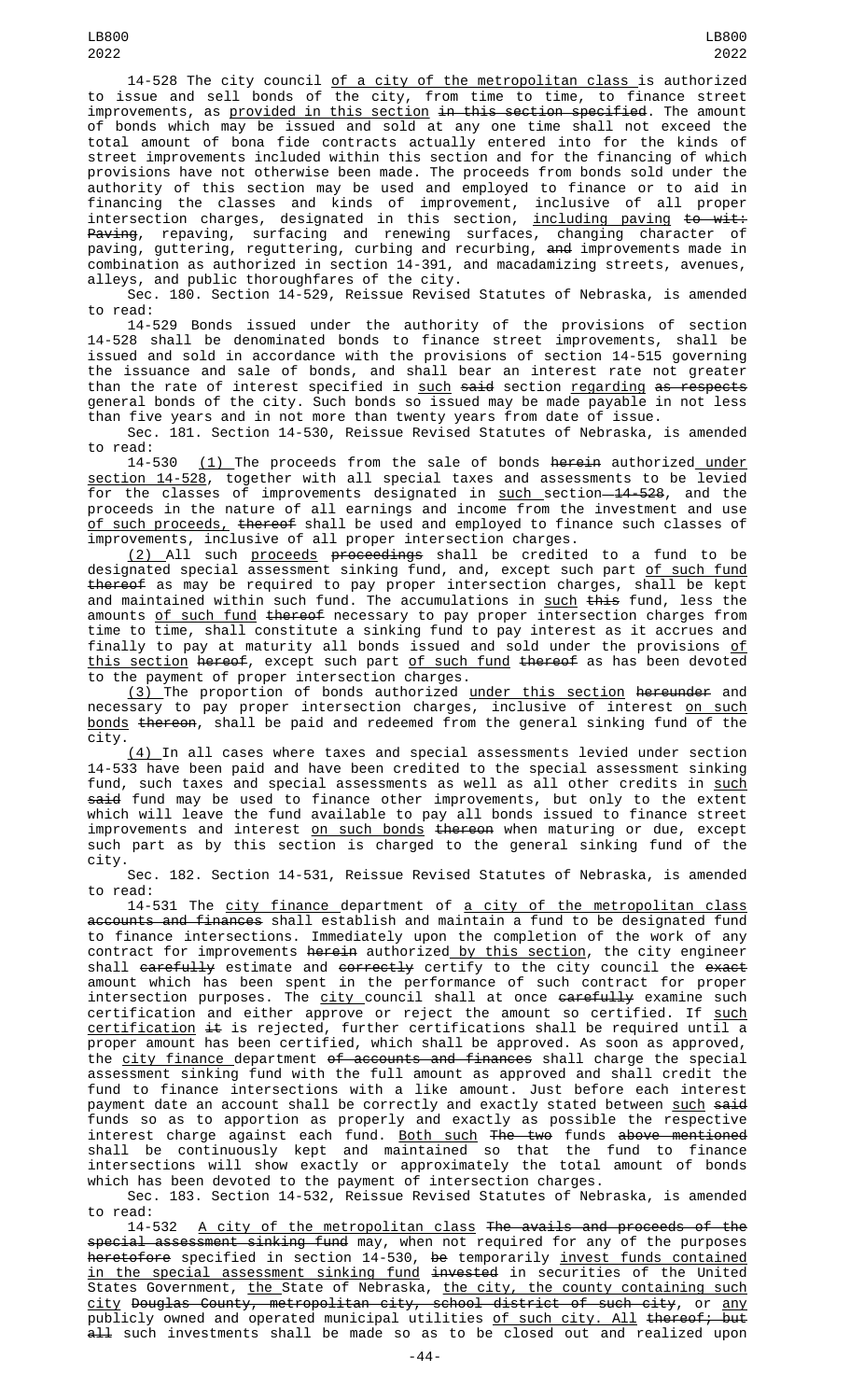whenever the proceeds so invested are needed for the purpose specified in such said section. The proceeds of the special assessment sinking fund, insofar as<br>required, may be used to complete the work under a contract where the required, may be used to complete the work under a contract where the contractor fails or refuses to perform such work.

Sec. 184. Section 14-533, Reissue Revised Statutes of Nebraska, is amended to read:

14-533 Upon the completion of the work under any contract authorized by sections 14-528 to 14-532, the city council <u>of a city of the metropolitan class</u> is authorized to levy and assess, in the usual manner, special taxes and assessments to the extent of benefits conferred by such work thereby to pay the costs of the improvements less the amount of proper intersection costs under such contract, all of which taxes and special assessments shall constitute a sinking fund, as and for the purposes specified in section 14-530.

Sec. 185. Section 14-534, Reissue Revised Statutes of Nebraska, is amended read:

14-534 Before any street, avenue, alley, or thoroughfare is graded within a city of the metropolitan class, the city engineer shall make a careful and detailed estimate of the total cost of such grading, and shall report such estimate the same to the city council as an approximate estimate of such cost. If such estimate is approved by the city council, thereupon a contract may be let for the grading in the manner provided for letting improvement contracts,  $except$  that such which contract, however, shall not exceed in total amount the approved approximate estimate.

Sec. 186. Section 14-535, Reissue Revised Statutes of Nebraska, is amended to read:

14-535 As soon as any <del>such</del> contract is let\_<u>pursuant to section 14-534</u>, the city council <u>of a city of the metropolitan class </u>is <del>thereupon</del> authorized to issue <del>and dispose of</del> bonds of the city in amounts sufficient to pay for the total work to be done under such contract. Unless bonds are issued disposed of for such purpose, the contract shall not be performed and shall not be binding upon the city. Bonds issued under the provisions <u>of section 14-534</u> <del>hereof</del> shall be denominated grading bonds, and shall state upon the face <u>of such bonds</u> <del>thereof</del> the street or part of street to be graded from the proceeds <u>of such</u> bonds thereof. Such bonds shall be due and payable in five years from date of such bonds thereof, shall draw interest at a rate not to exceed the rate of interest specified in section 45-104.01, as such rate may from time to time be adjusted by the Legislature, payable semiannually, shall have interest coupons <u>attached</u> <del>annexed</del>, and shall not be sold or disposed of below par<u>. The</u> <del>, and the</del> proceeds <u>from such bonds</u> <del>therefrom</del> shall be used only for the purpose of paying the costs of the grading for which issued. Such bonds may be sold or disposed of in the manner deemed best or advisable. As the work of grading progresses, partial estimates may be allowed and paid and the final estimates paid as soon as allowed.

Sec. 187. Section 14-536, Reissue Revised Statutes of Nebraska, is amended to read:

14-536 Upon the completion of any grading of a street, avenue, alley, or thoroughfare, the city council <u>of a city of the metropolitan class s</u>hall levy <u>special assessments </u>in the manner provided in sections 14-501 to 14-566—<del>special</del>  $\frac{1}{4}$  assessments, to the extent of the benefits, to cover the total costs of such grading. Special assessments so levied shall be made payable as provided in section 14-537. All installments shall draw interest at a rate not to exceed the rate of interest specified in section 45-104.01, as such rate may from time to time be adjusted by the Legislature, from the time of levy until due, and the rate specified in section 45-104.01, as such rate may from time to time be adjusted by the Legislature, whenever such <u>installments </u>become delinquent. All such special assessments and all interest accruing <u>on such special assessments</u> thereon shall constitute a sinking fund and shall be used only for the purpose of paying the interest on the bonds issued in that connection as <u>such interest</u> the same accrues and of paying the principal sum of the bonds at the maturity of such bonds thereof.

Sec. 188. Section 14-538, Reissue Revised Statutes of Nebraska, is amended to read:

14-538 Whenever any special tax or assessment upon any lot<u>, land, or</u> parcel or lots, lands or parcels of land within a city of the metropolitan <u>class </u>is found to be invalid, uncollectible $_{{\bm L}}$  and void, <u>is</u> <del>or shall be</del> adjudged to be void by a court of competent jurisdiction, or <u>is p</u>aid under protest and recovered by suit, because of any defect, irregularity $_{L}$  or invalidity, in any of the proceedings or on account of the failure to observe and comply with any of the conditions, prerequisites, and requirements of any statute or ordinance, the mayor and <u>city c</u>ouncil shall have the power to relevy <u>such special tax or</u> <u>assessment</u> <del>the same</del> upon <u>such</u> <del>the said</del> lot<u>, land, or parcel <del>or lots, lands or</del></u> <del>parcels</del> of <u>land</u> <del>lands</del> in the same manner as other special taxes and assessments are levied, without regard to whether the formalities, prerequisites, and conditions, prior to equalization, have been <u>met</u> <del>had</del> or not.

Sec. 189. Section 14-539, Reissue Revised Statutes of Nebraska, is amended to read:

14-539 <u>Within a city of the metropolitan class, in</u> <del>In</del> case the lots and real estate abutting upon that part of the street ordered paved as shown upon any such plat or map are not of uniform depth, as well as in all cases where, in the discretion of the <u>city council sitting as a </u>board of equalization, it is just and proper so to do, <u>such</u> <del>the</del> board shall have the right and authority to fix and determine the depth to which the real estate shall be charged and assessed with the cost of such improvement, without regard to the line of such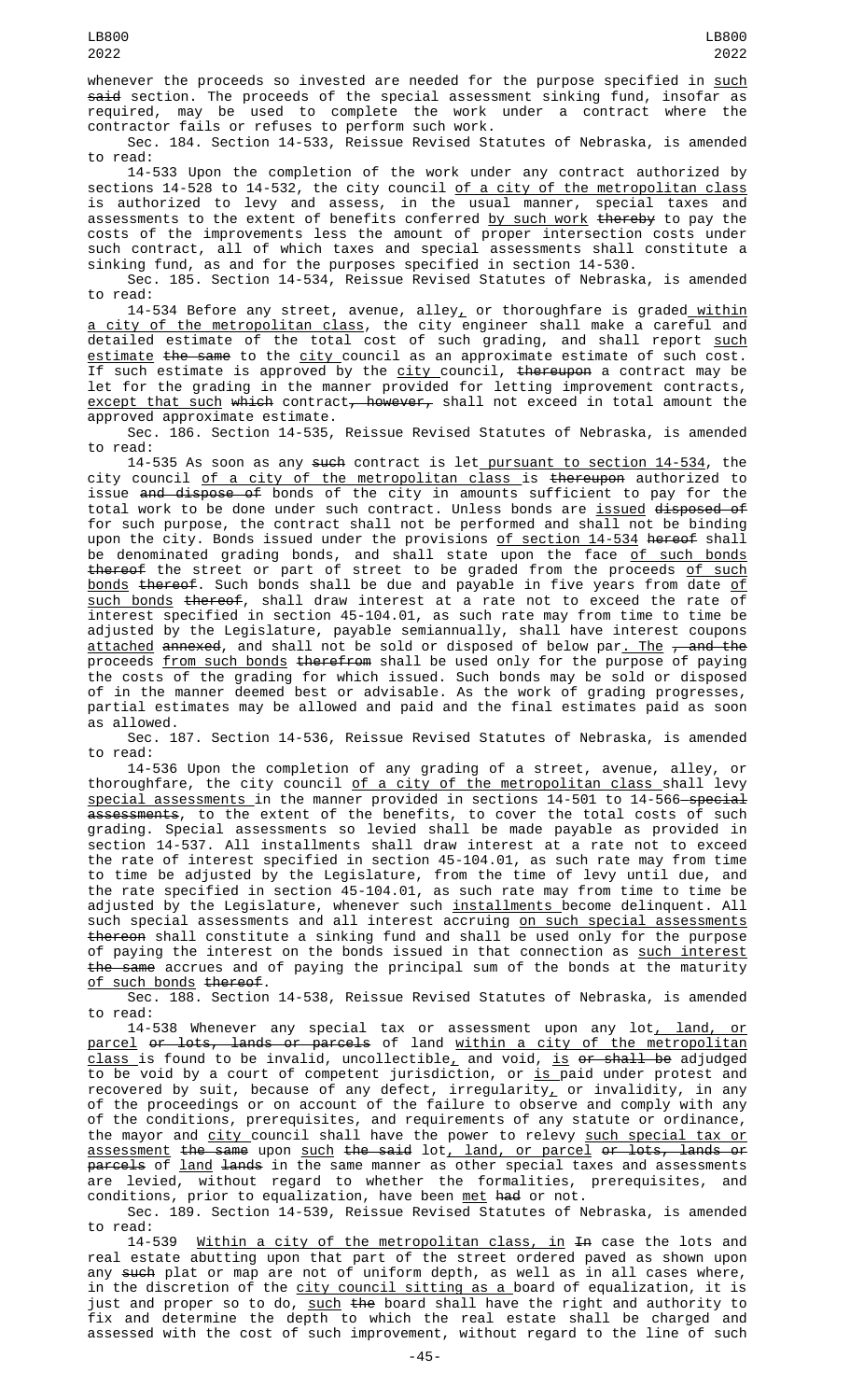lots. Such assessments shall  $\tau$  the same to be fixed and determined upon the basis of benefits accruing to the real estate by reason of such improvement. The provisions of this section, in regard to the depth to which real estate may be charged and assessed, shall apply to all special assessments.

Sec. 190. Section 14-540, Reissue Revised Statutes of Nebraska, is amended to read:

14-540 In cases of omission, mistake, defect $_{\rm \scriptscriptstyle L}$  or any irregularity in the preliminary proceedings on any special assessment<u> within a city of the</u> metropolitan class, the city council shall have power to correct such mistake, omission, defect $_{\scriptscriptstyle\rm L}$  or irregularity, and levy or relevy a special assessment on any or all property <u>within an improvement</u> <del>in the</del> district, in accordance with the special benefits to the property on account of such improvement as found by the city council sitting as a board of equalization. The city council shall deduct from the benefits and allow as a credit, before such relevy, an amount equal to the sum of the installments paid on the original levy.

Sec. 191. Section 14-541, Reissue Revised Statutes of Nebraska, is amended to read:

14-541 Special assessments may be levied by the city council of a city of the metropolitan class for the purpose of paying the cost of constructing or reconstructing sewers or drains within the city, such assessments to be levied on the real estate benefited by the sewer so constructed or reconstructed to the extent of the benefits to such property<u>. Such assessments shall</u> <del>, to</del> be determined, equalized, levied, and collected as in other cases for special assessments. Where the city council, sitting as a board of equalization, shall find the benefits to be equal and uniform, the levy may be according to the front footage of lots or real estate benefited, or according to such other rule as <u>such</u> <del>the city council, sitting as a</del> board <del>of equalization,</del> may adopt for the distribution or adjustment of cost upon the lots or real estate benefited by the improvement.

Sec. 192. Section 14-542, Reissue Revised Statutes of Nebraska, is amended to read:

14-542 When public improvements are made upon a street or part thereof and there are lots or grounds belonging to <u>a</u> <del>the</del> city <u>of the metropolitan class b</u>ut held or used as a part of any utility system or plant owned by <u>such city</u> <del>it</del>, either abutting upon or adjacent to such street or embraced within any improvement district, such property shall not be subject to special assessments for the costs of the improvement, but the costs of improving one-half, or such parts of the costs as might otherwise be assessed against such property, shall be paid out of the water fund, gas fund, or other fund available for such purpose and created to pay the costs of operation of such utility. The board or body having charge of such fund is directed to pay such costs of such improvement upon the completion <u>of such improvement</u> <del>thereof</del> to the city treasurer, and the amount so paid shall be applied to pay the partial costs of such improvement. Whenever any water main is laid by a metropolitan utilities district in a street of a city of the metropolitan class and there are lots or grounds abutting upon such street or embraced within any improvement district which are owned and controlled by the city, one-half the cost of constructing such water main in front of such lot or grounds, if special benefits equal such an amount, to be determined by the metropolitan utilities district, but not to exceed fifty cents per lineal front foot, shall be paid out of the general fund of the city. The city council shall provide for the payment of such costs to the metropolitan utilities district.

Sec. 193. Section 14-543, Reissue Revised Statutes of Nebraska, is amended to read:

14-543 For purposes of sections 14-101 to 14-2004:

(1) Lot means The word lot as used in this act shall be taken to mean a lot as described and designated upon the recorded plat of <u>a</u> <del>any such</del> city<u> of</u> the metropolitan class, and in case there is no recorded plat of any such city, it shall mean a lot as described and designated upon any generally recognized map of such city;  $\overline{\cdot}$ 

(2) Lands means The word lands shall mean any unsubdivided real estate in a city of the metropolitan class; and -

(3) Street includes The word street shall be deemed to include boulevards,  $a$ venues,  $a$ lleys<sub> $\overline{a}$ </sub> and lanes, or any form of public roadway in  $\underline{a}$  the city of the metropolitan class.

Sec. 194. Section 14-544, Reissue Revised Statutes of Nebraska, is amended to read:

14-544 A special assessment <u>within a city of the metropolitan class s</u>hall not be declared void or invalid because <u>the city council sitting as a</u> <del>said</del> board of equalization has included in the total cost of the improvement (1) the cost of inspection under the direction of the city engineer, (2) the cost of such grading, filling, or street repairs incidental to such improvement, (3) the additional cost of maintenance or repair of such improvement included in the contract for such work, <u>and (</u>4) the cost of removing obstructions and removing and lowering pipes owned and controlled by the city.

Sec. 195. Section 14-545, Reissue Revised Statutes of Nebraska, is amended to read:

14-545 All special assessments to cover the cost of any public improvements <del>herein</del> authorized <u>by sections 14-101 to 14-2004 s</u>hall be levied and assessed on all lots, parts of lots, lands, and real estate specially benefited by such improvement, or within the <u>improvement d</u>istrict created for the purpose of making such improvement, to the extent of the benefits to such lots, parts of lots, lands, and real estate by reason of such improvements,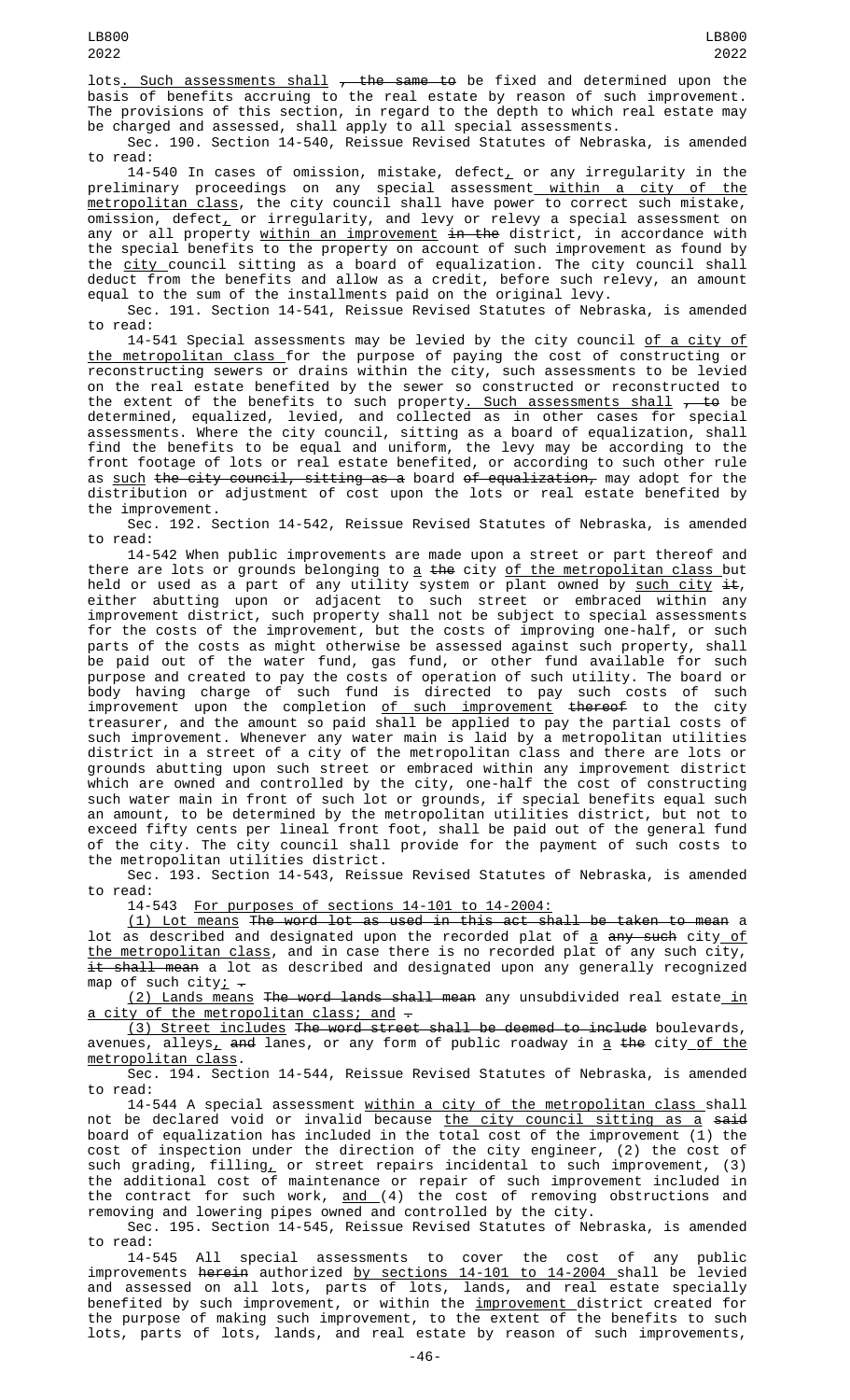such benefits to be determined by the city council sitting as a board of equalization. Where <u>the board of equalization finds</u> <del>they shall find</del> such benefits to be equal and uniform, such assessment may be according to the foot frontage, and may be prorated and scaled back from the line of such improvements according to such rules as the board of equalization <u>deems</u> <del>shall</del> <del>consider</del> fair and equitable.

Sec. 196. Section 14-546, Reissue Revised Statutes of Nebraska, is amended to read:

14-546 It shall be sufficient in any case in making a levy or assessment of any tax<u> within a city of the metropolitan class</u>, to describe the lot or piece of ground as <u>such lot or piece of ground</u> <del>the same</del> is platted and recorded, although <u>such lot or piece of ground</u> <del>the same</del> belongs to several persons<u>. If</u> <del>; but in case</del> any lot or piece of ground belongs to several persons, the owner of any part <u>of such lot or piece of ground</u> <del>thereof</del> may pay <u>such owner's</u> <del>his</del> proportion of the tax on such lot or piece of ground, and <u>such</u> his proper share may be determined by the city treasurer.

Sec. 197. Section 14-547, Reissue Revised Statutes of Nebraska, is amended to read:

14-547 <u>(1) </u> In all cases when special assessments are authorized by sections 14-101 to 14-2004 this act, except as otherwise provided, before any special tax or assessment is levied, it shall be the duty of the city council to sit as a board of equalization for one or more days each month as the city council shall elect. The <u>city </u>council shall by rule provide for the day or days on which such meetings shall be held—<del>and for the opening and closing hours of</del> such meetings. Notice of the date, time, and place of such meeting or meetings shall be published in the official newspaper for at least three days, the first publication to be at least seven days prior to the first session of the board <u>of equalization</u>. A majority of all members elected to the <u>city c</u>ouncil shall constitute a quorum for the transaction of any business properly brought before the board of equalization them, but a less number may adjourn from time to time and compel the attendance of absent members. The proceedings of such board <u>of</u> equalization shall not be invalidated by the absence of a quorum during the <u>meeting</u> <del>advertised hours of sitting</del> but the city clerk or some member of the board <u>of equalization </u>shall be present to receive complaints and applications and to give information. No final action shall be taken by the board <u>of</u> equalization except by a quorum in open session. When sitting as a board of equalization, the city council may adopt such reasonable rules as to the manner of presenting complaints and applying for remedy and relief as shall seem just.

<u>(2) </u>The <u>city c</u>ouncil may appoint one or more suitable persons to act as a referee for the board of equalization. The city council may direct that any protest filed shall be heard in the first instance by the referee in the manner provided for the hearing of protests by the board of equalization. Upon the conclusion of the hearing in each case, the referee shall transmit to the board of equalization all papers relating to the case, together with his or her findings and recommendations in writing. The board of equalization, after considering all papers relating to the protest and the findings and recommendations of the referee, may make the order recommended by the referee or any other order in the judgment of the board of equalization required by the findings of the referee, may hear additional testimony, or may set aside such findings and hear the protest anew.

<u>(3) </u>If a referee is not appointed, the board <u>of equalization s</u>hall hear and determine all such complaints and shall equalize and correct such assessment.

(4) After final deliberation and after all corrections and equalization of assessments have been made, the <u>city c</u>ouncil may levy such special assessments by ordinance at a regular meeting<del> thereafter</del>. The ordinance levying a special assessment shall be final and binding as the final order or judgment of a court of general jurisdiction.

(5) After the passage of such ordinance no court shall entertain any action for relief against such special assessment, except upon appeal from such final order, which remedy shall be deemed exclusive.

Sec. 198. Section 14-548, Reissue Revised Statutes of Nebraska, is amended to read:

14-548 Any person who has filed a written complaint before the board of equalization pursuant to section 14-547 shall have the right to appeal to the district court of the county within which such city <u>of the metropolitan class</u> is located, by filing a good and sufficient bond in the sum of not less than fifty dollars and not more than double the amount of the assessment complained of, conditioned for the faithful prosecution of such appeal, and if the judgment of special assessment is sustained, to pay the amount of such judgment, interest, and costs. Such bond shall be approved and appeal taken as specified in section 14-813. The district court shall hear the appeal as in equity and without a jury and determine anew all questions raised before the city. If the court finds such assessment to be valid, it shall render a decree for the amount of the assessment, interest, and costs, and declare <u>such</u> assessment, interest, and costs the same a lien upon the lots or lands so assessed. If the court finds that the tax is invalid it shall order a relevy of such assessment or enter such decree as may be just and equitable.

Sec. 199. Section 14-549, Reissue Revised Statutes of Nebraska, is amended to read:

14-549 <u>Any</u> <del>All</del> special <u>assessment within a city of the metropolitan</u>  $\tt{class}_L$  a<del>ssessments</del> except when payable in installments $_L$  shall be deemed delinquent if not paid within fifty days after the passage and approval of the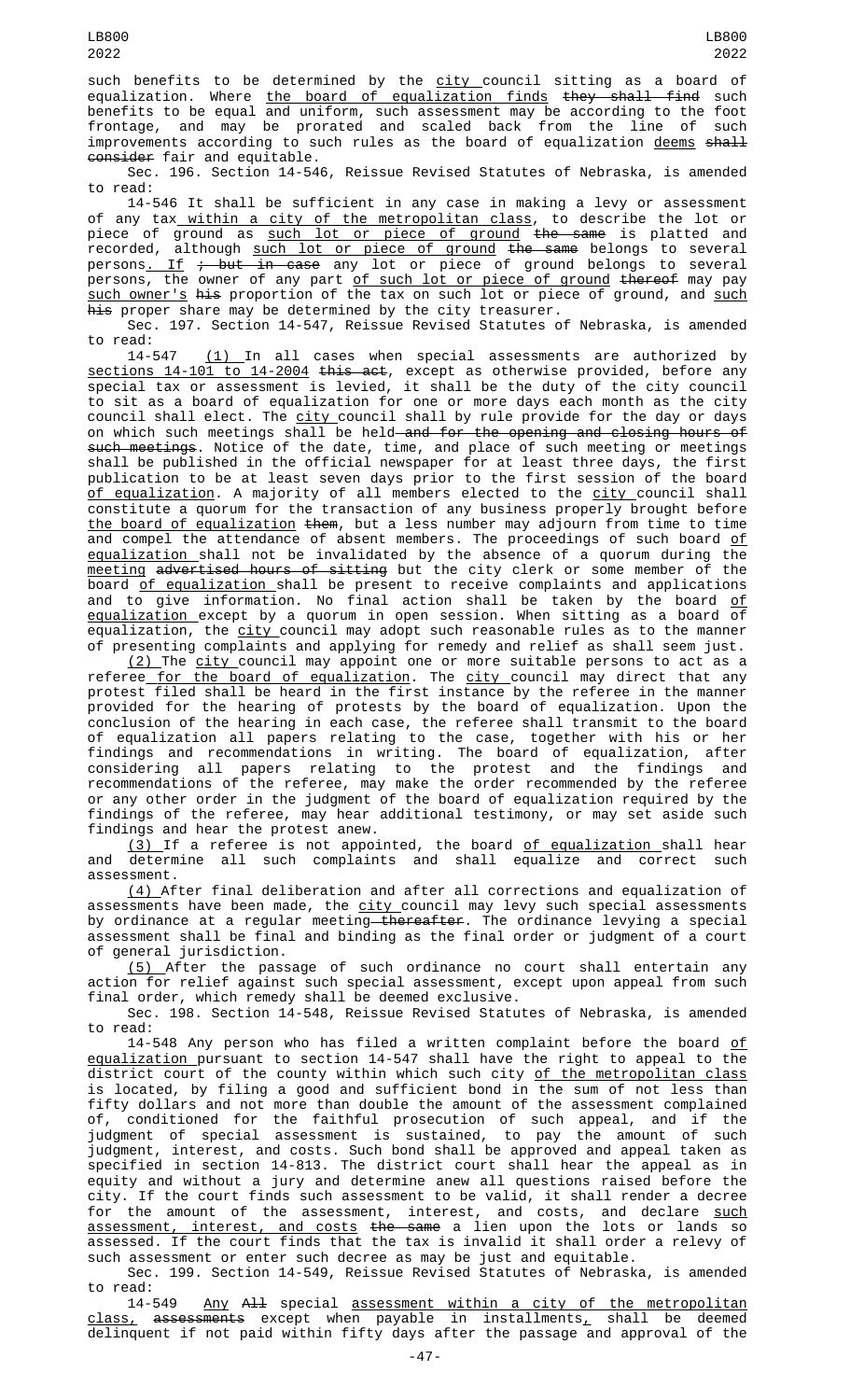ordinance levying such special assessment the same, and interest at the rate specified in section 45-104.01, as such rate may from time to time be adjusted by the Legislature, payable in advance, shall be paid on <u>any</u> <del>all</del> delinquent special <u>assessment</u> <del>assessments</del> from the time <u>such special assessment</u> <del>the same</del> shall become delinquent.

Sec. 200. Section 14-550, Reissue Revised Statutes of Nebraska, is amended to read:

14-550 When any special assessment is levied <u>within a city of the</u> metropolitan class, it shall be the duty of the city clerk to deliver to the city treasurer a certified copy of the ordinance levying such <u>special</u> <u>assessment</u> <del>tax</del>, and the city clerk shall append <del>thereto</del> a warrant <u>to such</u> <u>ordinance requiring the city treasurer to collect such special <u>assessment</u></u> assessments. It shall be the duty of the city clerk to immediately give notice by mail to the owners of the property so assessed, or their agents, if the addresses of such persons can be ascertained, that such <u>assessment</u> <del>assessments</del> will become delinquent on a certain date.

Sec. 201. Section 14-553, Revised Statutes Cumulative Supplement, 2020, is amended to read:

14-553 (1) The city treasurer of a city of the metropolitan class shall be a member of the finance department of such city and shall give bond or evidence of equivalent insurance in an amount as required by the finance director of such city. The <u>city </u>treasurer shall be liable for the safekeeping and proper disbursement of all funds and money of the city collected or received by him or her. He or she shall keep his or her books and accounts in such manner as to show the amount of money collected by him or her from all sources, the condition of each fund into which such money the same has been placed, and the items of disbursement <u>of such funds</u> <del>thereof</del>.

(2) The city treasurer shall annually complete continuing education through a program approved by the Auditor of Public Accounts, and proof of completion of such program shall be submitted to the Auditor of Public Accounts.

Sec. 202. Section 14-556, Reissue Revised Statutes of Nebraska, is amended to read:

14-556 (1) The city treasurer of a city of the metropolitan class shall place all funds of the city<del>, as the same accrue,</del> on deposit in such banks,<br>capital stock financial institutions, or qualifying mutual financial financial institutions, or qualifying mutual financial institutions within the city as shall agree to pay the highest rate of interest for the use of such funds so deposited. The city council is hereby directed to advertise for bids for rates for the deposit of such funds as <u>provided in this</u> section is hereby contemplated.

(2) The banks, capital stock financial institutions, or qualifying mutual financial institutions referred to in subsection (1) of this section, so selected, shall:

(a) Give bond to the city for the safekeeping of such funds, and such city shall not have on deposit in any bank, capital stock financial institution, or qualifying mutual financial institution giving a guaranty bond more than the amount insured or guaranteed by the Federal Deposit Insurance Corporation plus the maximum amount of the bond given by the bank, capital stock financial institution, or qualifying mutual financial institution or in any bank, capital stock financial institution, or qualifying mutual financial institution giving a personal bond more than the amount insured or guaranteed by the Federal Deposit Insurance Corporation plus one-half of the amount of the bond of the bank, capital stock financial institution, or qualifying mutual financial institution. All bonds of such banks, capital stock financial institutions, or qualifying mutual financial institutions shall be deposited with and held by the city treasurer; or

(b) Give security as provided in the Public Funds Deposit Security Act.

(3) The fact that a stockholder, director, or other officer of such bank, capital stock financial institution, or qualifying mutual financial institution is also serving as mayor, as a member of the city council, as a member of a board of public works, or as any other officer of <u>the city</u> <del>such municipality</del> shall not disqualify such bank, capital stock financial institution, or qualifying mutual financial institution from acting as a depository for such city municipal funds.

(4) Section 77-2366 shall apply to deposits in capital stock financial institutions.

(5) Section 77-2365.01 shall apply to deposits in qualifying mutual financial institutions.

Sec. 203. Section 14-557, Reissue Revised Statutes of Nebraska, is amended to read:

14-557 All general municipal taxes <u>levied upon real estate within a city</u> of the metropolitan class shall be a first lien upon the real estate upon which such taxes are it is levied and take priority over all other encumbrances and liens <u>on such real estate</u> <del>thereon</del>. All special assessments regularly levied within a city of the metropolitan class shall be a perpetual lien on the real estate assessed from the date of levy until paid irrespective of the county in which such real estate is situated, but shall be subject to all general taxes. The lien of all general municipal taxes levied on personal and real property within a city of the metropolitan class shall be governed by the general revenue laws of this state.

Sec. 204. Section 14-558, Reissue Revised Statutes of Nebraska, is amended to read:

14-558 It shall be the duty of the city treasurer of a city of the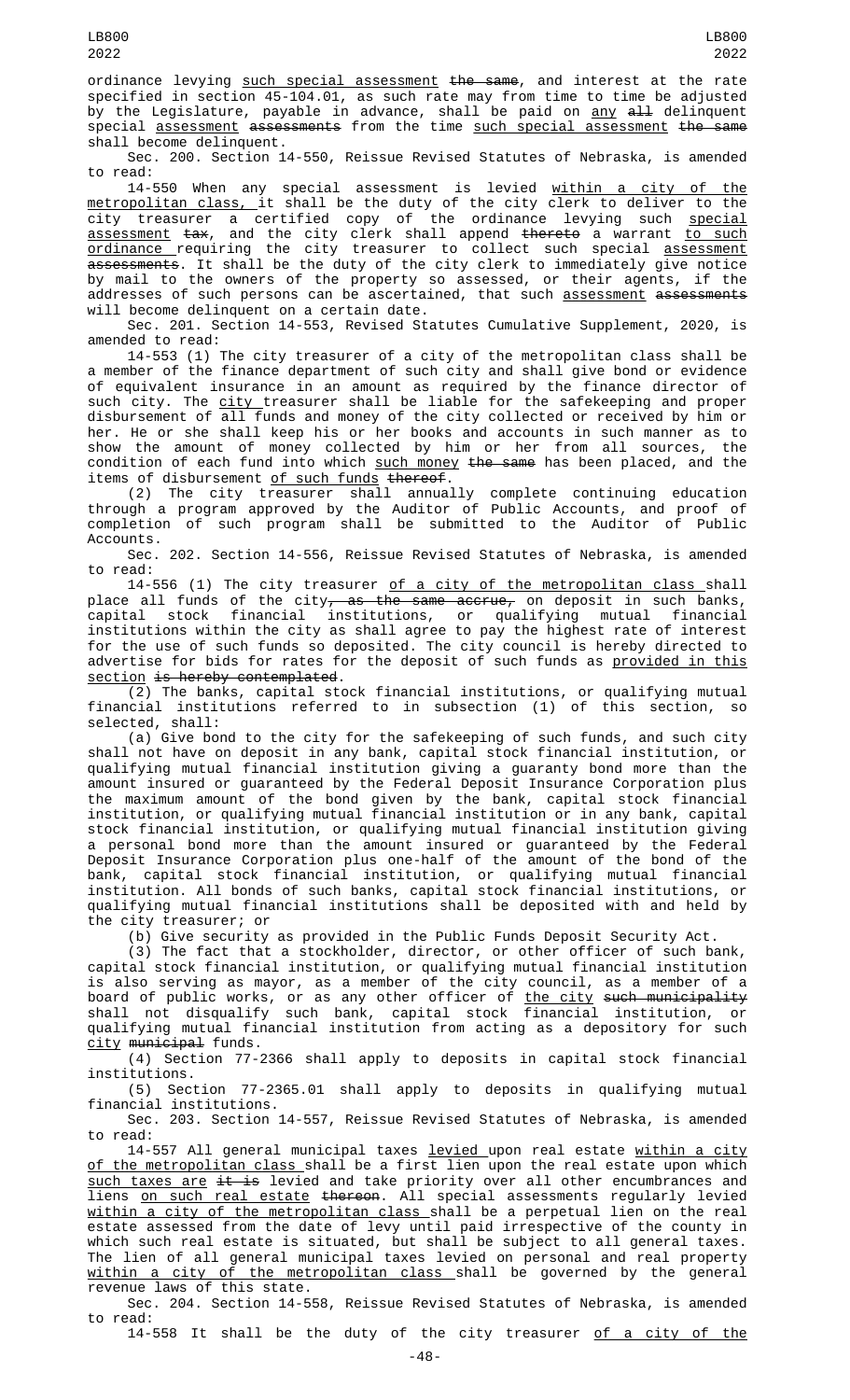metropolitan class to proceed as soon as practicable after any personal tax becomes delinquent, or prior <u>to such delinquency</u> <del>thereto</del> whenever the <u>city</u> treasurer shall believe that any person, firm, or corporation is about to dispose of any personal property on which a tax has been levied, to collect such delinquent taxes the same by distress and sale of the personal property of such person, firm $_{{\scriptscriptstyle\perp}}$  or corporation if any such property can be found within such city. No demand of taxes shall be necessary, but it shall be the duty of every person owing any municipal tax or taxes in such cities to <u>pay such taxes at the</u> <u>city</u> <del>attend at the</del> treasurer's office—<del>and pay the same</del>.

Sec. 205. Section 14-559, Reissue Revised Statutes of Nebraska, is amended to read:

14-559 All municipal taxes and all special assessments in such cities of the metropolitan class shall be paid in cash. The city treasurer may sue for the recovery of any tax, in <u>the</u> <del>his own</del> name <u>of <del>as</del> city treasurer, or in the</u> name of the city, and shall have all the rights of a creditor in such suits and in the enforcement of a judgment or decree.

Sec. 206. Section 14-560, Reissue Revised Statutes of Nebraska, is amended to read:

14-560 No warrant, other than the warrant of the county clerk issued to the county treasurer under the general revenue law, shall be necessary for the collection of the general taxes levied for <del>such</del> cities<u> of the metropolitan</u> class.

Sec. 207. Section 14-562, Reissue Revised Statutes of Nebraska, is amended to read:

14-562 Whenever any municipal tax or taxes levied <u>by a city of the</u> metropolitan class for any former year shall remain uncollected because of any defect, error $_{\scriptscriptstyle \rm L}$  or irregularity in either the power or manner of making the levy <u>of such taxes</u> <del>thereof</del>, it shall be lawful for the <u>city c</u>ouncil <del>of such city</del> to again levy a tax upon the property so delinquent in lieu of such former tax or taxes, and at the same rate, and upon the same assessment as such former tax or taxes were levied, and such tax or taxes shall be inserted in the tax list, and shall be collected in the same manner as other general taxes. The city council may, at any time, correct any error or defect, or supply any omission in the assessment or listing of any property subject to municipal tax made for the purpose of taxation for the then current fiscal year, and may require any and all persons to appear and answer under oath as to their possession or control of personal property subject to municipal taxation.

Sec. 208. Section 14-563, Reissue Revised Statutes of Nebraska, is amended to read:

14-563 Notwithstanding any provision of a home rule charter, funds of <u>a</u> the city of the metropolitan class available for such purpose may be invested in securities of the United States, the State of Nebraska, <u>the</u> <del>a</del> city—<del>of the</del> m<del>etropolitan class</del>, a county in which such city <del>of the metropolitan class</del> is located, <del>or a school district of such city,</del> in the securities of municipally owned and operated public utility property and plants of such city, or in the same manner as funds of the State of Nebraska are invested, except that the city treasurer may purchase certificates of deposit from and make time deposits in banks, capital stock financial institutions, or qualifying mutual financial institutions selected as depositories of city funds. Section 77-2366 shall apply to deposits in capital stock financial institutions. Section 77-2365.01 shall apply to deposits in qualifying mutual financial institutions.

Sec. 209. Section 14-564, Reissue Revised Statutes of Nebraska, is amended to read:

14-564  $(1)$  During the month of December of each year, the city council of <u>a city of the metropolitan class s</u>hall prepare, or cause to be prepared, a list of all supplies required for each office and department or board <u>of the city</u> for the ensuing year. Such list shall designate clearly the quantity and quality of the articles required, but shall not specify the particular product of any manufacturer.

 $(2)(a)$  The city council may negotiate directly with a sheltered workshop for such supplies pursuant to section 48-1503.

(b) If In the event the city council does not negotiate with a sheltered workshop, the city clerk shall advertise for bids on the articles in such list for at least three successive days in the official newspaper. Such advertisement shall state, in substance, that at a certain stated regular meeting of the city council, bids will be received and opened for all such supplies, and it shall be sufficient in such advertisement to describe the articles in a general way and refer to such list as being on file in the office of the city clerk. Such bids shall be received at the first regular meeting of the city council held after such advertisement has been completed, and awards shall be made at the next regular meeting thereafter. Bidders shall not be required to bid on all items included in such estimates, nor upon all items in one class. The <u>city c</u>ouncil may accept the lowest and best bid on any item or items and may reject any and all bids.

(3) Other or additional supplies not exceeding the value of one hundred dollars for any officer or board may be purchased on the request of the mayor and city comptroller.

Sec. 210. Section 14-565, Reissue Revised Statutes of Nebraska, is amended to read:

14-565 The list described in section 14-564 shall include any and all supplies or equipment for public improvements, street cleaning or repairs, or horses, hose, engines, vehicles<u>,</u> or implements used by the park board, fire department, or police department. A list of such supplies may be made and

-49-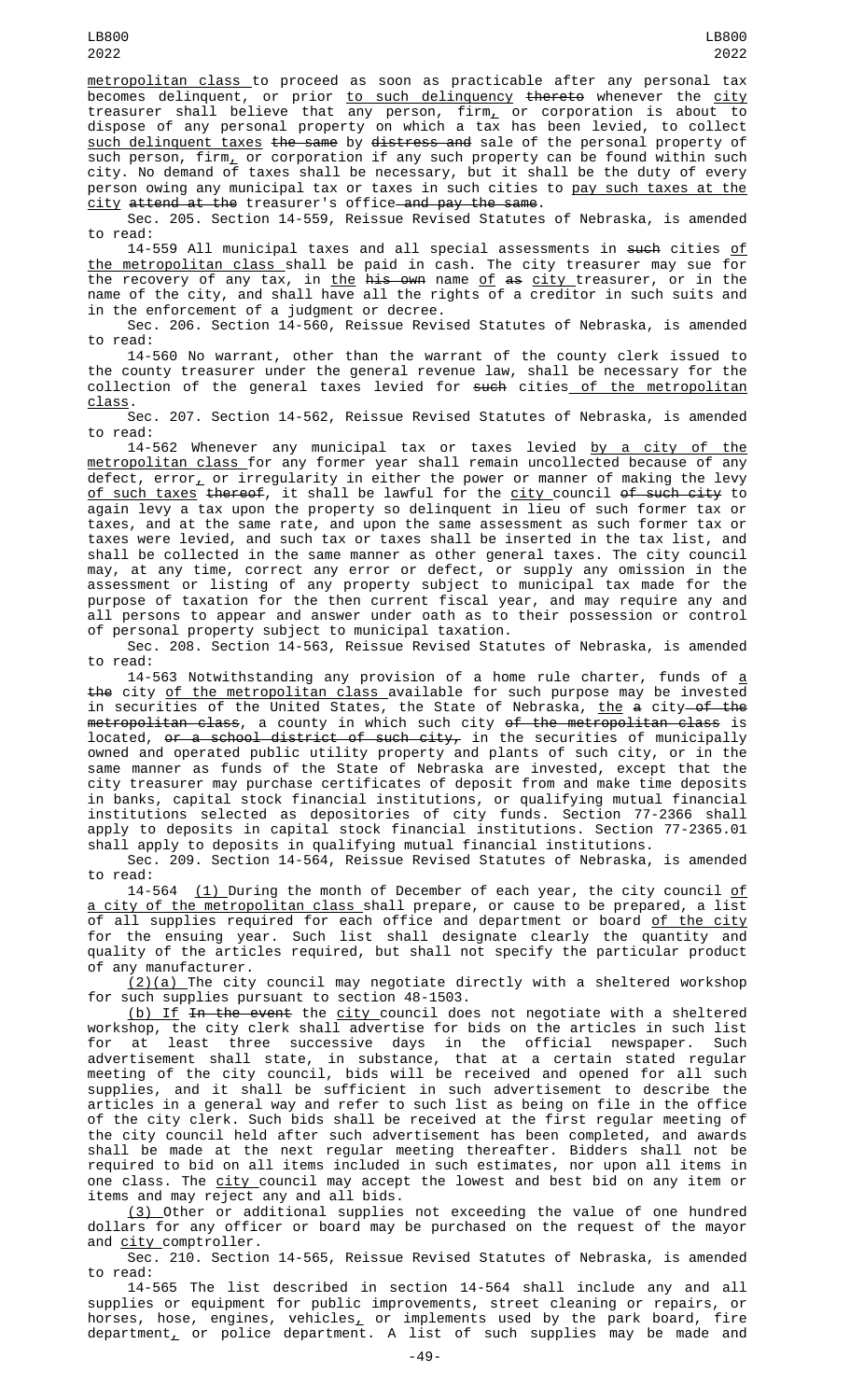advertised for at any time upon request of the proper board <u>or department</u> <del>of</del> <del>officers</del>, but subject to <u>such</u> <del>said</del> section as to the bids and newspapers and advertisement for bids. <u>Such</u> <del>The said</del> list shall not include the books, documents $_{\rm \scriptscriptstyle L}$  or other papers or material purchased by the library board.

Sec. 211. Section 14-566, Reissue Revised Statutes of Nebraska, is amended to read:<br>14-566

 $(1)$  At the beginning of the term of each  $\frac{\text{city}}{\text{city}}$  council in a city of the metropolitan class, the city clerk purchasing agent shall advertise for three days in each daily <u>legal newspaper in or of general circulation in the</u> city for proposals for publishing in <u>such daily legal</u> <del>some daily</del> newspaper, published in the English language and otherwise meeting the requirements <del>of a</del> <del>legal newspaper</del> fixed by state law, all public advertisements, notices, ordinances, resolutions, <u>city c</u>ouncil proceedings, and all other matter published by the city. In addition to considering the rate bid for printing, the <u>city clerk</u> <del>purchasing agent</del> may give weight to the character of circulation, quality of printing, plant, delivery service, and responsibility of the bidders in determining the lowest and best bid. <u>The city clerk</u> <del>He</del> may also consider the advantage of the same plant's combining publication of ordinances and providing an ordinance publishing service to subscribers.

<u>(2) </u>The <u>city clerk</u> <del>purchasing agent</del> shall notify the city <u>council</u> <del>clerk</del> of the city clerk's his selection of the official newspaper, which shall continue as such throughout the term of the <u>city c</u>ouncil. The <u>city c</u>ouncil may order additional publication of any of its proceedings in any other qualified <u>legal</u> newspaper or publication.

(3) If at any time, the designated official newspaper ceases regular publication or is not giving service satisfactory to the <u>city c</u>ouncil, the <u>city</u> clerk purchasing agent shall recommend another qualified legal newspaper to the city council and, upon approval of the city council, such legal newspaper  $\pm$ shall become the official newspaper.

 $(4)$  In case of refusal or neglect of the official newspaper to publish any required notice, the city clerk shall post such notice on the city's website <u>and</u> <del>it</del> in a conspicuous place in the city hall, and <u>the city clerk</u> <del>he</del> shall keep a written record of such posting <del>witnessed by two persons</del>. The record of such posting shall be evidence that <u>such posting <del>the same</del> was done as required</u> and shall be sufficient to fulfill the requirement of publication.

(5) The city shall not be without an official newspaper more than thirty days at a time.

Sec. 212. Section 14-567, Revised Statutes Cumulative Supplement, 2020, is amended to read:

14-567 (1) Beginning December 31, 1998, through December 31, 2017, the pension board of a city of the metropolitan class shall file with the Public Employees Retirement Board an annual report on each retirement plan established by such city pursuant to section 401(a) of the Internal Revenue Code and shall submit copies of such report to the Auditor of Public Accounts. The Auditor of Public Accounts may prepare a review of such report pursuant to section 84-304.02 but is not required to do so. The annual report shall be in a form prescribed by the Public Employees Retirement Board and shall contain the following information for each such retirement plan:

(a) The number of persons participating in the retirement plan;

(b) The contribution rates of participants in the plan;

(c) Plan assets and liabilities;

(d) The names and positions of persons administering the plan;

(e) The names and positions of persons investing plan assets;

(f) The form and nature of investments;

(g) For each defined contribution plan, a full description of investment policies and options available to plan participants; and

(h) For each defined benefit plan, the levels of benefits of participants in the plan, the number of members who are eligible for a benefit, and the total present value of such members' benefits, as well as the funding sources which will pay for such benefits.

If a plan contains no current active participants, the pension board may file in place of such report a statement with the Public Employees Retirement Board indicating the number of retirees still drawing benefits, and the sources and amount of funding for such benefits.

(2) Through December 31, 2017, if such retirement plan is a defined benefit plan which was open to new members on January 1, 2004, in addition to the reports required by section 13-2402, the pension board of a city of the metropolitan class shall cause to be prepared an annual report and shall file the same with the Public Employees Retirement Board and the Nebraska Retirement Systems Committee of the Legislature and submit to the Auditor of Public Accounts a copy of such report. The Auditor of Public Accounts may prepare a review of such report pursuant to section 84-304.02 but is not required to do so. If the pension board does not submit a copy of the report to the Auditor of Public Accounts within six months after the end of the plan year, the Auditor of Public Accounts may audit, or cause to be audited, the city. All costs of the audit shall be paid by the city. The report shall consist of a full actuarial analysis of each such retirement plan established by the city. The analysis shall be prepared by an independent private organization or public entity employing actuaries who are members in good standing of the American Academy of Actuaries, and which organization or entity has demonstrated expertise to perform this type of analysis and is unrelated to any organization offering investment advice or which provides investment management services to the retirement plan. The report to the Nebraska Retirement Systems Committee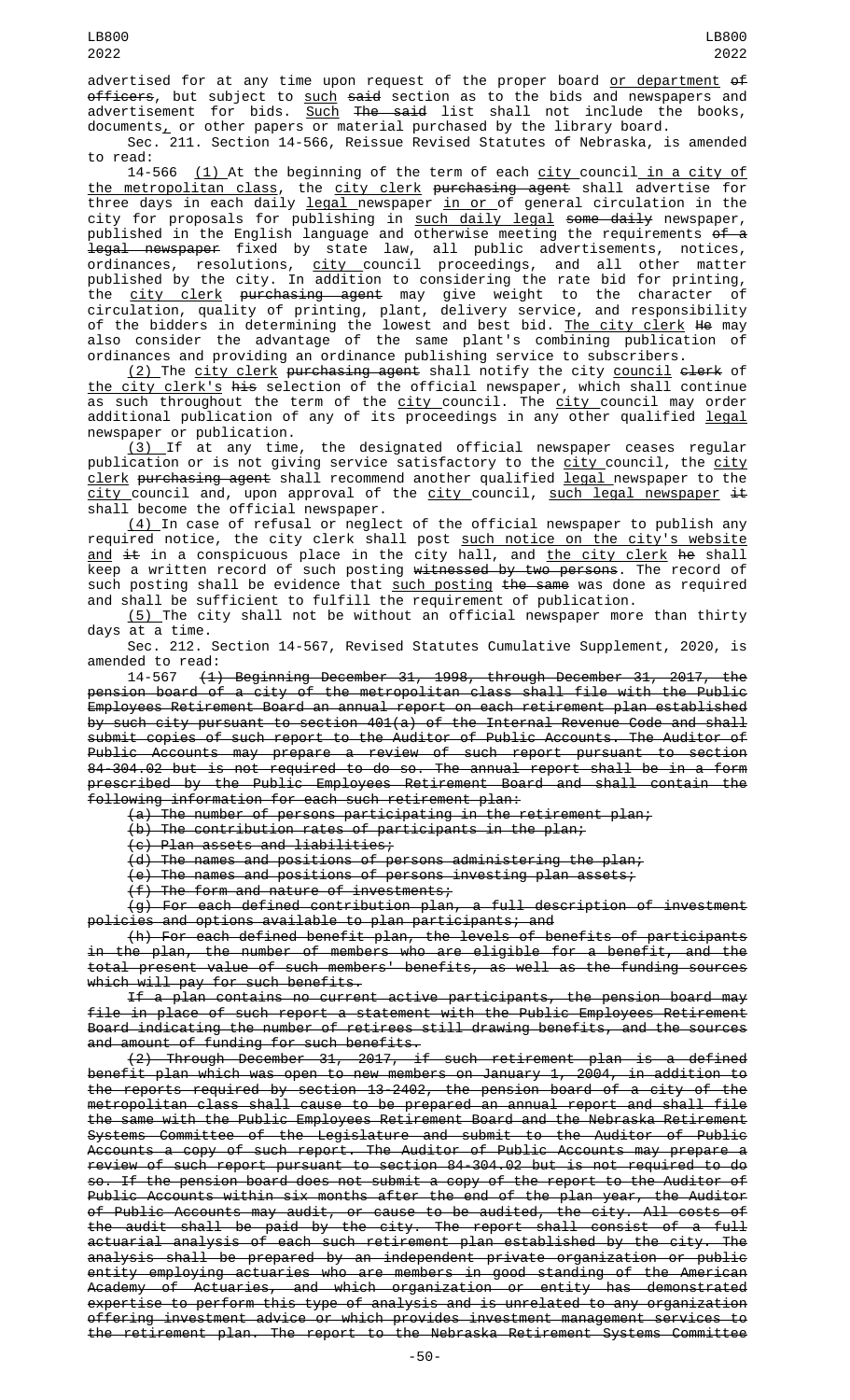## shall be submitted electronically.

LB800 2022

(1) Each (3)(a) Beginning December 31, 2018, and each December 31 thereafter, for a defined benefit plan the pension board or its designee shall prepare and electronically file an annual report with the Auditor of Public Accounts and the Nebraska Retirement Systems Committee of the Legislature. If such retirement plan is a defined benefit plan which was open to new members on January 1, 2004, the report shall be in addition to the reports required by section 13-2402. The report shall be on a form prescribed by the Auditor of Public Accounts and shall include, but not be limited to, the following information:

<u>(a)</u>  $\overline{\texttt{(i)}}$  The levels of benefits of participants in the plan, the number of members who are eligible for a benefit, the total present value of such members' benefits, and the funding sources which will pay for such benefits; and

 $(b)$   $(ii)$  A copy of a full actuarial analysis of each such defined benefit plan. The analysis shall be prepared by an independent private organization or public entity employing actuaries who are members in good standing of the American Academy of Actuaries, and which organization or entity has demonstrated expertise to perform this type of analysis and is unrelated to any organization which offers investment advice or provides investment management services to the retirement plan.

 $(2)$   $(b)$  The Auditor of Public Accounts may prepare a review of such report pursuant to section 84-304.02 but is not required to do so. If the pension board does not submit a copy of the report to the Auditor of Public Accounts within six months after the end of the plan year, the Auditor of Public Accounts may audit, or cause to be audited, the pension board. All costs of the audit shall be paid by the pension board.

Sec. 213. Section 14-568, Reissue Revised Statutes of Nebraska, is amended to read:

14-568 Notwithstanding any <u>home rule c</u>harter or statutory provisions or restrictions, any municipal bidding procedure may be waived by the city council of a city of the metropolitan class when required to comply with any federal grant, loan, or program.

Sec. 214. Section 14-601, Reissue Revised Statutes of Nebraska, is amended to read:

14-601 The city council of a city of the metropolitan class shall have the power<sub> $\tau$ </sub> and the it shall be its duty to appoint a chief of police<sub> $\tau$ </sub> and all other members of the police force to the extent that funds may be available to pay their salaries $_{\mathcal{T}}$  and as may be necessary to protect citizens and property $_{\mathcal{T}}$  and maintain peace and good order.—<del>The council may appoint and define the duties of</del> not to exceed two police matrons.

Sec. 215. Section 14-602, Reissue Revised Statutes of Nebraska, is amended to read:

14-602 The chief of police <u>of a city of the metropolitan class </u>shall have the supervision and control of the police force of the city<del>, subject to the</del> orders of the superintendent of police. All orders relating to the direction of the police force shall be given through the chief of police or, in the chief's his absence, the officer in charge of the police force.

Sec. 216. Section 14-603, Reissue Revised Statutes of Nebraska, is amended to read:

14-603 The chief of police <u>of a city of the metropolitan class </u>shall be the principal ministerial officer of the <u>city</u> <del>corporation</del>. His or her jurisdiction and that of his or her officers in the service of process in all criminal cases and in cases for the violation of city ordinances shall be coextensive with the county. The chief of police or his or her officers shall take bail in all bailable cases for the appearance before the county court of persons under arrest, but such bail shall be subject to the approval of the county court.

Sec. 217. Section 14-604, Reissue Revised Statutes of Nebraska, is amended to read:

14-604 The chief of police <u>of a city of the metropolitan class </u>shall be subject to the orders of the mayor in the suppression of riots<u>,</u> <del>and</del> tumultuous disturbances $_{\perp}$  and breaches of the peace. He or she may pursue and arrest any person fleeing from justice in any part of the state and shall <del>forthwith</del> bring all persons arrested by him or her arrested before the county court for trial or examination. He or she may receive and execute any proper authority for the arrest and detention of criminals fleeing or escaping from other places or states.

Sec. 218. Section 14-605, Reissue Revised Statutes of Nebraska, is amended to read:

14-605 The chief of police of a city of the metropolitan class shall have, in the discharge of his <u>or her </u>proper duties, like powers and be subject to like responsibilities as <u>a county sheriff</u> <del>sheriffs</del> in similar cases.

Sec. 219. Section 14-606, Reissue Revised Statutes of Nebraska, is amended to read:

14-606 Each police officer of a city of the metropolitan class shall give a bond, shall have the same powers as <u>a county sheriff</u> <del>sheriffs</del> in arresting all offenders against the laws of the state, and may arrest all offenders against the ordinances of the city with or without a warrant. In discharge of their duties as police officers, they shall be subject to the immediate orders of the chief of police.

Sec. 220. Section 14-607, Revised Statutes Cumulative Supplement, 2020, is amended to read: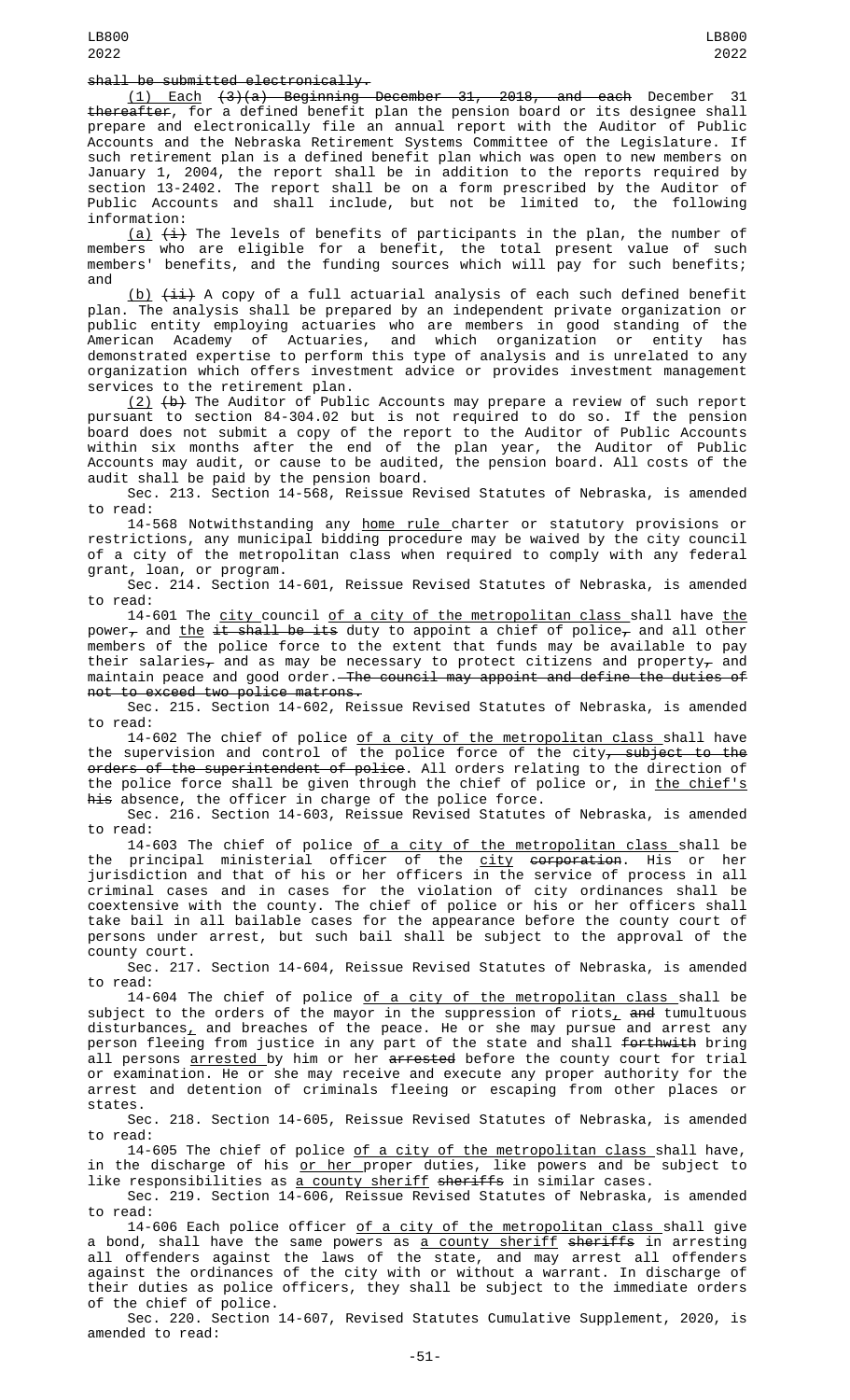14-607 It shall be the duty of police officers of a city of the metropolitan class to make a daily report to the chief of police of the time of lighting and extinguishing of all public lights and lamps upon their beats, and also any lamps that may be broken or out of repair. They shall also report to the <u>chief of police</u> <del>same office</del> any defect in any sidewalk, street, alley, or other public highway $_{L}$  <del>or</del> the existence of ice or dangerous obstructions on the walks or streets, <u>a</u> <del>or</del> break in any sewer, <u>any</u> <del>or</del> disagreeable odors emanating from inlets to sewers, or any violation of the health laws or ordinances of the city. Suitable <u>forms</u> <del>blanks</del> for making such reports shall be furnished to the chief of police by the city <u>department of public works</u> e<del>lectrician and health</del> <del>commissioner</del>. Such reports shall be <u>transmitted </u>by the chief of police transmitted to the proper officers of the city. In case of any violation of laws or ordinances $_{\scriptscriptstyle\! L}$  the police officer making report shall report the facts to the appropriate prosecuting authority. <u>Such police officers</u> <del>They</del> shall also perform such other duties as may be required by ordinance.

Sec. 221. Section 14-609, Reissue Revised Statutes of Nebraska, is amended to read:

14-609 All members or appointees of the police department of a city of the metropolitan class shall be subject to removal by the city council in the same manner as provided for members of the fire department.

Sec. 222. Section 14-702, Reissue Revised Statutes of Nebraska, is amended to read:

14-702 The city council <u>of a city of the metropolitan class </u>shall employ a chief of the fire department and all other officers, firefighters, and assistants as may be proper and necessary for the effective service of the fire department to the extent and limit that the funds provided by the city council for that purpose will allow. Each fire department applicant shall, as a condition of employment, submit to the city a full set of his or her fingerprints along with written permission authorizing the city to forward the set of fingerprints to the Federal Bureau of Investigation, through either the Nebraska State Patrol or the <u>city p</u>olice department, to facilitate a check of his or her criminal history record information by the Identification Division of the Federal Bureau of Investigation. The fingerprint check provided for in this section shall be solely for the purpose of confirming information provided by the fire department applicant.

Sec. 223. Section 14-704, Reissue Revised Statutes of Nebraska, is amended to read:

14-704 <u>(1) </u>All members or appointees of the fire department <u>of a city of</u> the metropolitan class shall be subject to removal by the city council under such rules and regulations as may be adopted, and whenever the city council shall consider and declare such removal necessary for the proper management or discipline, or for the more effective working or service of the fire department.

(2) No member or officer of the fire department shall be discharged for political reasons, nor shall a person be employed <u>by <del>or taken into</del> such</u> department for political reasons.

<u>(3) </u>Before a <u>firefighter</u> <del>fireman</del> can be discharged, charges must be filed against <u>such firefighter</u> <del>him</del> before the <u>city c</u>ouncil and a hearing had <u>on such</u> <u>charges</u> <del>thereon</del>, and an opportunity given such <u>firefighter</u> <del>member</del> to defend against such charges, but this provision shall not be construed to prevent peremptory suspension of such member by <u>such member's</u> <del>his</del> superiors in case of misconduct or neglect of duty or disobedience to orders. Whenever any such suspension is made, charges shall be at once filed before the <u>city c</u>ouncil by the person ordering such suspension, and a trial had <u>on such charges</u> <del>thereon</del>.

(4) The city council shall have the power to enforce the attendance of witnesses and the production of books and papers, and to administer oaths to such witnesses them in the same manner and with like effect and under the same penalties as in the case of magistrates exercising civil and criminal jurisdiction under the statutes of the State of Nebraska. <u>The city council</u> <del>It</del> shall have such other powers and perform such other duties as may be authorized or defined by ordinance.

Sec. 224. Section 14-709, Reissue Revised Statutes of Nebraska, is amended to read:<br>14-709

 $(1)$  Any person who is a sworn member of an organized and paid fire department of any city of the metropolitan class and who is an authorized arson investigator for such city in order to determine the cause, origin, and circumstances of fires shall be classified as a peace officer while on duty and in the course of any such investigation. Such person shall possess the same powers of arrest, search, <del>and</del> seizure<u>,</u> and the securing and service of warrants as police officers of such city.

<u>(2) </u>While on duty and in the course of any such investigation, <u>an arson</u> investigator such person may carry such weapons as may be necessary but only if such investigator that person has satisfactorily completed a training program offered or approved by the Nebraska Police Standards Advisory Council or equivalent training offered by such city and certified by the <u>city c</u>ouncil. Such training need not include exposure to vehicle and traffic law, traffic control and accident investigation, or first aid.

<u>(3) An arson investigator</u> <del>Such person</del> shall<u>,</u> in addition <u>to having</u> <del>have</del> been an active member of an organized fire department for a minimum of six<br>years, and shall meet the minimum qualifications and training standards and shall meet the minimum qualifications and training standards established by the city for all firefighters.

(4) Any arson investigator person granted the powers enumerated in this section may exercise such powers only while on duty and during the course of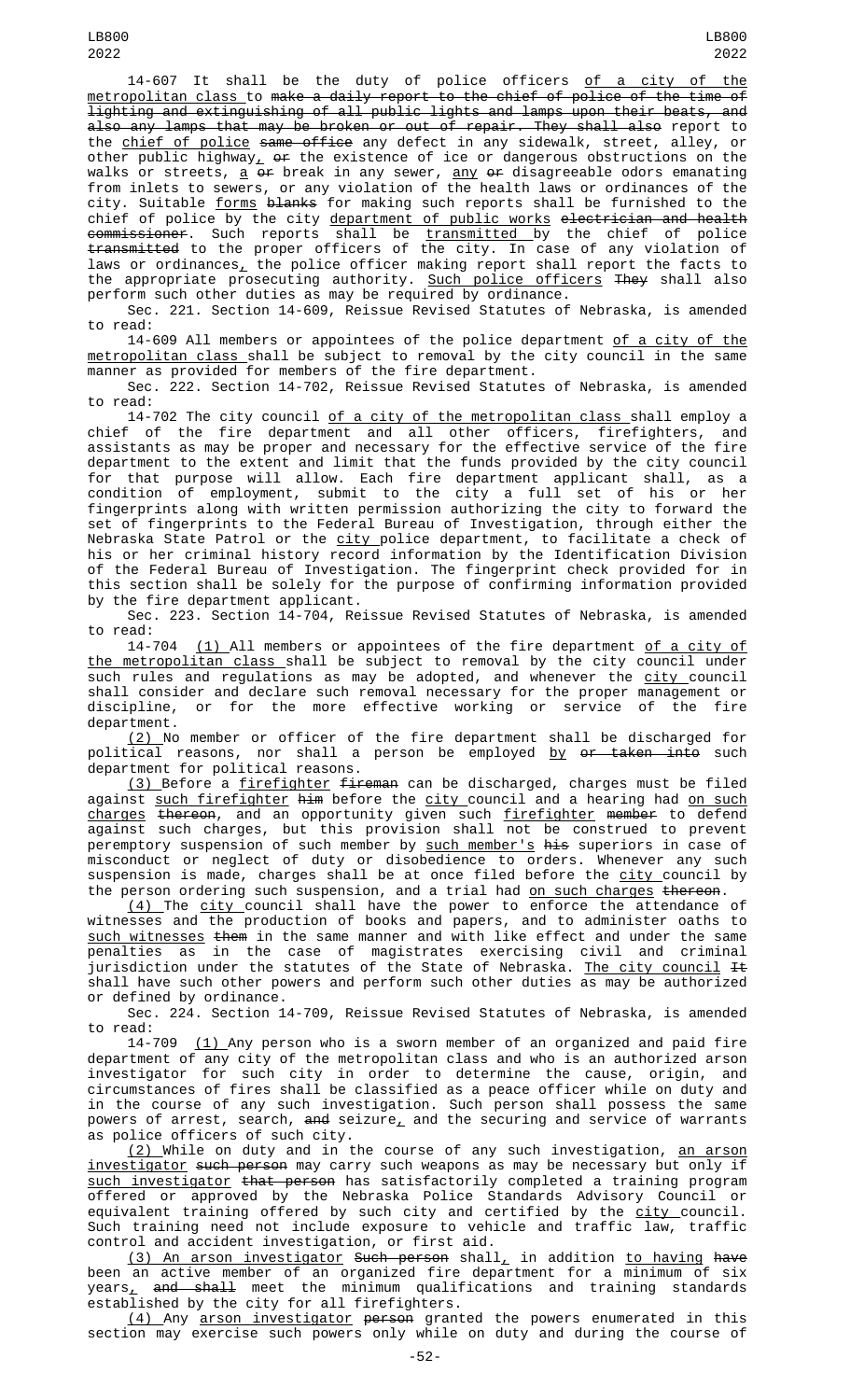investigating the cause, origin, and circumstances of a fire.

Sec. 225. Section 14-804, Reissue Revised Statutes of Nebraska, is amended to read:

14-804 Before any claim against  $\underline{a}$  the city of the metropolitan class, except officers' salaries earned within twelve months or interest on the public debt is allowed, the claimant or <u>the claimant's</u> <del>his</del> agent or attorney shall verify <u>such claim</u> <del>the same</del> by <del>his</del> affidavit, stating that the several items therein mentioned in such affidavit are just and true and the services charged therein or articles furnished, as the case may be, were rendered or furnished as <del>therein</del> charged<u> in such affidavit</u>, and that the amount <del>therein</del> charged and claimed <u>in such affidavit </u>is due and unpaid, allowing all just credits. The city comptroller and <u>the comptroller's</u> <del>his</del> deputy shall have authority to administer oaths and affirmations in all matters required by this section. All claims against the city must be filed with the city <u>clerk</u> <del>comptroller</del>. When the claim of any person against the city is disallowed, in whole or in part, by the city council, such person may appeal from the decision of <u>such</u> <del>said</del> city council to the district court of the same county, as provided in section 14-813.

Sec. 226. Section 14-805, Reissue Revised Statutes of Nebraska, is amended to read:

14-805 Upon the rejection or disallowance of any claim against a city of the metropolitan class, it shall be the duty of the city clerk to notify the claimant or <u>the claimant's</u> <del>his</del> agent or attorney of such fact, unless such notice is waived in writing. Such notice may be served by any person authorized by the city clerk and must be served within ten days from the rejection of such claim. The notice and return of such notice shall thereon must be filed with the  $\frac{\text{city}}{\text{c}}$  clerk comptroller.

Sec. 227. Section 14-806, Reissue Revised Statutes of Nebraska, is amended to read:

14-806 No bill or claim for labor, salary, or material, or for extra service or overtime or account of any kind against <u>a</u> <del>the</del> city<u> of the</u> <u>metropolitan class</u>, after <u>such bill or claim</u> <del>it</del> has been adversely reported on and rejected by the <u>city</u> <del>administration under which it has been incurred</del>, and no bill, account<u>,</u> or claim, not presented or claimed within eighteen months after <u>such bill, account, or claim</u> <del>it</del> was incurred and payable, shall be allowed or authorized to be paid by the any mayor and city council except through the judgment of a court of competent jurisdiction. These provisions shall apply equally to any modification of the same account in whatever form  $such$   $account$   $\pm t$  may be presented.

Sec. 228. Section 14-807, Reissue Revised Statutes of Nebraska, is amended to read:

14-807 In all cases of damage arising under the provisions of sections 14-101 to 14-2004, this act the party or parties whose property is damaged or sought to be taken by the provisions of <u>such sections</u> <del>this act</del> shall have the right to appeal from such assessment of damages, but such appeal shall not delay the appropriation of the property sought to be taken, <del>or</del> delay the improvement proposed, or retard the change of grade sought to be made. In no case shall <u>a</u> <del>the</del> city <u>of the metropolitan class </u>be liable for the costs or interest on such appeal, unless the party appealing shall be adjudged entitled, upon the appeal, to a greater amount of damage than was awarded. The remedy by

appeal herein allowed by this section shall be deemed and held to be exclusive. Sec. 229. Section 14-808, Reissue Revised Statutes of Nebraska, is amended to read:

14-808 The corporate name of each city of the metropolitan class eity shall be The City of .................., and all process or notice whatever affecting any such city shall be served in the manner provided for service of a summons in a civil action.

Sec. 230. Section 14-809, Reissue Revised Statutes of Nebraska, is amended to read:

14-809 The city attorney of a city of the metropolitan class shall have <u>the p</u>ower to<u>:</u>

<u>(1) Intervene</u> <del>intervene</del> in any suit or proceeding when the rights of the city are involved<del>,</del> or where the city is a proper party<u>;</u>  $\texttt{-}$ 

<u>(2) Waive</u> <del>He shall also have power to waive</del> the issuance and service of summons and may enter a voluntary appearance when in <u>the city attorney's</u> <del>his</del> opinion the interests of the city may require it<u>; and</u>  $\hbox{\large -}$ 

(3) Confess He shall have power to confess judgment, but only when authorized by the city council<del>, and not otherwise</del>.

Sec. 231. Section 14-810, Reissue Revised Statutes of Nebraska, is amended to read:

14-810 If <u>a</u> <del>the</del> city <u>of the metropolitan class shall refuse or neglect to</u> defend any suit at law or in equity brought against <u>such city</u> <del>it</del>, any resident taxpayer may defend <u>such</u> <del>said</del> suit on <del>its</del> behalf <u>of such city </u>at the cost of the city, not including attorney's fees.

Sec. 232. Section 14-811, Reissue Revised Statutes of Nebraska, is amended to read:

14-811 Any ordinance or resolution granting, extending, changing $_{\tt L}$  or modifying the terms and conditions of a franchise<u> in a city of the metropolitan</u> class shall not be passed until at least four weeks shall have elapsed after its introduction or proposal, and not until such resolution or ordinance has been published daily for at least two weeks in the official newspaper of the city. <u>Such ordinance or resolution</u> <del>It</del> shall not become effective or binding until submitted to the electors and approved by a majority vote <u>of such</u>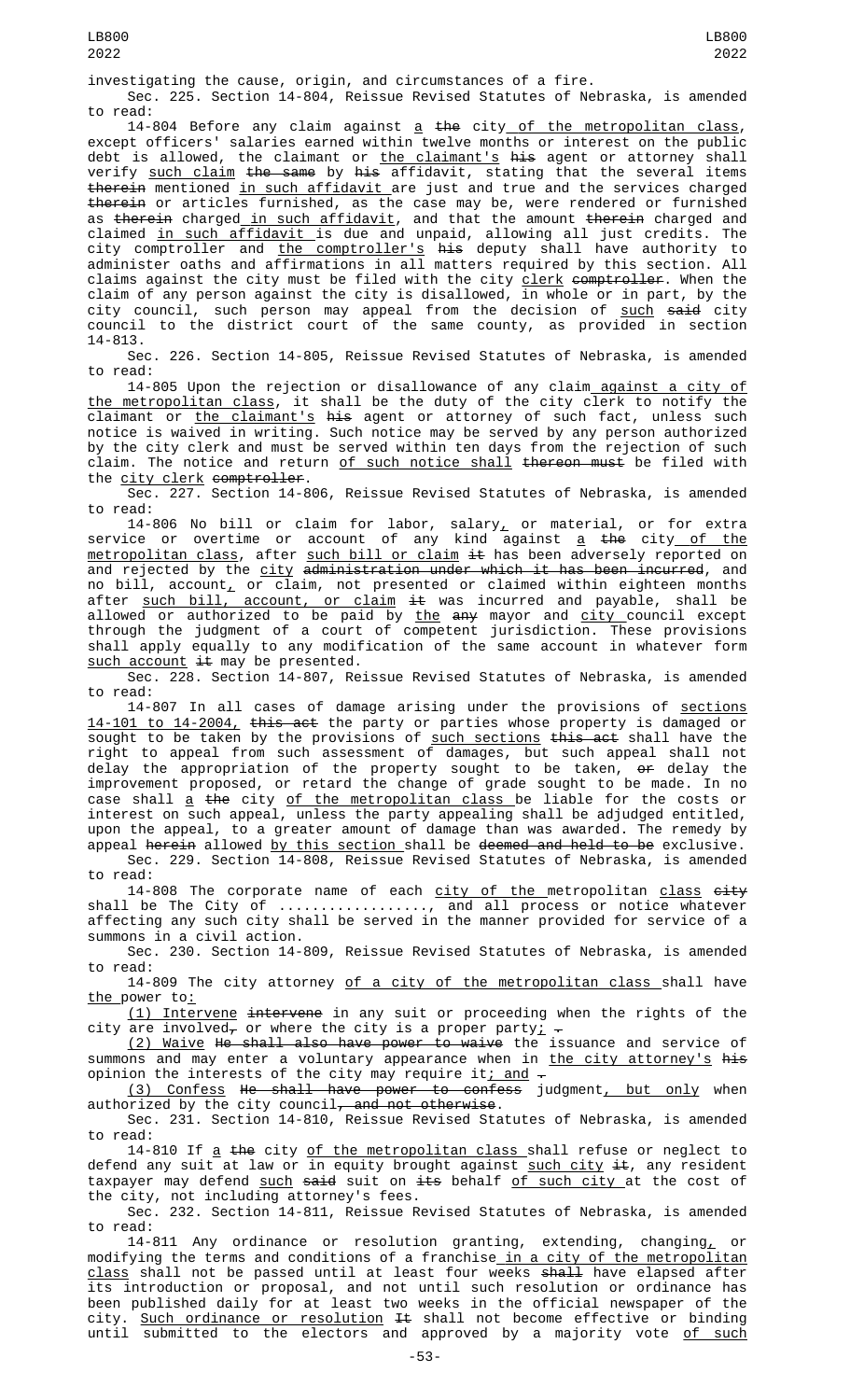electors thereof. Submission to the electors shall be made as provided in section 14-202. A new franchise shall not hereafter be granted or any modification or extension of any existing franchise made unless an annuity or royalty be provided and reserved to the city to be based either upon a fixed reasonable amount per year or a fixed percentage of the earnings under the operation of the franchise so granted, and not then until <u>such franchise</u> <del>the</del> same has been submitted to a vote and approved by the electors at a general city election or special election called for that purpose.

Sec. 233. Section 14-812, Reissue Revised Statutes of Nebraska, is amended to read:

14-812 Lands, houses, money, debts due <u>to a city of the metropolitan class</u> <del>the city</del>, <del>and</del> property, and assets of every description belonging to any <u>such</u> <del>metropolitan</del> city, shall be exempt from taxation, execution, and sale. Judgments against <u>such</u> <del>the said</del> city shall be paid out of the judgment fund, or out of a special fund created for <u>such</u> <del>the</del> purpose.

Sec. 234. Section 14-813, Reissue Revised Statutes of Nebraska, is amended

to read:<br>14-813  $(1)$  Whenever the right of appeal is conferred by <u>sections 14-101</u><br>this act, the procedure, unless otherwise provided, shall be to 14-2004 this act, the procedure, unless otherwise provided, shall be substantially as <u>provided in this section.</u> <del>follows:</del>

<u>(2) </u>The claimant or appellant shall, within twenty days after the date of the order complained of, execute a bond to <u>the</u> s<del>uch</del> city <u>of the metropolitan</u> <u>class </u>with sufficient surety to be approved by the <u>city c</u>lerk, conditioned for the faithful prosecution of such appeal, and the payment of all costs adjudged against the appellant. Such bond shall be filed in the office of the city clerk.

(3) Upon the request of the appellant and the payment by the appellant to the city clerk or his or her designee of the estimated cost of preparation of the transcript, the city clerk shall cause a complete transcript of the proceedings of the city relating to its decision to be prepared. The cost of preparing the transcript shall be calculated in the same manner as the calculation of the fee for a court reporter for the preparation of a bill of exceptions as specified by rules of practice prescribed by the Supreme Court. At such time as the completed transcript is presented to the appellant, the appellant shall pay the amount of the cost of preparation in excess of the estimated amount already paid or shall receive a refund of any amount in excess of the actual cost.

(4)(a) An appellant determined to be indigent shall not be required to pay a bond or any costs associated with such transcript preparation.

(b) For purposes of this section, indigent means the inability to financially pursue the appeal without prejudicing the appellant's ability to provide economic necessities for the appellant or the appellant's family. Indigency shall be determined by the court having jurisdiction over the appeal upon motion of the appellant. The court shall make a reasonable inquiry to determine the appellant's financial condition and shall consider such factors as the appellant's income, the availability to the appellant of other resources, including real and personal property, bank accounts, social security benefits, and unemployment or other benefits, the appellant's normal living expenses, the appellant's outstanding debts, the number and age of the appellant's dependents, and other relevant circumstances.

(5) It shall be the duty of the claimant or appellant to file a petition in the district court as in the commencement of an action within thirty days after the date of the order or award appealed from, and he or she shall also file such transcript before answer day. The proceedings of the district court shall thereafter be the same as on appeal from the county board.

(6) Any taxpayer may appeal from the allowance of any claim against the city by giving a bond and complying with this section.

(7) This section shall not be so construed as to prevent the city council from once reconsidering its action on any claim or award upon ten days' notice to the interested parties interested.

Sec. 235. Section 14-814, Reissue Revised Statutes of Nebraska, is amended to read:

14-814 A city of the metropolitan class shall not be liable for any tort or act of negligence of the metropolitan utilities district or of any other utility board or body with full and independent powers of control, or for torts or acts of negligence of any of the officers or employees of such <u>metropolitan</u> <u>utilities district or other b</u>oard <u>or body </u>which may in any way result from, grow out of, or be connected with the maintenance, management, control, or operation of any water system or plant, any gas system or plant, or any other public utility system or plant which the city may acquire or own but which has been placed in the control of and is maintained and operated by any such <u>metropolitan utilities d</u>istrict or <u>other board or body</u>. The city shall not be liable for the debts and obligations of any such <u>metropolitan utilities</u> district or <u>other </u>board <u>or body </u>incurred in connection with or in any way pertaining to the maintenance, management, control, or operation of any such plant or system by such <u>district, </u>board<u>, or body</u> of control with full authority over the revenue and earnings of such system or plant.

Sec. 236. Section 14-816, Reissue Revised Statutes of Nebraska, is amended to read:

14-816 All citizens of this state and other persons interested in the examination of the records kept by any officer of <u>a</u> <del>the</del> city<u> of the</u> <u>metropolitan class</u>, are <del>hereby fully empowered and</del> authorized to examine <u>such</u> records the same free of charge during the hours the respective offices may be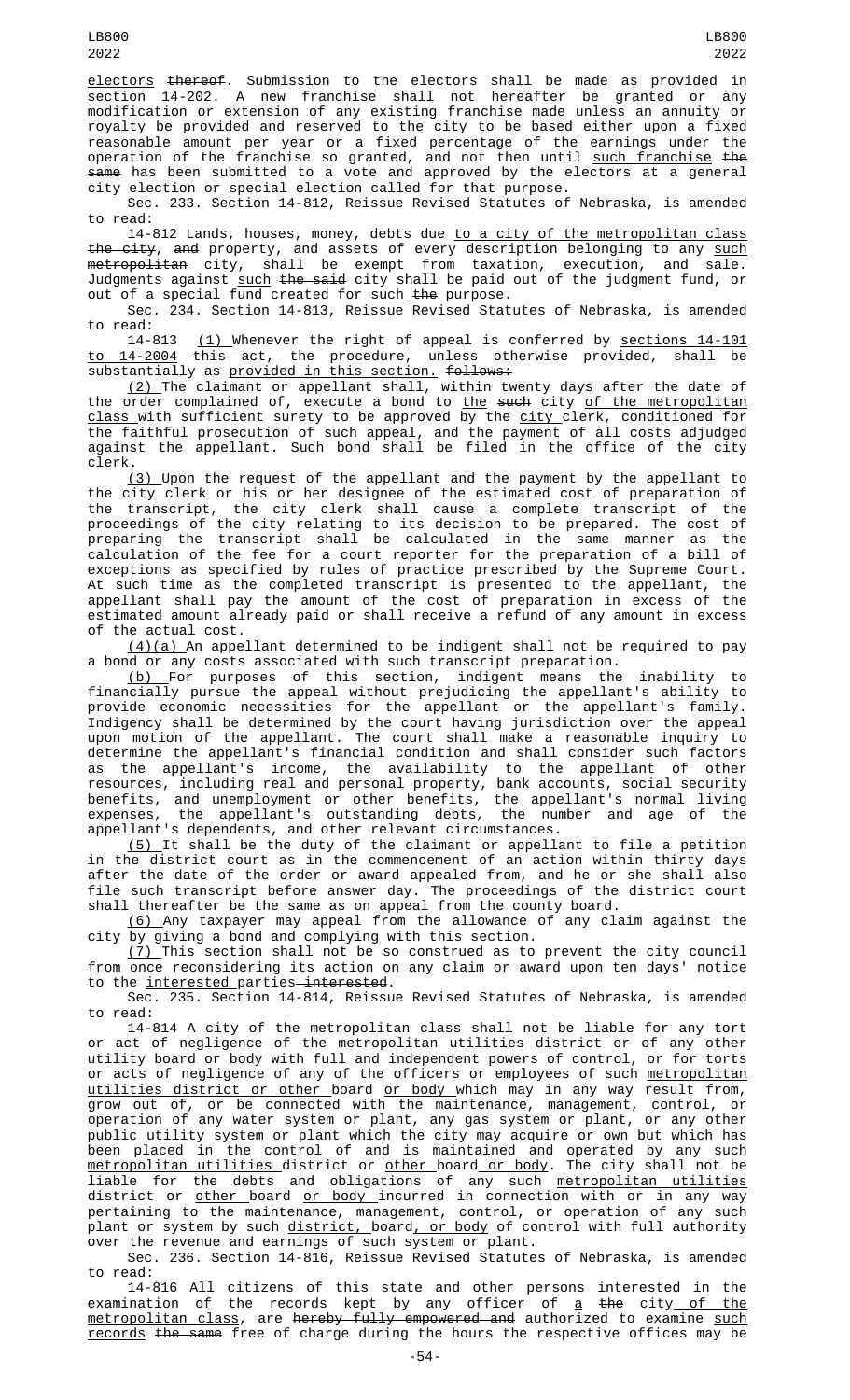kept open for the ordinary transaction of business. The city council shall have <u>the </u>power to require from any officer of the city at any time a report in detail of the transactions in <u>such person's</u> <del>his</del> office, or any matter connected with such transactions therewith.

Sec. 237. Section 14-817, Reissue Revised Statutes of Nebraska, is amended to read:

14-817 No bond for cost, appeal, supersedeas, injunction<u>,</u> or attachment shall be required of any city of the metropolitan class or of any officer, board, commission, head of any department, agent $_{\rm{{\bf L}}}$  or employee of any such city in any proceeding or court action in which such said city of the metropolitan class or its officer, board, commission, head of department, agent $_{\rm {\mathcal L}}$  or employee is a party litigant in such person's or entity's its or his official capacity.

Sec. 238. Section 14-818, Reissue Revised Statutes of Nebraska, is amended to read:

14-818 After July 19, 1980, no person shall establish a paunch manure, rendering, or sewage treatment plant or facility, or an area where refuse, garbage, or rubbish is disposed of within three thousand three hundred feet of a residential area in a metropolitan-class city of the metropolitan class. For purposes of this section, residential area means shall mean an area designated as residential under the zoning <u>ordinances</u> <del>authority</del> of <u>such</u> <del>the</del> city.

Sec. 239. Section 14-1201, Reissue Revised Statutes of Nebraska, is amended to read:

14-1201 <u>(1)</u> Any city of the metropolitan class, including one governed under a home rule charter, is <del>hereby</del> authorized and empowered to<u>:</u>

(a) Acquire acquire by purchase, condemnation, bargain and sale, lease, sublease, gift or otherwise, any bridge or viaduct, including approaches and avenues, rights-of-way $_{\scriptscriptstyle \perp}$  or easements of access to approaches, necessary real and personal property incident <u>to such bridges or viaducts,</u> <del>thereto</del> and franchises, special privileges, leases, and contracts in connection with such bridges or viaducts; .

(b) Construct It is also authorized and empowered to construct and contract for the construction of bridges or viaducts, including all of aforesaid appurtenances to such bridges or viaducts, facilities, and property;  $\frac{\text{and}}{\text{}}$  -

(c) Repair It is also authorized and empowered thereafter to repair, maintain, extend, renew, reconstruct, replace<u>,</u> <del>or</del> enlarge<u>,</u> <del>and to</del> mortgage or lease, and to use and operate any such bridges or viaducts as toll or free bridges, either or both from time to time for public use and travel of all kinds by railroads, street railways, bus lines, vehicles, and pedestrians, and other uses, any or all as may be determined by the <del>governing body of the</del> city council.

 $(2)$  The city It may use such bridges or viaducts same for public utility purposes, and fix the rates of toll or the charges for the use of such bridges <u>or viaducts</u> <del>same</del>, and grant nonexclusive franchises for use of <u>such bridges or</u> viaducts same for public utility purposes upon such terms and conditions as may be prescribed by ordinance.

(3) The city It may exercise all such powers within the city limits and five miles outside <u>the city limits</u> <del>thereof</del> within the State of Nebraska, and any adjoining state, and across any navigable or nonnavigable stream forming the boundary between such states after having obtained authority, if any be necessary, from such states and from the United States.

<u>(4) The city</u> <del>It</del> may exercise such powers directly through the <del>governing</del> <del>body of the</del> city <u>council o</u>r any committee <u>of the city council</u> <del>thereof</del> or through a bridge commission created as provided in sections 14-1227 and 14-1244 to 14-1246, or part any one and part any other.

Sec. 240. Section 14-1202, Reissue Revised Statutes of Nebraska, is amended to read:

14-1202 Any power granted by sections 14-1201 to 14-1252 to <u>a</u> <del>such</del> city <u>of</u> the metropolitan class may be exercised by the city independently or in cooperation with or aid of similar action by any other city or any county in Nebraska, <del>or</del> any city or county in an adjoining state, <del>or</del> the State of Nebraska, <del>or</del> any adjoining <del>states, or</del> state, or the government of the United States, when such other political unit has been authorized by law to exercise the necessary powers. Such joint action may be directly by the <del>governing body</del> <del>of the</del> city <u>council </u>through the medium of a joint bridge commission subject to the same conditions provided in <u>such</u> <del>said</del> sections for independent action.

Sec. 241. Section 14-1203, Reissue Revised Statutes of Nebraska, is amended to read:

14-1203 A city of the metropolitan class The cities specified in section 14-1201, through its city council the governing bodies thereof, is are authorized and empowered to grant franchises for the nonexclusive use of the bridges acquired under sections 14-1201 to 14-1252 to public utilities upon such terms, conditions, and for such consideration as such <u>city</u> <del>cities</del> may impose, whether incident to or part of the purchase of an existing bridge and rights of utilities in connection with such bridge therewith, or otherwise, and thereafter to extend the duration or to amend the terms and conditions of such franchise thereof. In the case of interstate bridges, any such grant shall be made by the <del>governing body of such</del> city <u>council </u>by ordinance and no vote of the electors of the city shall be required. In no case shall such a grant be made by any bridge commission.

Sec. 242. Section 14-1204, Reissue Revised Statutes of Nebraska, is amended to read:

14-1204 In the event that the State of Nebraska, an adjoining state, the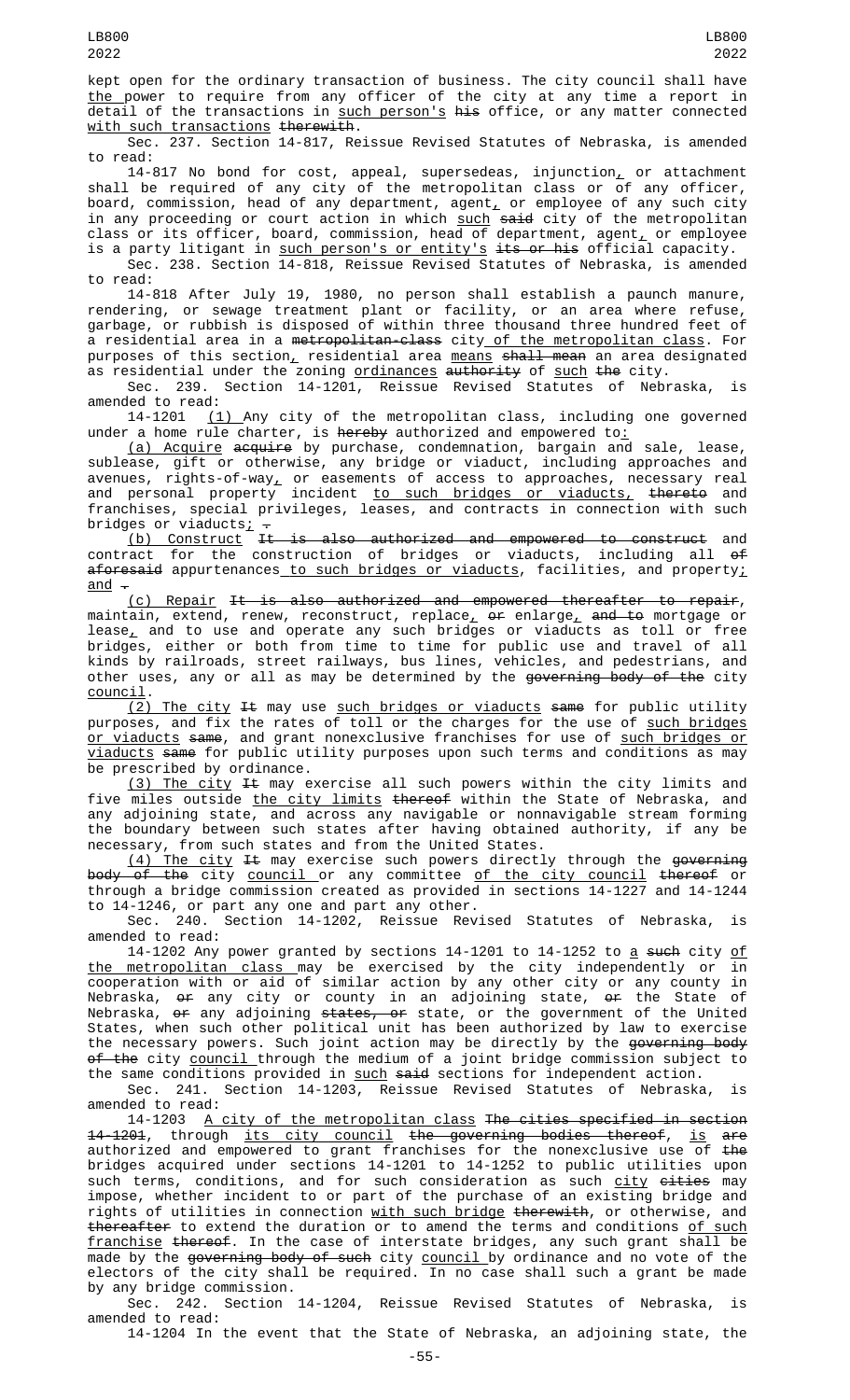government of the United States, either, any or all of them, should agree to take over any bridge acquired by <u>a</u> <del>the</del> city <u>of the metropolitan class or in</u> course of construction under sections 14-1201 to 14-1252 and thereafter maintain and operate such bridge same as a free bridge at its or their expense, then such city is authorized to convey such bridge on such conditions to such party or parties. Such conveyance shall not be made unless and until all outstanding bonds issued to finance the bridge have been paid and canceled.

Sec. 243. Section 14-1205, Reissue Revised Statutes of Nebraska, is amended to read:

14-1205 <u>(1) Any s<del>uch</del> city <u>of the metropolitan class </u>may grant the</u> exclusive right to purchase an existing bridge or to construct a new bridge, and to maintain any such bridge within a distance not exceeding one mile on each side of the bridge to be so purchased or constructed, for the period necessary to reimburse cost plus not exceeding eight percent <u>of such cost</u> <del>thereof</del> for financing charges, together with interest upon <u>such</u> <del>said</del> cost and charges, but in no event to exceed ten years, subject to the condition that at the termination of such period, such bridge shall become the sole property of the public and thereafter be maintained and operated by the city as a toll or free bridge as such city may determine from time to time in harmony with the other provisions of sections 14-1201 to 14-1252 and the laws of the United States.

<u>(2) S</u>uch grant shall be made in the same manner and subject to the same conditions as may be provided in the <u>home rule c</u>harter of such city for the granting of franchises. Any such grant or assignment shall by operation of law be subject to the following conditions:

(a) The number of officers and employees and the salaries, wages, and compensation <u>of such officers and employees</u> t<del>hereof</del> shall be reasonable;

<u>(b) No</u> <del>no</del> person shall be permitted free use of the bridge or use at discriminatory toll;

(c) Tolls tolls shall be both adequate to hasten payment for the bridge and reasonable to the public;

(d) Financing financing costs shall be reasonable and the city may impose requirements and safeguards as to the conservation of funds and insurance of property;

<u>(e) Complete</u> <del>complete</del> statements of operations and finances shall be filed with the city clerk on bond interest dates upon completion of the bridge and upon delivery of such bridge same to the city; and

<u>(f) The</u> <del>the</del> city shall have power to require or itself perform audits and examine the books and call for any reports at any time.

(3) The city may enforce these obligations in any court of competent jurisdiction.

(4) Any such assignment shall by operation of law be subject to the conditions that the plans and specifications, the location, size, type, and method of construction, the boundaries and approaches and the estimates of cost of construction and acquisition shall <del>be</del> first <u>be s</u>ubmitted to the <del>governing</del> body of the city council and receive its approval before any construction may commence shall be commenced or any contract for construction or for financing such construction shall be entered into.

Sec. 244. Section 14-1206, Reissue Revised Statutes of Nebraska, is amended to read:

14-1206 <u>(1)</u> If any <del>such</del> city <u>of the metropolitan class desires</u> <del>shall</del> <del>desire</del> to purchase, lease<u>,</u> or sublease any existing bridge and shall have received any such authority as may be necessary from the government of the United States, the <del>governing body of such</del> city <u>council </u>may determine the fair value <u>of such bridge</u> <del>thereof</del>, the appraised value of which shall not exceed two million dollars, including all interests of any nature <u>in such bridge</u> <del>therein</del>, and may by written resolution tentatively offer the owners <u>of such bridge</u> thereof jointly the price so determined<u>.</u> <del>, and</del>

(2) If if all such owners within ninety days thereafter shall file with the city clerk of such city a duly authorized and properly executed written tentative acceptance of such offer, binding themselves to accept <u>such offer</u> <del>the</del> same and to assign such lease or sublease or convey good and complete title by warranty deed when and if the necessary funds shall be provided <u>for such offer</u> t<del>herefor</del>, then upon the filing of such acceptance, the <del>governing body of the</del> city <u>council </u>may submit to the electors <u>of such city</u> <del>thereof</del>, at a special election called for that purpose or at any general election of such city or of the State of Nebraska within one hundred and twenty days after the filing of such acceptance, the question whether such purchase shall be made at the price stated on the ballot and the <del>governing body of the</del> city <u>council </u>be authorized to issue bonds of the kind or kinds stated in the proposition and in any such amount as may be required to provide the necessary funds. The proposition so submitted shall be carried if the majority of the electors voting on such proposition shall vote in favor <u>of such proposition.</u> <del>thereof; Provided,</del>

<u>(3) No</u> <del>no</del> election and no vote of electors shall be required upon the question of acquiring by purchase, lease $_{\rm \star}$  or sublease any existing bridge or issuing revenue bonds, in an amount not to exceed two million dollars as authorized by section 14-1217, for the acquisition by purchase, lease $_{\scriptscriptstyle \rm L}$  or sublease of any existing bridge, if the <del>governing body of such</del> city <u>council</u> <u>determines</u> <del>shall determine</del> by a vote of a majority of its members to dispense with such election or vote of electors as to such question.

(4) If the proposition shall be carried at the election, or if the city council determines governing body shall so determine to dispense with such election, the tentative acceptance of the owners of such bridge shall then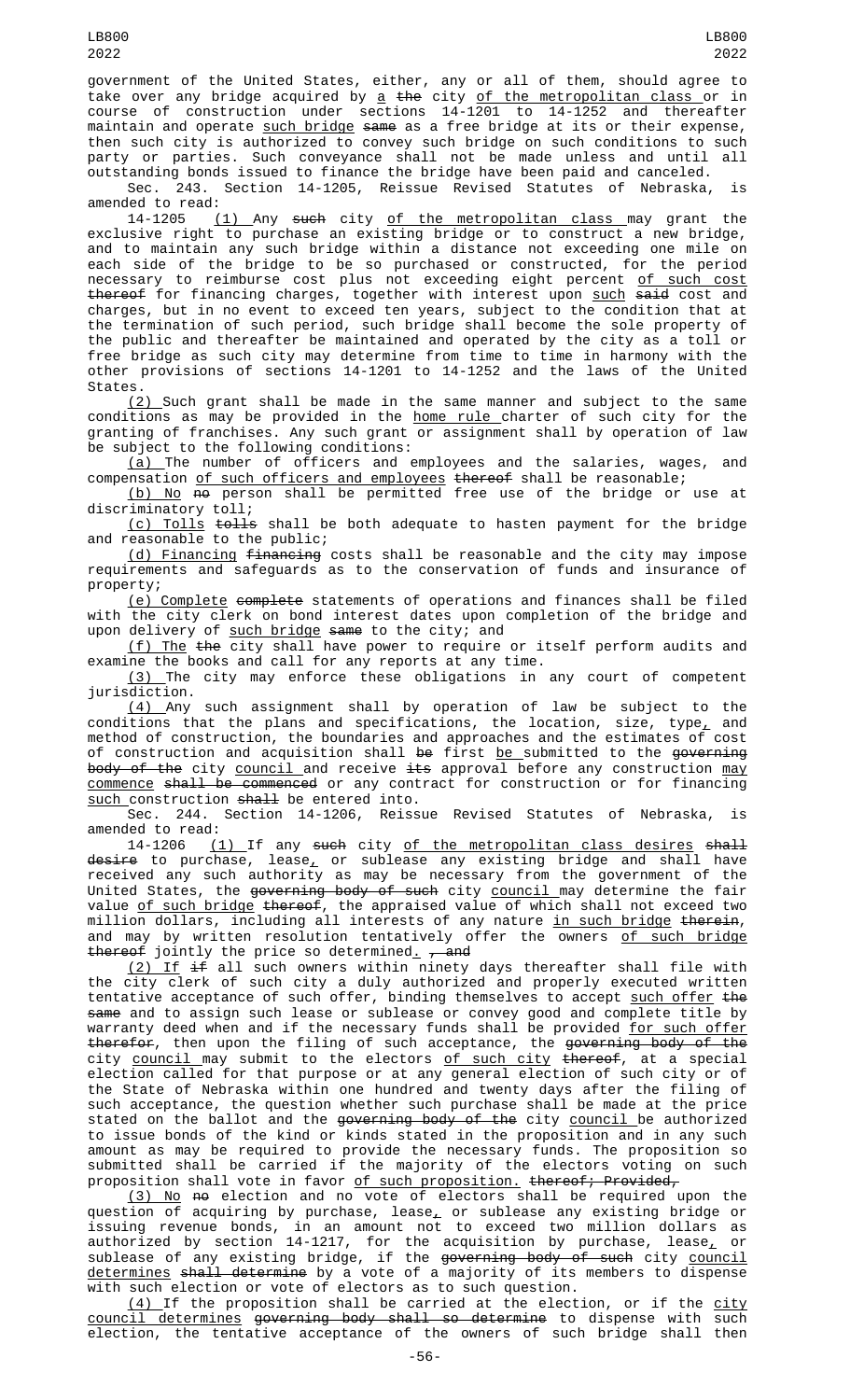become final and binding upon such owners them and may be enforced in any court of competent jurisdiction.

(5) Such purchase may also be made subject to existing mortgages and the assumption of outstanding bonds.

<u>(6) </u>If repairs, reconditioning, or reconstruction shall be necessary to place any bridge so purchased or to be purchased in safe, efficient $_{\rm \scriptscriptstyle L}$  or convenient condition, the <del>governing body of the</del> city <u>council may</u> <del>shall be</del> <del>empowered to</del> issue additional revenue bonds to provide funds for <u>such</u> <del>that</del> purpose in an amount not to exceed fifteen percent of the purchase price of such bridge.

(7) Any proposition submitted to the electors shall be published on three consecutive days in the official newspaper of the city to be completed not less than ten days before the date of the election.

(8) If and when the governing body of any such city council determines shall determine to dispense with such election or vote of the electors, or if a proposition is shall have been submitted to a vote of the electors thereof and carried at such election, <u>the city council may</u> <del>such governing body is hereby</del> authorized and empowered to exercise all power and authority reasonably necessary and incidental to the exercise of the powers herein granted in this section.<br>Sec.

245. Section 14-1207, Reissue Revised Statutes of Nebraska, is amended to read:

14-1207 If any such city of the metropolitan class desires shall desire to acquire any existing bridge or lease <u>of such bridge</u> <del>thereof</del> or all interests <u>in</u> <u>such bridge</u> <del>therein</del> by the exercise of the power of eminent domain, and <u>has</u> shall have received any such authority as may be necessary from the government of the United States, <u>such city</u> <del>it</del> may exercise such power in such manner as Congress may require<u>. If</u> <del>, and if</del> the manner is not prescribed by Congress, the procedure to condemn property shall be exercised in the manner set forth in sections 76-704 to 76-724.

Sec. 246. Section 14-1211, Reissue Revised Statutes of Nebraska, is amended to read:

14-1211 (1) Within ninety days after a final condemnation award <u>pursuant</u> to section 14-1207 has been made, the governing body of the city council of such city of the metropolitan class shall, if such city council it elects to proceed further, introduce an ordinance providing for the submission to the electors of the city the question whether such award shall be confirmed and the property be taken and bonds of the kind or kinds determined by the <del>governing</del> <del>body of the</del> city\_<u>council</u>, and stated upon the ballot, shall be issued in the amount of the award.

(2) Such proposition shall be submitted within ninety days after the ordinance becomes effective at a special election called for that purpose or at any general city or state election, and shall be carried if a majority of the electors voting on such proposition thereon shall vote in favor of such proposition thereof.

(3) No election and no vote of electors shall be required upon the question of acquiring by condemnation any bridge or issuing revenue bonds as authorized by section 14-1217 for the acquisition by condemnation of any existing bridge, if the governing body of such city council determines shall <del>determine</del> by a vote of a majority of its members to dispense with such election or vote of electors as to such question.

Sec. 247. Section 14-1212, Reissue Revised Statutes of Nebraska, is amended to read:

14-1212 If a such proposition is carried pursuant to section 14-1211, or if the city council of a city of the metropolitan class determines governing <del>body shall so determine</del> to dispense with such election, title to the property to be appropriated shall at once vest in <u>such</u> <del>said</del> city, and the right to possession shall vest in <u>such</u> <del>said</del> city as soon as money in the amount of <u>such</u> <del>said</del> award is on deposit with the county judge.

Sec. 248. Section 14-1215, Reissue Revised Statutes of Nebraska, is amended to read:

14-1215 (1) Notwithstanding any limitation or requirement contained in the city <u>home rule charter of a city of the metropolitan class </u>or imposed by other laws upon the limit of indebtedness, the issuance of bonds, the vote of the electors, or the exercise of the power of eminent domain in or by such city, the <u>city council of such city may</u> g<del>overning body thereof is authorized</del> and empowered to issue and dispose of general obligation bonds to the amount of fifty thousand dollars, or any part thereof, in any one calendar year, to finance preliminary work, including investigation, soundings, employment of engineers and architects, and any other useful work, or appropriate expenses in connection with the proposed acquisition or construction of any bridge, bridges<u>,</u> or viaducts, and the preliminary financing <u>of such bridges or viaducts</u> thereof.

(2) Such bonds shall be short-term bonds not to exceed three years, redeemable at par on any semiannual interest date upon ten days' notice by publication once in the official newspaper, and may be sold at a discount of not more than two percent. The proceeds of the sale of such bonds may be advanced by the <del>governing body of the</del> city <u>council </u>to a bridge commission created as provided in sections 14-1227 and 14-1244 to 14-1246, to be expended by such commission in preliminary work or for costs of operation and maintenance or interest charges as may be necessary.

<u>(3) </u>Whether expended by the <del>governing body of the</del> city <u>council </u>or by a bridge commission, the amount so expended shall constitute a prior and first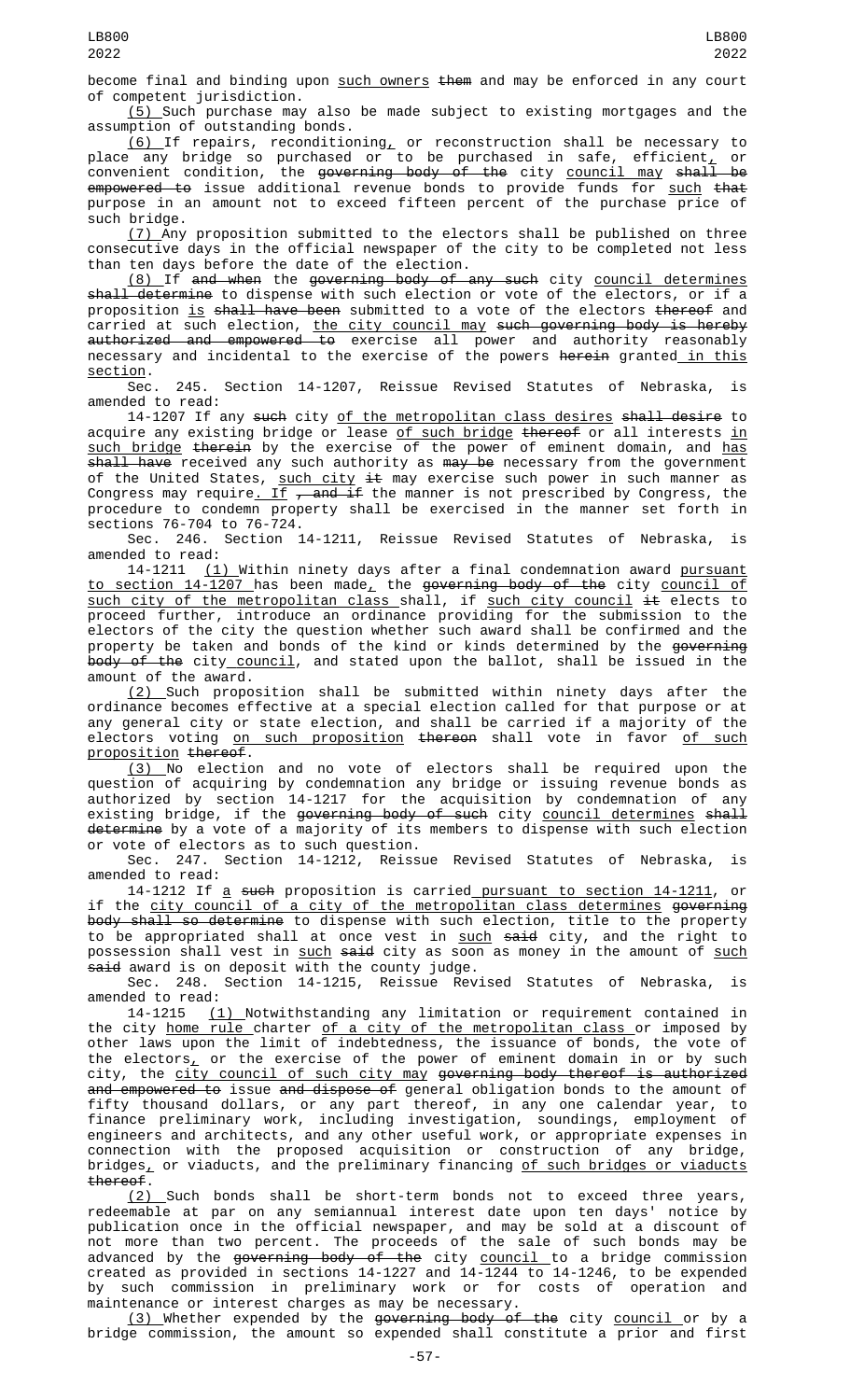lien upon revenue derived from the operation of the bridge in connection with which such expenditures have been <u>made</u> <del>had</del>, and shall be repaid as soon as possible and used by the <del>governing body of the</del> city <u>council </u>to purchase or redeem such said short-term bonds.

 $(4)$  The amount of such bonds shall be included as a part of the cost of the bridge and shall be repaid out of the proceeds of any bonds issued for permanent financing.

Sec. 249. Section 14-1216, Reissue Revised Statutes of Nebraska, is amended to read:

14-1216 (1) To finance any of the purposes or powers provided for in sections 14-1201 to 14-1252, the <del>governing body of any such</del> city <u>council of a</u> <u>city of the metropolitan class s</u>hall in the first instance determine whether any purchase, condemnation<u>,</u> or construction authorized by <u>such</u> <del>said</del> sections shall be financed by bonds which are general obligations of the city and which may also be supported by a lien or mortgage on the bridge itself or upon the collection of tolls to be derived from the use of such bridge therefrom, or both, or by revenue bonds as provided for in section 14-1217 and which are charged solely against the revenue to be derived from such bridge through the collection of tolls, or part one kind of bonds and part the other.

<u>(2) The city council</u> <del>It</del> shall not have authority to purchase, condemn<u>,</u> nor construct any bridge nor to issue any bonds, except the preliminary bonds specially authorized by section 14-1215, until first authorized by the majority vote of the electors voting on such proposition, which proposition shall indicate the method of acquiring the bridge and the kind or kinds of bonds, at a special election called for that purpose or at any general city or state election<u>. No</u> <del>; Provided, no</del> election and no vote of electors shall be required upon the question of acquiring or constructing any bridge or issuing revenue bonds as authorized by section 14-1217, for the acquisition or construction of any bridge located more than one mile from any existing bridge, other than a railroad bridge, if the <del>governing body of such</del> city <u>council determines</u> <del>shall</del> <del>determine</del> by a vote of the majority of its members to dispense with such election or vote of electors as to such question.

(3) This grant of power to issue bonds is in addition to any other power which may now have been or hereafter may be conferred upon such city, and shall be free from the restrictions now imposed by the <u>home rule </u>charter of the city upon the issuance of bonds and incurring of indebtedness, and subject only to the provisions of the Constitution of Nebraska.

(4) At an such election under subsection (2) of this section, the proposition shall be separate as to the bonds for each bridge to be acquired or constructed and the amount of bonds may be either a specific amount equal to the estimated total cost of every nature plus not to exceed twenty-five percent, or may be general and authorize the issuance of bonds in such amount as may be found necessary from time to time to complete the acquisition, construction, and equipment of the bridge and all costs incident <u>to such bridge</u> thereto, or may be part one and part the other.

(5) For all purposes of financing, the total cost of any improvement authorized by sections 14-1201 to 14-1252 may include every item of expense in connection with the project, and among other items shall also include the cost of acquiring every interest of every nature and of every person in any existing bridge;  $_{\mathcal{T}}$  the cost of constructing the superstructure, roadway, and substructure of any bridge<u>;</u>  $_\mathcal{T}$  the approaches and avenues or rights-of-way of access <u>to such bridge;</u> <del>thereto and</del> necessary real estate in connection <u>with</u> such bridge; therewith, toll houses; and equipment thereof and of such the bridge $\frac{\cdot}{\tau}$  franchises, easements, rights $\frac{\cdot}{\tau}$  or damages incident to or consequent upon the complete project expenses preliminary to construction, including investigation and expenses incident <u>to such construction;</u> <del>thereto, and</del> prior to and during construction the proper traffic estimates $_{L}$   $_{\tau}$  interest upon bonds $_{L}$ and all such other expenses as after the beginning of operation would be properly chargeable as cost of operation, maintenance, and repairs.

Sec. 250. Section 14-1217, Reissue Revised Statutes of Nebraska, is amended to read:

14-1217 <u>A city</u> <del>Cities</del> of the metropolitan class <u>is</u> <del>are hereby</del> authorized to provide funds for the purposes of sections 14-1201 to 14-1252 by the issuance of revenue bonds of such <u>city</u> <del>cities</del>, the principal and interest of which bonds shall be payable solely from the special funds <del>herein</del> provided <u>in</u> <u>such sections </u>for such payment and as to which, as shall be recited <u>in such</u> bonds therein, the city shall incur no indebtedness of any kind or nature and to support which the city shall not pledge its credit nor its taxing power nor any part <u>of such credit or taxing power</u> <del>thereof</del>. Such bonds may, at the option of the <del>governing body of such</del> city\_<u>council</u>, be supported by mortgage or by deed of trust.

Sec. 251. Section 14-1218, Reissue Revised Statutes of Nebraska, is amended to read:

14-1218 Revenue Such revenue bonds issued pursuant to section 14-1217 shall bear interest payable semiannually, and shall mature in not more than twenty years from their date or dates and may be made redeemable at the option of the city <u>of the metropolitan class </u>issuing <u>such bonds</u> <del>the same</del> at not more than the par value of such bonds thereof plus a premium of five percent, under such terms and conditions as the governing body of the city council may fix prior to the issuance of such bonds.

Sec. 252. Section 14-1219, Reissue Revised Statutes of Nebraska, is amended to read:

14-1219 The governing body of the city council of a city of the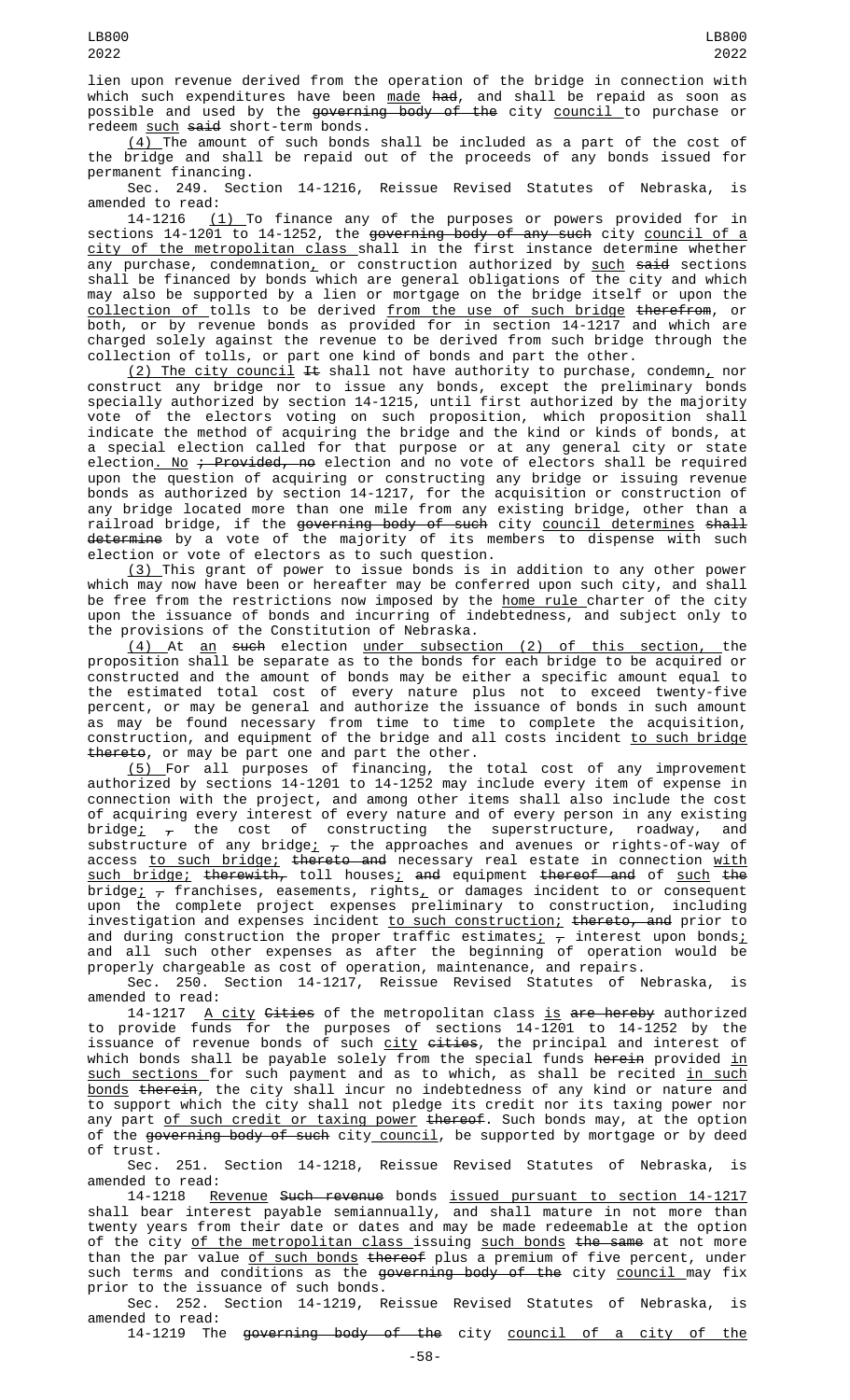LB800 2022

metropolitan class shall provide the form of any such bonds issued pursuant to <u>section 14-1217, </u>including coupons to be attached <u>to such bonds</u> <del>thereto</del> to evidence interest payments, which bonds shall be signed by the mayor and countersigned and registered by the city comptroller, under the city's seal, and which coupons shall bear the facsimile signature of <u>such</u> <del>said</del> mayor and the city clerk, and shall fix the denomination or denominations of such bonds and the place or places of payment of the principal and interest of such bonds <del>thereof</del> which may be at the office of the city treasurer<del>,</del> or any bank or trust company in the State of Nebraska—o<del>r in the city of New York, State of New York</del>. All bonds authorized by sections 14-1215 to 14-1217 and 14-1223 shall be and shall have and are hereby declared to have all the qualities and incidents of negotiable instruments under the Uniform Commercial Code of the state without, however, constituting the revenue bonds herein authorized in such sections an indebtedness of the city issuing <u>such bonds</u> <del>the same</del>. The <del>governing body of the</del> city <u>council </u>may provide for the registration of such bonds in the name of the owner as to the principal alone or as to both principal and interest.

Sec. 253. Section 14-1220, Reissue Revised Statutes of Nebraska, is amended to read:

14-1220 Revenue Such bonds issued pursuant to section 14-1217 by a city <u>of the metropolitan class m</u>ay be sold in such manner as the <del>governing body of</del> the city council may determine to be for the best interests of the city, taking into consideration the financial responsibility of the purchaser $_{\rm L}$  a<del>nd</del> the terms and conditions of the purchase $_{\rm \mathcal{L}}$  and the availability of the proceeds of the bonds when required for payment of the costs<u>. Any</u>  $\div$  such sale <u>shall</u> <del>to</del> be at not less than ninety-two cents on the dollar and accrued interest.

Sec. 254. Section 14-1221, Reissue Revised Statutes of Nebraska, is amended to read:

14-1221 The proceeds of any revenue such bonds issued by a city of the metropolitan class pursuant to section 14-1217 shall be deposited in the first instance with the city treasurer and thereafter with such depositories as the bridge commission shall direct and the <del>governing body of the</del> city <u>council </u>shall approve, shall be secured in such manner and to such extent as the <del>governing</del> <del>body of the</del> city <u>council </u>and the bridge commission shall require, shall be used solely for the payment of the cost of such the bridges and costs incident to such bridges thereto, and shall be drawn upon over the signatures of the <u>chairperson</u> <del>chairman</del> or <u>vice-chairperson</u> <del>vice-chairman</del> of the bridge commission and the secretary and treasurer of the bridge commission thereof, and under such further restrictions, if any, as the <del>governing body of the</del> city <u>council</u> may provide. If the face amount of such bonds, less any discount on the sale <u>of</u> <u>such bonds</u> <del>thereof</del>, shall exceed such cost, the surplus shall be paid into <u>such</u> funds the fund hereinafter provided for the payment of the principal and interest of such bonds.

Sec. 255. Section 14-1222, Reissue Revised Statutes of Nebraska, is amended to read:

14-1222 The governing body of the city council of a city of the metropolitan class shall have the right to purchase for investment of other funds, and the bridge commission and the <del>governing body of the</del> city <u>council</u> shall have the right to purchase for retirement and cancellation, any of such bonds that may be outstanding, at the market price, but at not exceeding one hundred <del>and</del> five <u>percent </u>and accrued interest and not exceeding the price, if any, at which <u>such bonds</u> <del>the same</del> shall in the same year be redeemable, but all bonds redeemed or purchased out of funds provided by the sale of bridge bonds shall <del>forthwith</del> be canceled and shall not <del>again</del> be <u>reissued</u> <del>issued</del>.

Sec. 256. Section 14-1223, Reissue Revised Statutes of Nebraska, is amended to read:

14-1223 Prior to the preparation of definitive bonds <u>issued pursuant to</u> sections 14-1201 to 14-1222, the governing body of the city council of a city <u>of the metropolitan class m</u>ay, under like restrictions, issue temporary bonds with or without coupons, exchangeable for definitive bonds upon the issuance of the latter.

Sec. 257. Section 14-1224, Reissue Revised Statutes of Nebraska, is amended to read:

14-1224 <u>(1)</u> The <del>governing body of the</del> city <u>council of a city of the</u> metropolitan class may enter into an agreement with any competent bank or trust company as trustee for the holders of <del>such</del> bonds<u> issued pursuant to sections</u> 14-1201 to 14-1224, setting forth the duties of the city and the bridge commission in respect to the construction, maintenance, operation<u>,</u> and insurance on all funds, the insurance of money on hand or on deposit and the rights and remedies of <u>such</u> <del>said</del> trustee and the holders of such bonds, and restricting the individual right of action of bondholders as is customary in trust agreements respecting bonds of corporations.

(2) Such Said trust agreement may:

(a) Contain contain such provisions for protecting and enforcing the rights and remedies of the trustee and approval by the original bond purchasers of the appointment of consulting engineers and of the security given by the bridge contractors and by any bank or trust company in which the proceeds of bonds or bridge tolls or other money of the bridge commission shall be deposited, and may provide that no contract for construction shall be made without the approval of the consulting engineers<u>;</u>  $\texttt{-}$ 

<u>(b) Contain</u> <del>Said trust agreement may further contain</del> provisions and covenants that all or any deposited money shall be secured, as may be <del>therein</del> provided<u> in such agreement</u>, by surety company bonds or otherwise, and that investments of any or all money shall be prohibited, except as therein provided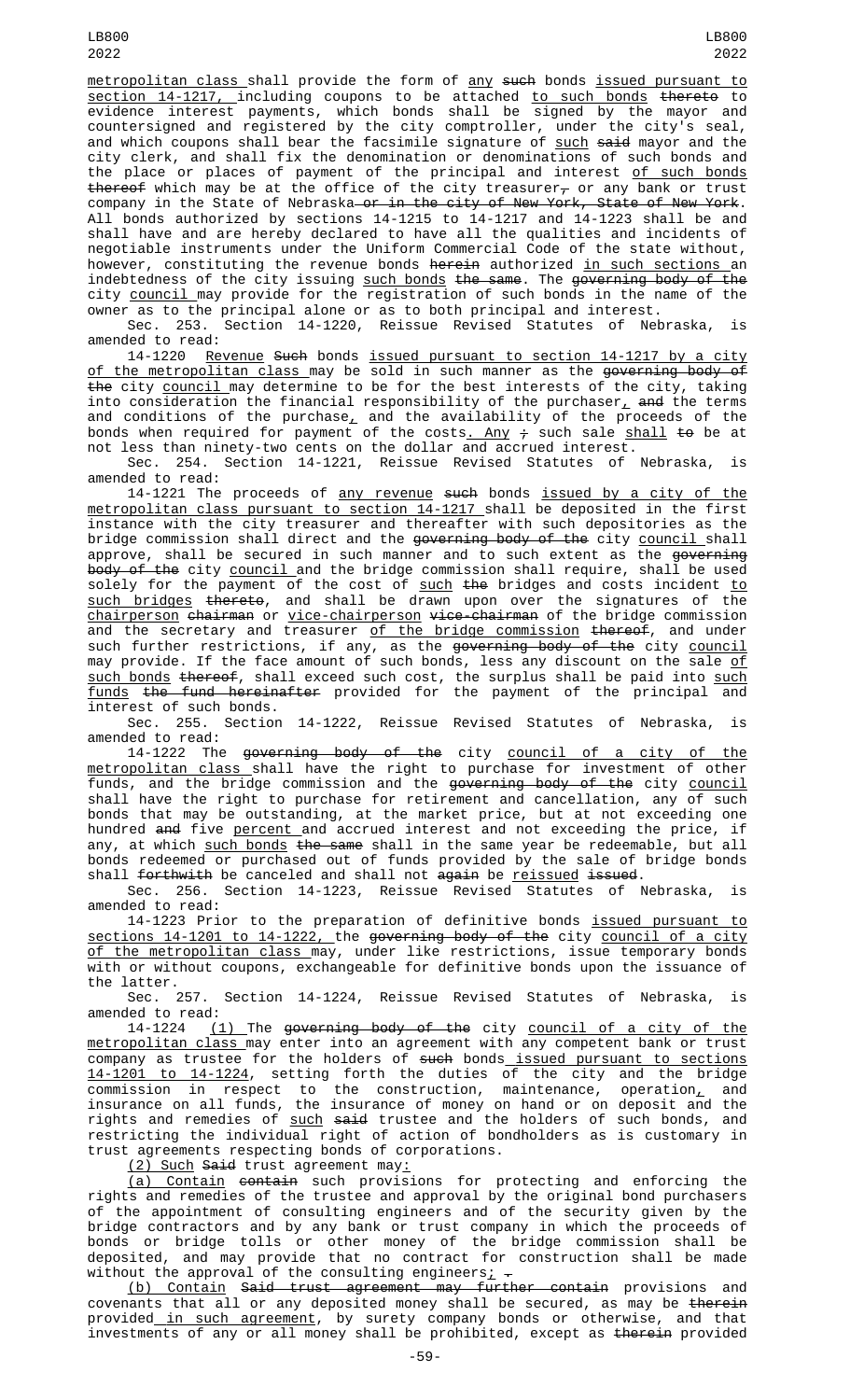in such agreement, or shall be regulated as therein provided in such agreement, and that insurance upon the bridge and all property connected with such bridge therewith, also use and occupancy insurance, shall be carried to the extent and under the conditions therein provided in such agreement; and  $-$ 

(c) Include Such trust agreement may also include a covenant that until the revenue bonds secured by such agreement and the interest <u>on such bonds</u> thereon shall have been paid, the city will charge and collect for transit over any or all other bridges, then or thereafter owned by such city, rates of tolls which may be fixed in such covenant or may be based upon principles and premises set forth in such covenant. The tolls <del>thereafter</del> collected pursuant to such covenant shall be applied as provided in section 14-1226, or for the acquisition or construction or the maintenance and operation, in whole or in part, of any bridge or bridges now owned or hereafter acquired or constructed by such city or as may be otherwise provided by law.

Sec. 258. Section 14-1225, Reissue Revised Statutes of Nebraska, is amended to read:

14-1225 Neither the State of Nebraska nor any political subdivision thereof shall:

(1) Limit limit or restrict the rights and powers granted in sections 14-1201 to 14-1252 to the detriment of owners of outstanding bonds; or

(2) Authorize nor shall such state or political subdivision authorize the construction or itself construct any competing bridge within a distance of one mile on either side of the bridge unless and until all of such bonds, together with the interest <u>on such bonds</u> <del>thereon</del>, have been fully paid and canceled, unless other adequate provisions <del>shall</del> have been made for the protection and guaranty <u>of such bonds</u> <del>thereof</del>.

Sec. 259. Section 14-1226, Reissue Revised Statutes of Nebraska, is amended to read:

14-1226 <u>(1) </u>The rates of tolls to be charged for the use of any bridge acquired or constructed under the provisions of sections 14-1201 to 14-1252 shall be fixed and adjusted as may be required by any law of the United States, and shall be so fixed and adjusted as to provide a fund sufficient to pay the interest and principal of any bonds issued under sections 14-1215 to 14-1217 and 14-1223 and to provide an additional fund to pay the cost of maintaining, repairing<u>,</u> and operating such bridge. <u>Such</u> <del>The</del> rates may also be so fixed and adjusted as to provide a reserve fund reasonably sufficient to provide for the cost of the continued operation, supervision, maintenance, and repair of <u>such</u> <del>said</del> bridge or bridges for a period not to exceed twenty-five years after the removal of toll charges.

(2) After the provision of such said funds has been completed, such bridge or bridges shall thereafter be maintained and operated free of toll unless or until the charging of reasonable tolls is continued or resumed by the governing <del>body of the</del> city <u>council or bridge</u> <del>its</del> commission in order to finance reconstruction, extension, enlargement, replacement<u>,</u> or renewal of that particular bridge or in aid of the acquisition, construction, reconstruction, extension, enlargement, replacement $_{\scriptscriptstyle \! L}$  or renewal of any other bridge owned in whole or in part by <u>such</u> <del>said</del> city.

(3) The owners of outstanding bonds issued to finance the bridge, or the authorized trustee <u>for such owners</u> <del>therefor</del>, shall have the right to compel the fixing of adequate tolls by application to any court of competent jurisdiction.

 $(4)$  In case the city is at the same time providing for the payment of more than one bridge through the collection of tolls, the tolls upon such bridges may be maintained and adjusted so that each bridge shall assist the financing of the other.

Sec. 260. Section 14-1227, Reissue Revised Statutes of Nebraska, is amended to read:

14-1227  $(1)$  When it has been determined by the governing body of any such city <u>council of a city of the metropolitan class</u>  $_\tau$  by resolution or ordinance in the exercise of its discretion, that in the exercise of the powers conferred by sections 14-1201 to 14-1252 $_\tau$  it is expedient to create a bridge commission, the mayor of such city, with the approval of the <del>governing body of the</del> city <u>council</u>, shall appoint four persons, who, with the mayor<del>, <u>as an e</u>x officio</del> <u>member</u>, shall constitute a bridge commission which shall be a public body corporate and politic under the name of (insert name of city) <u>Bridge Commission</u> <del>bridge commission</del>. <u>Such bridge commission</u> <del>It</del> shall have power to contract, to sue and be sued, and to adopt a seal and alter <u>such seal</u> <del>same at pleasure</del>, but shall not have power to pledge the credit or taxing power of the city.

<u>(2) </u>No officer or employee of <u>such</u> <del>said</del> city, except the mayor<del> thereof</del>, whether holding a paid or unpaid office<u>,</u> shall be eligible to hold an appointment on <u>such bridge</u> <del>said</del> commission. Such appointees shall be originally appointed for terms of four years. Upon the expiration of such terms, appointments shall be made in like manner except that the term of the four appointees shall be for one year, two years, three years<u>,</u> and four years, respectively. Not more than two of such appointees shall be members of the same political party. Vacancies shall be filled for any unexpired term in the same manner as the original appointment. Such bridge Said commission shall elect a <u>chairperson</u> <del>chairman</del> and <u>vice-chairperson</u> <del>vice-chairman</del> from its members, and a secretary and treasurer who need not be a member of such commission. The members of the <u>bridge commission shall receive no comp</u>ensation and shall give such bonds as may be required from time to time by the <del>governing body of the</del> city<u> council</u>. The <u>bridge </u>commission shall fix the compensation of the secretary and treasurer.

(3) The bridge commission shall have the power to establish bylaws, rules,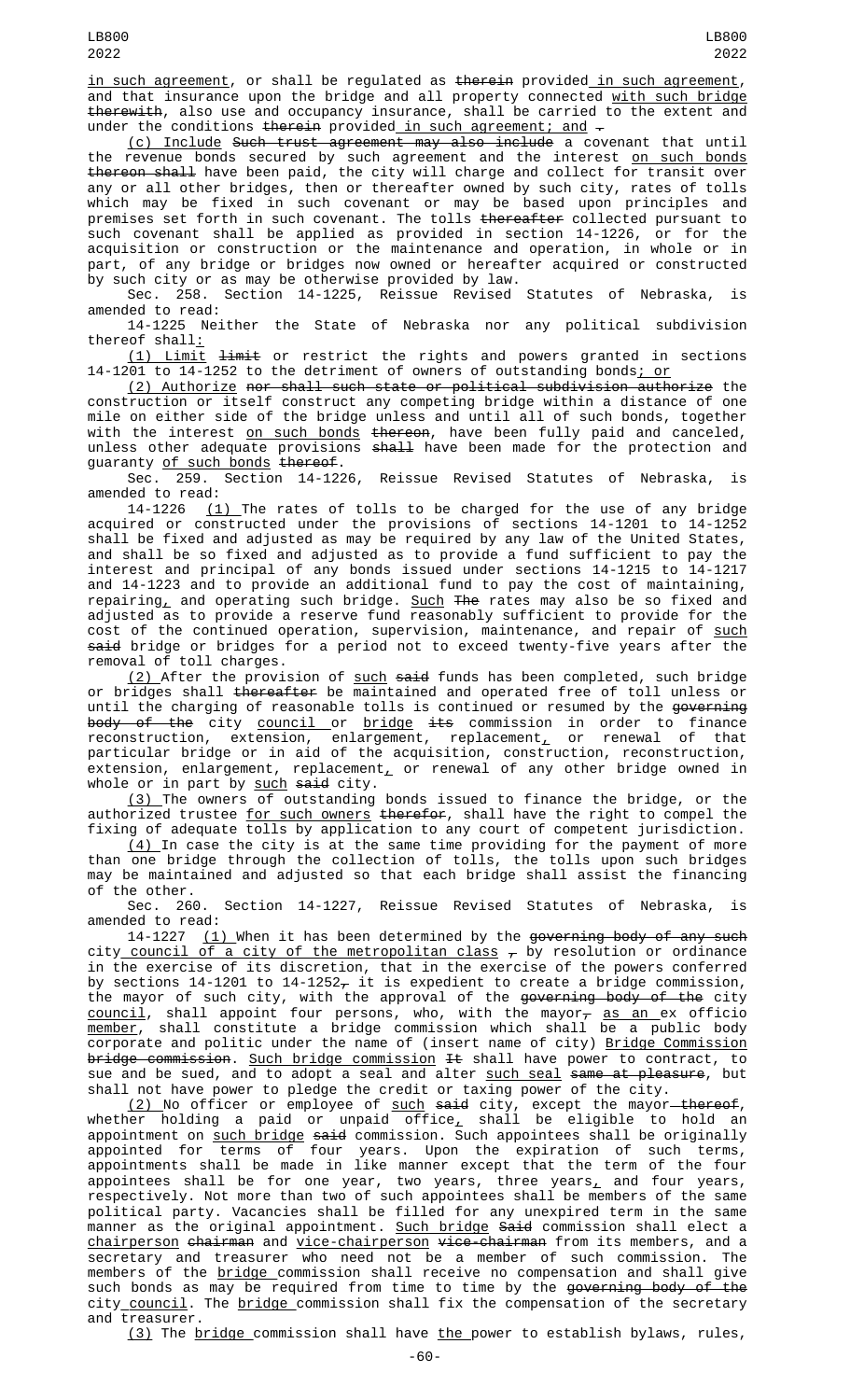and regulations for its own government<sub> $L$ </sub> and to make and enter into all contracts or agreements necessary or incidental to the performance of its duties and the execution of its powers. The <u>bridge commission ma</u>y employ engineering, architectural, and construction experts and inspectors and attorneys, and such other employees as may be necessary in its opinion, and fix their compensation, <u>and such employees</u> <del>all of whom</del> shall do such work as the <u>bridge c</u>ommission shall direct. All salaries and compensation <u>for such</u> employees shall be obligations against and be paid solely from funds provided under the authority of sections 14-1201 to 14-1252. The office, records, books $_{\text{{\textsf p}}}$ and accounts of the bridge commission shall always be maintained in the city which the <u>bridge commission represents. Such bridge commission may be charged</u> by the <del>governing body of the</del> city <u>council </u>with the construction of new bridges or the operation, maintenance, repair, renewal, reconstruction, replacement, extension<u>,</u> or enlargement of existing bridges<del>, or bridges hereafter</del> constructed.

Sec. 261. Section 14-1228, Reissue Revised Statutes of Nebraska, is amended to read:

14-1228 (1) Except as provided in subsection (2) of this section, the bridge The commission of a city of the metropolitan class is hereby authorized to:

(a) Prepare prepare the necessary and proper plans and specifications for the construction of such bridges as may be designated by the governing body of the city council;  $\tau$ 

<u>(b) Select</u> <del>to select</del> the location for <u>such bridges</u> <del>same</del>, determine the size, type and method of construction<u> of such bridges</u> <del>thereof</del>, <u>and</u> <del>to</del> plan and fix <u>the</u> <del>their</del> boundaries and approaches <u>of such bridges;</u>  $_{\tau}$ 

<u>(c) Make</u> <del>to make</del> the necessary estimates of the probable cost of construction and the acquisition of the land and rights for the sites of the abutments and approaches and avenues or easements of access to such the bridges in <u>the</u> a manner <del>hereinafter</del> provided <u>by law;</u> <del>,</del>

<u>(d) Enter</u> <del>to enter</del> into the necessary contracts to build and equip the entire bridges and the approaches and avenues or easements of access <u>to such</u> bridges; thereto,

<u>(e) Build</u> <del>to build</del> the superstructures and substructures and all parts <u>of</u> such bridges; thereof,

<u>(f) Obtain</u> <del>to obtain</del> and exercise such consent or authority as may be necessary from the government of the United States and the approval of the Secretary of the Army and Chief of Engineers<u>; and</u>  $_\tau$ 

(g) Cause and to cause a survey and map to be made of all lands, <code>structures,</code> rights-of-way, franchises, easements $_{\rm L}$  or other interests in lands, including lands under water and riparian rights owned by any <u>person</u> <del>persons</del>, corporation $_{\scriptscriptstyle\rm L}$  or municipality, the acquisition of which may be deemed necessary for the construction of such bridges, and to cause such map and survey to be filed in its office. The members of the <u>bridge </u>commission, or its agents and employees, may enter upon such lands and structures and upon lands under water notwithstanding any interests in such lands or structures, for the purpose of making such surveys and maps<u>.</u> <del>; Provided,</del>

<u>(2) The bridge</u> <del>that the</del> commission shall not proceed to exercise or carry out any authority or power granted by this section herein given it to bind such bridge said commission beyond the extent to which money has been provided.

Sec. 262. Section 14-1229, Reissue Revised Statutes of Nebraska, amended to read:

14-1229 No contract or agreement for the acquisition, construction, reconstruction, repair, enlargement, extension, renewal, replacement<u>,</u> or equipment of <u>any bridge as provided in section 14-1228</u> <del>such bridges</del> exceeding in amount the sum of twenty-five hundred dollars shall be made without advertisement for <u>public b</u>ids<del>, which shall be opened publicly,</del> and an award made to the best bidder<u>. The bridge</u> <del>, with power in the</del> commission <u>shall have</u> the authority to reject any or all bids.

Sec. 263. Section 14-1230, Reissue Revised Statutes of Nebraska, is amended to read:

14-1230 The plans and specifications, the location, size, type, and method of construction, the boundaries and approaches, and the estimates of cost of construction and acquisition, provided for in sections 14-1228 and 14-1229, shall be first submitted to the <del>governing body of the</del> city <u>council </u>and receive <u>the</u> <del>its</del> approval <u>of the city council </u>before final adoption by the <u>bridge</u> commission, which shall have no power to proceed further until such approval has been given had.

Sec. 264. Section 14-1231, Reissue Revised Statutes of Nebraska, amended to read:

14-1231 No contract for acquisition, construction, or incidents thereto, and no liabilities in connection <u>with such contract</u> <del>therewith</del> shall be entered into or incurred by a bridge commission of a city of the metropolitan class until bonds to finance the project have been authorized by the electors of the city in the method provided in section 14-1251, or until revenue bonds, as authorized by section 14-1217, have been issued <del>and disposed of</del> by the governing body of the city council.

Sec. 265. Section 14-1232, Reissue Revised Statutes of Nebraska, is amended to read:

14-1232 (1) The bridge commission of a city of the metropolitan class shall:

 $(a)$  Operate operate, manage, and control the bridges under the its charge of such commission in their entirety;  $\tau$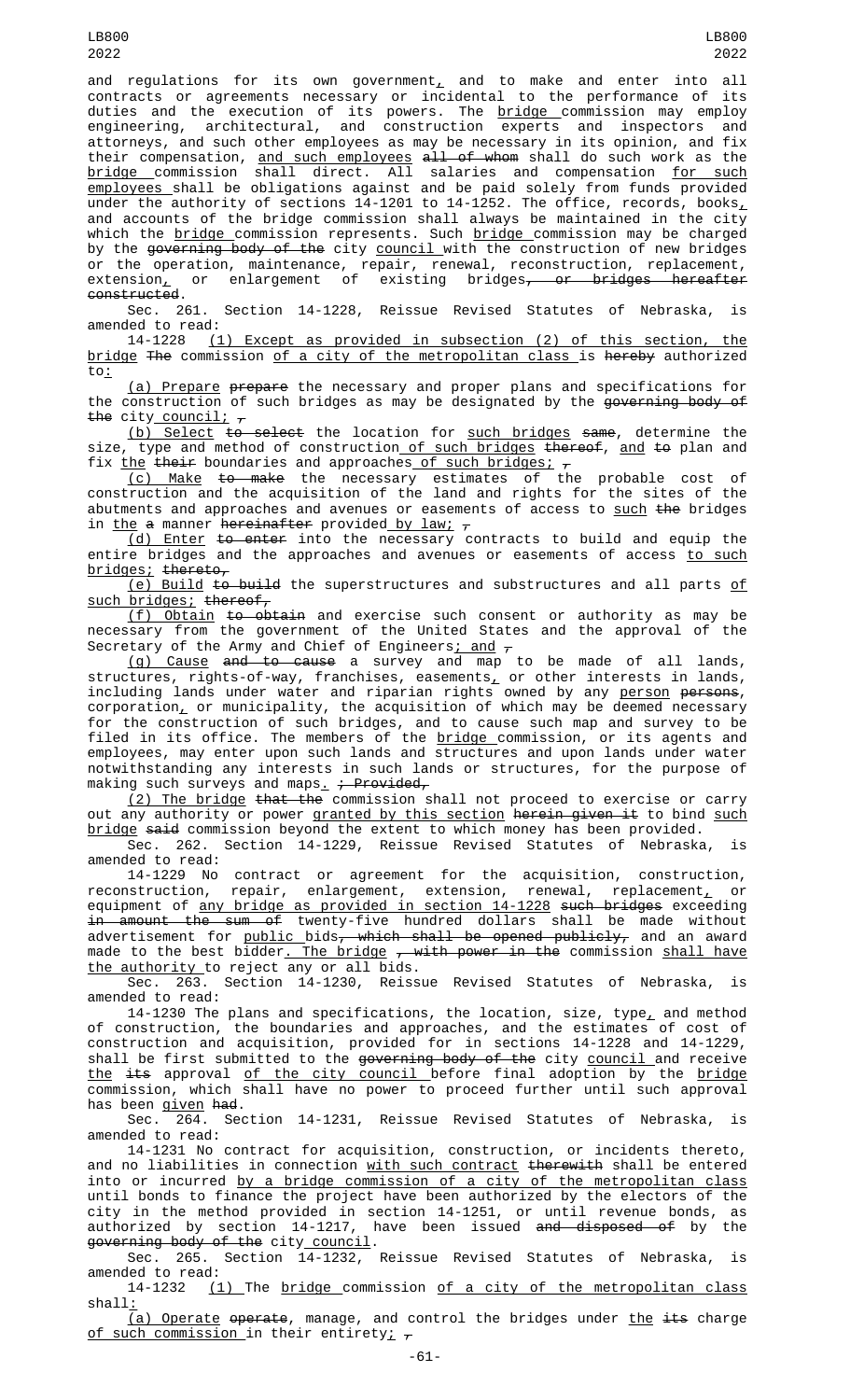(b) Fix fix the rate of tolls of such bridges;  $\tau$ 

(c) Establish establish bylaws and rules and regulations for the use and operation of such bridges<u>;</u>  $_\tau$ 

(d) Provide provide for the lighting and policing of such bridges; thereof,

(e) Select and select such employees as the bridge commission  $#$  deems necessary and fix their compensation<u>;</u>  $_\tau$  and

<u>(f) If</u> <del>if</del> and when authorized by the <del>governing body of the</del> city <u>council,</u> <del>shall</del> have <u>the </u>power to renew, replace, reconstruct, extend<u>,</u> and enlarge  $\frac{3}{2}$ bridges.  $\frac{1}{4}$ 

<u>(2) The bridge commission</u> <del>but</del> shall not have <u>the </u>power to create liens upon or to mortgage any property unless first authorized by the <del>governing body</del> of the city council.

Sec. 266. Section 14-1233, Reissue Revised Statutes of Nebraska, is amended to read:

14-1233 The bridge commission of a city of the metropolitan class shall keep an accurate record of all its acts, the property entrusted to <u>the bridge</u> commission it, the cost of the bridge or bridges, and incidents thereto, the expenditures for maintaining, repairing<u>,</u> and operating <u>such bridges</u> <del>same</del>, and the daily tolls collected<u>. Such</u> <del>, which</del> records shall be public records and the property of the city. A semiannual statement shall be published on each bond interest date in the official newspaper of the city. The governing body of the city <u>council </u>shall have <u>the </u>power to examine <u>such</u> <del>the</del> accounts at any time, to call for any reports at any time in its discretion, and to require the <u>bridge</u> commission and its employees to appear before the city council  $\pm\epsilon$  to report or testify at any time.

Sec. 267. Section 14-1234, Reissue Revised Statutes of Nebraska, is amended to read:

14-1234 The <del>governing body of the</del> city <u>council of a city of the</u> <u>metropolitan class, </u>after reasonable notice and hearing<u>,</u> may at any time remove any member of <u>a bridge</u> <del>the</del> commission or discharge any employee <u>of such bridge</u> commission for good cause shown, but not arbitrarily nor for political reasons. Sec. 268. Section 14-1235, Reissue Revised Statutes of Nebraska, is

amended to read:

14-1235 The accounts and statements of the <u>bridge </u>commission <u>of a city of</u> <u>the metropolitan class </u>shall be audited by or under the direction of the city comptroller semiannually and finally upon the completion of the work of the <u>bridge c</u>ommission and at such other times as may be directed by the <del>governing</del> body of the city\_<u>council. The</u> <del>, the</del> cost <u>of such audit shall</u> <del>thereof to</del> be charged against the funds provided for in sections 14-1201 to 14-1252.

Sec. 269. Section 14-1236, Reissue Revised Statutes of Nebraska, is amended to read:

14-1236 The <del>governing body of the</del> city<u> council of a city of the</u> <u>metropolitan class</u>, and in the absence of action by <u>the city council</u> <del>it</del>, the bridge commission <u>of such city, s</u>hall have <u>the </u>power to require bonds of officers and employees to require guarantees of deposited money $_\tau$  and to insure the bridges and all property connected with such bridges therewith against every manner of loss or injury.

Sec. 270. Section 14-1237, Reissue Revised Statutes of Nebraska, is amended to read:

14-1237 Funds under control of the <u>bridge c</u>ommission <u>of a city of the</u> <u>metropolitan class m</u>ay be invested in certificates of deposit in national banks, capital stock financial institutions, or qualifying mutual financial institutions or in bonds or other evidences of indebtedness which are general obligations of the United States, the State of Nebraska $_{\rm \scriptscriptstyle L}$  o<del>r</del> other states, or the city or the cities cooperating as provided in section 14-1202, but only in such a manner as to be immediately available for recapture when needed for the purposes authorized in sections 14-1201 to 14-1252. Section 77-2366 shall apply to deposits in capital stock financial institutions. Section 77-2365.01 shall apply to deposits in qualifying mutual financial institutions.

Sec. 271. Section 14-1238, Reissue Revised Statutes of Nebraska, is amended to read:

14-1238 The <u>bridge commission of a city of the metropolitan class </u>is hereby authorized to purchase in the State of Nebraska and in any adjoining state when authorized by such state or the government of the United States, if such authority be necessary, solely from funds provided under the authority of sections 14-1201 to 14-1252, such lands, structures, rights-of-way, franchises, easements $_{\rm \star}$  or other interests in lands, including lands under water and riparian rights of any person, railroad, or other public or private corporation, necessary or convenient for the acquisition, construction, extension<u>,</u> or enlargement of <u>such</u> <del>said</del> bridges and approaches <u>to such bridges</u> thereto, upon such terms, prices<u>,</u> or consideration as may be considered by <u>such</u> <u>bridge commission</u> <del>it</del> to be reasonable and can be agreed upon between <u>such</u> <u>bridge commission</u> <del>it</del> and the owner or owners, title <u>to such property</u> <del>thereto</del> to be taken in the name of and to vest in the city.

Sec. 272. Section 14-1239, Reissue Revised Statutes of Nebraska, amended to read:

14-1239 Whenever it shall be necessary to condemn property in the State of Nebraska for the purpose of constructing, extending, or enlarging any portion of <u>a bridge</u> <del>the bridges</del> or the approaches <u>to such bridge</u> <del>thereto</del>, or securing avenues of access or rights-of-way leading to <u>such</u> <del>the</del> approaches, the <u>bridge</u> commission of a city of the metropolitan class may condemn any interests, franchises, easements, rights,  $\Theta$  privileges, land, or improvements which may,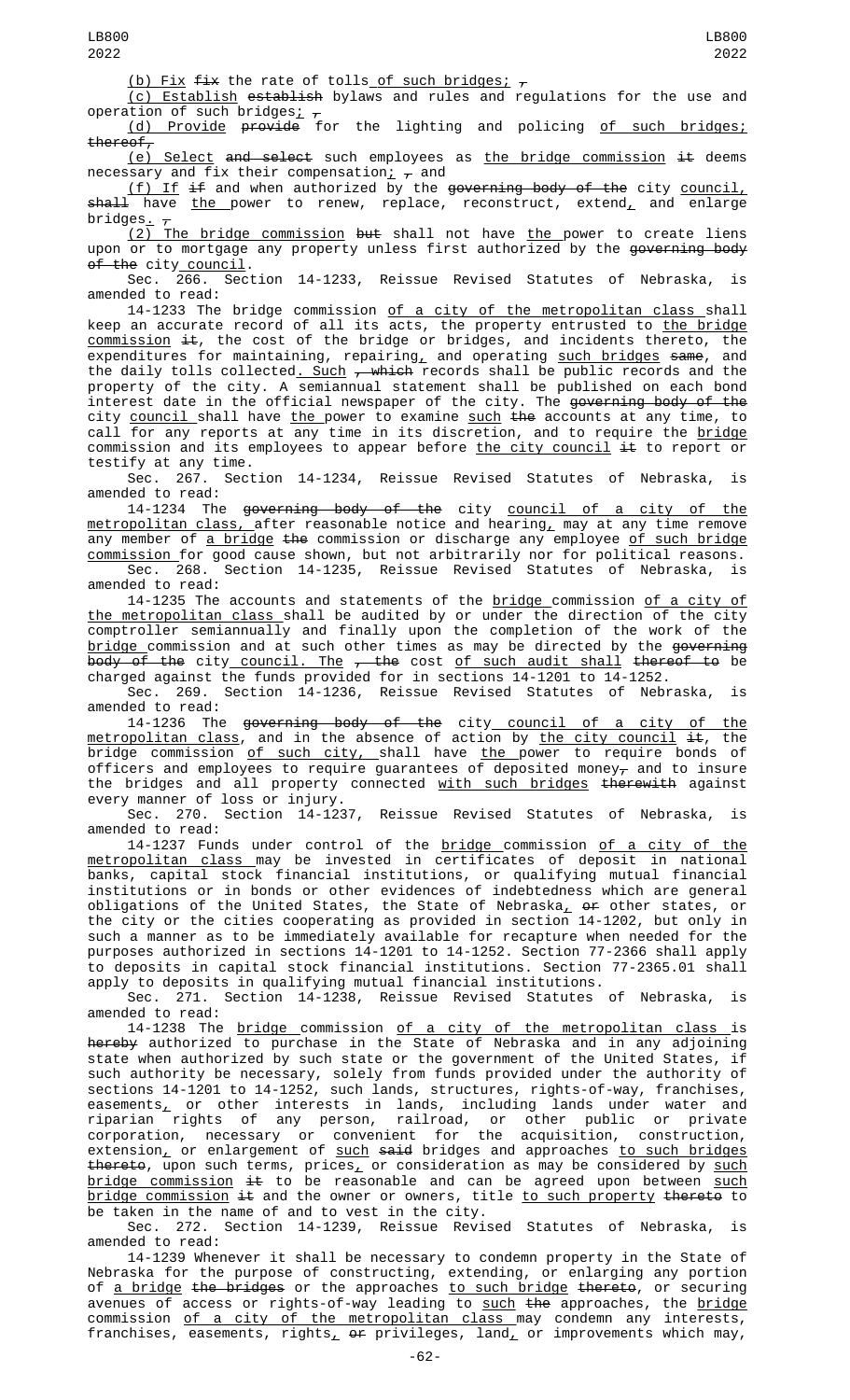LB800 2022

in the its opinion of such commission, be necessary for the purpose of constructing such bridge the bridges or approaches thereto, or necessary for rights-of-way or avenues of access leading to <u>such</u> <del>the</del> approaches. Condemnation shall be certified to the <del>governing body of the</del> city <u>council </u>for its action. The procedure to condemn property shall be exercised in the manner set forth in sections 76-704 to 76-724. The <u>bridge c</u>ommission is further empowered to exercise in any adjoining state such powers of eminent domain as may be conferred upon the <u>bridge c</u>ommission by any act of Congress of the United States or as may be authorized by the law of that state. No payments of award in any condemnation <u>proceedings</u> <del>proceeds</del> or for the costs of such proceedings or the expense <u>of such proceedings</u> <del>thereof</del>, shall be made except from funds provided under the authority of sections 14-1201 to 14-1252. Title to property condemned under this section shall be taken in the name of and vest in the city.

Sec. 273. Section 14-1240, Reissue Revised Statutes of Nebraska, amended to read:

14-1240 Any individual All individuals or corporation corporations having buildings, structures, works, conduits, mains, sewers, wires, tracks, or other obstructions in, over, upon, or adjacent to the public streets, lanes, alleys, or highways or in, under, over or adjacent to the river over which <u>a bridge is</u> the bridges are to be constructed by a city of the metropolitan class, and which <del>shall</del> interfere with or impede the progress of <u>such bridge</u> <del>the bridge</del>s and approaches when in process of construction and establishment, shall upon reasonable notice from the <u>bridge c</u>ommission temporarily so shift, adjust, accommodate, or remove <u>any such interference or impediment</u> <del>the same</del>, as fully to meet the exigencies occasioning such action. Upon completion of such construction, the actual cost <u>of such measures</u> <del>thereof</del>, if reasonable, otherwise the reasonable cost <u>of such measures</u> <del>thereof</del>, and other incidental damages, shall be promptly paid to such person by the <u>bridge </u>commission. In case of disagreement as to reasonable cost, the damages sustained shall be ascertained and determined as provided in sections 76-704 to 76-724 and shall be paid at once by the <u>bridge c</u>ommission out of funds provided for in sections 14-1201 to 14-1252. Similar powers may be exercised in an adjoining state if and in the manner authorized by an act of Congress or the law of that state.

Sec. 274. Section 14-1241, Reissue Revised Statutes of Nebraska, is amended to read:

14-1241 The governing body of the city council of a city of the metropolitan class shall cause to be assessed the damages to property by reason of the construction and operation of any the complete bridge property and appurtenances and to pay such damages same out of funds provided for in sections 14-1201 to 14-1252. The damages sustained shall be ascertained and determined as provided in sections 76-704 to 76-724. Similar powers may be exercised in an adjoining state if and in the manner authorized by an act of Congress or the law of that state.

Sec. 275. Section 14-1242, Reissue Revised Statutes of Nebraska, is amended to read:

14-1242 Any public ways or public works, including those of <u>a</u> <del>the</del> metropolitan utilities district, damaged or destroyed by reason of the construction building of a bridge such bridges or approaches as provided in sections 14-1201 to 14-1252 shall be restored or repaired by or at the expense of the <u>bridge commission created by a city of the metropolitan class</u> and placed in their original condition as near as practicable, or $_{L}$  at the option of the <u>owner</u> <del>owners</del> of such property, <u>such property</u> <del>the same</del> may be repaired or restored by the owner and the <u>bridge commission shall reimburse the owner for</u> the reasonable cost of such repair or restoration thereof.

Sec. 276. Section 14-1243, Reissue Revised Statutes of Nebraska, is amended to read:

14-1243 Any bridge local commission of a city of the metropolitan class provided for in sections 14-1227 and 14-1244 may be dissolved by the <del>governing</del> <del>body of the</del> city <u>council </u>at any time after the acquisition, construction, and equipment of <u>any</u> <del>the complete bridge or</del> bridges <u>under</u> <del>within</del> its care have been completed and all the costs <u>of such bridges</u> <del>thereof</del> have been paid from the funds provided by the bond issues provided for in sections 14-1215 to 14-1217 and 14-1223. <u>The</u> Thereupon the governing body of the city council shall assume the further duties in connection with <u>any </u>such <u>bridges</u> <del>bridge</del>, including the operation, maintenance<u>,</u> and repair <u>of such bridges</u> <del>thereof</del>, the administration of funds, the collection of tolls, and all other necessary or proper acts. At any time <u>the city council</u> <del>thereafter it</del> may create a new bridge commission to effect any of the purposes <del>or objects</del> authorized by sections 14-1201 to 14-1252.

Sec. 277. Section 14-1244, Reissue Revised Statutes of Nebraska, is amended to read:

14-1244 (1) In case the governing body of any city council of a city of the metropolitan class designated in section 14-1201, having been authorized by the electors as required in section 14-1251, shall at any stage of the proceedings determine to cooperate with any such properly authorized political subdivision in this or an adjoining state in the joint acquisition and operation of <u>any</u> <del>a</del> bridge<del> or bridges</del>, a joint <u>bridge commission shall</u> be created.

<u>(2) </u>Such joint <u>bridge c</u>ommission shall be created and the members selected by the action of each political unit cooperating, in the same manner provided for the creation of a local <u>bridge c</u>ommission by the statutes applicable to each political unit, and upon which representation may be proportioned to the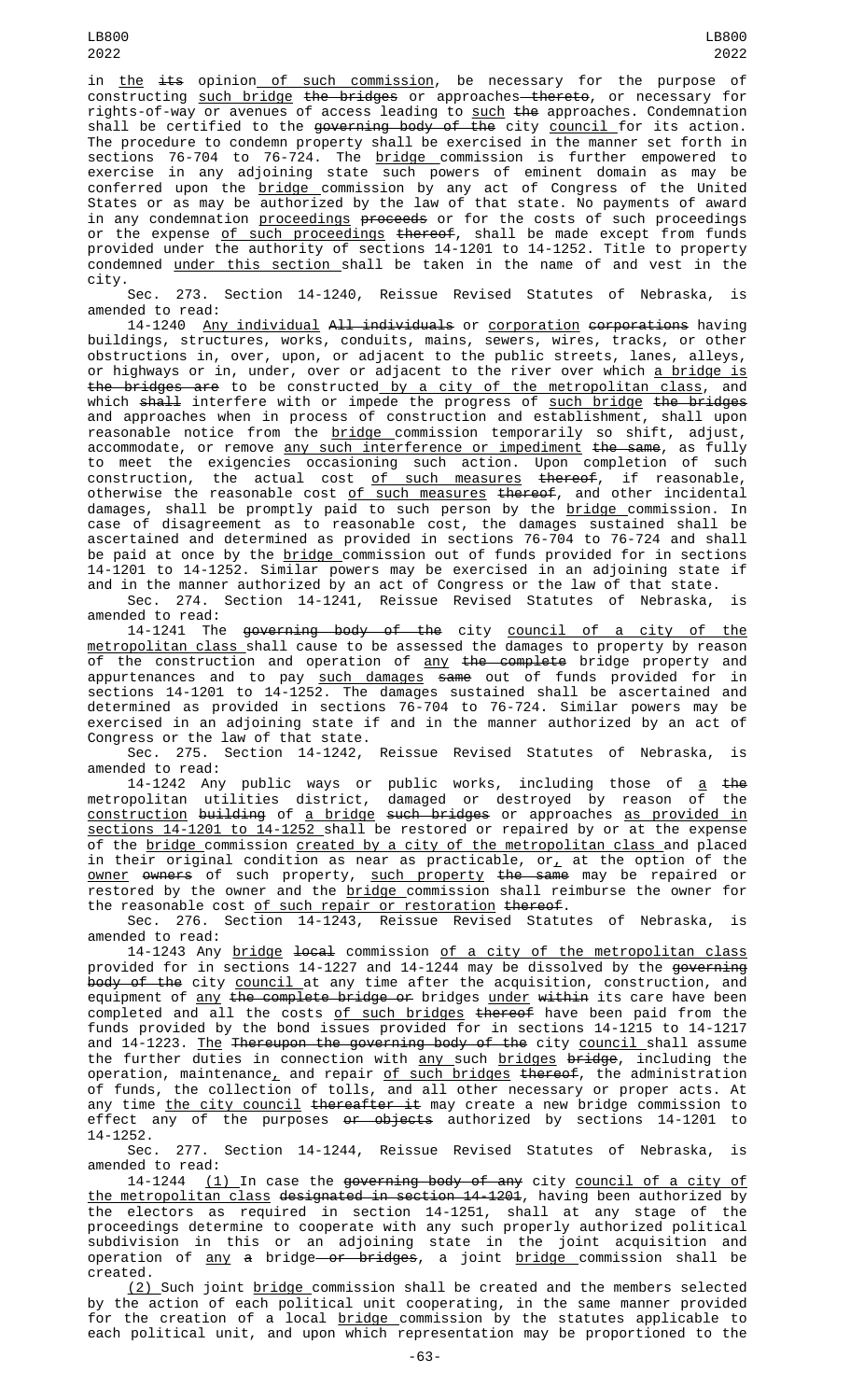respective contribution of funds by the political units cooperating for the purpose of such acquisition\_except <del>; Provided,</del> that the total membership shall not exceed ten<u> members</u>. The <u>joint bridge c</u>ommission shall select a <u>chairperson</u> chairman and a vice-chairperson vice-chairman to represent each political subdivision cooperating in the enterprise and shall maintain a single office at the place selected by the <u>joint bridge commission but for legal</u> purposes shall be domiciled within the jurisdiction of each political unit cooperating and shall have the power to sue and be sued. <u>The joint bridge</u> <del>This</del> commission shall constitute a public body corporate and politic, shall select and adopt its own name, and shall be vested with such powers and subject to such conditions as may be conferred and imposed by the government of the United States and such powers and conditions in the State of Nebraska as are conferred and imposed in sections 14-1201 to 14-1252 upon a local bridge commission, and such powers and subject to such conditions in an adjoining state as may be conferred and imposed by the laws of such state.

<u>(3)</u> The plans and specifications, the location, size, type<u>,</u> and method of construction, the boundaries and approaches, and the estimates of the costs of construction, acquisition of property, and financing, shall be first submitted to the governing bodies of the political units cooperating and receive their approval by resolution before final adoption by the <u>joint bridge </u>commission, which shall not enter into contracts and shall have no power to proceed further unless and until such approval has been <u>given</u> <del>had</del>.

<u>(4) </u>If such joint <u>bridge c</u>ommission is created after any work has been done, any funds provided<u>,</u> or any liabilities incurred by the <del>governing body of</del> the city council or by a local bridge commission, such joint bridge commission shall take over, succeed to, assume and be liable <u>for such work, funds, or</u> liabilities therefor.

Sec. 278. Section 14-1245, Reissue Revised Statutes of Nebraska, is amended to read:

14-1245 A city of the metropolitan class is The cities specified in <del>section 14-1201 are</del> authorized and empowered to authorize or require <u>a</u> <del>said</del> joint <u>bridge c</u>ommission <u>created pursuant to section 14-1244 </u>to conduct and to complete the sale of bonds provided for in sections 14-1215 to 14-1217 and 14-1223 at the same time and to the same purchaser under the best conditions obtainable, together with the bonds of the political subdivision with which such joint bridge commission it is cooperating so that the benefits of a joint offering and sale may be obtained. The funds derived from the sale of the bonds of all political subdivisions cooperating may be mingled and shall be administered and expended by the joint <u>bridge c</u>ommission as one common fund. As nearly as may be, and subject to any rules and regulations which may be adopted by the <u>joint bridge c</u>ommission for that purpose, the fund shall be deposited and maintained in equitable proportions within the territory of each political subdivision, and applied to the purchase or redemption of the separate bond issues in an equitable manner. All contracts, evidences of indebtedness $_{\rm \star}$  and payment vouchers shall be signed by the treasurer and countersigned by each <u>vice-chairperson</u> <del>vice-chairman</del>.

Reissue Revised Statutes of Nebraska, is amended to read:

14-1246 Title to all real and personal property and to a the completed bridge constructed by a joint bridge commission and all its appurtenances and incidents to such bridge shall vest in the political subdivisions cooperating as tenants in common in the same proportion as the contributions made to the joint fund as provided in section 14-1245. In the event of the inability of the governing bodies of the political subdivisions cooperating or <u>the</u> <del>their</del> joint<br>bridge commission to agree, the specific controversy may be submitted to bridge commission to agree, the specific controversy may be submitted to arbitration in such manner as may be agreed upon<u> by the parties</u>.

Sec. 280. Section 14-1247, Reissue Revised Statutes of Nebraska, is amended to read:

14-1247 Any city of the metropolitan class exercising specified in section 14-1201 desiring to exercise the power as granted in section 14-1202 to jointly purchase by bargain and sale any existing bridge may do so either when the electors have authorized such joint purchase or have authorized any independent purchase of such bridge. The <del>governing body of the</del> city <u>council may</u> <del>is</del> <del>authorized to</del> enter into <u>a j</u>oint contract with the other political unit as to all the conditions of purchase and the conditions of subsequent reconditioning, operation, toll charges, repair, maintenance, renewal, replacement, enlargement $_{\rm \scriptscriptstyle L}$  and extension of such bridge. Title to the bridge shall vest in the political units cooperating as tenants in common and operation shall be by the joint bridge commission provided for in section 14-1244 and subject to the conditions provided with reference to such <u>joint bridge c</u>ommission.

Sec. 281. Section 14-1248, Reissue Revised Statutes of Nebraska, is amended to read:

14-1248 (1) Any city of the metropolitan class specified in section 14-1201 may acquire an existing bridge by entering into joint condemnation proceedings with other political units $_\tau$  as authorized <u>by</u> <del>in</del> section 14-1202. Where the property to be condemned is situated within the jurisdiction of more than one political unit or partly in the State of Nebraska and partly in an adjoining state, the political units cooperating shall first enter into <u>a</u> contract electing in what jurisdiction and in which state a single joint proceeding to condemn the property as an entirety shall be instituted and the proceedings shall be conducted subject to the law of and in the manner provided for that jurisdiction, or such proceedings may be conducted subject to the law and in the manner provided by an act of Congress conferring the power of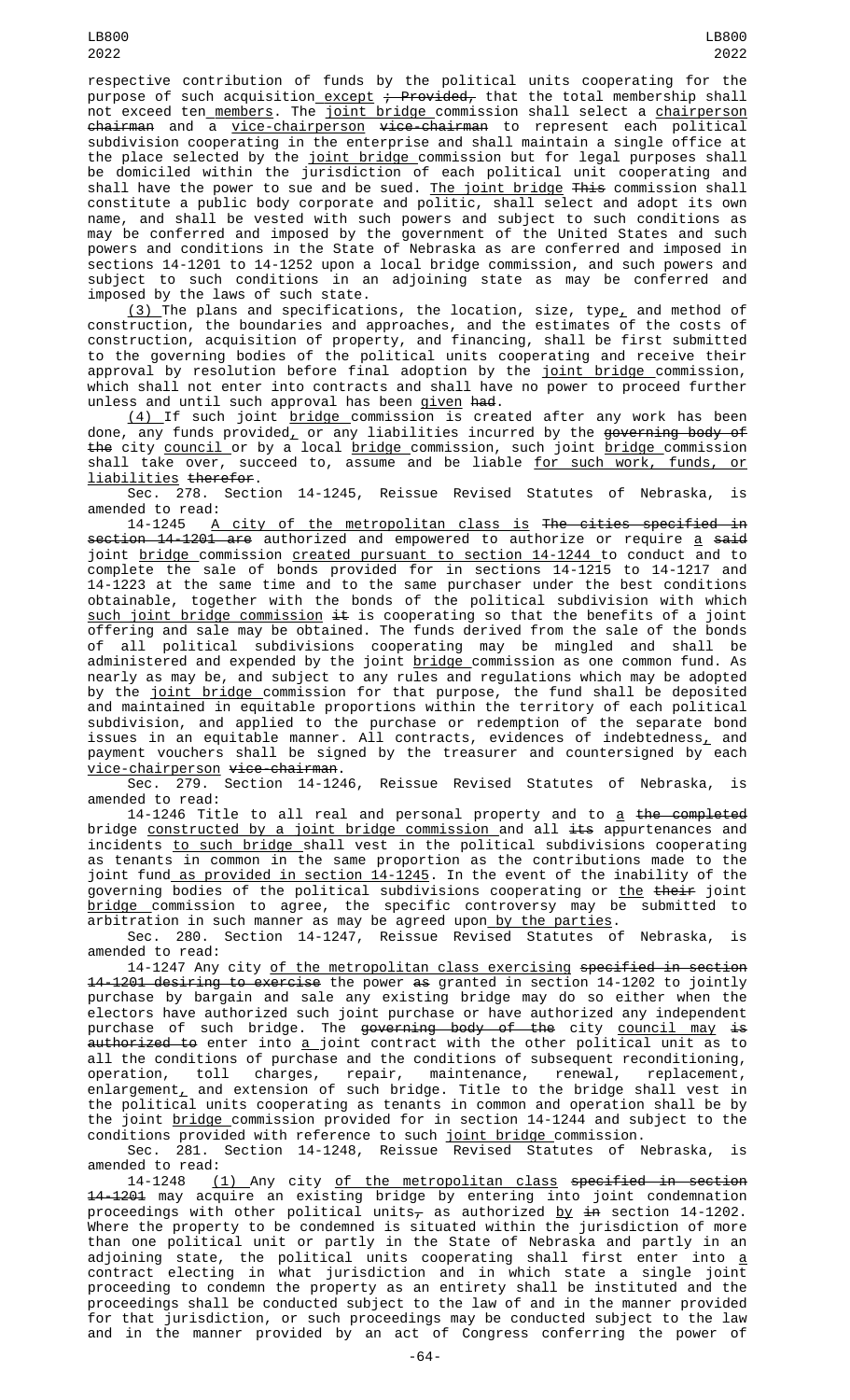condemnation where the property to be acquired is situated in more than one state.

(2) For purposes of this section this purpose, cities of the metropolitan class in this state and specified in section 14-1201 are authorized to become parties to a single proceeding in an adjoining state and to subject themselves to the law of that state governing such proceedings. In the event of such joint proceedings in this state, the procedure to condemn property shall be exercised in the manner set forth in sections 76-704 to 76-724.

<u>(3) </u>The contract <u>provided for </u>in this section <del>provided for</del> shall be similar to the contract provided for in section 14-1247<u>,</u> <del>and</del> shall <del>also</del> fix the proportionate contribution to be made by each political unit cooperating, and shall <del>also</del> provide for the creation of a joint <u>bridge c</u>ommission to take over the operation of the property in the event of its acquisition, subject to the conditions provided in sections 14-1244 to 14-1250 with reference to such joint bridge commission.

<u>(4) </u>Title to the property condemned <u>under this section s</u>hall vest in the political units cooperating as tenants in common when, as, and if the approval of the electors has been <u>given</u> <del>had</del> as provided in section 14-1251.

Sec. 282. Section 14-1249, Reissue Revised Statutes of Nebraska, is amended to read:

14-1249 Whenever the electors of any <u>city of the m</u>etropolitan <u>class</u> <del>city</del> shall have authorized the construction of a bridge as provided in section 14-1201, the <del>governing body of the</del> city <u>council shall have the </u>power to construct such bridge independently or jointly with any state or political unit as authorized in section 14-1202. Such cities are authorized to enter into any contract which may be necessary to effectuate this purpose. The title to all property <u>thus </u>acquired shall vest in the political units cooperating as tenants in common. The actual control of all construction and subsequent operation, including all property necessary to the <del>completed</del> bridge, <del>and</del> all maintenance and repair <u>of such bridge</u> <del>thereof</del>, and all funds and the collection and custody of tolls<u>,</u> shall vest in a joint bridge commission as provided in section 14-1244<u>. Such joint bridge</u> <del>, which</del> commission and its control shall not be terminated until such tenancy in common <u>is</u> <del>shall be</del> terminated.

Sec. 283. Section 14-1250, Reissue Revised Statutes of Nebraska, is amended to read:

14-1250 Any city in an adjoining state which has been properly authorized by the laws of that state or the United States, may exercise in the State of Nebraska any and all <u>of </u>the powers granted in sections 14-1201 to 14-1252 to cities in Nebraska, subject to the conditions and requirements of <u>such</u> <del>said</del> sections.

Sec. 284. Section 14-1251, Reissue Revised Statutes of Nebraska, is amended to read:

14-1251 (1) Elections on propositions arising in connection with the exercise of any of the powers granted by sections 14-1201 to 14-1252 may be submitted by the <del>governing body of the</del> city <u>council of a city of the</u> metropolitan class to the electors of such city thereof at any general, city, or state election or at any special election called for that purpose<u>. Any</u> <del>, and</del> <del>any</del> proposition shall be carried if a majority of the electors voting <u>on such</u> proposition thereon vote in favor of such proposition thereof.

<u>(2) No bridge shall be finall</u>y or irrevocably acquired, whether by purchase<u>,</u> <del>or by</del> condemnation, or <del>by</del> construction, until such action and the necessary financing <del>shall</del> have been approved by a majority of the electors voting on the proposition at a general city or state election or at a special election called for that purpose $_{\tau}$  or shall have been approved by the governing body of the city council, as authorized by such said sections.

(3) Two or more propositions or questions may be submitted at the same election and on the same ballot provided each is so presented that the electors may vote separately upon each proposition. A vote of the electors authorizing independent action shall be held to also authorize joint action for the purpose so authorized but a vote on a proposition of joint action shall not be held to authorize independent action.

<u>(4) </u>The <del>governing body of the</del> city <u>council </u>is <del>hereby</del> authorized to determine what shall be included in the proposition to be stated in notices of election and upon the ballots in its full discretion<u>,</u> except that any proposition must indicate whether the bridge shall be acquired by <del>the</del> purchase $_{{\bm \iota}}$  $\operatorname{\sf or}$  by the condemnation of an existing bridge $_{{\sf L}}$  or by the construction of a new bridge, and the kind of bonds to be issued to finance <u>such bridge</u> <del>the same</del> and the amount of such bonds may be set forth in any manner authorized in such said sections.<br>Sec.

285. Section 14-1252, Reissue Revised Statutes of Nebraska, is amended to read:

14-1252 <u>Any</u> <del>If any such</del> city <u>of the metropolitan class that has</u> <del>shall</del> <del>have</del> adopted a home rule charter <del>it</del> may exercise any powers granted in sections 14-1201 to 14-1251 in the method <del>herein</del> provided <u>by this section or by <del>in</del> such</u> other method, in whole or in part, as may from time to time be provided in whole or in part by <u>such</u> <del>said</del> home rule charter. The powers <del>hereby</del> conferred <u>by</u> such sections shall are to be exercised without any restriction or limitation under the <u>home rule</u> <del>city</del> charter or laws of the state except the provisions of the Constitution of <u>Nebraska</u> <del>the state</del>, and are supplementary and additional to powers which have been or may hereafter be conferred upon the city by the laws of the state or <u>such home rule c</u>harter<del> of the city</del>. All powers granted or provided to be conferred upon <del>the</del> bridge commissions authorized by <u>such</u> <del>said</del> sections are likewise granted to and conferred upon and may be exercised by the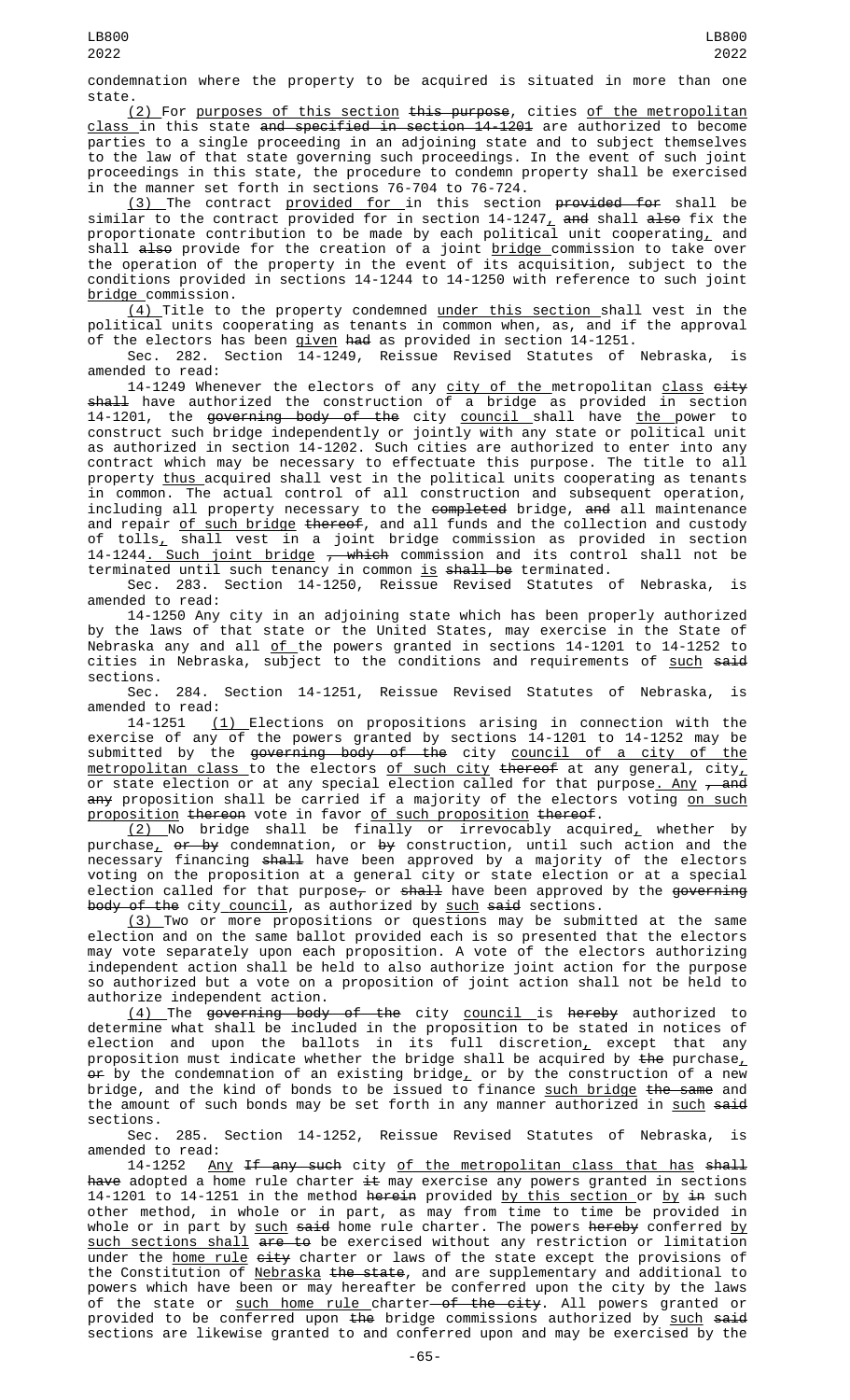governing body of the city council and such the governing body of the city <u>council </u>may delegate to any bridge commission created for such city under <u>such</u> <del>said</del> sections, in the discretion of such <u>city council</u> <del>governing body</del>, any or all of the powers, privileges $_{\rm {\LARGE L}}$  and rights of approval and restraint conferred

upon it by such said sections.<br>Sec. 286. Section 14-17 Section 14-1702, Reissue Revised Statutes of Nebraska, is amended to read:

14-1702 <u>The Legislature finds and declares that</u> <del>It is hereby determined</del> and declared as a matter of legislative finding and policy:

(1) Traffic That the traffic in the streets of the business section of metropolitan cities of the metropolitan class has become congested by the great number of motor vehicles entering and traversing such streets, and the trend is for an ever-increasing number of vehicles on such streets and that, unless appropriate action is taken, the congestion will become worse and constitute a public nuisance;

<u>(2)(a) Such</u> <del>(2) That (a) the</del> traffic congestion has created a hazard to life, limb, and property of those using such streets, (b) the free circulation of traffic of all kinds is necessary to the health, safety, and general welfare of the public, and (c) any impeding of the free flow of traffic might seriously affect the rapid and effective fighting of fires and the disposition of the police force and emergency vehicles;

(3) There That there is insufficient space, on the streets or places adjacent <u>to such streets</u> <del>thereto</del>, to provide the required parking and that convenient offstreet parking would facilitate the free flow of traffic. The space below the surface of property, owned by the county for courthouse sites or other public uses, and the space below the surface of the streets could properly and beneficially be used for parking areas and such use would promote public safety, convenience, and welfare; and

(4) Providing That providing for the relieving of traffic congestion is a matter of public welfare, of general public interest, of statewide concern, and within the powers reserved to the state.

Sec. 287. Section 14-1703, Reissue Revised Statutes of Nebraska, is amended to read:

14-1703 As used in the Parking Authority Law sections 14-1701 to 14-1725, unless the context otherwise requires:

(1) Authority means a parking authority shall mean the body politic and corporate created pursuant to the Parking Authority Law sections 14-1701 to  $14 - 1725;$ <br>(2)

Board means the governing body of such authority, constituted as is provided by section 14-1705;

(2) Facilities shall mean the entire subsurface parking area and all improvements therein or appurtenances used in connection therewith, including entrances and exits, and all equipment, machinery, and accessories necessary or convenient for the parking of vehicles;

(3) City <u>means</u> <del>shall mean</del> the city of the metropolitan class which requested the Governor to establish a parking authority within the city;

(4) County means shall mean the county in Nebraska where the authority is  $located; and$ 

(5) Facilities means the entire subsurface parking area and all improvements in such parking area or appurtenances used in connection with such parking area, including entrances and exits, and all equipment, machinery, and accessories necessary or convenient for the parking of vehicles.

(5) The authority shall be deemed located in the county where the city requesting the establishment of the authority is located; and

(6) Board shall mean the governing body of such authority, constituted as is provided by section 14-1705.

Sec. 288. Section 14-1704, Reissue Revised Statutes of Nebraska, is amended to read:

14-1704 The Governor shall establish a parking authority whenever requested by the <u>city council</u> <del>governing body</del> of a city of the metropolitan class in which the county seat is located. The authority shall be established by the Governor issuing a proclamation declaring the existence of such an authority and filing a copy <u>of such proclamation</u> <del>thereof</del> with the Secretary of State. The authority shall be a body corporate and politic to be known as .............. Parking Authority, therein inserting the name of the city requesting the authority. Such an authority shall be a governmental subdivision of the State of Nebraska with the powers and authority provided by <u>the Parking</u> Authority Law sections 14-1701 to 14-1725. Such authority is declared to be an instrumentality of the state exercising public and essential governmental functions in the performance of the powers conferred upon it by <u>the Parking</u> Authority Law, and shall be deemed located in the county where the city requesting the establishment of the parking authority is located sections 14-1701 to 14-1725.

Sec. 289. Section 14-1705, Reissue Revised Statutes of Nebraska, is amended to read:<br>14-1705 (

 $(1)$  The governing body of the authority shall be a board consisting of seven members, two of whom shall<del>, ex officio,</del> be the mayor of the city requesting the establishment of the authority and the <u>chairperson</u> <del>chairman</del> of the board of county commissioners <u>of the county in which</u> wherein the<br>authority is located<u>, both serving as ex officio members</u>. Each of these ex authority is located<u>, both serving as ex officio members</u>. Each of these ex officio members shall serve without bond during their respective terms as mayor and <u>chairperson</u> <del>chairman</del>.

 $(2)$  The remaining five members shall be residents of the county in which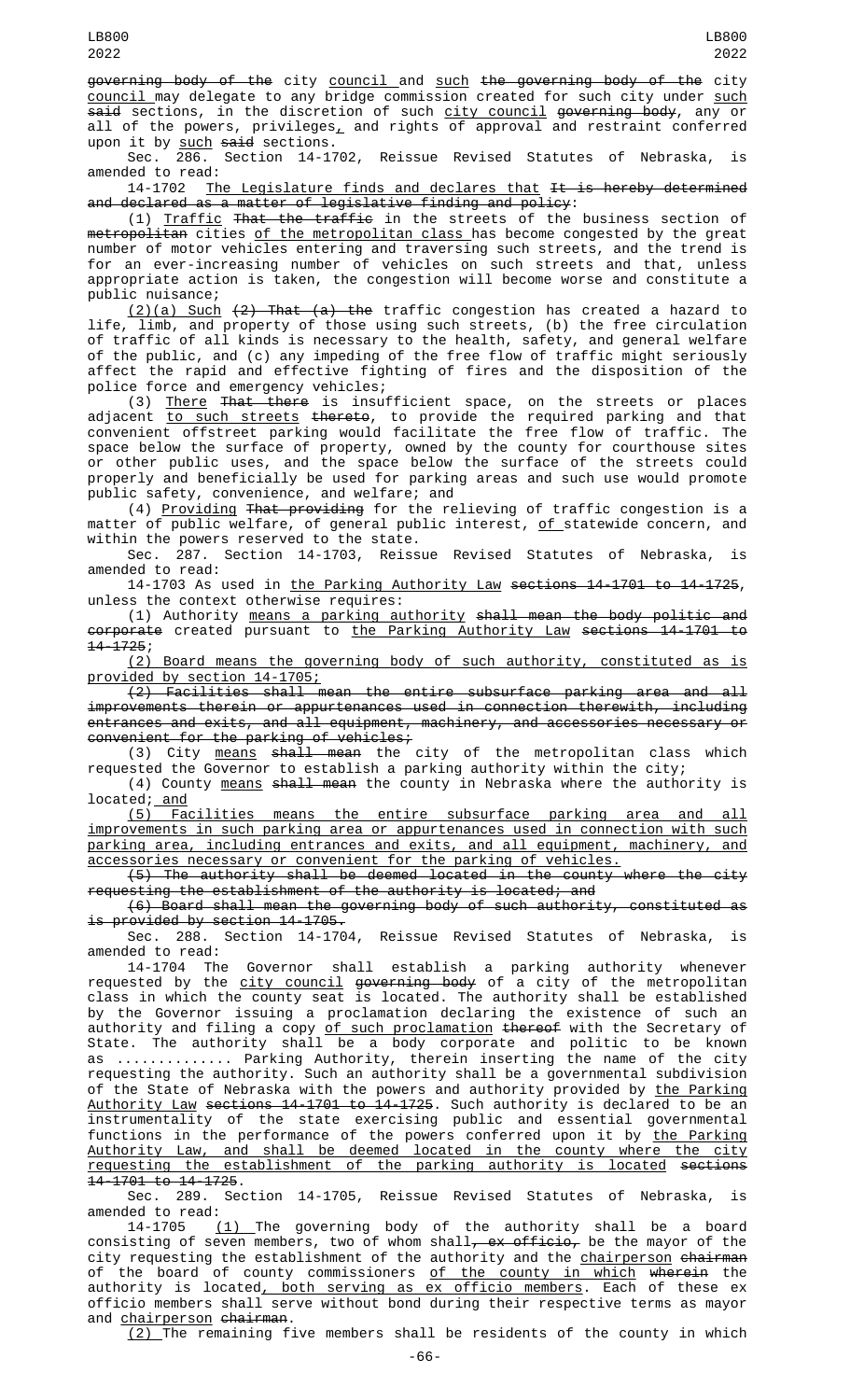the authority is located. Two of such these members shall be originally appointed for a term of two years and three for a term of four years from the date of their appointment, and thereafter the members shall hold office for a term of four years and until their successors are appointed and have qualified. The Governor, in making the original appointments, shall designate the term of each appointee. Any vacancy $_{\mathcal{T}}$  in the appointed members of the board for any reason<del>,</del> shall be filled for the unexpired term by an appointment by the Governor. No appointive member shall hold office for more than three successive full terms.

(3) Each appointive member, before entering upon the duties of his office, shall file with the Secretary of State an oath that <u>such person</u> <del>he</del> will duly and faithfully perform to the best of <u>such person's</u> <del>his</del> ability all duties of <u>such</u> <del>his</del> office, as provided in <u>the Parking Authority Law</u> <del>sections 14-1701 to</del> 14-1725, and a bond in the penal sum of five thousand dollars executed by one or more qualified sureties for the faithful performance of all <u>such person's</u> his duties as a member of the board of such authority. If any appointive member fails to file such oath and bond with the Secretary of State within thirty days after written notice of such appointment, the office shall be deemed to be vacant and a new appointment made.

Sec. 290. Section 14-1706, Reissue Revised Statutes of Nebraska, is amended to read:

14-1706 The <u>board</u> <del>authority</del> shall annually elect a chairperson and vicechairperson from its members and a secretary and treasurer who shall not be a member of the <u>board</u> <del>authority</del>. A quorum for the transaction of business shall consist of four members of the <u>board</u> <del>authority</del>. The affirmative vote of four members shall be necessary for any action taken by the <u>board</u> <del>authority</del>. No vacancy in the membership shall impair the right of the quorum to exercise all the rights and perform all the duties of the <u>board</u> <del>authority</del>. The members of the <u>board</u> <del>authority</del> shall receive no compensation for services rendered, but shall be reimbursed for all expenses incurred by them in the exercise of their duties in the same manner as provided in section 23-1112 for county officers and employees and for the cost of their bonds. The secretary and treasurer may be compensated in such amounts as the <u>board shall fix</u> <del>authority</del> from time to time<del>-shall fix</del>, and <u>such persons</u> <del>he or she</del> may be required to give bond, in the amount prescribed by the board authority, before entering upon the his or her duties of as such secretary or and treasurer. The premium of such bond shall be paid for by the board authority.

Reissue Revised Statutes of Nebraska, is Sec. 291. Section  $14-1707$ , amended to read:

14-1707  $(1)$  For the purpose of accomplishing the object and purpose of the Parking Authority Law sections 14-1701 to 14-1725, the authority shall possess all the necessary powers of a public body corporate and governmental subdivision of the State of Nebraska, including the following powers which shall not be construed as a limitation on the general powers <del>herein</del> conferred by the Parking Authority Law:

 $(a)$   $(1)$  To adopt bylaws for the regulation of its affairs and for the conduct of its business;

(b)  $(2)$  To adopt the official seal of the authority and to alter such seal the same at pleasure;

(c) (3) To maintain an office within the county where the authority is located;

 $(d)$   $(4)$  To sue and be sued in its own name;

<u>(e)</u> <del>(5)</del> To make and enter into any and all contracts and agreements with any individual, public or private corporation, or agency of this state or the United States, as may be necessary or incidental to the performance of its duties and the execution of its powers under the <u>Parking Authority Law</u> provisions of sections 14-1701 to 14-1725;

<u>(f)</u>  $(6)$  To acquire, lease, and hold such real or personal property or any rights, interest, or easements <u>in such property</u> <del>therein</del> as may be necessary or convenient for the purpose of the authority and to sell, assign, and convey such property the same;

(g) (7) To (i) (a) employ a general manager, engineers, accountants, attorneys, financial experts, and such other employees and agents as <u>the</u> <u>authority</u> <del>it</del> may deem <del>to be</del> necessary, <u>(ii)</u> <del>(b)</del> fix <u>the</u> their compensation <u>of</u> <u>such employees and agents</u>, and <u>(iii)</u>  $\left(\epsilon\right)$  discharge <u>such employees and agents</u> the same;

(h) (8) To borrow money and issue and sell negotiable bonds, notes, or other evidence of indebtedness, to provide for the rights of the holders <u>of</u> such bonds, notes, or other evidence of indebtedness thereof, and to pledge all or any part of the income of the authority received, as provided in <u>the Parking</u> <u>Authority Law</u> <del>sections 14-1701 to 14-1725</del>, to secure the payment thereof<u>,</u> <u>except that</u> <del>; Provided,</del> the authority shall not have the power to pledge the credit or taxing power of the state or any political subdivision thereof or to place any lien or encumbrance on property owned by the state, <u>the </u>county, or <u>the city which requested the establishment of</u> <del>used by</del> the authority;

 $(\dot{\texttt{\i}})$   $(9)$  To receive and accept from the federal government, or any agency thereof, the State of Nebraska, or any subdivision thereof, or from any person or corporation, donations or grants for or in aid of the construction of <del>the</del> parking facilities, and to hold, use, and apply <u>such donations or grants</u> <del>the</del> <del>same</del> for the purpose for which such <u>donations or g</u>rants <del>or donations</del> may have been made; and

(j) (10) To have and exercise all powers usually granted to the board of directors of corporations which are necessary or convenient to carry out the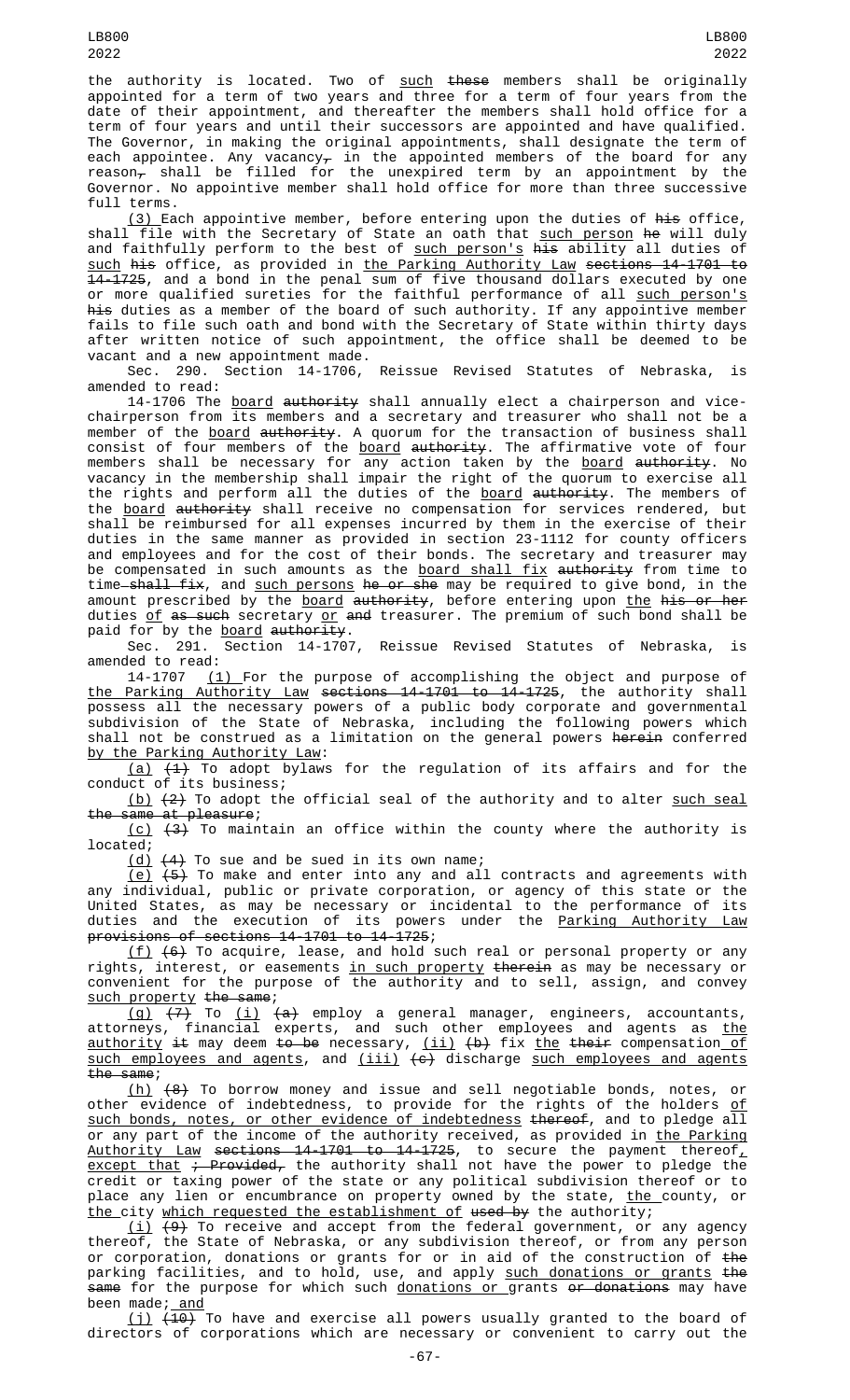powers given the authority under the Parking Authority Law. provisions of sections 14-1701 to 14-1725;

(2) (11) The authority shall operate only in the county in which it is  $located. + and$ 

 $(3)$   $(42)$  The authority shall have no rights of eminent domain. Sec. 292. Section 14-1708, Reissue Revised Statutes of Nebraska, is

amended to read: 14-1708 Upon establishing <u>an</u> <del>the</del> authority, the county\_<u>in which</u> <del>, wherein</del> the authority is located<del>,</del> shall grant to the authority the right to use any space below the plot of ground used as a courthouse site and such portion of the surface of <u>such</u> <del>said</del> plot not then used by the county for a courthouse located thereon. The city shall likewise grant to the authority the right to use the space below the surface of the streets abutting on such said courthouse site including the street intersections connecting <u>such</u> <del>said</del> streets. The governing bodies of the county and city shall have <u>the a</u>uthority to execute the required grants without a vote of the electorate or any authorization other than that contained in the Parking Authority Law sections 14-1701 to 14-1725. All such grants shall be for a period of fifty years. The authority may also acquire by lease, purchase, gift, grant, or any lawful manner, such adjoining privately owned property as may be necessary or convenient for the exercise of its powers for the construction of entrances to or exits from its <del>parking</del> facilities.

Sec. 293. Section 14-1709, Reissue Revised Statutes of Nebraska, is amended to read:

14-1709 The authority shall construct and maintain subsurface parking facilities at the location acquired under section 14-1708, with all necessary entrances, exits, air vents, and other appurtenances required for an efficient facilities subsurface parking facility. In constructing and maintaining the p<del>arking</del> facilities<u>,</u> the surface above <u>such facilities</u> <del>the facility</del> shall not be disturbed more than shall be necessary. Any portion <u>of such location</u> <del>thereof</del> not required by the <u>facilities</u> <del>facility</del> shall, on completion of the <u>facilities</u> <del>facility</del>, be restored to a good usable condition. If it is necessary to relocate or do other work to protect any sewer line or utility, the authority shall do the necessary work or bear the expense <u>of such relocation or other</u> work thereof and the authority shall reimburse the county and city for any expense or liability incurred as a result of the construction or maintenance of the facilities facility. The authority shall also protect the owners of private property abutting the facility against loss of lateral support for improvements erected on their property at the time of the construction of the facilities or reimburse such owners them for expenses incurred as a result of the removal of <u>such</u> <del>said</del> support, but neither the state, county, city, nor authority shall be otherwise liable to such owners. The county and city shall cooperate with the authority and make available to the authority without cost any information <u>such</u> county or city it has that would be useful to the authority in the construction of the facilities. The <del>parking</del> authority shall not construct any private entrances or grant the right to others to construct private entrances to its parking facilities.

Sec. 294. Section 14-1710, Reissue Revised Statutes of Nebraska, is amended to read:

14-1710 All purchases and all contracts relating to the construction, maintenance, improvement, or extension of the <u>authority's f</u>acilities, <u>except</u> other than contracts relating to the acquiring of real property or some interest <u>in such real property</u> <del>therein</del> or contracts of employment or some specialized service, involving the expenditure of two thousand dollars or more, shall be let to the lowest responsible bidder after not less than twenty days' public notice of request for bids.

Sec. 295. Section 14-1711, Reissue Revised Statutes of Nebraska, is amended to read:

14-1711 The authority shall lease or grant concessions for the use of <u>its</u> the facilities or various portions of such facilities thereof to one or more operators to provide for the efficient operation of the facilities. All leases or concessions shall be let on a competitive basis and no lease or concession shall run for a period in excess of thirty years. In granting any lease or concession, the authority shall retain such control of the facilities as may be necessary to insure that the facilities will be properly operated in the public interest and that the prices charged are reasonable.

Sec. 296. Section 14-1712, Reissue Revised Statutes of Nebraska, is amended to read:

14-1712  $(1)$  The authority may from time to time borrow such money, as authorized in this section or subdivision <u>(1)(h)</u> <del>(8)</del> of section 14-1707, as it may require in the exercise of its powers and duties, and to evidence such borrowings and to fund or refund any bonds or interest <u>on such bonds</u> <del>thereon</del> or other indebtedness it may have outstanding, issue its negotiable bonds as <del>herein</del> provided <u>in this section.</u> <del>:</del>

 $(2)$   $(4)$  The principal and interest of the bonds shall be payable only out of the revenue, income, and money of the authority, and shall not constitute a debt or liability of the state or any political subdivision thereof, other than <u>of the</u> <del>this</del> authority, and neither the credit nor the taxing power of the state or any political subdivision thereof, other than <u>the</u> <del>this</del> authority, shall be pledged for the payment of <u>such</u> <del>said</del> bonds, and all bonds shall bear on their face a statement to <u>such</u> <del>that</del> effect. The bonds shall mature at such time or times, not exceeding twenty-five years from their date, as may be determined by the authority. Such bonds may be redeemable before maturity at the option of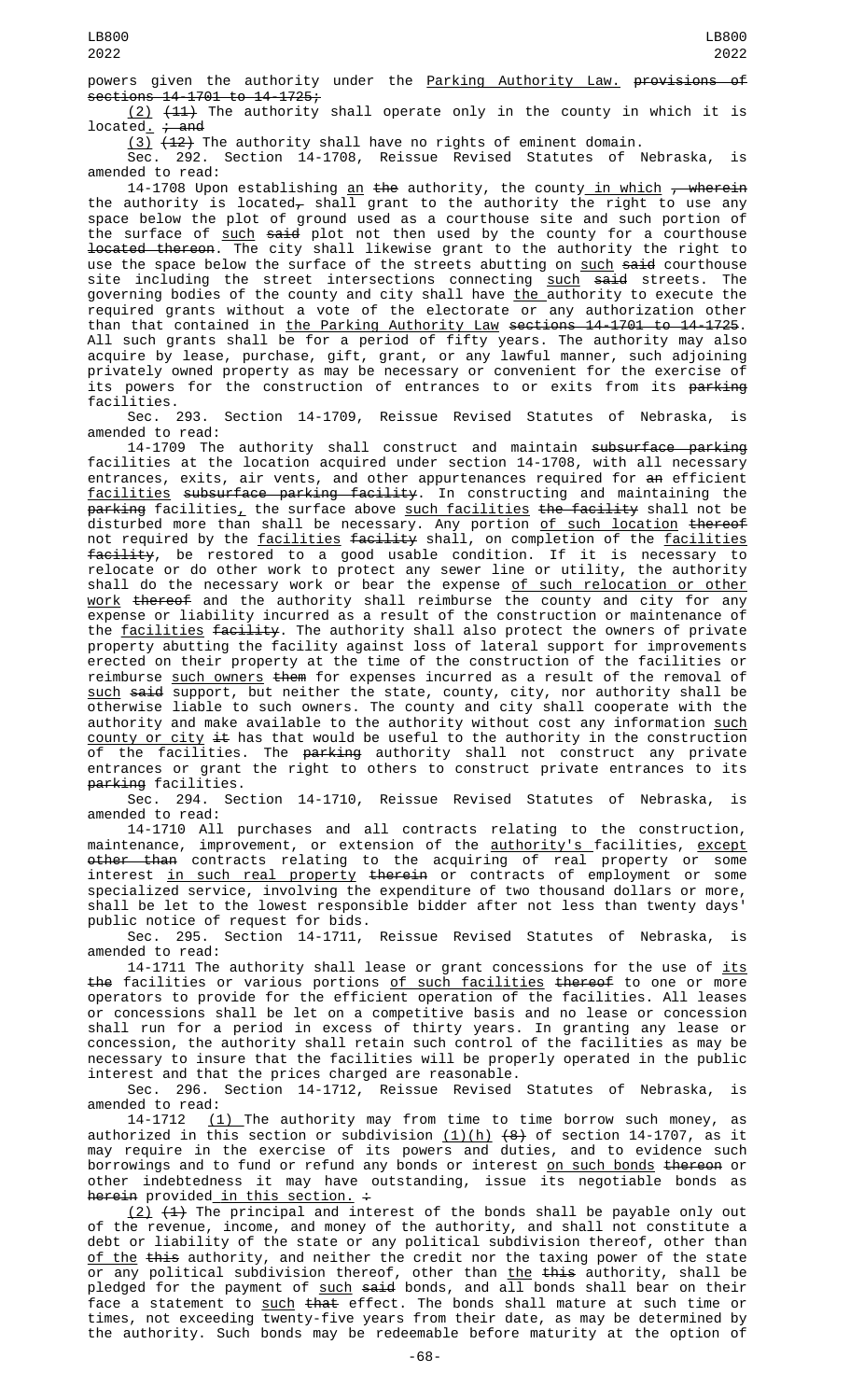the authority at such price or prices, and under such terms and conditions as may be fixed by the authority prior to the issuance of the bonds. The authority shall determine the form of the bonds and fix the denominations and place of payment, which may be at any bank or trust company within or <u>outside</u> <del>without</del> the state. The bonds shall be signed by the <u>chairperson</u> <del>chairman</del> of the authority, or bear <u>the chairperson's</u> <del>his</del> facsimile signature. The seal of the authority shall be impressed <u>on such bonds</u> <del>thereon</del>, <u>and a</u>ttested by the secretary and treasurer of the authority. Any coupons attached <u>to such bonds</u> <del>thereto</del> shall bear the facsimile signature of the <u>chairperson</u> <del>chairman</del> of the authority. In case any officer, whose facsimile signature or signature shall appear on any bond or coupon, shall cease to be such officer before the delivery of such bonds, such signature or such facsimile shall nevertheless be valid and sufficient for all purposes, the same as if <u>such person</u> <del>he</del> had remained in office until such delivery;

(3) (2) The bonds issued under the Parking Authority Law provisions of sections 14-1701 to 14-1725 in negotiable form shall have and are hereby declared to have all the qualities and incidents of negotiable instruments under the Uniform Commercial Code of the state. The bonds may be issued in coupon or in registered form, or both. The authority may sell such bonds in such a manner and for such price as it <u>determines in</u> <del>may determine to be for</del> the best interests of the authority; and

 $(4)$   $(3)$  Prior to the preparation of definitive bonds, the authority may, under like restrictions, issue interim receipts or temporary bonds, with or without coupons, exchangeable for definitive bonds when such bonds shall have been executed and are available for delivery. The authority may also provide for the replacement of any bonds which <del>shall</del> become mutilated<u>,</u> <del>or shall be</del> destroyed, or lost.

Sec. 297. Section 14-1713, Reissue Revised Statutes of Nebraska, is amended to read:

14-1713 <u>At</u> <del>In</del> the discretion of the authority, any bonds issued under the provisions of <u>the Parking Authority Law</u> s<del>ections 14-1701 to 14-1725</del> may be secured by trust agreement by and between the authority and a corporate trustee which may be any trust company or bank having the powers of a trust company within or <u>outside</u> <del>without</del> the state. Such trust agreement may contain provisions which shall be deemed to be for the benefit of the trustee or holders of the bonds as to:

(1) The pledging of all or any part of the income, receipts, and revenue of the authority to secure the payment of the bonds or any issue of bonds, subject to such agreement with bondholders as may then exist;

(2) Provisions for protecting and enforcing the rights and remedies of the bondholders, including the establishment of reasonable charges, construction, improvement, maintenance, and operation of the <u>authority's </u>facilities and insurance upon its properties;

(3) The appointment of a trustee, fiduciary, or depositary for the collection, deposit, and disbursement of the funds of the authority;

(4) Limitations on the issuance of additional bonds and the terms upon which additional bonds may be issued and secured and the issuance of refunding bonds;

(5) The procedure by which any contract with the bondholders may be amended or modified;

(6) The keeping of records and making reports to the trustee or bondholders;

(7) The rights and remedies of the trustee and the bondholders and restrictions on individual actions by the bondholders; and

(8) Any additional provisions which may be reasonable and proper for the security of the bondholders.

Sec. 298. Section 14-1714, Reissue Revised Statutes of Nebraska, is amended to read:

14-1714 Any pledge of revenue or other money of the authority made by the authority, in accordance with the Parking Authority Law provisions of sections 14-1701 to 14-1725, shall be valid and binding from the time when such the pledge is made<u>, and</u> <del>;</del> the revenue or other money so pledged and thereafter received by the authority shall immediately be subject to the lien of such pledge without any <del>delivery thereof or</del> further act. The lien of any such pledge shall be valid and binding as against all parties having claims of any kind, sort, contract, or otherwise against the authority, irrespective of whether or not such parties have notice <u>of such pledge</u> <del>thereof</del>. Neither the resolution nor any other instrument by which a pledge is created need be recorded.

Sec. 299. Section 14-1715, Reissue Revised Statutes of Nebraska, amended to read:

14-1715 The holder of any bonds or coupons appertaining <u>to such bonds or</u> coupons issued by the authority thereto, unless the trust agreement vests the right of action solely in the trustee, then the trustee, may by civil action or proceedings, protect and enforce any and all rights under the trust agreement covering the issuance of <u>such</u> <del>said</del> bonds, and may enforce and compel the performance of all duties required by <u>the Parking Authority Law</u> <del>sections</del> 14-1701 to 14-1725 or trust agreement to be performed by the authority or any officer <u>of the authority</u> <del>thereof</del> and the court having jurisdiction of the proceedings may, if necessary for the protection of the bondholders, appoint a receiver or other administrator to operate the facilities until such time as the obligations to the bondholders have been paid in full. No execution shall be levied upon, or sale <u>made</u> <del>had</del>, of any properties belonging to the authority which are necessary for the operation of the facilities.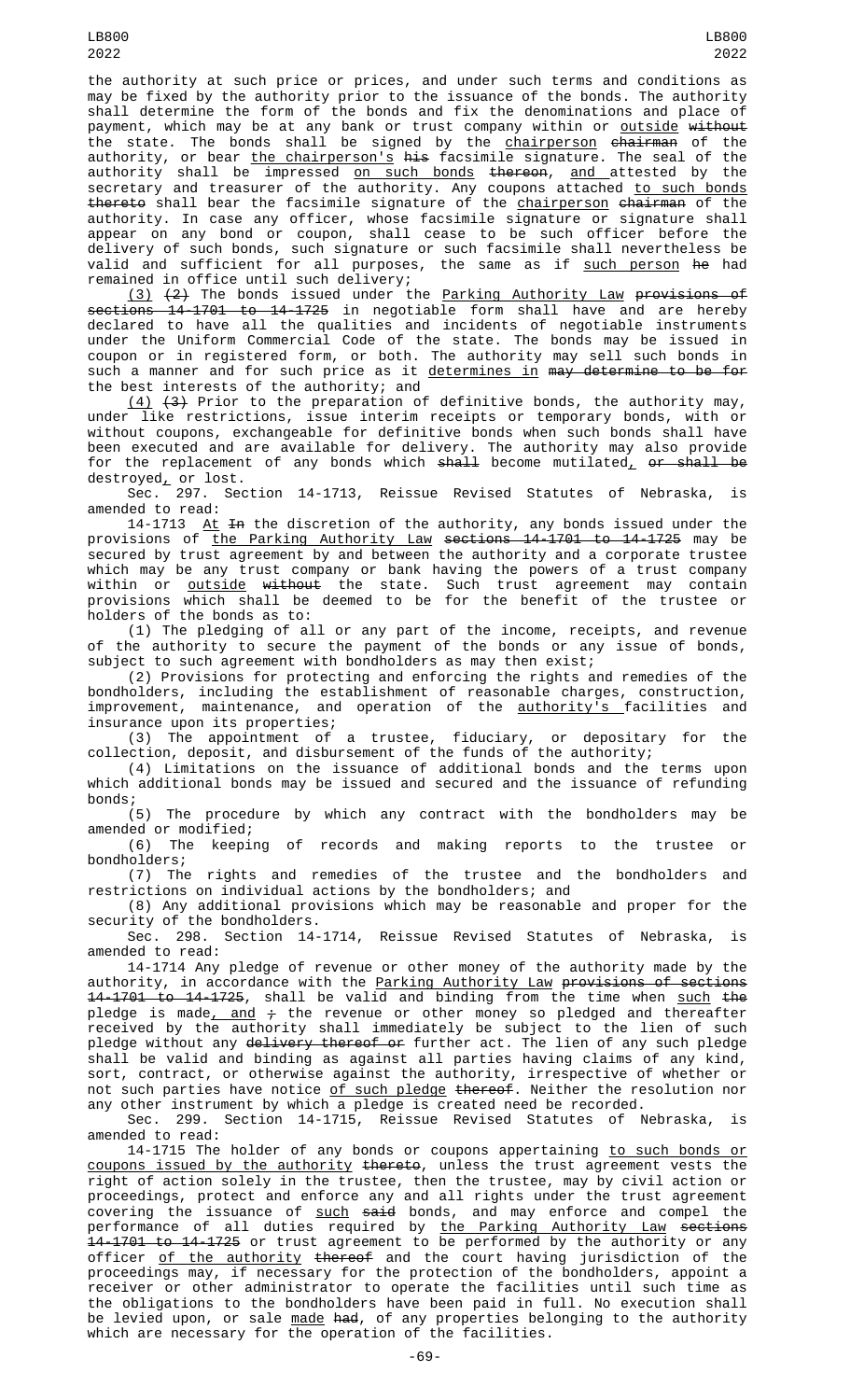Sec. 300. Section 14-1716, Reissue Revised Statutes of Nebraska, is amended to read:

14-1716 Nothing in the Parking Authority Law sections 14-1701 to 14-1725 shall be construed (1) as granting to the authority any power to alienate or encumber any real property belonging to the state or any of its political subdivisions, (2) to grant to the authority any right or power to pledge the credit of the State of Nebraska, or any of its subdivisions, or (3) to give the authority any power to levy or assess taxes.

Sec. 301. Section 14-1717, Reissue Revised Statutes of Nebraska, is amended to read:

14-1717 Before delivering any bonds, the authority shall prepare a written statement under oath setting forth its proceedings authorizing the issuance of the bonds and a copy of the trust or other bond agreement executed in connection <u>with such bonds</u> therewith.<br>Sec. 302. Section 14-1718, Re

Section 14-1718, Reissue Revised Statutes of Nebraska, is amended to read:

14-1718 Bonds issued by the authority under the <u>Parking Authority Law</u> provisions of sections 14-1701 to 14-1725 are hereby made securities in which the state and all political subdivisions of the state, their officers, boards, commissions, departments, or other agencies, all banks, bankers, savings banks, trust companies, savings and loan associations, investment companies, insurance associations, and other persons carrying on an insurance business, and all administrators, executors, guardians, trustees, and other fiduciaries, and all other persons who are now or may hereafter be authorized to invest in bonds or other obligations of the state, may properly and legally invest any funds, including capital belonging to them or within their control. Such bonds or other securities or obligations are hereby made securities which may properly and legally be deposited with and received by any state or municipal officers or agency of the state for any purpose for which the deposit of bonds or other obligations of the state is now or may hereafter be authorized by law.

Sec. 303. Section 14-1719, Reissue Revised Statutes of Nebraska, is amended to read:

14-1719 All money received by the authority from whatever source, including sale of its bonds, shall be deemed to be public trust funds to be held and applied in the manner provided in the Parking Authority Law and under such restrictions, if any, as the authority may provide in any resolution authorizing the issuance of bonds or bond agreement executed by the authority. Such it. The money shall be deposited in such banks, capital stock financial institutions, qualifying mutual financial institutions, or trust companies as may be selected by the authority from time to time. Section 77-2366 shall apply to deposits in capital stock financial institutions. Section 77-2365.01 shall apply to deposits in qualifying mutual financial institutions.

Sec. 304. Section 14-1721, Reissue Revised Statutes of Nebraska, is amended to read:

14-1721 The authority shall not be required to pay any taxes or assessments upon its facilities or properties acquired by it and used for a public purpose. Bonds issued under the Parking Authority Law, their transfer and income <u>from such bonds</u> <del>therefrom</del>, including any profits made from the sale <u>of such bonds</u> <del>thereof</del>, shall be exempt from taxation.

Sec. 305. Section 14-1722, Reissue Revised Statutes of Nebraska, is amended to read:

14-1722 The authority shall keep a full set of books and records showing all of its transactions according to the best business practices. The Auditor of Public Accounts shall cause the books of the account to be examined and audited annually by a certified public accountant under <del>his</del> direction<u> of the</u> Auditor of Public Accounts. The reports of all audits made by the Auditor of Public Accounts shall be made and remain a part of the public records in <u>such</u> his office. The expense of such audits shall be paid out of the funds of the authority. The auditor shall be given access to all books, papers, contracts, documents, and memoranda of every kind and character and be furnished all additional information that may be essential to the making of a comprehensive and correct audit.

Sec. 306. Section 14-1723, Reissue Revised Statutes of Nebraska, is amended to read:

14-1723 The authority shall not be terminated by any act of the state prior to the payment in full of all obligations incurred by the authority. Unless terminated prior <u>to such date</u> <del>thereto</del>, the authority shall terminate at the end of fifty years from the date of its establishment and  $\pm\mathfrak{t}$  shall forthwith liquidate its affairs and convey to the city and county respectively any improvements on the property contributed by them. Any surplus funds shall be distributed to the county and city in the manner provided by section 14-1720 and thereupon the authority shall cease to exist.

Sec. 307. Section 14-1724, Reissue Revised Statutes of Nebraska, is amended to read:

14-1724 In the event the authority fails to commence the construction of the parking facilities within three years from the date of the proclamation issued by the Governor\_<u>under</u> <del>, as provided for by</del> section 14-1704<del>,</del> establishing the authority, the authority shall terminate and any leases, grants, or rights obtained from the city or county shall <del>forthwith</del> terminate and revert to the city and county respectively.

Sec. 308. Section 14-1725, Reissue Revised Statutes of Nebraska, is amended to read:

14-1725 The Parking Authority Law provisions of sections 14-1701 to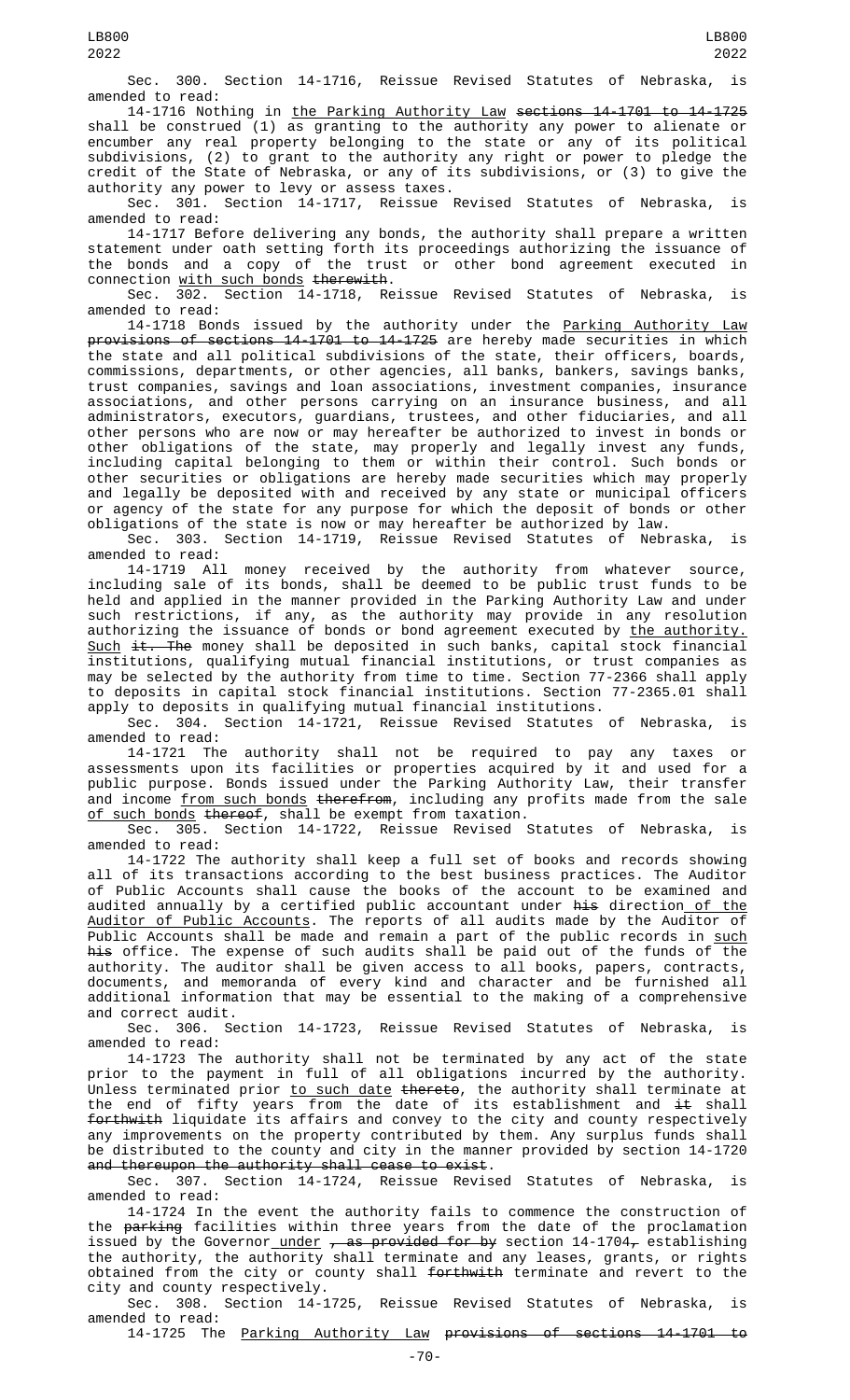14-1725 shall be independent of and in addition to any other provisions of law <del>provision of the laws</del> of the State of Nebraska with reference to the matters covered <u>by such law</u> <del>hereby</del> and shall be considered as a complete and independent act and not as amendatory of or limited by any other <u>provisions of</u> <u>law</u> <del>provision of the laws</del> of the State of Nebraska. If any provision of <u>the</u> Parking Authority Law sections 14-1701 to 14-1725 is held unconstitutional or invalid, it shall not affect the other provisions of such law sections 14-1701  $\frac{10}{14} - \frac{1725}{100}$ .<br>Sec. 309.

Section 14-1726, Reissue Revised Statutes of Nebraska, is amended to read:

14-1726 <u>The Legislature finds and declares that</u> <del>It is hereby determined</del> and declared as a matter of legislative finding and policy:

(1) Traffic That the traffic in the streets of the business section of metropolitan cities of the metropolitan class has become congested by the great number of motor vehicles entering and traversing such streets, and the trend is for an ever-increasing number of vehicles on such streets and that, unless appropriate action is taken, the congestion will become worse and constitute a public nuisance;

<u>(2)(a) Traffic</u> <del>(2) That (a) the traffic</del> congestion has created a hazard to life, limb, and property of those using such streets, (b) the free circulation of traffic of all kinds is necessary to the health, safety, and general welfare of the public, and (c) any impeding of the free flow of traffic might seriously affect the rapid and effective fighting of fires and the disposition of the police force and emergency vehicles;

(3) <u>There</u> <del>That there</del> is insufficient space, on the streets or places adjacent <u>to such streets</u> <del>thereto</del>, to provide the required parking and that convenient offstreet parking would facilitate the free flow of traffic. The space below the surface of property, owned by the county for courthouse sites or other public uses, the space below the surface of the streets, and the space above and below the surface of an area adjacent to public buildings within the civic center of such city could properly and beneficially be used for parking areas and such use would promote public safety, convenience, and welfare; and

(4) Providing That providing for the relieving of traffic congestion is a matter of public welfare, of  $\theta$  general public interest, of statewide concern, and within the powers reserved to the state.<br>Sec. 310. Section 14-1727, Reissue

Section 14-1727, Reissue Revised Statutes of Nebraska, is amended to read:

14-1727 As used in sections 14-1726 to 14-1730, unless the context otherwise requires:

(1) Parking facilities means shall mean the entire surface or subsurface parking area and all improvements in such parking area therein or appurtenances used in connection with such parking area therewith, including entrances and exits, and all equipment, machinery, and accessories necessary or convenient for the parking of vehicles; and

(2) Civic center <u>means</u> shall mean the area designated by the city council of a city of the metropolitan class in the master plan of the city as the site for city and county administrative, legislative, and judicial headquarters, together with such other governmental functions and subdivisions as may be deemed appropriate.

Sec. 311. Section 14-1728, Reissue Revised Statutes of Nebraska, is amended to read:

14-1728 Any city of the metropolitan class, any county in which such city is located, or such city and county jointly may construct parking facilities in conjunction with a civic center. When constructed, such parking facilities shall be leased for operation, in which case the lease shall be granted to the highest and best bidder, after publication and notice of such offering for lease in the same manner as required by law for other contracts awarded by the  $city_{L}$  or county, or city and county. Such facilities shall not be operated by the city<sub> $\mu$ </sub> or county, or city and county.

Sec. 312. Section 14-1729, Reissue Revised Statutes of Nebraska, is amended to read:

14-1729 For the purpose of constructing <del>such</del> parking facilities<u> as</u> provided in section 14-1728, the city and county may jointly issue revenue bonds. The principal and interest of such bonds shall be payable only out of the revenue and income of such parking facilities.<br>Sec. 313. Section 14-1730, Reissue Revise

Section 14-1730, Reissue Revised Statutes of Nebraska, is amended to read:

14-1730 (1) Each city of the metropolitan class shall have the power to lease, upon such terms as the city deems it shall deem appropriate for a term not to exceed ninety-nine years, air space above any street, alley, major traffic street, connecting link, controlled-access facility, main thoroughfare, boulevard, or other property owned by such city, to one or more of the owners of the fee title adjoining such air space on either or both sides of such street, alley, major traffic street, connecting link, controlled-access facility, main thoroughfare, boulevard<u>,</u> or other city property, but only if the air space to be so leased is not needed for and does not materially interfere with the use of such street, alley, major traffic street, connecting link, controlled-access facility, main thoroughfare, boulevard $_{\rm L}$  or other city property.

<u>(2) All</u> leases of such air space shall provide <u>(a) </u>the minimum clearances to be maintained at various points over the street, alley, major traffic street, connecting link, controlled-access facility, main thoroughfare, boulevard, or other city property, (b) ; the area of the air space to be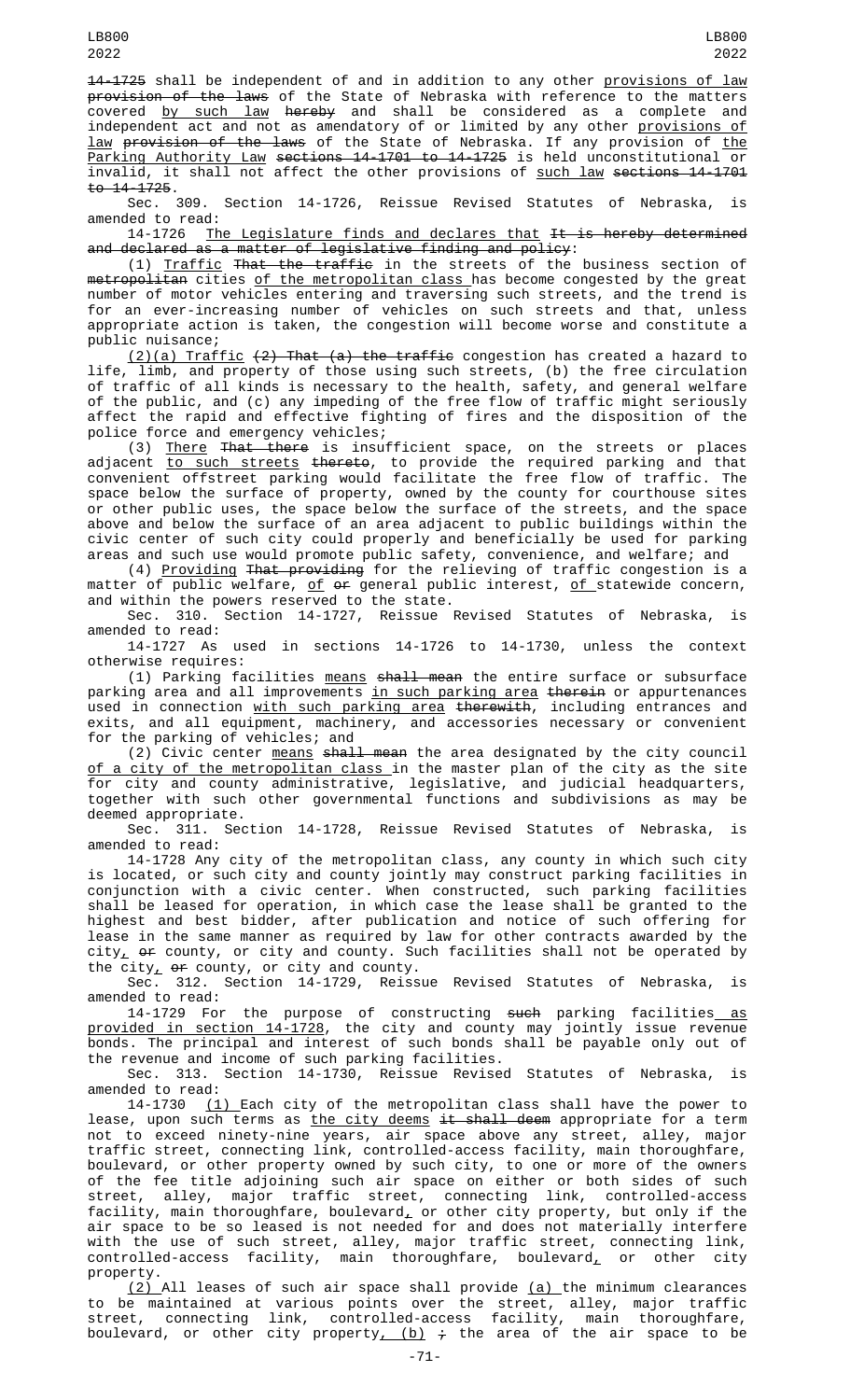leased<sub> $( c ) \div t$ </sub> the location of supports, columns, pillars, foundations or other similar or supporting structures within or on such street, alley, major traffic street, connecting link, controlled-access facility, main thoroughfare, boulevard, or other city property $_{\rm L}$   $_{\rm \dot{+}}$  and <u>(d) </u>that such supporting structures shall be so located as not to materially interfere with the use of the street, alley, major traffic street, connecting link, controlled-access facility, main thoroughfare, boulevard, or other city property. Such leases may contain such other terms and conditions as shall be deemed appropriate by the city.

(3) In determining rental under any such lease, the city may take into account the public purpose or use, if any, to be served by the lessee.

Sec. 314. Section 14-1731, Reissue Revised Statutes of Nebraska, is amended to read:

14-1731 (1) The Legislature hereby finds and declares that the great increase in the number of motor vehicles, including buses and trucks, has created hazards to life and property in cities of the metropolitan class in Nebraska.

(2) State recognition is hereby given to the hazard created in the streets of cities of the metropolitan class by the great increase in the number of motor vehicles, buses, and trucks. In order to remove or reduce the hazards of life and property and the inconvenience of congested traffic on the streets in such cities in this state, it is hereby deemed necessary and of general benefit to the entire State of Nebraska to provide means for such cities to own offstreet vehicle parking facilities exclusively for the parking of motor vehicles.<br>Sec.

315. Section 14-1732, Reissue Revised Statutes of Nebraska, is amended to read:

14-1732 Any city of the metropolitan class is hereby authorized to own, purchase, construct, equip, lease, or operate within such city offstreet motor vehicle parking facilities on property located beneath any elevated segment of the National System of Interstate and Defense Highways or portion thereof, or public property title to which is <u>held by</u> <del>in</del> the city on May 7, 1971, or property owned by the city and used in conjunction with and incidental to cityoperated facilities, or on property situated so as to serve business in the central business district, or business in long-established outlying neighborhood business districts for the use of the general public. The grant of power in this section does not include the power to engage, directly or indirectly, in the sale of gasoline, oil $_{\rm L}$  or other merchandise or in the furnishing of any service other than that of parking motor vehicles as provided in this section herein. Any such city shall have the authority to acquire by grant, contract, or purchase, as provided by law for such acquisition, all real or personal property, including a site or sites on which to construct such facilities, necessary or convenient in the carrying out of this grant of power.

Sec. 316. Section 14-1733, Revised Statutes Cumulative Supplement, 2020, is amended to read:<br> $14-1733$  (1)

 $(1)$  In order to pay the cost required by any purchase, construction, or lease of property and equipping of <u>offstreet parking</u> <del>such</del> facilities\_<u>under sections 14-1731 to 14-1740</u>, or the enlargement of presently owned facilities, <u>a</u> <del>the</del> city <u>of the metropolitan class </u>may:

 $(a)$   $(1)$  Issue revenue bonds to provide the funds for such improvements. Such revenue bonds shall be a lien only upon the revenue and earnings of parking facilities and onstreet parking meters. Such revenue bonds shall mature in no more than forty years and shall be sold at public or private sale. Any such revenue bonds which may be issued shall not be included in computing the maximum amount of bonds which the issuing city of the metropolitan class may be authorized to issue under its <u>home rule c</u>harter or any statute of this state. Such revenue bonds may be issued and sold or delivered to the contractor at par and accrued interest for the amount of work performed. The city may pledge the revenue from any facility or parking meters as security for the bonds;

(b) Upon (2) upon an initiative petition of the majority of the record owners of taxable property included in a proposed parking district, create, by ordinance, parking districts and delineate the boundaries <u>of such parking</u> <u>districts</u> <del>thereof</del>. If the city council finds that there are common benefits enjoyed by the public at large without reference to the ownership of property, or that there is a common benefit to the property encompassed within a parking district or districts, the city may assess the costs of such improvement or improvements as special assessments against all the property included in such district or districts, according to such rules as the city council, sitting as a board of equalization, shall adopt for the distribution or adjustment of the costs of such improvement or improvements. All such special assessments shall be equalized, levied, and collected as special assessments. Special assessments levied pursuant to this section shall be due, payable, and bear interest as the city council shall determine by ordinance. Installment payments shall not be allowed for any period in excess of twenty years; or

<u>(c) Use</u> <del>(3) use</del>, independently or together with revenue derived pursuant to subdivision  $(1)(a)$   $(4)$  or  $(b)$   $(2)$  of this section, gifts, leases, devises, grants, federal or state funds, or agreements with other public entities.

(2) No real property shall be included in any parking district created pursuant to this section when the zoning district in which such property is located is a residential zoning district or a district where the predominant type of land use authorized is residential in nature.

Sec. 317. Section 14-1734, Reissue Revised Statutes of Nebraska, is amended to read:

14-1734 Before the issuance of any revenue bonds for improvements as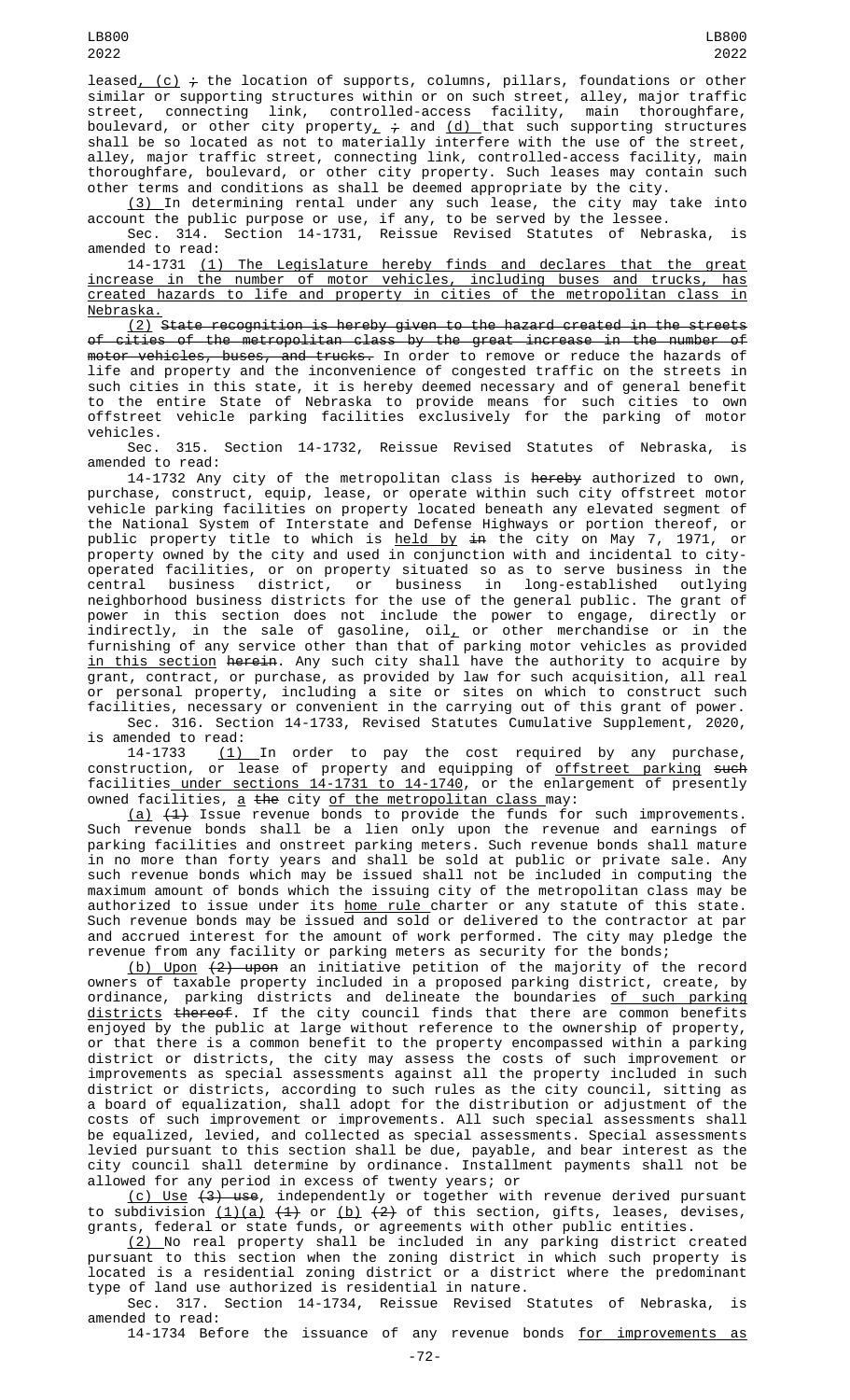provided under section 14-1733, a the city of the metropolitan class shall have an independent and qualified firm of engineers prepare plans and specifications for the such improvements financed with such bonds. In the preparation of such the plans and specifications, the independent engineer shall collaborate and counsel with any city engineering or traffic department so as to coordinate the program with the program for the control of traffic within such city.

Sec. 318. Section 14-1735, Reissue Revised Statutes of Nebraska, is

amended to read:<br>14-1735 The 14-1735 The <u>city council</u> <del>governing body</del> of <u>a</u> <del>any such</del> city of the metropolitan class shall make all necessary rules and regulations governing the use, operation, and control of <del>the</del> facilities authorized by sections 14-1731 to 14-1740. In the exercise of the grant of power set forth in sections 14-1731 to 14-1740, the city of the metropolitan class shall make contracts with others, if such contracts are necessary and needed for the payment of the revenue bonds authorized in sections 14-1731 to 14-1740 and for the successful operation of the parking facilities. If the city is unable to secure a reasonable lease with another party for operation of the facility, the city may operate the facility itself. The <u>city council</u> <del>governing body</del> may also make any other agreements with the purchasers of the bonds for the security of the <del>issuing</del> city and the purchasers of such bonds not in contravention <u>with</u> <del>of the provisions of</del> sections 14-1731 to 14-1740.

Sec. 319. Section 14-1737, Reissue Revised Statutes of Nebraska, is amended to read:

14-1737 On the creation of <u>a</u> <del>such</del> motor vehicle parking facility for the use of the general public<u> under sections 14-1731 to 14-1740</u>, <u>a</u> <del>th</del>e city <u>of the</u> <u>metropolitan class s</u>hall lease such facility to one or more operators to provide for the efficient operation of the facility. Such lease shall be let on a competitive basis and no lease shall run for a period in excess of four years  $\frac{except}{t}$  ; Provided, that leases of facilities in conjunction with office buildings, shopping centers, public facilities, or redevelopment areas may be for any period not to exceed twenty years. In granting any lease, the city shall retain such control of the facility as may be necessary to insure that the facility will be properly operated in the public interest and that the prices charged are reasonable. If the city is unable to secure a reasonable lease with another party for operation of the facility, the city may operate the facility itself. Sections The provisions of sections 14-1731 to 14-1740 shall not be construed to authorize the city or the lessee of the facility to engage in the sale of any commodity, product, or service, or to engage in any business other than the purposes set forth in section 14-1732.

Sec. 320. Section 14-1738, Reissue Revised Statutes of Nebraska, is amended to read:

14-1738 A multilevel Multilevel parking structure structures now used or hereafter acquired for offstreet motor vehicle parking by a private operator <u>within a city of the metropolitan class shall not be subject to eminent domain</u> for the purpose of creating a parking facility pursuant to sections 14-1733, 14-1735, 14-1737, and 14-1738 when such multilevel structure has a capacity of more than two hundred automobiles.

Sec. 321. Section 14-1739, Reissue Revised Statutes of Nebraska, is amended to read:

14-1739 <u>Sections</u> <del>The provisions of sections</del> 14-1731 to 14-1740 and of any ordinance authorizing the issuance of bonds under <u>such</u> <del>the provisions of</del> sections 14-1731 to 14-1740 shall constitute a contract with the holders of such bonds, and any holder of a bond or bonds or any of the coupons of any bond or bonds of <u>a city of the metropolitan class</u> <del>such municipality</del>, issued under such the provisions of sections 14-1731 to 14-1740, may either in law or in equity, by suit, action, mandamus, or other proceedings, enforce and compel the performance of all duties required by <u>such</u> <del>the provisions of</del> sections <del>14-1731</del> to 14-1740 or by the ordinance authorizing the bonds, including the making and collection of sufficient charges and fees for service and the use <u>of such</u> charges and fees thereof, and the application of income and revenue from such charges and fees thereof.

Sec. 322. Section 14-2001, Reissue Revised Statutes of Nebraska, is amended to read:

14-2001 Any city of the metropolitan class may by ordinance provide for the creation and establishment of landmark heritage preservation districts and a landmark heritage preservation commission for the purpose of preserving buildings, lands, areas, or districts within any such city which are determined by the landmark heritage preservation commission to possess particular historical, architectural, cultural, or educational value.

Sec. 323. Section 14-2002, Reissue Revised Statutes of Nebraska, is amended to read:

14-2002 (1) The powers and duties of any landmark heritage preservation commission created pursuant to sections 14-2001 to 14-2004 shall be such as are delegated or assigned by the ordinance establishing <u>the landmark heritage</u> preservation such commission. The city council shall specifically state in such ordinance which powers the landmark heritage preservation commission shall be allowed to exercise.

(2) The powers of a landmark heritage preservation commission shall not be repugnant to any other provision of law and shall be exercised only in the manner prescribed by the ordinance. No action of the <u>landmark heritage</u> preservation commission shall contravene any provision of a municipal zoning or planning ordinance unless such action is expressly authorized by the city council.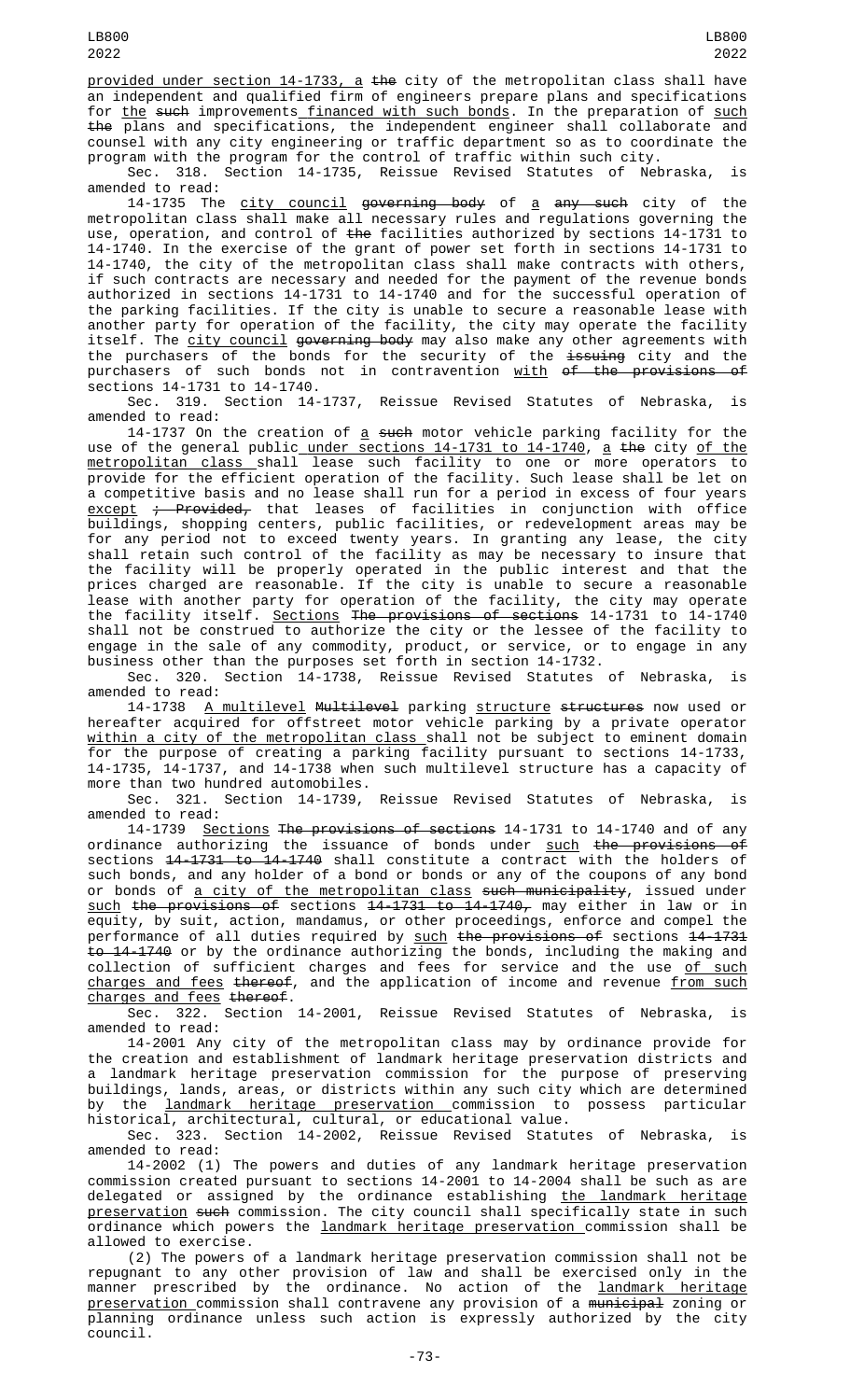Sec. 324. Section 14-2003, Reissue Revised Statutes of Nebraska, is amended to read:

14-2003 (1) Each city of the metropolitan class may exercise its power of eminent domain to maintain or preserve buildings, lands, areas, or districts which have been determined by the landmark heritage preservation commission <u>created by such city </u>to be of historical, architectural, cultural, or educational value.

(2) Within a landmark heritage preservation district, a city of the metropolitan class shall not exercise its power of eminent domain to acquire property for the purpose of demolition and reconveyance for private use. This subsection shall not be applicable to any eminent domain action filed by such city prior to September 6, 1991.

(3) Whenever it becomes necessary to take control of property pursuant to and for the purposes stated in this section, the purpose and necessity for such control shall be declared by ordinance. The procedure to condemn property shall be exercised in the manner set forth in sections 76-704 to 76-724.

Sec. 325. Section 14-2004, Reissue Revised Statutes of Nebraska, is amended to read:

14-2004 (1) A landmark heritage preservation commission created pursuant to sections 14-2001 to 14-2004 shall have nine members. If available, one of the members shall be an architect, one <u>member shall be a curator or director of</u> an art or other museum, one <u>member shall be a professional artist or historia</u>n, three <u>members shall be interested and qualified</u> persons chosen, as far as possible, from any existing historical society, preservation group, architectural, landscape architectural, interior design, or planning association, or cultural organization, two <u>members shall be lay</u>persons, and one <u>member </u>shall be an owner or operator of a business or property within a landmark heritage preservation district, which business or property may be owned or operated by a corporation of which such member is an officer, by a partnership in which such member is a partner, or by a limited liability company in which such member is a member.

(2) Members of the landmark heritage preservation commission shall be appointed by the mayor and approved by the city council and shall serve for terms of three years. Members shall serve until their successors are appointed and qualified. Members may be appointed to successive terms.

(3) The landmark heritage preservation commission shall select one of its members as chairperson. The director of the planning department of the city shall act as the executive director of <u>the landmark heritage preservation</u> <del>such</del> commission, and staff assistance for the <u>landmark heritage preservation</u> commission shall be provided by the planning department of such city.

Sec. 326. Section 16-6,109, Revised Statutes Cumulative Supplement, 2020, is amended to read:

16-6,109 The powers granted by sections 16-6,106 to 16-6,109 are independent of and in addition to all other grants of powers on the same or related subjects but may be exercised jointly with or supplemented by the powers granted by existing state law, including, but not limited to, sections 16-667 to 16-672.11, 16-680, 16-683, 16-693, 18-401 to 18-411, 18-501 to 18-512, 19-1305, 23-320.07 to 23-320.13, and 31-501 to 31-553 and section 336 <u>of this act </u>and the Combined Improvement Act.

Sec. 327. Section 18-2705, Revised Statutes Supplement, 2021, is amended to read:

18-2705 (1) Economic development program means any project or program utilizing funds derived from local sources of revenue for the purpose of providing direct or indirect financial assistance to a qualifying business or the payment of related costs and expenses or both, without regard to whether that business is identified at the time the project or program is initiated or is to be determined by specified means at some time in the future.

(2) An economic development program may include, but shall not be limited to<del>, the following activities</del>: <u>(a) </u>Direct loans or grants to qualifying businesses for fixed assets or working capital or both<u>, (b)</u> <del>;</del> loan guarantees for qualifying businesses<u>, (c)</u>  $\div$  grants for public works improvements which are essential to the location or expansion of, or the provision of new services by, a qualifying business, (d) ; grants or loans to qualifying businesses for job training<u>, (e)</u>  $\div$  the purchase of real estate, options for such purchases, and the renewal or extension of such options,  $(f)$   $\div$  grants or loans to qualifying businesses to provide relocation incentives for new residents<u>, (g)</u>  $_7^{\star}$  the issuance of bonds as provided for in the Local Option Municipal Economic Development Act $\scriptstyle\perp$   $\div$  and <u>(h) </u>payments for salaries and support of city staff to implement the economic development program or develop an affordable housing action plan, including any such plan required under section 19-5505, or payments for the contracting of such program implementation or plan development to an outside entity.

(3) For cities of the first class, cities of the second class, and villages, an economic development program may also include\_<u>grants, loans, or</u> funds for:

(a) Construction Grants or loans for the construction or rehabilitation for sale or lease of housing <u>(i) </u>for persons of low or moderate income<u>, (ii) as</u> part of a workforce housing plan, or (iii) as part of an affordable housing action plan, including any such plan required under section 19-5505;

(b) <u>Rural</u> <del>Grants, loans, or funds for rural</del> infrastructure development as defined in section 66-2102; <u>or</u>

(c) Grants or loans for the construction or rehabilitation for sale or lease of housing as part of a workforce housing plan; or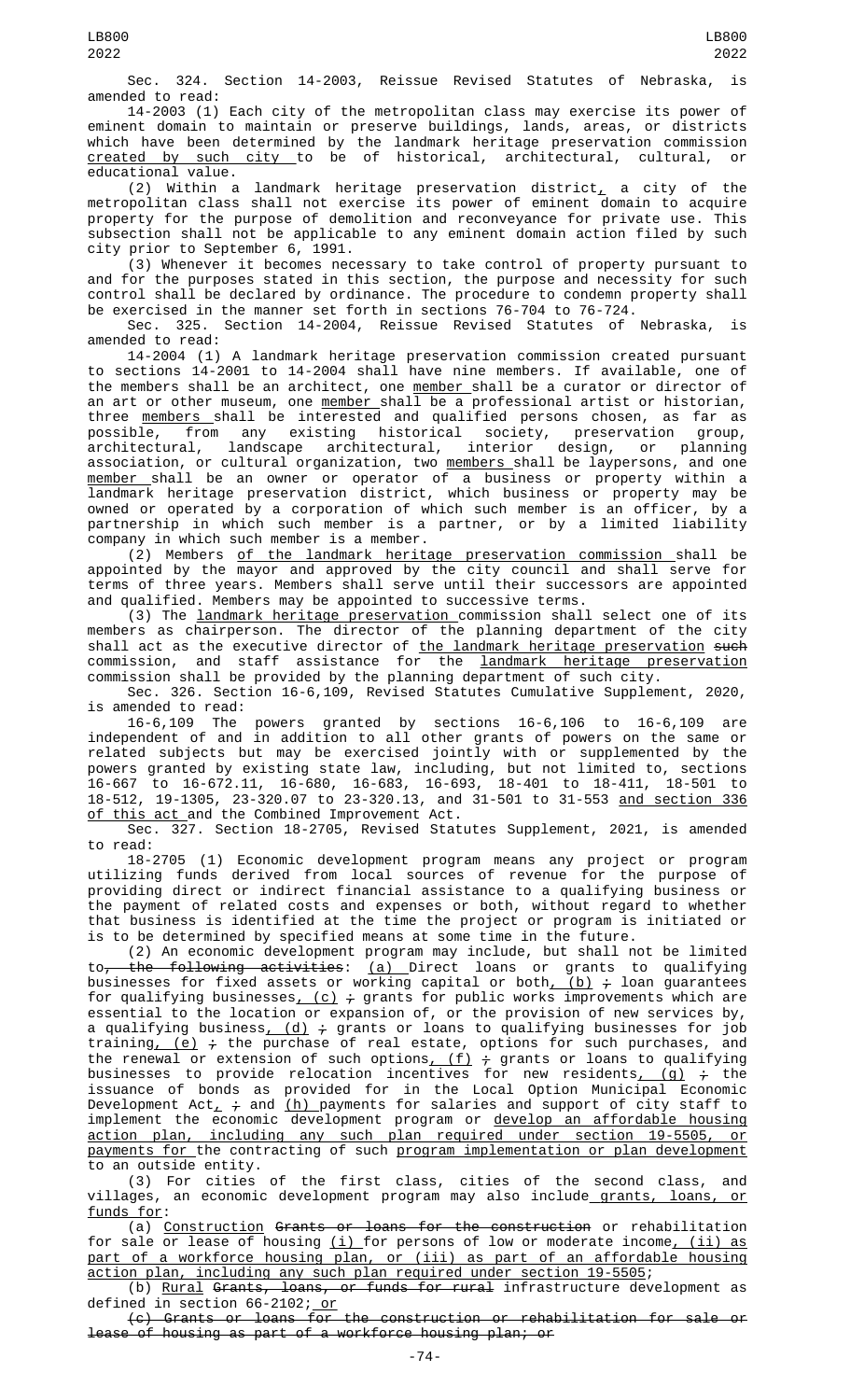(c) Early (d) Grants, loans, or funds for early childhood infrastructure development.

(4) An economic development program may be conducted jointly by two or more cities after the approval of the program by the voters of each participating city.

Sec. 328. Section 19-414, Revised Statutes Cumulative Supplement, 2020, is amended to read:

19-414 The executive and administrative powers, authorities, and duties in cities adopting the commission plan of government shall be distributed into and among departments as follows:

In cities of the metropolitan class, (1) <u>finance</u> <del>department of public</del> affairs, (2) fire department of accounts and finances, (3) human resources department of police, sanitation, and public safety, (4) human rights and relations department of fire protection and water supply, (5) law department of street cleaning and maintenance, (6) parks, recreation, and public property department of public improvements, and (7) planning, (8) police, and (9) public works department of parks and public property;

In cities of the primary class, (1) department of public affairs, (2) department of accounts and finances, (3) department of public safety, (4) department of streets and public improvements, and (5) department of parks and public property; and

In cities containing two thousand or more and not more than forty thousand inhabitants as determined by the most recent federal decennial census or the most recent revised certified count by the United States Bureau of the Census, (1) department of public affairs and public safety, (2) department of accounts and finances, (3) department of streets, public improvements, and public property, (4) department of public works, and (5) department of parks and recreation.

The city council shall provide, as nearly as possible, the powers and duties to be exercised and performed by, and assign them to, the appropriate departments. The city council may prescribe the powers and duties of all officers and employees of the city and may assign particular officers, or employees, to more than one of the departments, may require any officer or employee to perform duties in two or more of the departments, and may make such other rules and regulations as may be necessary or proper for the efficient and economical management of the business affairs of the city.

Sec. 329. Section 19-415, Revised Statutes Cumulative Supplement, 2020, is amended to read:

19-415 In cities of the metropolitan class under the commission plan of<br>government, the city council shall consist of the mayor who shall be the city council shall consist of the mayor who shall be superintendent of the department of public affairs, one city council member to be superintendent of the department of accounts and finances, one city council member to be superintendent of the department of police, sanitation, and public safety, one city council member to be superintendent of the department of fire protection and water supply, one city council member to be superintendent of the department of street cleaning and maintenance, one city council member to be superintendent of the department of public improvements, and one city council member to be superintendent of parks and public property.

In cities under the commission plan of government containing at least forty thousand and less than three hundred thousand inhabitants as determined by the most recent federal decennial census or the most recent revised certified count by the United States Bureau of the Census, the city council shall consist of the mayor who shall be superintendent of the department of public affairs, one city council member to be superintendent of the department of accounts and finances, one city council member to be superintendent of the department of public safety, one city council member to be superintendent of the department of streets and public improvements, and one city council member to be superintendent of the department of parks and public property.

In cities under the commission plan of government containing at least two thousand and less than forty thousand inhabitants as determined by the most recent federal decennial census or the most recent revised certified count by the United States Bureau of the Census, the city council shall consist of the mayor who shall be commissioner of the department of public affairs and public safety, one city council member to be commissioner of the department of streets, public improvements, and public property, one city council member to be commissioner of the department of public accounts and finances, one city council member to be commissioner of the department of public works, and one city council member to be commissioner of the department of parks and recreation.

In all of such cities, the commissioner of the department of accounts and finances shall be vice president of the city council and shall, in the absence or inability of the mayor to serve, perform the duties of the mayor. In case of vacancy in the office of mayor by death or otherwise, the vacancy shall be filled as provided in section 32-568.

Sec. 330. Section 19-5503, Revised Statutes Cumulative Supplement, 2020, is amended to read:

19-5503 For purposes of the Municipal Density and Missing Middle Housing Act:

(1) Accessory dwelling unit means an interior, attached, or detached residential structure that is used in connection with, or that is an accessory to, a single-family dwelling and is located on the same lot or parcel as such single-family dwelling;

(2) Affordable housing means residential dwelling units affordable to a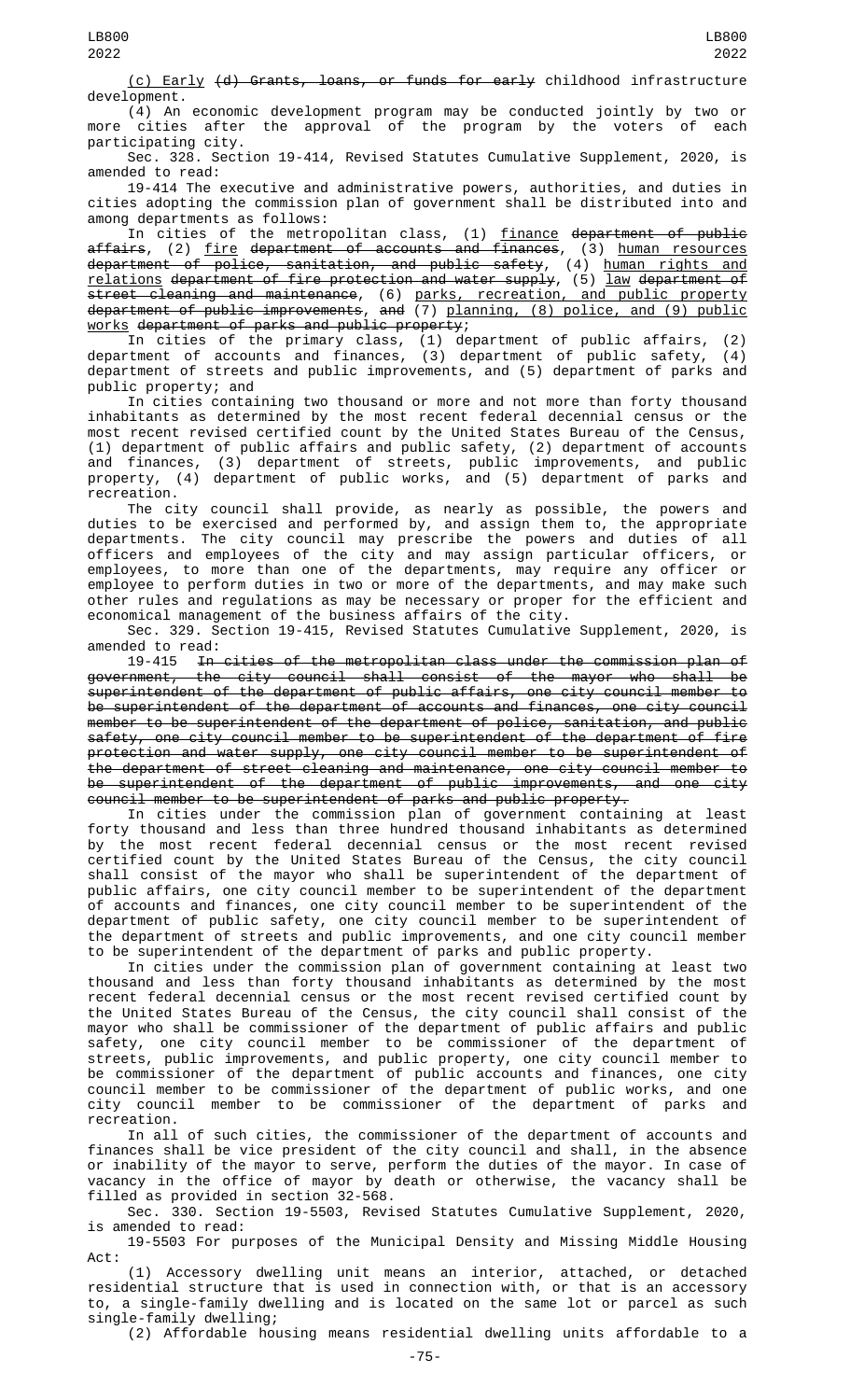household earning not more than eighty percent of the income limit as set forth by the United States Department of Housing and Urban Development under its Income Limits Documentation System, as such limits existed on January 1, 2022 2020, for the county in which the units are located and for a particular household size;

(3) City means any city of the metropolitan class, city of the primary class, or city of the first class in the State of Nebraska with a population of at least twenty thousand inhabitants as determined by the most recent federal decennial census or the most recent revised certified count by the United States Bureau of the Census;

(4) Cottage cluster means a grouping of no fewer than four detached housing units per acre with a footprint of less than nine hundred square feet each and that includes a common courtyard;

(5) Density bonus means a density increase over the otherwise maximum allowable residential density under a city's zoning codes, ordinances, and regulations;

(6) Middle housing means:

(a) Duplexes;

(b) Triplexes;

(c) Quadplexes;

(d) Cottage clusters; or

(e) Townhouses;

(7) Townhouse means a dwelling unit constructed in a row of two or more attached units where each dwelling unit is located on an individual lot or parcel and shares at least one common wall with an adjacent unit; and

(8) Workforce housing means:

(a) Housing that meets the needs of working families;

(b) Owner-occupied housing units that have an after-construction appraised value of at least one hundred twenty-five thousand dollars but not more than two hundred seventy-five thousand dollars to construct;

(c) Owner-occupied housing units for which the cost to substantially rehabilitate exceeds fifty percent of a unit's assessed value;

(d) Upper-story housing for occupation by a homeowner; and

(e) Housing that does not receive federal or state low-income housing tax credits, community development block grants, HOME funds as defined in section 81-1228, or funds from the Affordable Housing Trust Fund.

Sec. 331. Section 19-5504, Revised Statutes Cumulative Supplement, 2020, is amended to read:

19-5504 (1) On or before July 1, 2021, and by each July 1 every two years thereafter, each city shall electronically submit a report to the Urban Affairs Committee of the Legislature detailing its efforts to address the availability of and incentives for affordable housing through its zoning codes, ordinances, and regulations. Such report shall include, but not be limited to:

(a) An overview of the city's current residential zoning requirements;

(b) The percentage of areas  $\underline{\text{within the corporate limits of in}}$  the city zoned for residential use which permit the construction of multifamily housing and middle housing, including whether such areas are zoned specifically for residential use or generally allow residential use, and whether such construction is permitted with or without any additional permit requirements;

(c) A breakdown of new residential construction <u>within the corporate</u> limits of in the city over the previous five years, including the percentage of such construction that was single-family housing, multifamily housing, and middle housing;

(d) A breakdown of residential units annexed by the city over the previous five years, including the percentage of such units that were single-family housing, multifamily housing, and middle housing;

(e) An estimate of the per-unit cost of housing <u>within the corporate</u> limits of in the city;

(f) Whether such zoning codes, ordinances, and regulations provide for density bonuses or other concessions or incentives which encourage residential density, and the frequency with which such bonuses, concessions, or incentives are utilized;

(g) Whether such zoning codes, ordinances, and regulations allow the construction of accessory dwelling units;

(h) What incentives the city applies to encourage the development of affordable housing, including both direct incentives and regulatory relief;

(i) The percentage of areas within the corporate limits of the city zoned for residential use which have been declared substandard and blighted areas under the Community Development Law;

(j) The percentage of areas within the corporate limits of the city zoned for residential use which have been declared extremely blighted areas under the Community Development Law;

 $(k)$   $(i)$  A demographic analysis of the city with trends and estimates of the housing need classified by housing type and price range; and

(l) (j) Efforts to adopt an affordable housing action plan as required under section 19-5505.

(2) The Urban Affairs Committee of the Legislature may require any city to present its report to the committee at a public hearing.

Sec. 332. Section 31-538, Reissue Revised Statutes of Nebraska, is amended

to read:<br>31-538  $(1)$  The result of such election shall be certified to the county board of the county in which such district is located, and if at such election a majority of the qualified electors actually voting in such sanitary district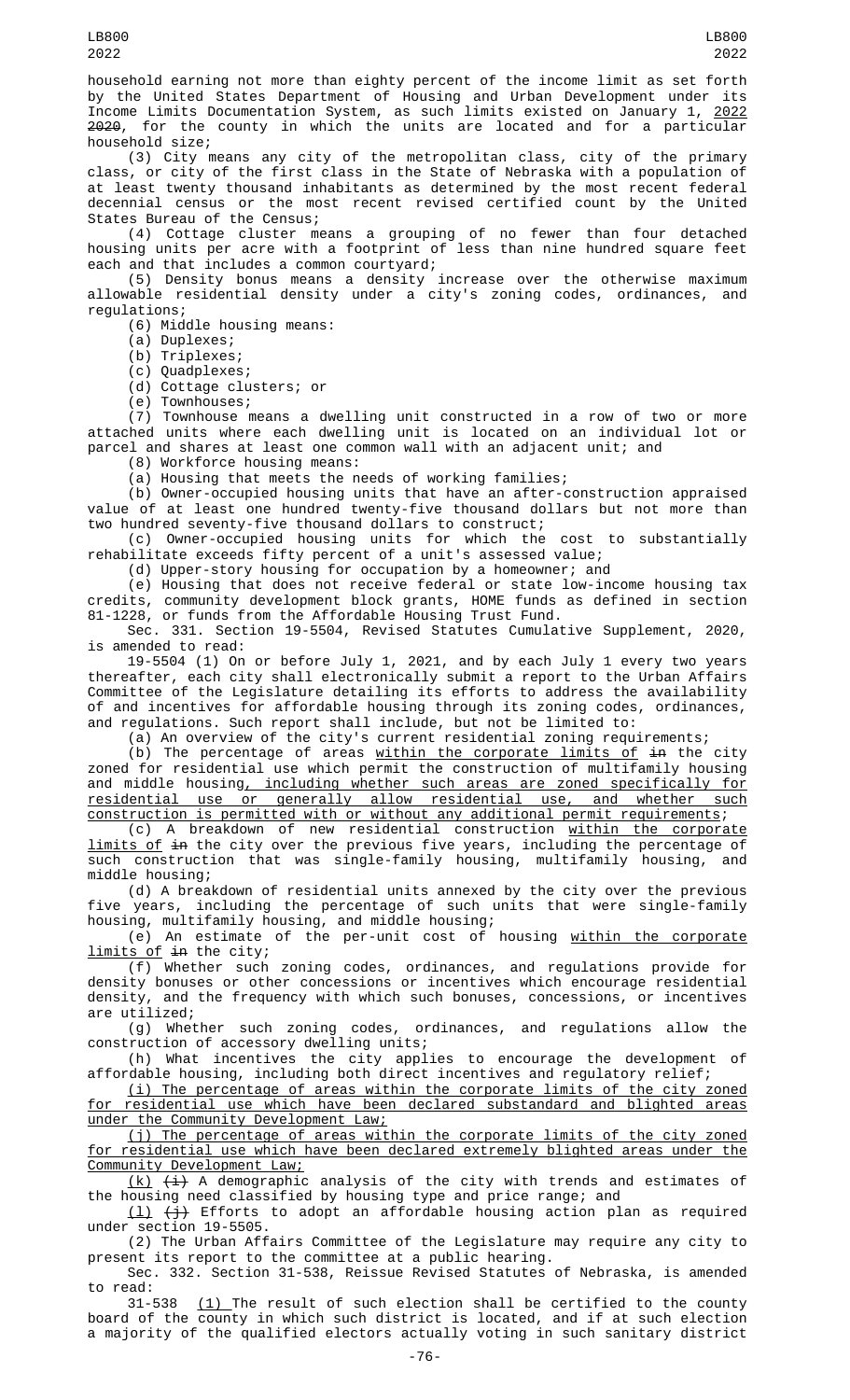shall vote in favor of the discontinuance of the activities and work of the district, the trustees of such district shall thereupon cease the performance of their duties as such trustees, and the county board of the county in which such district is located shall thereupon act as trustees ex officio of the district and shall have all the powers, rights, and authority previously vested by law in the trustees of the district, but without additional compensation<u>.</u> <del>;</del> Provided,

(2) Except as otherwise provided in section 336 of this act, all tangible property within the territorial limits of any city or village within such district, and any tangible property serving a particular city or village, such as a sanitary sewage treatment plant, and which could be operated and maintained by the particular city or village so served, shall be transferred and assigned to such city or village which shall, upon an acceptance of such transfer or assignment by its council or board of trustees or other local governing body, be thereafter wholly operated and maintained out of funds appropriated and levied by such city or village.

Sec. 333. Section 31-539, Reissue Revised Statutes of Nebraska, is amended to read:

31-539 Except as otherwise provided in section 336 of this act, all All lawful claims, rights $_{\rm \star}$  and demands against such a district, and all contractual obligations of such a district, existing in any person at the time of discontinuance of the activities and work of such district, shall continue to subsist in such person and shall remain the charge and obligation of the sanitary district,  $\frac{1}{t}$  and all claims and demands in favor of such district at the time of the discontinuance of its activities and work $<sub>\tau</sub>$  shall subsist in its</sub> favor and may be collected in the same manner as might have been theretofore done by the district.

Sec. 334. Section 31-540, Reissue Revised Statutes of Nebraska, is amended to read:

31-540 Except as otherwise provided in section 336 of this act, for For the purpose of discharging obligations of such district incurred prior to the discontinuance of its activities and work as provided in sections 31-501 to 31-534, such district shall continue to have the power to levy taxes as provided in such sections, and thereafter the district shall have the power to levy and collect general taxes in an amount not to exceed one and seven-tenths cents on each one hundred dollars upon the taxable value of all the taxable property in such district and shall have the power to levy special assessments in the manner and to the extent previously vested in such district.

Sec. 335. Section 31-541, Reissue Revised Statutes of Nebraska, is amended to read:

31-541 Except as otherwise provided in section 336 of this act, the The county board of the county within which such district is located shall take possession of all rights and personal property, books, papers and records of such district, and shall discharge the duties within the territorial limits of such district imposed by law upon the district. For the discharge of such services the county board may employ such officers, servants and agents as may be necessary in the manner provided by law.<br>Sec. 336. (1) For a discontinued s

(1) For a discontinued sanitary district which lies solely within the zoning jurisdiction of a city, title to all funds and all other property and property rights of the discontinued district, and all taxes, assessments, and demands of every kind due or owing to the discontinued district, shall be vested in or paid to and collected by (a) such city or (b), except as specifically provided in subsection (3) of this section, the riverfront development authority established pursuant to section 19-5305 if such city has elected to create a riverfront development district pursuant to section 19-5304.

(2) The city or riverfront development authority described in subsection (1) of this section shall also be liable for and recognize, assume, and carry out all valid contracts and obligations of that portion of the discontinued district assumed by such city or authority, including all outstanding bonds, warrants, or other debts and financial obligations.

(3) For any discontinuance of a district under subdivision (1)(b) of this section, the riverfront development authority shall only take title to and ownership of that property or those property rights of the discontinued sanitary district contained within the boundaries of the riverfront development district managed by the authority. The city shall take title to and ownership of any discontinued sanitary district property outside the boundaries of such riverfront development district. The city or authority shall thereafter maintain any drainway or drainage or sewage system of that portion of the discontinued district conveyed or transferred to the city or authority.

Sec. 337. Section 31-735, Reissue Revised Statutes of Nebraska, is amended to read:

31-735 (1) On the first Tuesday after the second Monday in September which is at least fifteen months after the judgment of the district court creating a sanitary and improvement district and on the first Tuesday after the second Monday in September each two years thereafter, the board of trustees shall cause a special election to be held, at which election a board of trustees shall be elected. The board of trustees shall have five members except as provided in subsection (2) of this section. Each member elected to the board of trustees shall be elected to a term of two years and shall hold office until such member's successor is elected and qualified. Any person desiring to file for the office of trustee may file for such office with the election commissioner, or county clerk in counties having no election commissioner, of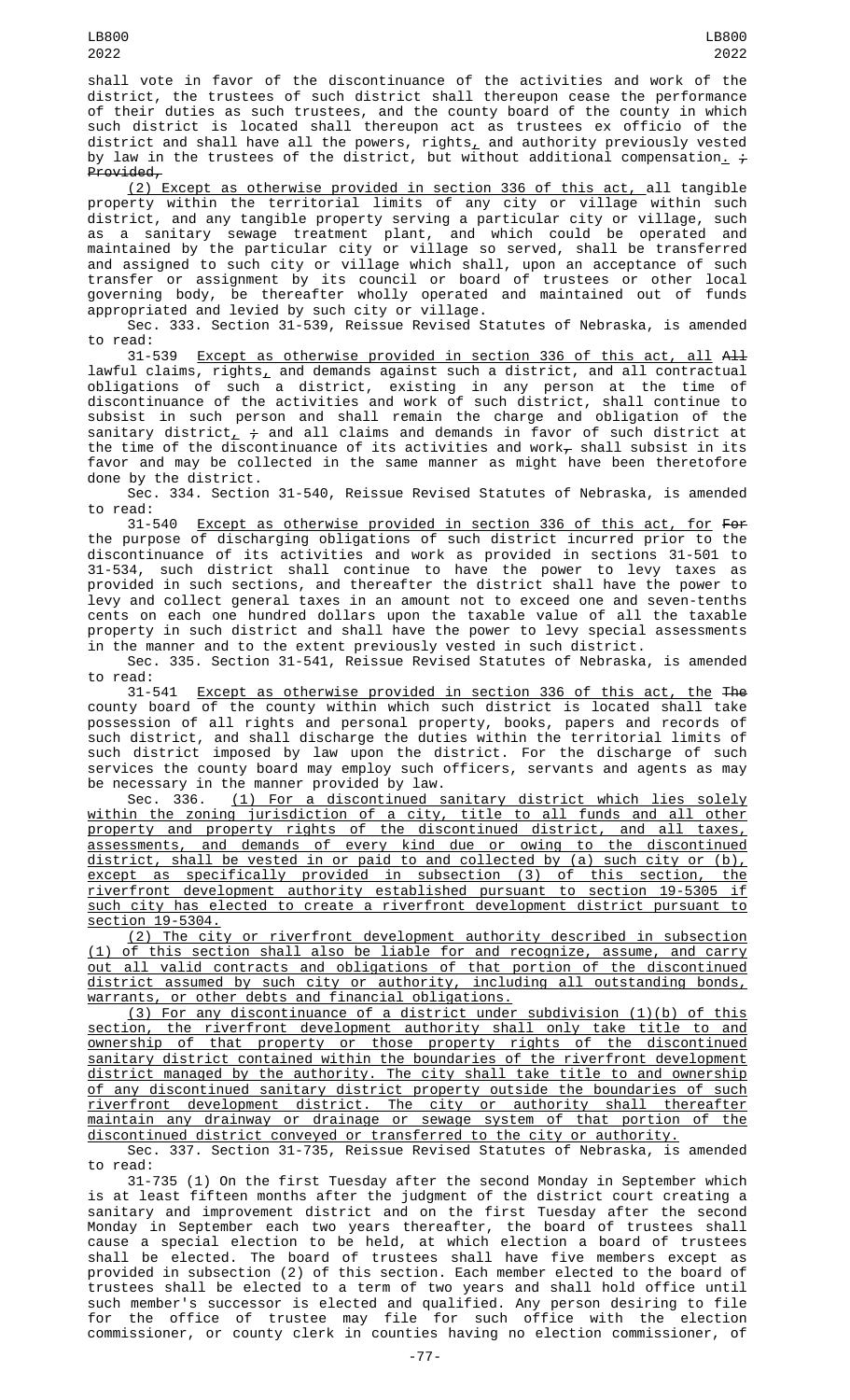LB800 2022

the county in which the greater proportion in area of the district is located not later than fifty days before the election. If such person will serve on the board of trustees as a designated representative of a limited partnership, general partnership, limited liability company, public, private, or municipal corporation, estate, or trust which owns real estate in the district, the filing shall indicate that fact and shall include appropriate documentation evidencing such fact. No filing fee shall be required. A person filing for the office of trustee to be elected at the election held four years after the first election of trustees and each election thereafter shall designate whether <u>such</u> person he or she is a candidate for election by the resident owners of such district or <del>whether he or she is</del> a candidate for election by all of the owners of real estate located in the district. If a person filing for the office of trustee is a designated representative of a limited partnership, a general partnership, a limited liability company, a public, private, or municipal corporation, an estate, or a trust which owns real estate in the district, the name of such entity shall accompany the name of the candidate on the ballot in the following form: (Name of candidate) to represent (name of entity) as a member of the board. The name of each candidate shall appear on only one ballot.

The name of a person may be written in and voted for as a candidate for the office of trustee, and such write-in candidate may be elected to the office of trustee. A write-in candidate for the office of trustee who will serve as a designated representative of a limited partnership, a general partnership, a limited liability company, a public, private, or municipal corporation, an estate, or a trust which owns real estate in the district shall not be elected to the office of trustee unless (a) each vote is accompanied by the name of the entity which the candidate will represent and (b) within ten days after the date of the election the candidate provides the <del>county clerk or</del> election commissioner <u>or county clerk w</u>ith appropriate documentation evidencing <u>the</u> candidate's his or her representation of the entity. Votes cast which do not carry such accompanying designation shall not be counted.

A trustee shall be an owner of real estate located in the district or shall be a person designated to serve as a representative on the board of trustees if the real estate is owned by a limited partnership, a general partnership, a limited liability company, a public, private, or municipal corporation, an estate, or a trust. Notice of the date of the election shall be mailed by the clerk of the district not later than sixty-five days prior to the election to each person who is entitled to vote at the election for trustees whose property ownership or lease giving a right to vote is of record on the records of the register of deeds as of a date designated by the election commissioner or county clerk, which date shall be not more than eighty days prior to the election.

(2)(a) For any sanitary and improvement district, a person whose ownership or right to vote becomes of record or is received after the date specified pursuant to subsection (1) of this section may vote when such person establishes <u>the</u> <del>his or her</del> right to vote to the satisfaction of the election board. At the first election and at the election held two years after the first<br>election, any person may cast one yote for each trustee for each acre of any person may cast one vote for each trustee for each acre of unplatted land or fraction thereof and one vote for each platted lot which such person he or she may own in the district.

 $(b)$  This subdivision applies to a district until the board of trustees amends its articles of association pursuant to subdivision (2)(d) of this section. At the election held four years after the first election of trustees, two members of the board of trustees shall be elected by the legal property owners resident within such sanitary and improvement district and three members shall be elected by all of the owners of real estate located in the district pursuant to this section. Every resident property owner may cast one vote for a candidate for each office of trustee to be filled by election of resident property owners only. Such resident property owners may also each cast one vote for each acre of unplatted land or fraction thereof and for each platted lot owned within the district for a candidate for each office of trustee to be filled by election of all property owners. For each office of trustee to be filled by election of all property owners of the district, every legal property owner not resident within such sanitary and improvement district may cast one vote for each acre of unplatted land or fraction thereof and one vote for each platted lot which <u>such legal property owner</u> <del>he or she</del> owns in the district. At the election held <u>six</u> <del>eight</del> years after the first election of trustees and at each election thereafter, three members of the board of trustees shall be elected by the legal property owners resident within such sanitary and improvement district and two members shall be elected by all of the owners of real estate located in the district pursuant to this section<del>, and at the</del> election held six years after the first election of trustees and at each election thereafter, three members of the board of trustees shall be elected by the legal property owners resident within such sanitary and improvement district and two members shall be elected by all of the owners of real estate located in the district pursuant to this section. If there are not any legal property owners resident within such district or if not less than ninety percent of the area of the district is owned for other than residential uses, the five members shall be elected by the legal property owners of all property within such district as provided in this section.

(c) Any public, private, or municipal corporation owning any land or lot in the district may vote at an election the same as an individual. If more than fifty percent of the homes in any sanitary and improvement district are used as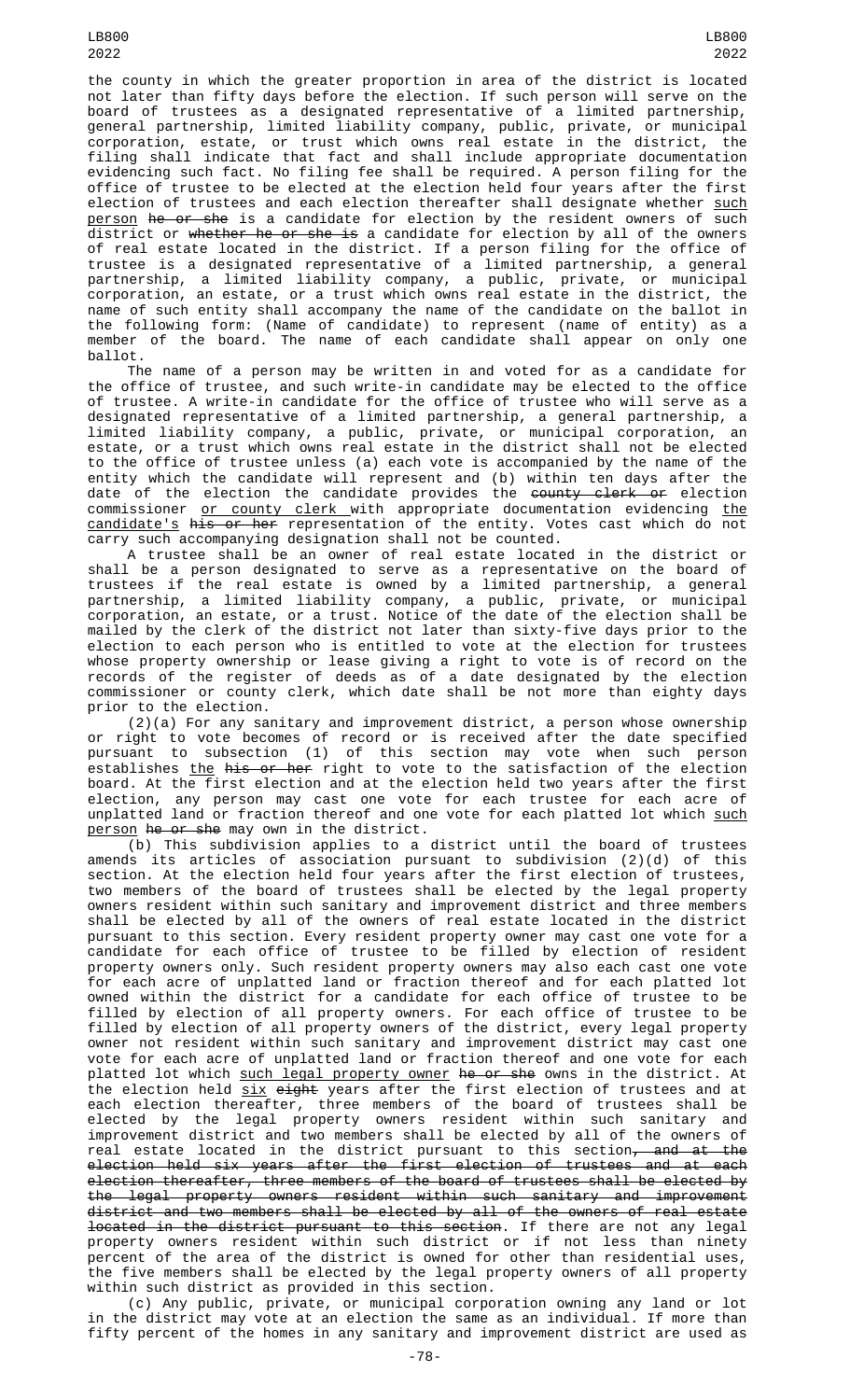LB800 2022

a second, seasonal, or recreational residence, the owners of such property shall be considered legal property owners resident within such district for purposes of electing trustees. For purposes of voting for trustees, each condominium apartment under a condominium property regime established prior to January 1, 1984, under the Condominium Property Act or established after January 1, 1984, under the Nebraska Condominium Act shall be deemed to be a platted lot and the lessee or the owner of the lessee's interest, under any lease for an initial term of not less than twenty years which requires the lessee to pay taxes and special assessments levied on the leased property, shall be deemed to be the owner of the property so leased and entitled to cast the vote of such property. When ownership of a platted lot or unplatted land is held jointly by two or more persons, whether as joint tenants, tenants in common, limited partners, members of a limited liability company, or any other form of joint ownership, only one person shall be entitled to cast the vote of such property. The executor, administrator, guardian, or trustee of any person or estate interested shall have the right to vote. No corporation, estate, or irrevocable trust shall be deemed to be a resident owner for purposes of voting for trustees. Should two or more persons or officials claim the right to vote on the same tract, the election board shall determine the party entitled to vote. Such board shall select one of their number chairperson and one of their number clerk. In case of a vacancy on such board, the remaining trustees shall fill the vacancy on such board until the next election.

LB800 2022

(d) For any sanitary and improvement district which has been in existence for at least ten years, which has less than seventy property owners entitled to vote for trustees, which has at least two resident property owners, and in which less than ten percent of the area of the district is owned for other than residential uses, the board of trustees may amend its articles of association as provided in section 31-740.01 to provide for a reduction in the number of trustees on the board from five members to three members to be effective at the beginning of the term of office for the board of trustees elected at the next election. At the next election and at each election thereafter, two members of the board of trustees shall be elected by the legal property owners resident within such sanitary and improvement district and one member shall be elected by all of the owners of real estate located in the district pursuant to this section. Every resident property owner may cast one vote for a candidate for each office of trustee to be filled by election of resident property owners only. Such resident property owners may also each cast one vote for each acre of unplatted land or fraction thereof and for each platted lot owned within the district for a candidate for the office of trustee to be filled by election of all property owners. For the office of trustee to be filled by election of all property owners of the district, every legal property owner not resident within such sanitary and improvement district may cast one vote for each acre of unplatted land or fraction thereof and one vote for each platted lot which such legal property owner he or she owns in the district.

(3) The election commissioner or county clerk shall hold any election required by subsection (1) of this section by sealed mail ballot by notifying the board of trustees on or before July 1 of a given year. The election commissioner or county clerk shall, at least twenty days prior to the election, mail a ballot and return envelope to each person who is entitled to vote at the election and whose property ownership or lease giving a right to vote is of record with the register of deeds as of the date designated by the election commissioner or county clerk, which date shall not be more than eighty days prior to the election. The ballot and return envelope shall include: (a) The names and addresses of the candidates; (b) room for write-in candidates; and (c) instructions on how to vote and return the ballot. Such ballots shall be returned in the return envelope to the election commissioner or county clerk no later than 5 p.m. on the date set for the election. If the ballot is not returned in the return envelope, such ballot shall not be counted. If more than one ballot is included in the same return envelope, such ballots shall not be counted and shall be reinserted into the return envelope which shall be resealed and marked rejected.

Sec. 338. Section 77-2501, Reissue Revised Statutes of Nebraska, is amended to read:

77-2501 Sections 77-2501 to 77-2507 and section 342 of this act shall be known and may be cited as the Affordable Housing Tax Credit Act.

Sec. 339. Section 77-2502, Reissue Revised Statutes of Nebraska, is amended to read:

77-2502 For purposes of the Affordable Housing Tax Credit Act: (1) Allocation year means the year for which the authority awards Nebraska

affordable housing tax credits pursuant to the act;

(2) Authority means the Nebraska Investment Finance Authority;

(3) Eligibility statement means a statement authorized and issued by the authority certifying that a given project is a qualified project that qualifies for Nebraska affordable housing tax credits;

(4) Federal low-income housing tax credit means the federal tax credit provided in section 42 of the Internal Revenue Code of 1986, as amended;

(5) Nebraska affordable housing tax credit means the nonrefundable tax credit authorized in section 77-2503;

(6) Qualified project means a qualified low-income building or buildings, as that term is defined in section 42 of the Internal Revenue Code of 1986, as amended;

(7) Qualified taxpayer means a taxpayer owning an interest, direct or indirect, in a qualified project; and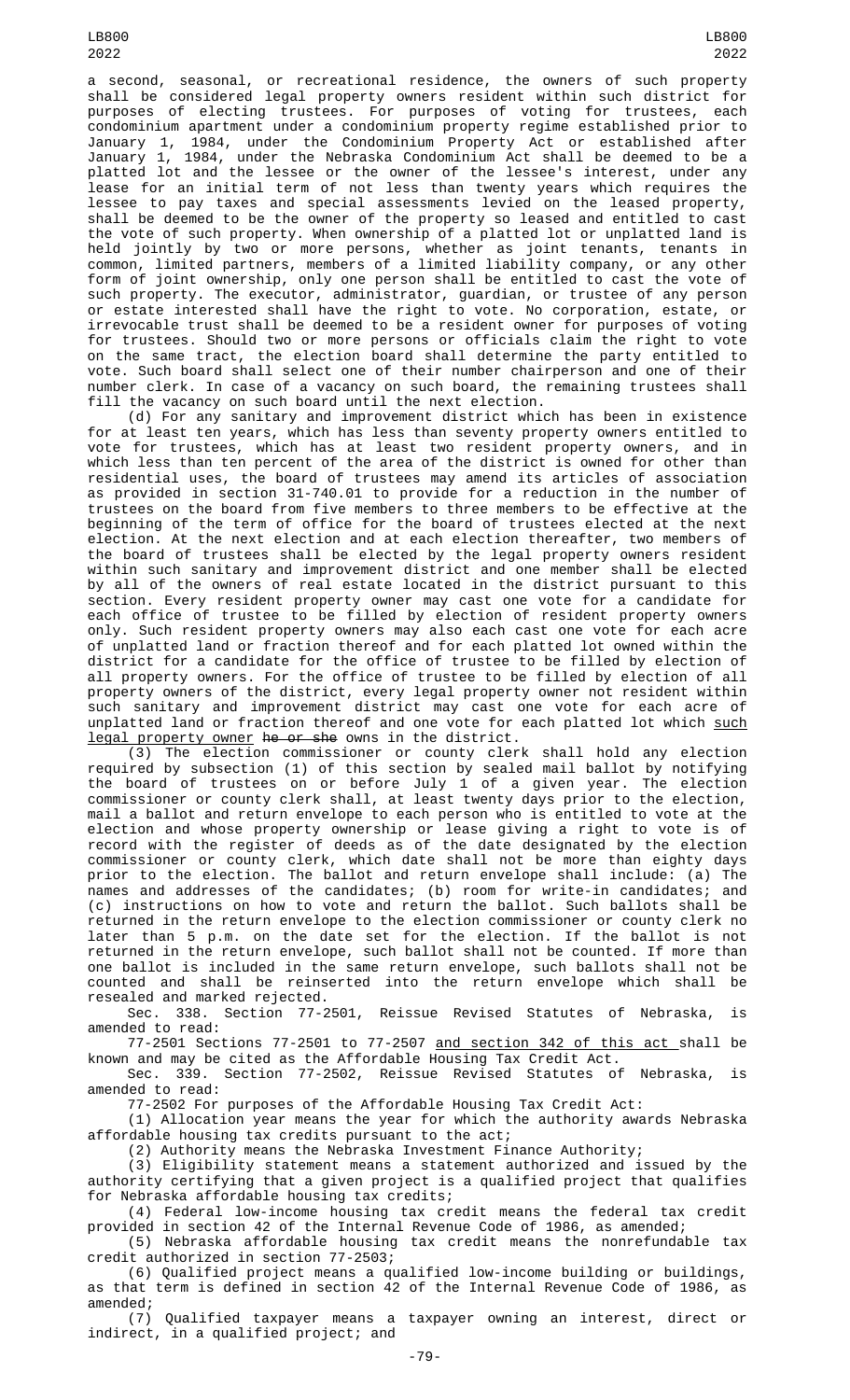(8) Taxpayer means a person, firm, corporation, or other business entity subject to the income tax imposed by section 77-2715 or 77-2734.02, an insurance company subject to premium and related retaliatory tax liability imposed by section 44-150<u>,</u> <del>or</del> 77-908, <u>or 81-523, </u>or a financial institution subject to the franchise tax imposed by sections 77-3801 to 77-3807.

Sec. 340. Section 77-2503, Reissue Revised Statutes of Nebraska, is amended to read:

77-2503 (1) An owner of an affordable housing project seeking a Nebraska affordable housing tax credit shall file an application with the authority on a form prescribed by the authority. A qualified taxpayer shall be allowed a nonrefundable tax credit if the authority determines that the project for which tax credits are sought is a qualified project.

(2) If the requirements of subsection (1) of this section are met, the authority shall issue an eligibility statement to the owner of such qualified project stating the amount of Nebraska affordable housing tax credits allocated to the qualified project. The amount of such tax credits shall be the amount of federal low-income housing tax credits available to such project, except as otherwise provided in subsection (4) of this section. Tax credits for each building in a qualified project shall be issued for the first six years of the credit period as defined in 26 U.S.C. 42(f)(1), except that any reduction in the credit allowable in the first year of the credit period due to the calculation in 26 U.S.C. 42(f)(2) shall be allowable in the seventh year of the credit period. The authority shall only allocate tax credits to qualified projects that are placed in service after January 1, 2018.

(3) If the owner of the qualified project is (a) a partnership, (b) a limited liability company, or (c) a corporation having an election in effect under subchapter S of the Internal Revenue Code of 1986, as amended, the Nebraska affordable housing tax credit shall be allocated among some or all of the partners, members, or shareholders of the owner of the qualified project in any manner agreed to by such persons<u>, but only if such persons have been</u> admitted as partners or members, or have acquired their shares, on or prior to February 15 of the year in which the tax return, or amended return, claiming the tax credit is filed. A qualified taxpayer may transfer, sell, or assign all or part of his or her ownership interest, including his or her interest in the tax credits authorized in this section. For any tax year in which such an interest is transferred, sold, or assigned pursuant to this subsection, the transferor shall notify the Department of Revenue of the transfer, sale, or assignment and provide the tax identification number of the new owner at least thirty days prior to the new owner claiming the tax credits. The notification shall be in the manner prescribed by the department.

(4) The maximum amount of Nebraska affordable housing tax credits awarded to all qualified projects in any given allocation year shall be no more than one hundred percent of the total amount of federal low-income housing tax credits awarded by the authority in the same allocation year. Notwithstanding any other provision of the Affordable Housing Tax Credit Act, the authority is prohibited from awarding to a qualified project any combined amount of federal low-income housing tax credits and Nebraska affordable housing tax credits that is more than necessary to make the qualified project financially feasible.

(5) Any Nebraska affordable housing tax credits granted under this section may be used to offset any income taxes due under section 77-2715 or 77-2734.02, any premium and related retaliatory taxes due under section 44-150, or 77-908, <u>or 81-523, o</u>r any franchise taxes due under sections 77-3801 to 77-3807.

(6) The tax credit shall not be used to reduce the tax liability of the qualified taxpayer to less than zero. Any tax credit claimed but not used in a taxable year may be carried forward.

Sec. 341. Section 77-2505, Reissue Revised Statutes of Nebraska, is amended to read:

77-2505 An insurance company claiming a Nebraska affordable housing tax credit against any premium and related retaliatory taxes due under section 44-150<u>,</u> <del>or</del> 77-908<u>, or 81-523</u> shall not be required to pay any additional retaliatory tax as a result of claiming the tax credit. The tax credit may fully offset any retaliatory tax imposed under Nebraska law. Any tax credit claimed shall be considered a payment of tax for purposes of subsection (1) of section 77-2734.03.

Sec. 342. The changes made in sections 77-2502, 77-2503, and 77-2505 by this legislative bill shall apply to taxable years beginning or deemed to begin on or after January 1, 2023.

Sec. 343. Section 77-2704.15, Reissue Revised Statutes of Nebraska, is amended to read:

77-2704.15 (1)(a) Sales and use taxes shall not be imposed on the gross receipts from the sale, lease, or rental of and the storage, use, or other consumption in this state of purchases by the state, including public educational institutions recognized or established under the provisions of Chapter 85, or by any county, township, city, village, rural or suburban fire protection district, city airport authority, county airport authority, joint airport authority, drainage district organized under sections 31-401 to 31-450, sanitary drainage district organized under sections 31-501 to 31-553<u> and</u> section 336 of this act, land bank created under the Nebraska Municipal Land Bank Act, natural resources district, county agricultural society, elected county fair board, housing agency as defined in section 71-1575 except for purchases for any commercial operation that does not exclusively benefit the residents of an affordable housing project, cemetery created under section 12-101, or joint entity or agency formed by any combination of two or more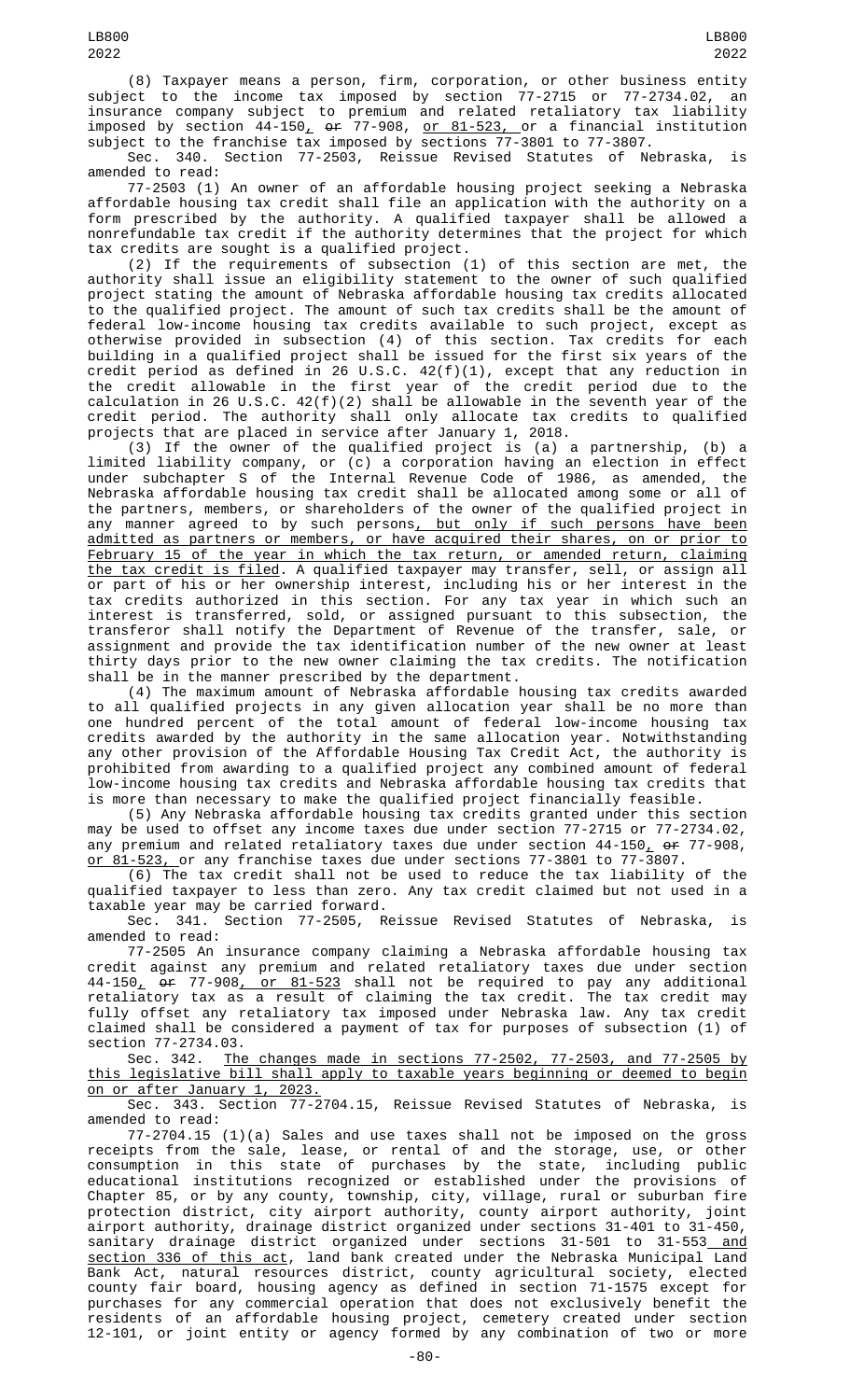counties, townships, cities, villages, or other exempt governmental units pursuant to the Interlocal Cooperation Act, the Integrated Solid Waste Management Act, or the Joint Public Agency Act, except for purchases for use in the business of furnishing gas, water, electricity, or heat, or by any irrigation or reclamation district, the irrigation division of any public power and irrigation district, or public schools or learning communities established under Chapter 79.

(b) For purposes of this subsection, purchases by the state or by a governmental unit listed in subdivision (a) of this subsection include purchases by a nonprofit corporation under a lease-purchase agreement, financing lease, or other instrument which provides for transfer of title to the property to the state or governmental unit upon payment of all amounts due thereunder. If a nonprofit corporation will be making purchases under a leasepurchase agreement, financing lease, or other instrument as part of a project with a total estimated cost that exceeds the threshold amount, then such purchases shall qualify for an exemption under this section only if the question of proceeding with such project has been submitted at a primary, general, or special election held within the governmental unit that will be a party to the lease-purchase agreement, financing lease, or other instrument and has been approved by the voters of such governmental unit. For purposes of this subdivision, (i) project means the acquisition of real property or the construction of a public building and (ii) threshold amount means the greater of fifty thousand dollars or six-tenths of one percent of the total actual value of real and personal property of the governmental unit that will be a party to the lease-purchase agreement, financing lease, or other instrument as of the end of the governmental unit's prior fiscal year.

(2) The appointment of purchasing agents shall be recognized for the purpose of altering the status of the construction contractor as the ultimate consumer of building materials which are physically annexed to the structure and which subsequently belong to the state or the governmental unit. The appointment of purchasing agents shall be in writing and occur prior to having any building materials annexed to real estate in the construction, improvement, or repair. The contractor who has been appointed as a purchasing agent may apply for a refund of or use as a credit against a future use tax liability the tax paid on inventory items annexed to real estate in the construction, improvement, or repair of a project for the state or a governmental unit.

(3) Any governmental unit listed in subsection (1) of this section, except the state, which enters into a contract of construction, improvement, or repair upon property annexed to real estate without first issuing a purchasing agent authorization to a contractor or repairperson prior to the building materials being annexed to real estate in the project may apply to the Tax Commissioner for a refund of any sales and use tax paid by the contractor or repairperson on the building materials physically annexed to real estate in the construction, improvement, or repair.

Sec. 344. Section 77-3523, Revised Statutes Supplement, 2021, is amended to read:

77-3523 The county treasurer and county assessor shall, on or before November 30 of each year, certify to the Tax Commissioner the total tax revenue that will be lost to all taxing agencies within the county from taxes levied and assessed in that year because of exemptions allowed under sections 77-3501 to 77-3529. The county treasurer and county assessor may amend the certification to show any change or correction in the total tax that will be lost until May 30 of the next succeeding year. If a homestead exemption is approved, denied, or corrected by the Tax Commissioner under subsection (2) of section 77-3517 after May 1 of the next year, the county treasurer and county assessor shall prepare and submit amended reports to the Tax Commissioner and the political subdivisions covering any affected year and shall adjust the reimbursement to the county and the other political subdivisions by adjusting the reimbursement due under this section in later years. The Tax Commissioner shall, on or before January 1 next following such certification or within thirty days of any amendment to the certification, notify the Director of Administrative Services of the amount so certified to be reimbursed by the state. Reimbursement of the funds lost shall be made to each county according to the certification and shall be distributed in six as nearly as possible equal monthly payments on the last business day of each month beginning in January. The Director of Administrative Services shall, on the last business day of each month, issue payments by electronic funds transfer. Out of the amount so received the county treasurer shall distribute to each of the taxing agencies within his or her county the full amount so lost by such agency, except that one percent of such amount shall be deposited in the county general fund and that the amount due a Class V school district shall be paid to the district and the county shall be compensated <u>one percent of such amount</u> pursuant to section 14-554. Each taxing agency shall, in preparing its annual or biennial budget, take into account the amount to be received under this section.

Sec. 345. Section 81-523, Reissue Revised Statutes of Nebraska, is amended to read:

81-523 (1) For the purpose of maintaining the office of the State Fire Marshal and such other fire prevention activities as the Governor may direct, every foreign and alien insurance company including nonresident attorneys for subscribers to reciprocal insurance exchanges shall, on or before March 1, pay a tax to the Director of Insurance of three-fourths of one percent of the gross direct writing premiums and assessments received by each of such companies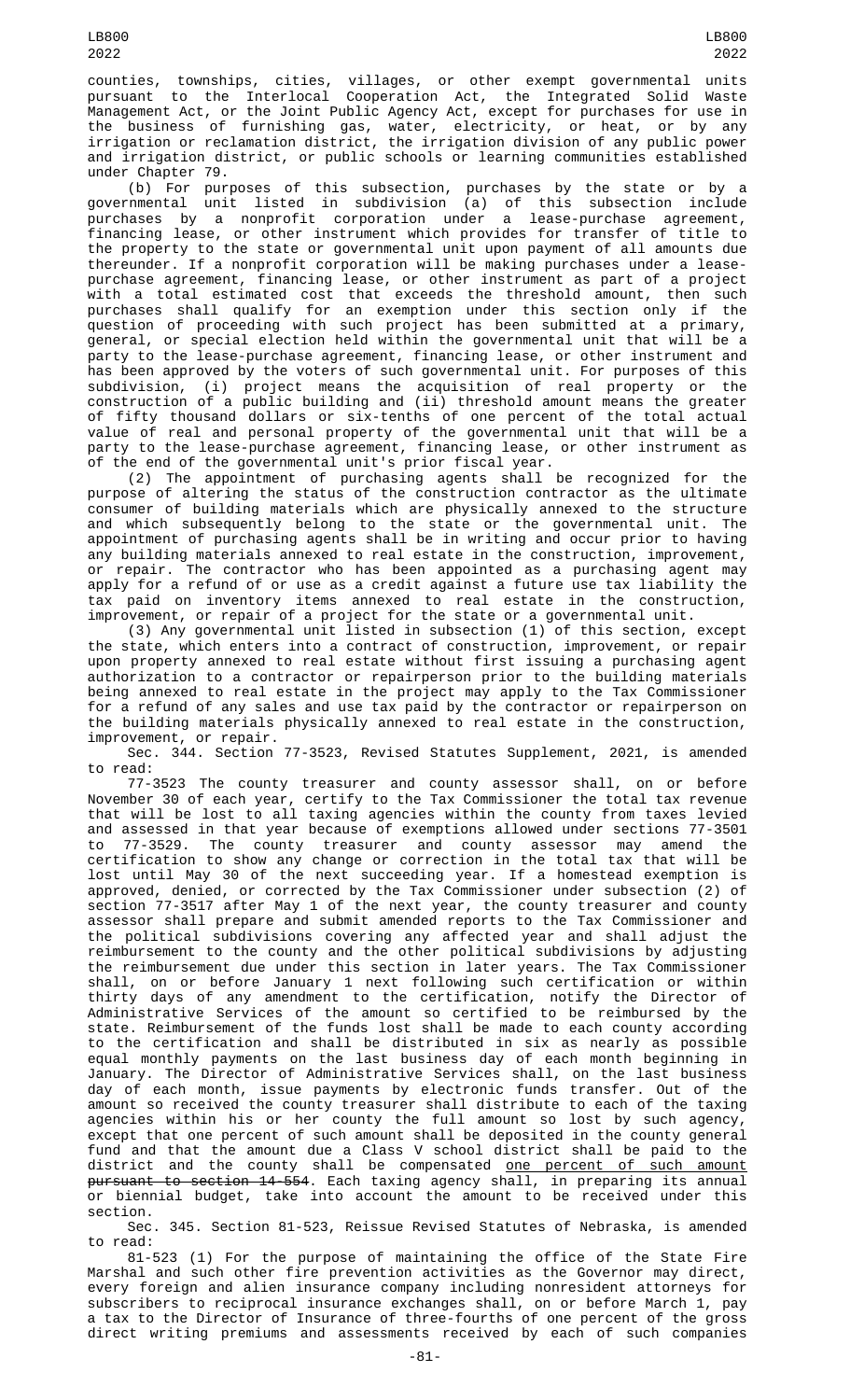during the preceding calendar year for fire insurance business done in this state.

(2) For the purpose set forth in subsection (1) of this section, every domestic insurance company including resident attorneys for subscribers to reciprocal insurance exchanges shall, on or before March 1, pay a tax to the Director of Insurance of three-eighths of one percent of the gross direct writing premiums and assessments received by each of such companies during the preceding calendar year for fire insurance business done in this state.

(3) The term fire insurance business, as used in subsections (1), (2), and (4) of this section, shall include, but not be limited to, premiums of policies on fire risks on automobiles, whether written under floater form or otherwise.

(4) Return premiums on fire insurance business, subject to the fire insurance tax, in accordance with subsections (1) and (2) of this section, may be deducted from the gross direct writing premiums for the purpose of the tax calculations provided for by subsections (1) and (2) of this section. In the case of mutual companies and assessment associations, the dividends paid or credited to policyholders or members in this state shall be construed to be return premiums.

(5) Any tax collected pursuant to subsections (1) and (2) of this section shall be remitted to the State Treasurer for credit to the General Fund.

(6) An insurance company described in this section shall receive a credit on the tax imposed under this section as provided in the Affordable Housing Tax <u>Credit Act.</u>

| UI CUILL NUL I |  |                                           |  |  |  |  |  |  |  |  |                                                                                 |  |  |  |  |
|----------------|--|-------------------------------------------|--|--|--|--|--|--|--|--|---------------------------------------------------------------------------------|--|--|--|--|
|                |  |                                           |  |  |  |  |  |  |  |  | Sec. 346. Sections 1, 2, 3, 4, 5, 6, 7, 8, 9, 10, 11, 12, 13, 14, 15, 16,       |  |  |  |  |
|                |  |                                           |  |  |  |  |  |  |  |  | 17, 18, 19, 20, 21, 22, 23, 24, 25, 26, 27, 28, 29, 30, 31, 32, 33, 34, 35, 36, |  |  |  |  |
|                |  |                                           |  |  |  |  |  |  |  |  | 37, 38, 39, 40, 41, 42, 43, 44, 45, 46, 47, 48, 49, 50, 51, 52, 53, 54, 55, 56, |  |  |  |  |
|                |  |                                           |  |  |  |  |  |  |  |  | 57, 58, 59, 60, 61, 62, 63, 64, 65, 66, 67, 68, 69, 70, 71, 72, 73, 74, 75, 76, |  |  |  |  |
|                |  |                                           |  |  |  |  |  |  |  |  | 77, 78, 79, 80, 81, 82, 83, 84, 85, 86, 87, 88, 89, 90, 91, 92, 93, 94, 95, 96, |  |  |  |  |
|                |  |                                           |  |  |  |  |  |  |  |  | 97, 98, 99, 100, 101, 102, 103, 104, 105, 106, 107, 108, 109, 110, 111, 112,    |  |  |  |  |
|                |  |                                           |  |  |  |  |  |  |  |  | 113, 114, 115, 116, 117, 118, 119, 120, 121, 122, 123, 124, 125, 126, 127, 128, |  |  |  |  |
|                |  |                                           |  |  |  |  |  |  |  |  | 129, 130, 131, 132, 133, 134, 135, 136, 137, 138, 139, 140, 141, 142, 143, 144, |  |  |  |  |
|                |  |                                           |  |  |  |  |  |  |  |  | 145, 146, 147, 148, 149, 150, 151, 152, 153, 154, 155, 156, 157, 158, 159, 160, |  |  |  |  |
|                |  |                                           |  |  |  |  |  |  |  |  | 161, 162, 163, 164, 165, 166, 167, 168, 169, 170, 171, 172, 173, 174, 175, 176, |  |  |  |  |
|                |  |                                           |  |  |  |  |  |  |  |  | 177, 178, 179, 180, 181, 182, 183, 184, 185, 186, 187, 188, 189, 190, 191, 192, |  |  |  |  |
|                |  |                                           |  |  |  |  |  |  |  |  | 193, 194, 195, 196, 197, 198, 199, 200, 201, 202, 203, 204, 205, 206, 207, 208, |  |  |  |  |
|                |  |                                           |  |  |  |  |  |  |  |  | 209, 210, 211, 212, 213, 214, 215, 216, 217, 218, 219, 220, 221, 222, 223, 224, |  |  |  |  |
|                |  |                                           |  |  |  |  |  |  |  |  | 225, 226, 227, 228, 229, 230, 231, 232, 233, 234, 235, 236, 237, 238, 239, 240, |  |  |  |  |
|                |  |                                           |  |  |  |  |  |  |  |  | 241, 242, 243, 244, 245, 246, 247, 248, 249, 250, 251, 252, 253, 254, 255, 256, |  |  |  |  |
|                |  |                                           |  |  |  |  |  |  |  |  | 257, 258, 259, 260, 261, 262, 263, 264, 265, 266, 267, 268, 269, 270, 271, 272, |  |  |  |  |
|                |  |                                           |  |  |  |  |  |  |  |  | 273, 274, 275, 276, 277, 278, 279, 280, 281, 282, 283, 284, 285, 286, 287, 288, |  |  |  |  |
|                |  |                                           |  |  |  |  |  |  |  |  | 289, 290, 291, 292, 293, 294, 295, 296, 297, 298, 299, 300, 301, 302, 303, 304, |  |  |  |  |
|                |  |                                           |  |  |  |  |  |  |  |  | 305, 306, 307, 308, 309, 310, 311, 312, 313, 314, 315, 316, 317, 318, 319, 320, |  |  |  |  |
|                |  |                                           |  |  |  |  |  |  |  |  | 321, 322, 323, 324, 325, 327, 328, 329, 330, 331, 337, 338, 339, 340, 341, 342, |  |  |  |  |
|                |  |                                           |  |  |  |  |  |  |  |  | 344, 345, 347, and 349 of this act become operative three calendar months after |  |  |  |  |
|                |  |                                           |  |  |  |  |  |  |  |  | the adjournment of this legislative session. The other sections of this act     |  |  |  |  |
|                |  | become operative on their effective date. |  |  |  |  |  |  |  |  |                                                                                 |  |  |  |  |

Sec. 347. Original sections 13-2706, 14-102.01, 14-102.02, 14-104, 14-106, 14-107, 14-108, 14-110, 14-111, 14-112, 14-113, 14-115, 14-116, 14-118, 14-120, 14-121, 14-122, 14-123, 14-124, 14-125, 14-136, 14-201, 14-201.03, 14-202, 14-204, 14-205, 14-206, 14-207, 14-210, 14-211, 14-212, 14-213, 14-214, 14-215, 14-216, 14-217.02, 14-218, 14-219, 14-220, 14-221, 14-224, 14-225, 14-226, 14-227, 14-228, 14-229, 14-230, 14-360, 14-361, 14-362, 14-365, 14-365.01, 14-365.02, 14-365.03, 14-365.04, 14-365.05, 14-365.06, 14-365.07, 14-365.08, 14-365.09, 14-365.10, 14-365.11, 14-365.12, 14-365.13, 14-366, 14-367, 14-372, 14-373, 14-373.01, 14-373.02, 14-374, 14-375, 14-376, 14-383, 14-384, 14-385, 14-386, 14-387, 14-388, 14-389, 14-390, 14-391, 14-393, 14-394, 14-395, 14-396, 14-397, 14-399, 14-3,100, 14-3,101, 14-3,105, 14-3,108, 14-3,109, 14-3,111, 14-3,112, 14-3,113, 14-3,114, 14-3,115, 14-3,116, 14-3,117, 14-3,118, 14-3,119, 14-3,120, 14-3,121, 14-3,122, 14-3,123, 14-3,124, 14-3,125, 14-3,126, 14-3,128, 14-401, 14-402, 14-404, 14-405, 14-406, 14-408, 14-409, 14-410, 14-411, 14-412, 14-413, 14-414, 14-416, 14-417, 14-418, 14-501, 14-501.01, 14-503, 14-504, 14-505, 14-506, 14-507, 14-508, 14-509, 14-510, 14-511, 14-512, 14-513, 14-514, 14-515, 14-516, 14-517, 14-518, 14-519, 14-520, 14-521, 14-522, 14-523, 14-524, 14-525, 14-526, 14-527, 14-528, 14-529, 14-530, 14-531, 14-532, 14-533, 14-534, 14-535, 14-536, 14-538, 14-539, 14-540, 14-541, 14-542, 14-543, 14-544, 14-545, 14-546, 14-547, 14-548, 14-549, 14-550, 14-556, 14-557, 14-558, 14-559, 14-560, 14-562, 14-563, 14-564, 14-565, 14-566, 14-568, 14-601, 14-602, 14-603, 14-604, 14-605, 14-606, 14-609, 14-702, 14-704, 14-709, 14-804, 14-805, 14-806, 14-807, 14-808, 14-809, 14-810, 14-811, 14-812, 14-813, 14-814, 14-816, 14-817, 14-818, 14-1201, 14-1202, 14-1203, 14-1204, 14-1205, 14-1206, 14-1207, 14-1211, 14-1212, 14-1215, 14-1216, 14-1217, 14-1218, 14-1219, 14-1220, 14-1221, 14-1222, 14-1223, 14-1224, 14-1225, 14-1226, 14-1227, 14-1228, 14-1229, 14-1230, 14-1231, 14-1232, 14-1233, 14-1234, 14-1235, 14-1236, 14-1237, 14-1238, 14-1239, 14-1240, 14-1241, 14-1242, 14-1235, 14-1236, 14-1237, 14-1238, 14-1239, 14-1240, 14-1241, 14-1242,<br>14-1243, 14-1244, 14-1245, 14-1246, 14-1247, 14-1248, 14-1249, 14-1250,<br>14-1251, 14-1252, 14-1702, 14-1703, 14-1704, 14-1705, 14-1706, 14-1707, 14-1251, 14-1252, 14-1702, 14-1703, 14-1704, 14-1705, 14-1706, 14-1707, 14-1708, 14-1709, 14-1710, 14-1711, 14-1712, 14-1713, 14-1714, 14-1715, 14-1716, 14-1717, 14-1718, 14-1719, 14-1721, 14-1722, 14-1723, 14-1724,<br>14-1725, 14-1726, 14-1727, 14-1728, 14-1729, 14-1730, 14-1731, 14-1732,<br>14-1734, 14-1735, 14-1737, 14-1738, 14-1739, 14-2001, 14-2002, 14-2003, 14-1725, 14-1726, 14-1727, 14-1728, 14-1729, 14-1730, 14-1731, 14-1732, 14-1734, 14-1735, 14-1737, 14-1738, 14-1739, 14-2001, 14-2002, 14-2003, 14-2004, 31-735, 77-2501, 77-2502, 77-2503, 77-2505, and 81-523, Reissue Revised Statutes of Nebraska, sections 13-2703, 13-2705, 13-2707, 13-2707.01, 13-2709, 14-101, 14-101.01, 14-102, 14-103, 14-105, 14-109, 14-117, 14-363,